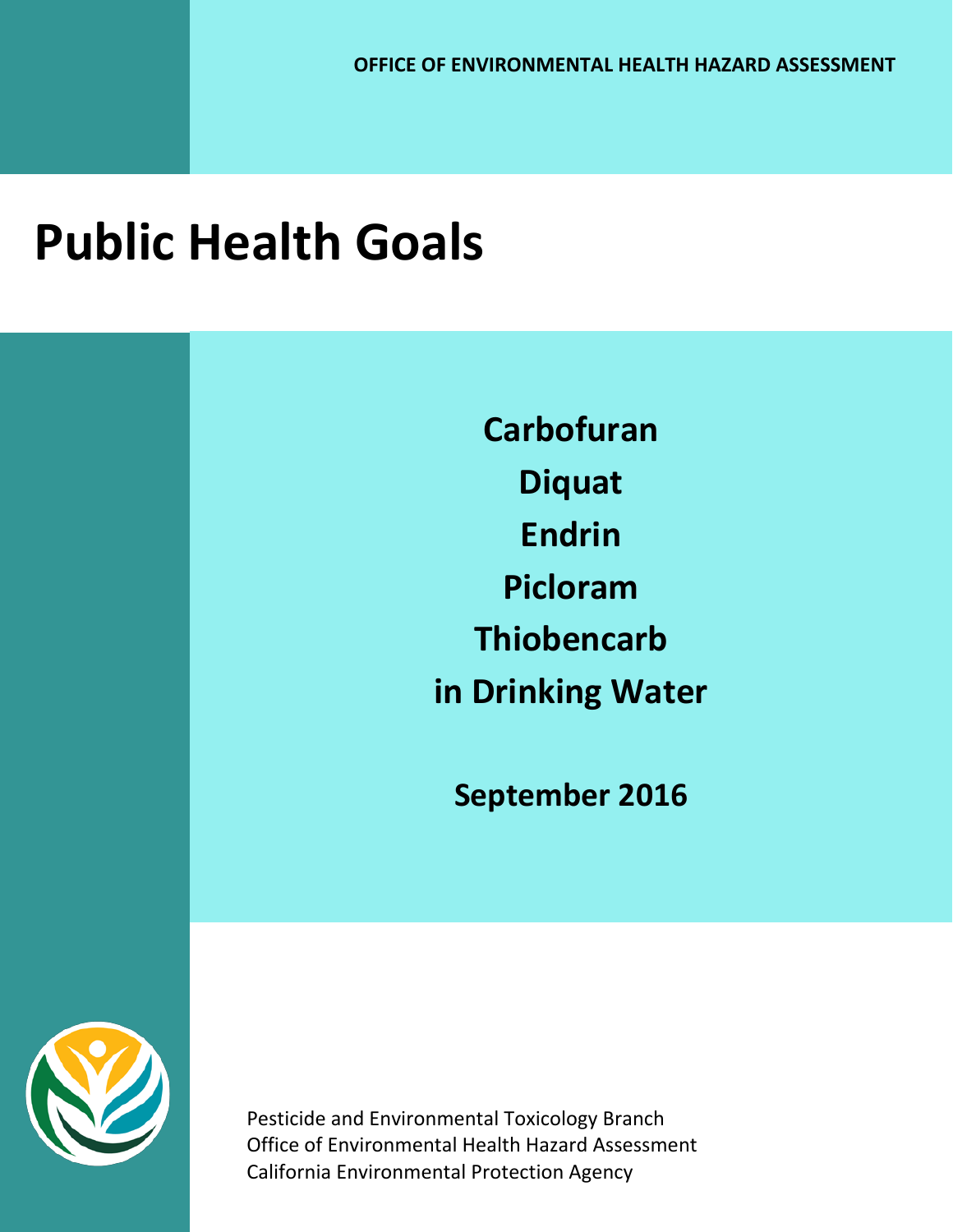# **Updated Public Health Goals for Chemicals in California Drinking Water**

**Carbofuran Diquat Endrin Picloram Thiobencarb**

**September 2016**

**Prepared by Pesticide and Environmental Toxicology Branch Office of Environmental Health Hazard Assessment California Environmental Protection Agency**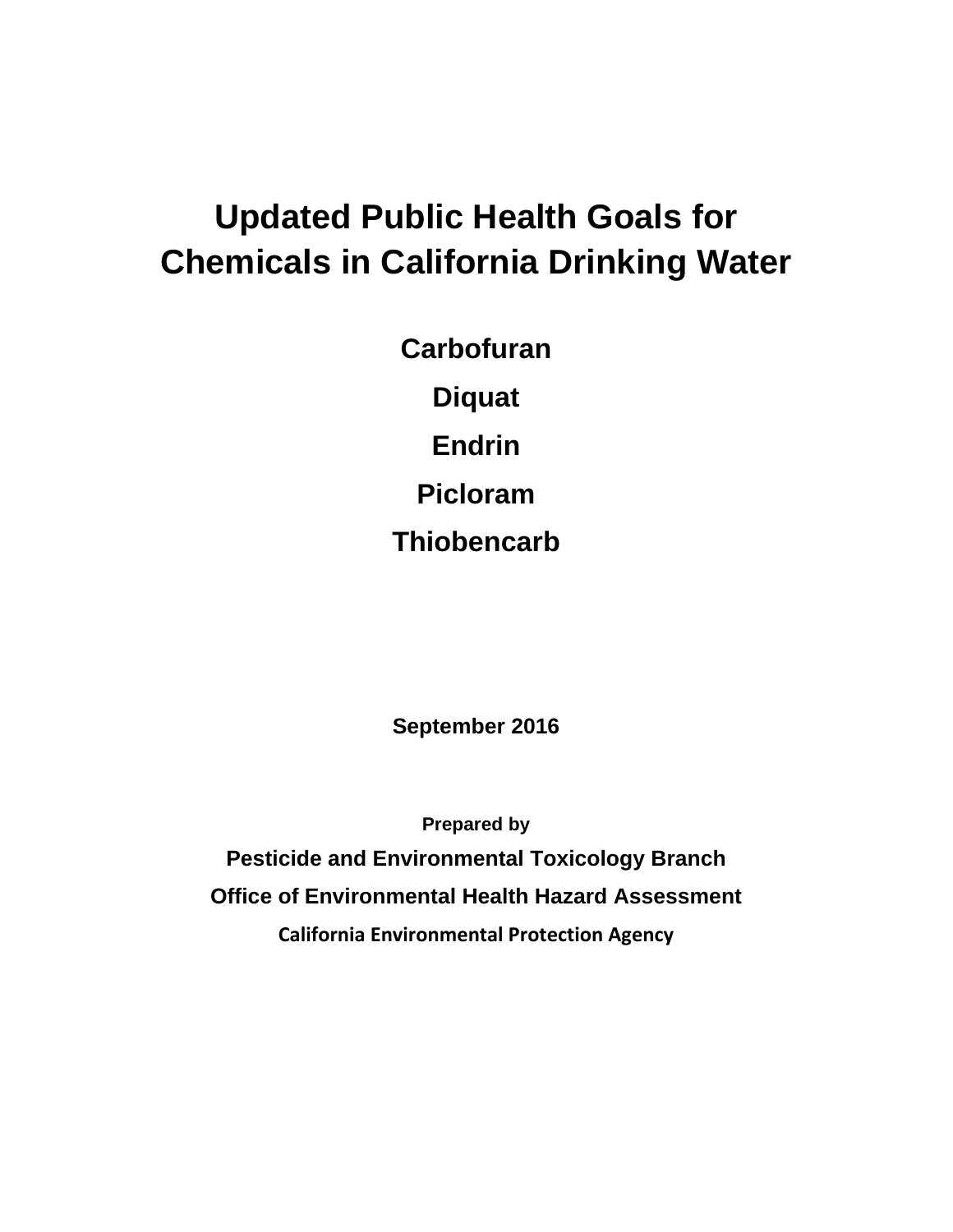# **LIST OF CONTRIBUTORS**

<span id="page-2-0"></span>**Public Health Goals for Chemicals in California Drinking Water Pesticide and Environmental Toxicology Branch Office of Environmental Health Hazard Assessment California Environmental Protection Agency**

#### **Authors**

Bryan Eya, Ph.D. Dan Qiao, Ph.D. Katherine Sutherland-Ashley, Ph.D. Yi Wang, Ph.D.

#### **Reviewers**

Marlissa Campbell, Ph.D. Nygerma Dangleben, Ph.D. Daryn Dodge, Ph.D. Shoba Iyer, Ph.D. Ling-Hong Li, Ph.D. Meng Sun, Ph.D. A. Albert Wang, Ph.D.

#### **Final Reviewers**

Elaine Khan, Ph.D. Melanie Marty, Ph.D. David Siegel, Ph.D. David Ting, Ph.D.

#### **Acting Director**

Lauren Zeise, Ph.D.

Updated Public Health Goals for Carbofuran, September 2016 **Diquat, Endrin, Picloram, and Thiobencarb** ii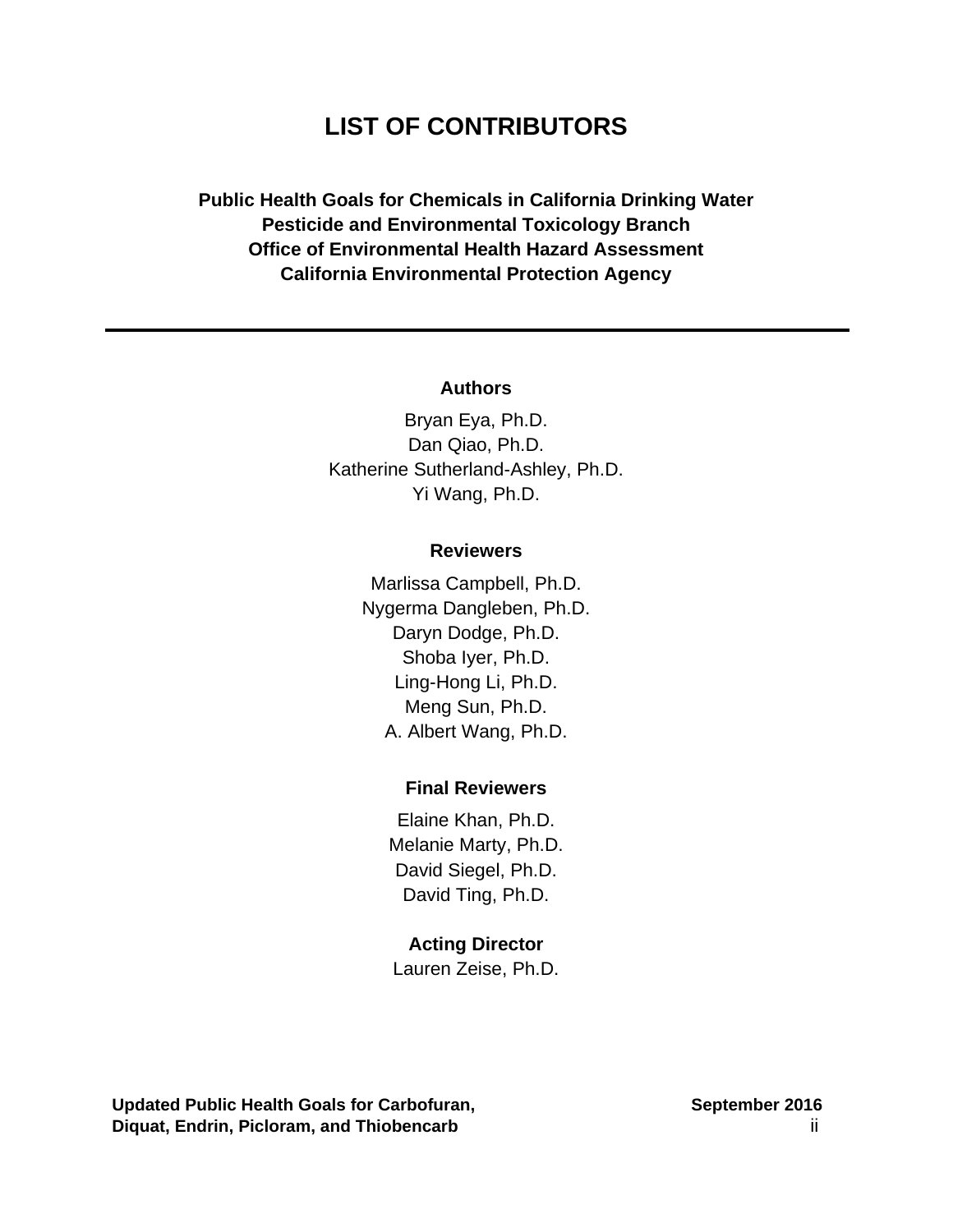# **PREFACE**

<span id="page-3-0"></span>This Public Health Goal (PHG) technical support document provides information on health effects from contaminants in California drinking water. PHGs are developed for chemical contaminants based on the best available data in the scientific literature and using the most current principles, practices, and methods used by public health professionals. These documents and the analyses contained therein provide estimates of the levels of contaminants in drinking water that would pose no significant health risk to individuals consuming the water on a daily basis over a lifetime.

Under the California Safe Drinking Water Act of 1996 (Health and Safety Code, Section 116365), the Office of Environmental Health Hazard Assessment (OEHHA) develops PHGs for drinking water contaminants in California based exclusively on public health considerations. OEHHA periodically reviews PHGs and revises them as necessary based on the availability of new scientific data. This document presents updates for five chemicals, for which PHGs have been previously developed.

PHGs published by OEHHA are for use by the State Water Resources Control Board (SWRCB) in establishing primary drinking water standards (State Maximum Contaminant Levels, or MCLs). Whereas PHGs are to be based solely on scientific and public health considerations without regard to economic cost considerations, drinking water standards adopted by SWRCB are to consider economic factors and technological feasibility. Each standard adopted shall be set at a level that is as close as feasible to the corresponding PHG, placing emphasis on the protection of public health. PHGs established by OEHHA are not regulatory in nature and represent only non-mandatory goals. By federal law, MCLs established by SWRCB must be at least as stringent as the federal MCL if one exists.

In July 2014, responsibility for the state's drinking water regulatory program was transferred to SWRCB from the California Department of Public Health. References in this document to drinking water monitoring and regulation may cite either or both entities as appropriate.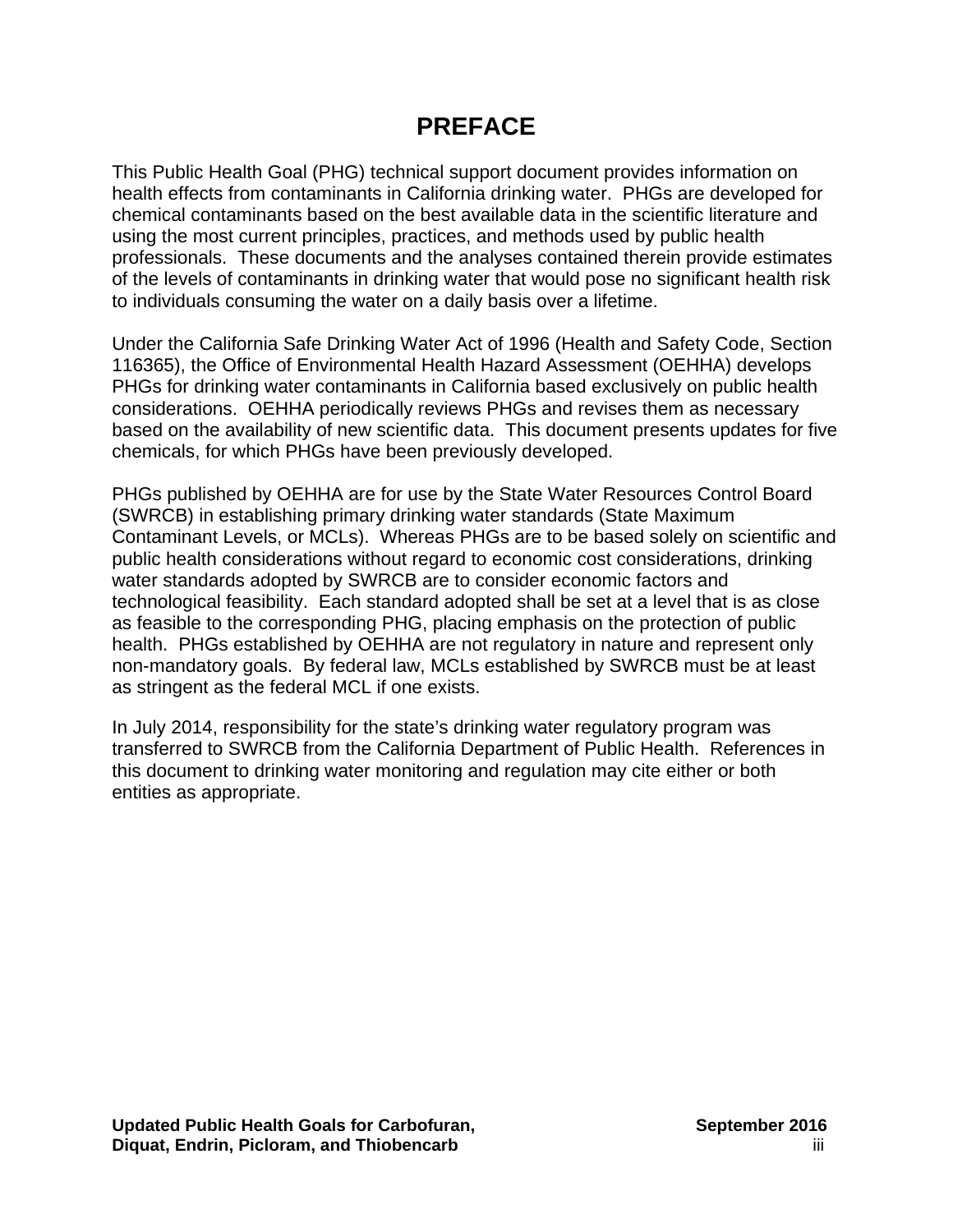# **TABLE OF CONTENTS**

| <b>APPENDIX III - CALCULATION OF DERMAL ABSORPTION FACTOR FOR</b> |  |
|-------------------------------------------------------------------|--|
| APPENDIX IV - DEFAULT UNCERTAINTY FACTORS FOR PHG DERIVATION77    |  |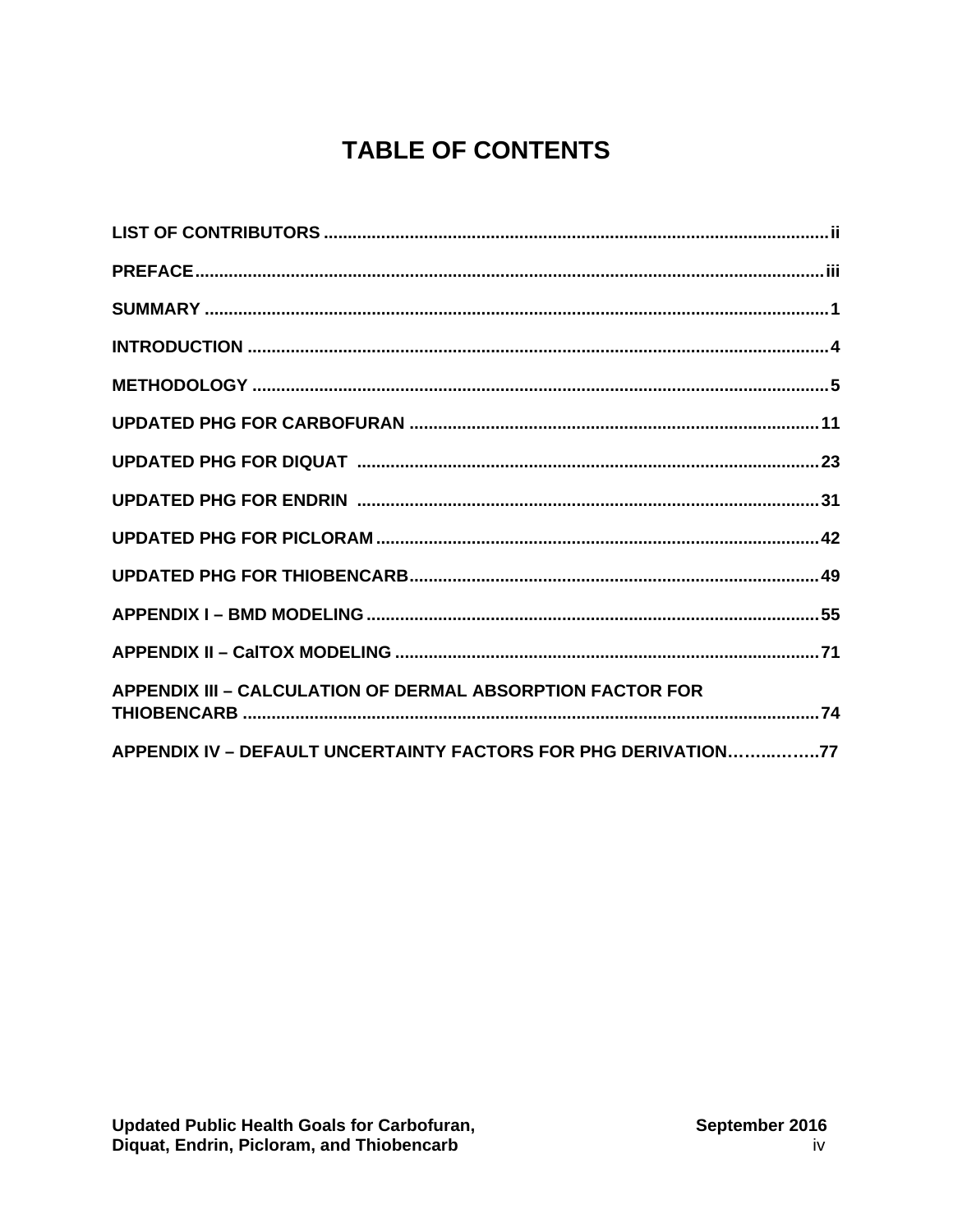#### <span id="page-5-0"></span>**SUMMARY**

This document presents public health goal (PHG) updates for carbofuran, diquat, endrin, picloram, and thiobencarb. These chemicals are occasionally detected at low levels in public water supply wells in California.

A PHG is the concentration of a contaminant in drinking water that is estimated to pose no significant health risk to individuals consuming the water on a daily basis over a lifetime. PHGs are developed for chemical contaminants based on the best available data in the scientific literature and using the most current principles, practices, and methods used by public health professionals.

In developing these updated PHGs, OEHHA incorporated the following practices/methods into the calculations:

- 1. Consideration of the most recent scientific literature
- 2. Toxicological evaluation and exposure assessment
- 3. Updated dose-response modeling, when appropriate
- 4. Updated drinking water ingestion rates
- 5. Dermal/inhalation exposures from household uses of tap water, when appropriate
- 6. An updated intraspecies variability factor to account for sensitive individuals.

Carbofuran is a highly toxic carbamate insecticide and nematocide. The previous PHG of 1.7 µg/L or 1.7 parts-per-billion (ppb) was developed by OEHHA in 2000 based on adverse male reproductive effects in a subchronic rat study (Pant et al., 1995) using the lowest-observed-adverse-effect level/no-observed-adverse-effect level (LOAEL/NOAEL) approach. This study is retained as the critical study, and the updated PHG of 0.7 ppb is derived using updated dermal and inhalation exposure estimates, updated water intake rates, and an updated intraspecies variability factor to account for sensitive individuals.

Diquat is a non-selective herbicide and crop desiccant that is currently used in California. A PHG of 15 ppb for diquat was developed by OEHHA in 2000 using a NOAEL of 0.22 mg/kg-day based on lens opacities and cataracts observed in rats fed diquat in the diet for two years (Colley et al., 1985). This study is retained as the critical study on which this PHG is based, and the updated PHG of 6 ppb is derived using benchmark dose (BMD) modeling, updated drinking water ingestion rates and an updated factor to account for variability within the human population.

Endrin is an obsolete organochlorine pesticide with all uses in the U.S. banned by 1991 (US EPA, 1992). The previous PHG (OEHHA, 1999, 2008) of 1.8 ppb was based on convulsions observed in a chronic feeding study in dogs (Jolley et al., 1969). This study is retained as the critical study on which the PHG calculation is based. The updated PHG of 0.3 ppb is derived by incorporating an updated intraspecies variability factor to account for sensitive individuals, an updated daily drinking water intake rate to account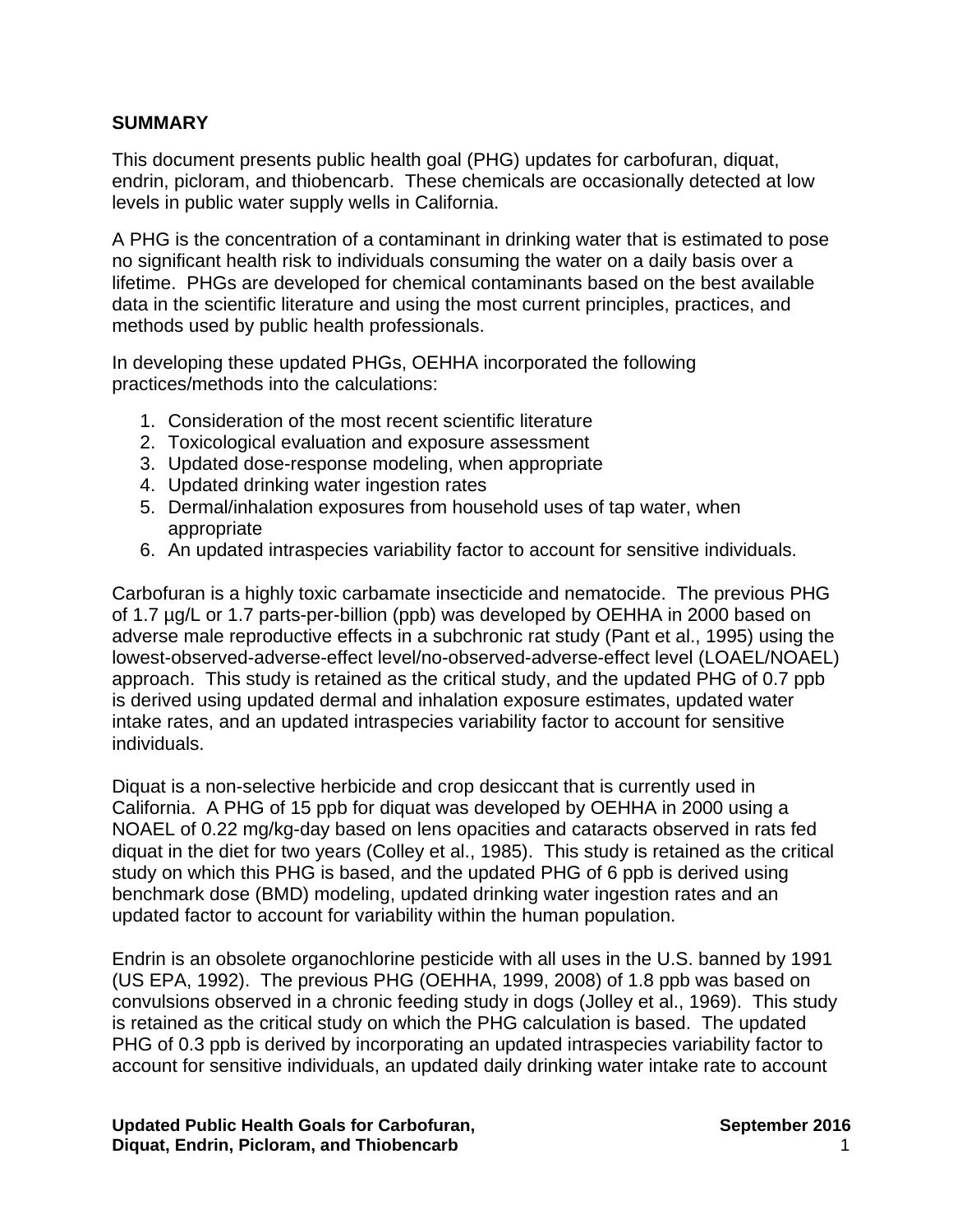for multi-route exposure, a revised relative source contribution (RSC) value, and updated dose-response analysis using BMD modeling.

Picloram is a broad spectrum herbicide that was widely used in California before its registration was terminated in 1988. A PHG of 500 ppb for picloram was developed by OEHHA in 1997 using a NOAEL of 7 mg/kg-day based on increased liver weight observed in dogs in a six-month feeding study (Dow, 1982). This study is retained as the critical study on which this PHG is based, and the updated PHG of 166 ppb is derived using BMD modeling, updated drinking water ingestion rates and relative source contribution, and an updated factor to account for variability within the human population.

Thiobencarb is an herbicide used to control many broadleaf weeds, grasses, and sedges in food crops such as rice. The previous PHG of 70 ppb was developed by OEHHA in 2000 based on the decreased body weight gain and reduced food consumption and food efficiency identified in a chronic feeding study in rats (Ashby et al., 1984). This study is retained as the critical study and the updated PHG of 42 ppb is derived by incorporating updated drinking water intake rates, dose-response modeling, and an updated factor to account for variability among individuals.

The updated PHGs and associated changes, along with a comparison with original PHG values are shown in Table 1.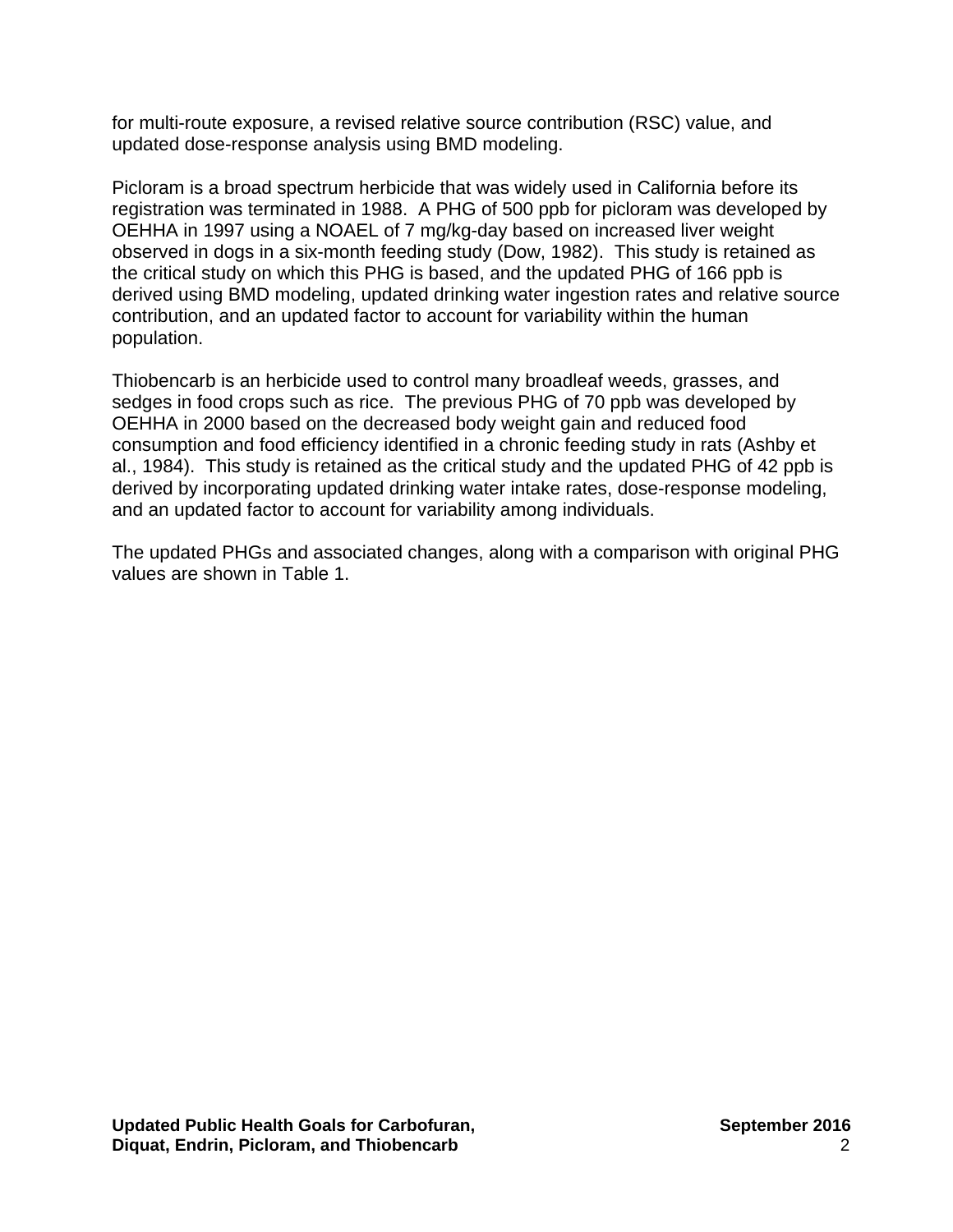| <b>Chemical</b> | <b>Previous</b><br><b>PHG</b><br>in ppb <sup>a</sup> | <b>Updated</b><br><b>PHG</b><br>in ppb | <b>CA</b><br><b>MCLb</b><br>in ppb | Endpoint <sup>c</sup>             | Change(s)                                                                                                                                                                                                       |
|-----------------|------------------------------------------------------|----------------------------------------|------------------------------------|-----------------------------------|-----------------------------------------------------------------------------------------------------------------------------------------------------------------------------------------------------------------|
| Carbofuran      | 1.7<br>(OEHHA,<br>2000)                              | 0.7                                    | 18                                 | male<br>reproductive<br>effects   | • Updated inhalation and dermal exposure<br>estimates<br>• Updated water intake rate<br>• Updated intraspecies variability factor                                                                               |
| Diquat          | 15<br>OEHHA,<br>2000)                                | 6                                      | 20                                 | cataracts                         | • Updated dose-response modeling<br>• Updated water intake rate<br>• Updated intraspecies variability factor                                                                                                    |
| Endrin          | 1.8<br>OEHHA,<br>2008 <sup>d</sup>                   | 0.3                                    | 2                                  | central nervous<br>system effects | • Updated dose-response modeling<br>• Updated inhalation and dermal exposure<br>estimates<br>• Updated water intake rate<br>• Updated intraspecies variability factor<br>• Updated relative source contribution |
| Picloram        | 500<br>(OEHHA,<br>1997)                              | 166                                    | 500                                | increased liver<br>weight         | • Updated dose-response modeling<br>• Updated water intake rate<br>• Updated intraspecies variability factor<br>• Updated relative source contribution                                                          |
| Thiobencarb     | 70<br>(OEHHA,<br>2000)                               | 42                                     | 70                                 | body weight<br>reduction          | • Updated dose-response modeling<br>• Updated water intake rate<br>• Updated intraspecies variability factor                                                                                                    |

**Table 1. Updated PHGs and associated changes**

<sup>a</sup>ppb: parts per billion<br><sup>b</sup>CA MCL: California Maximum Contaminant Level

<sup>c</sup>This is the endpoint identified for PHG calculation; more information on effects can be found in the review for each chemical.<br><sup>d</sup>The original PHG for endrin was published in 1999 and updated in 2008.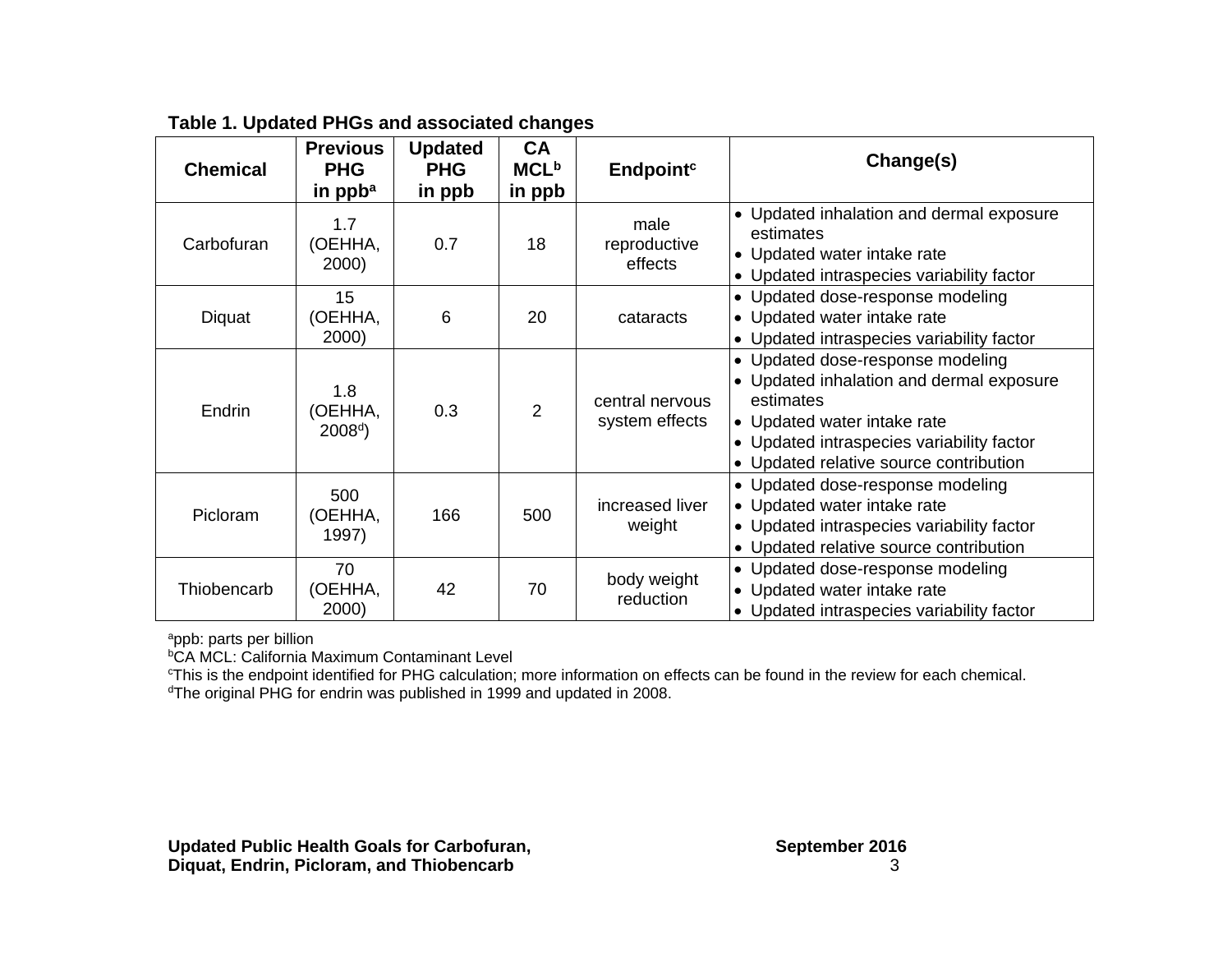# <span id="page-8-0"></span>**INTRODUCTION**

The Office of Environmental Health Hazard Assessment (OEHHA) performs health risk assessments and develops public health goals (PHGs) for drinking water contaminants in California. A PHG is the concentration of a contaminant in drinking water that is estimated to pose no significant health risk to individuals consuming the water on a daily basis over a lifetime. This document presents PHG updates for the five chemicals listed in Table 2. These updates incorporate a thorough review of the current scientific literature and the most current risk assessment practices and methods, as well as relevant chemical-specific toxicity data.

| <b>Chemical</b> | CAS No. <sup>a</sup> | <b>Previous</b><br><b>PHG</b><br>in ppbb | CA MCL <sup>c</sup><br>in ppb | <b>Concentration</b><br>Range of<br>Detections <sup>d</sup> in<br>ppb |
|-----------------|----------------------|------------------------------------------|-------------------------------|-----------------------------------------------------------------------|
| Carbofuran      | 1563-66-2            | 1.7                                      | 18                            | ND <sup>e</sup>                                                       |
| Diquat          | 85-00-7              | 15                                       | 20                            | 0.44 to 14                                                            |
| Endrin          | $72 - 20 - 8$        | 1.8                                      | $\overline{2}$                | ND <sup>e</sup>                                                       |
| Picloram        | 1918-02-1            | 500                                      | 500                           | $0.0021$ to<br>0.0036                                                 |
| Thiobencarb     | 28249-77-6           | 70                                       | 70                            | ND <sup>e</sup>                                                       |

|  | Table 2. Chemical limits and occurrence in California |  |  |  |  |  |
|--|-------------------------------------------------------|--|--|--|--|--|
|--|-------------------------------------------------------|--|--|--|--|--|

<sup>a</sup>CAS No.: Chemical Abstracts Service Registry Number<br><sup>b</sup>ppb: parts per billion

CA MCL: California Maximum Contaminant Level

dBased on monitoring data over the last three years for public water supply wells, accessed with GeoTracker GAMA (http://geotracker.waterboards.ca.gov/gama/). The data do not indicate whether the source is raw (untreated) water or treated water; therefore, the results in the dataset may not be representative of the water delivered to customers.

<sup>e</sup>ND, not detected; information on detection limits for purposes of reporting can be found at: [http://www.waterboards.ca.gov/drinking\\_water/certlic/drinkingwater/Labinfo.shtml.](http://www.waterboards.ca.gov/drinking_water/certlic/drinkingwater/Labinfo.shtml.) 

These chemicals have been detected with relatively low occurrence in California public water supply wells within the last three years. Monitoring data for these chemicals are provided by the State Water Resources Control Board (SWRCB) and can be accessed with GeoTracker GAMA (http://geotracker.waterboards.ca.gov/gama/). The levels of each chemical detected were generally quite low, with no detections exceeding the state Maximum Contaminant Level (MCL).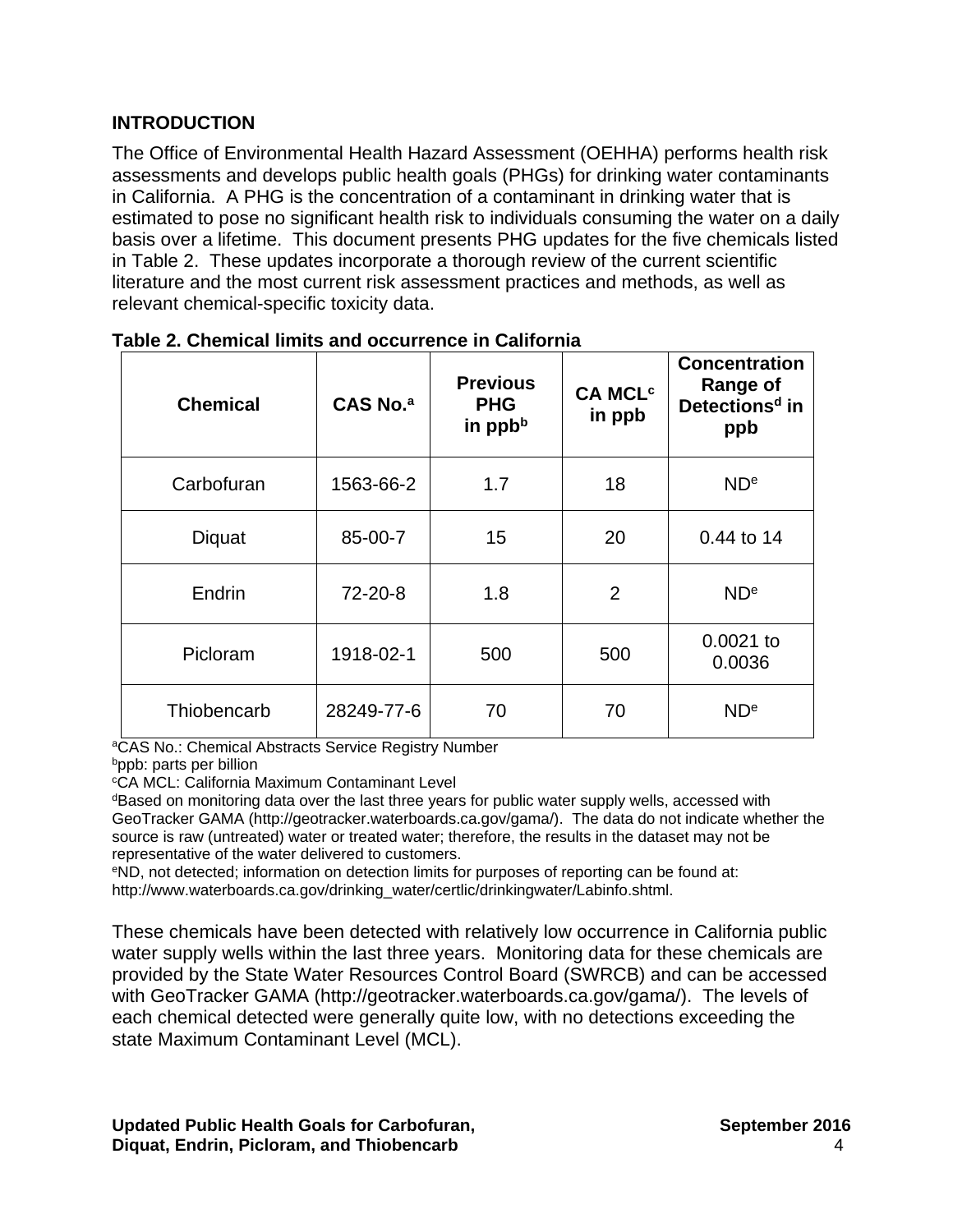# <span id="page-9-0"></span>**METHODOLOGY**

Development of an updated PHG for a chemical in drinking water entails a two-part process:

#### 1. Toxicological evaluation

The toxicological evaluation of a chemical starts with a thorough review of the PHG being updated and its toxicological basis, as well as a review of the relevant scientific literature published subsequent to its issuance. Relevant studies and toxicity endpoints are identified. The data and study conclusions are critically evaluated and the quality of each study is assessed. In evaluating toxicity studies, consideration is given to the potential molecular and cellular mechanisms by which toxicity is induced (modes of action), corroborating data from different studies, and the relevance of toxicity endpoints to humans.

### 2. PHG derivation

After a review of the toxicity studies of suitable quality, the most sensitive endpoints from studies determined to be relevant to human health are selected, and analyses of the dose-response relationships are performed. The adverse effect or a physiological change that leads to an adverse effect that occurs at the lowest dose is selected as the critical effect from which the PHG is derived.

The five chemicals presented in this document have not been shown to be carcinogenic; therefore, their respective PHGs are calculated using the equations discussed below for non-cancer endpoints.

Calculation of health-protective concentrations involves a three-step approach: determination of the point of departure (POD), estimation of an acceptable daily dose (ADD) and calculation of a health-protective drinking water concentration (C).

# *Point of Departure (POD)*

The POD is a dose of a chemical (in units of milligrams per kilogram of body weight per day, mg/kg-day) from a study in animals or humans that is used as a starting point for calculation of the ADD. The POD is typically established by fitting a dose-response model to the data. This is done using the United States Environmental Protection Agency's (US EPA) Benchmark Dose Software (BMDS) when appropriate. This software is publicly available (http://www.epa.gov/ncea/bmds/). The model can be used to determine the dose that corresponds to a pre-determined level of response (typically five percent) above the background or control group. This dose is known as the benchmark dose (BMD). In order to take into account the uncertainty of the data, the model also calculates the 95% lower confidence limit of the BMD and it is called the BMDL (L stands for lower confidence limit). For PHGs, the BMDL is used as the POD for the calculation of a health-protective drinking water concentration when the data are amenable to BMD modeling. Traditionally a no-observed-adverse-effect level (NOAEL)

Updated Public Health Goals for Carbofuran, September 2016 **Diquat, Endrin, Picloram, and Thiobencarb** 5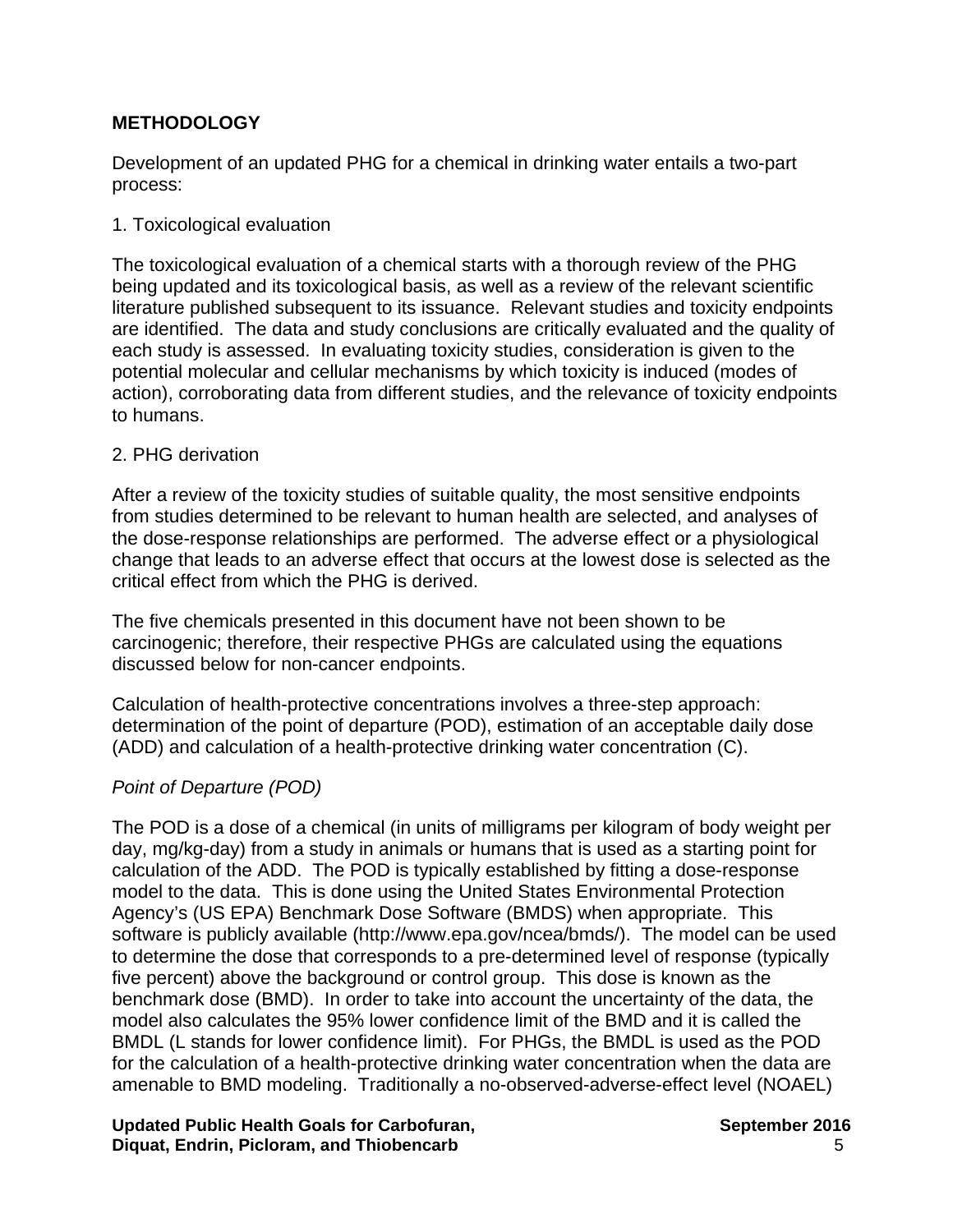or a lowest-observed-adverse-effect level (LOAEL) has served as the POD, where lowdose extrapolation begins. This approach is still used when data are not amenable to BMD modeling. Application of BMD modeling for non-cancer effects mitigates some of the limitations of the NOAEL/LOAEL approach, including:

- dependence on dose selection and sample size;
- inability to account for uncertainty and variability of experimental results due to the characteristics of the study design;
- the need to use an uncertainty factor when a NOAEL cannot be determined in a study; and
- inability to account for the shape of the dose-response curve.

# *Acceptable Daily Dose (ADD)*

The ADD is an estimated maximum daily dose of a chemical (in mg/kg-day) that can be consumed by humans for an entire lifetime without adverse effects. This is similar to the term "reference dose" used by the US EPA. To determine the ADD, the POD is divided by factors that account for uncertainties and variabilities in the risk assessment, such as differences between animals and humans, and differences among humans in response to the toxicant. This combined factor is referred to as a total uncertainty factor (UF).

### *Uncertainty and Variability Factors*

When developing health-protective levels for non-cancer effects based on animal toxicity studies, OEHHA generally applies a combined UF of 300 to account for interspecies and intraspecies uncertainty and variability (OEHHA, 2008).

This combined UF includes:

- A UF of 10 for interspecies extrapolation accounting for possible differences in the way laboratory animals and humans respond to the chemical, consisting of
	- o √10 for pharmacodynamics; and
	- o √10 for pharmacokinetics
- A UF of 30 for intraspecies variability, which accounts for some human subpopulations, such as children, pregnant women, and the elderly, possibly being more sensitive to the chemical than the general population. This UF consists of
	- o √10 for pharmacodynamics; and
	- o 10 for pharmacokinetics.

These default factors are applied unless data support an alternative value. Additional adjustments may be included depending on the limitations of available data and the nature of adverse effects. A table of default uncertainty factors for ADD derivation is presented in Appendix IV.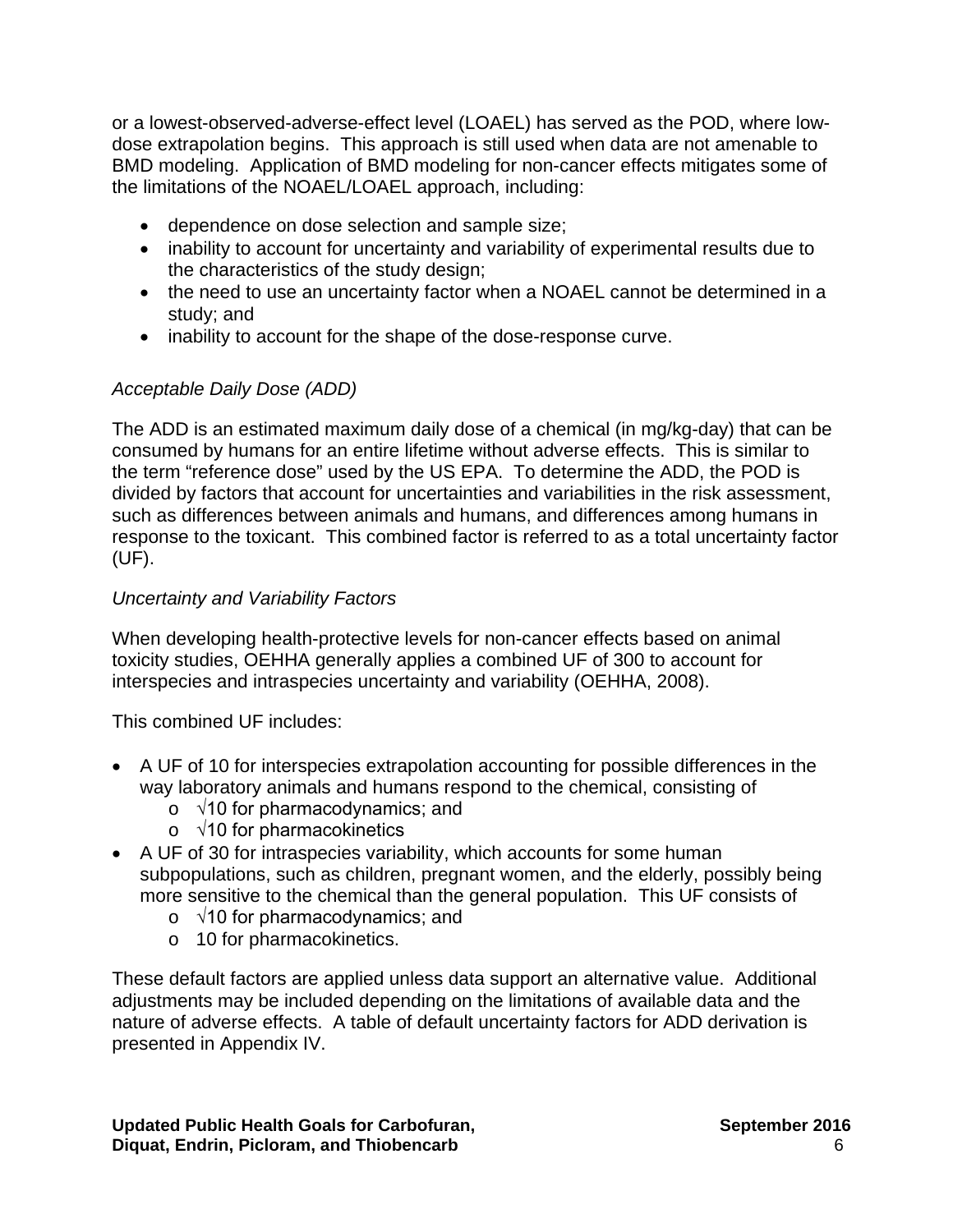The ADD is calculated using the following equation:

$$
ADD = \frac{POD}{UF}
$$

# *Daily Water Intake Equivalent*

To calculate a drinking water public health goal, the ADD is converted to a concentration level in drinking water that accounts for the amount of exposure to the chemical people receive from using tap water. It includes intake from multiple routes of exposure (including oral ingestion, inhalation, and dermal contact) to contaminants in tap water from household uses (e.g., drinking, cooking, bathing, and showering). This is necessary because exposure can occur from inhalation when a chemical volatilizes out of the water and from absorption of the chemical across the skin. The daily water intake equivalent (DWI) is expressed in the units of liters or liter equivalents per kilogram of body weight per day (L/kg-day or Leq/kg-day, respectively). Liter equivalents represent the amount of tap water one would have to drink to account for the daily exposure to a chemical in tap water through oral, inhalation, and dermal routes.

For oral ingestion rates, the PHG program uses age-specific water ingestion estimates (OEHHA, 2012) derived from a nationwide survey of food and beverage intake from approximately 20,000 individuals (United States Department of Agriculture's Continuing Survey of Food Intake of Individuals 1994-1996, 1998 dataset). These age-specific intake rates are normalized to body weight and expressed as liters of water ingested per kilogram of body weight per day (L/kg-day). The updated water ingestion rates indicate that drinking water ingestion per unit body weight is higher in infants than in adults (see Table A2 in Appendix II). Previous PHGs using ingestion rates of 2 liters per day for adults and 1 liter per day for a 10 kg child are being updated with these more refined estimates. For non-cancer endpoints, the time-weighted average daily water ingestion rate for a 70-year lifetime for the general population is generally used. However, if there is a particularly sensitive age group or other subgroup, the high-end estimates of the age-specific water ingestion rate for the subgroup will be used in the PHG calculations (OEHHA, 2012). Health and Safety Code section 116365.2 requires OEHHA to consider sensitive subgroups, such as children and infants, who may be at greater risk of adverse health effects due to exposure to drinking water contaminants than the general population. These improvements in water ingestion estimates are crucial to the assessment of risk to these sensitive subgroups as well as the general population.

As noted above, exposure to a chemical in tap water can occur from pathways such as inhalation and dermal absorption while bathing or showering, in addition to oral ingestion. For example, volatile organic compounds (VOCs) are released from tap water in the shower and can be inhaled by the person taking the shower. In some previous PHG documents, OEHHA assumed that inhalation and dermal exposures to volatile contaminants in tap water were equivalent to drinking 2 liters of water per day. However, studies have shown that exposures to some volatile chemicals from routes other than oral ingestion may be as large as or larger than exposure from ingestion

Updated Public Health Goals for Carbofuran, The Contemporary September 2016 **Diquat, Endrin, Picloram, and Thiobencarb** 7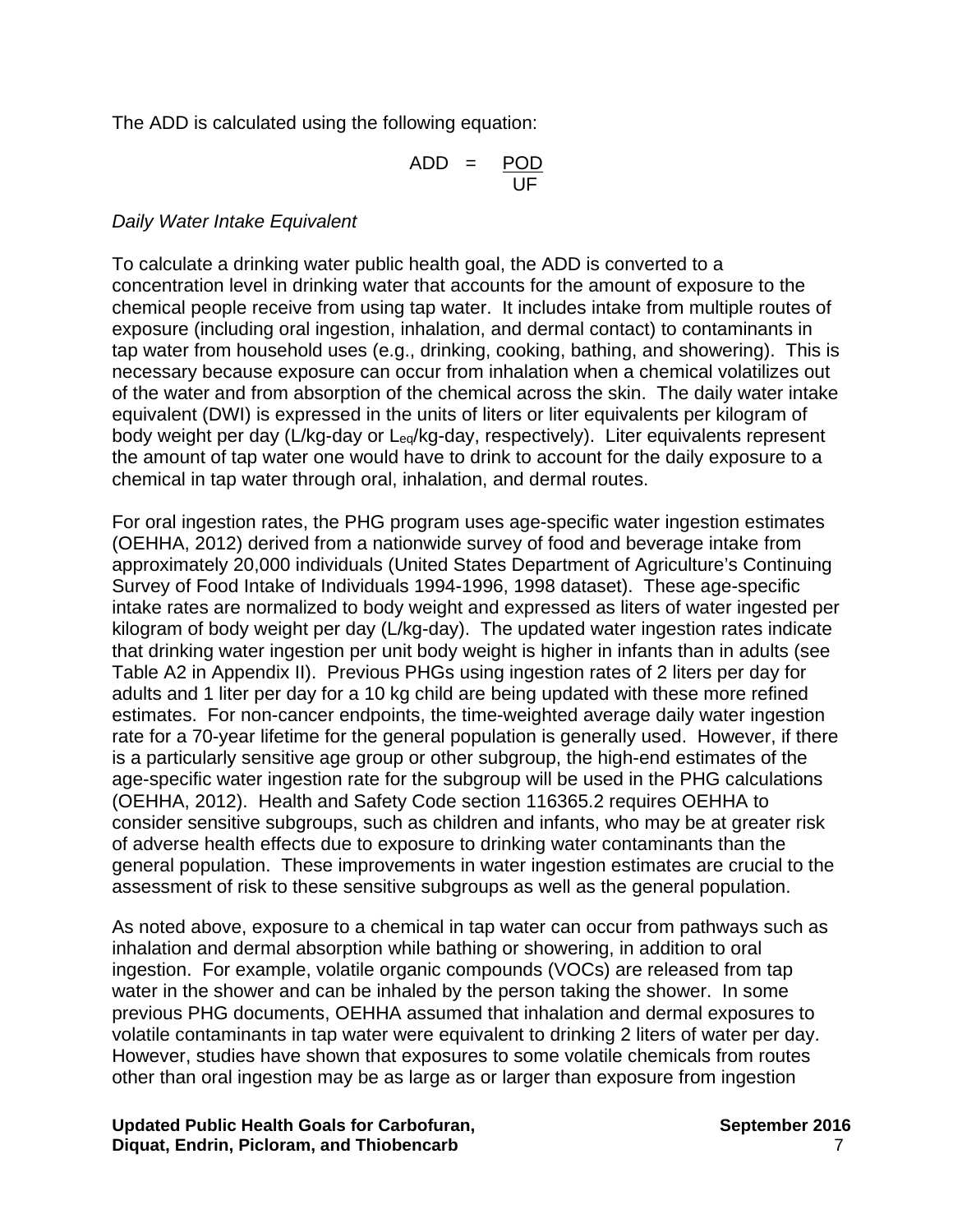alone (McKone, 1987). To estimate inhalation and dermal exposures to chemicals in tap water, OEHHA uses the CalTOX 4.0 multimedia total exposure model developed for the California Department of Toxic Substances Control by the Lawrence Berkeley National Laboratory.<sup>[1](#page-12-0)</sup> Details on model inputs used in calculating PHGs are described in Appendix II.

# *Relative Source Contribution*

The relative source contribution (RSC) is the proportion of exposures to a chemical attributed to tap water (including inhalation and dermal exposures, e.g., during showering), as part of total exposure from all sources (including food and air pollution). The RSC values typically range from 20 to 80 percent (expressed as 0.20 to 0.80), and are determined based on available exposure data. The lowest RSC applied for PHG derivation is 20 percent. The RSC helps to ensure that the PHG identifies a level of a drinking water contaminant that would pose no significant health risk after taking into account exposures to the chemical from food, air pollution and other sources.

# *PHG Derivation*

Following the determination of the ADD, the health-protective concentration (C, in milligrams/liter, mg/L) in drinking water can be derived by incorporating the daily water intake of the chemical (DWI) and the relative amount of the chemical obtained from tap water (RSC):

$$
C = \underline{ADD \times RSC} \over \underline{DWI}
$$

For contaminants that only have non-cancer endpoints, including the five chemicals discussed in this document, the health-protective concentration, C, is the PHG.

# **References**

Ashby R, Brown PM, Whitney JC, Bjornson AP (1984). Technical Bolero – Combined oncogenicity and toxicity study in dietary administration to the rats. Unpublished study prepared by Life Science Research (US EPA MRID 00154506).

Colley J, Warren S, Heywood R, Street AE, Almond RH, Gopinath C (1985). Diquat dibromide: evaluation of potential carcinogenicity and chronic toxicity by prolonged dietary administration to rats. ICI Study No. CTL/C/1327A. California Department of Pesticide Regulation Vol. 226-025 #037760. Cited by IRIS as Chevron Chemicals Company, 1985. MRID 00145855, 00155474, and 00160673.

<span id="page-12-0"></span> $\overline{\phantom{a}}$ 1Available at<http://energy.lbl.gov/ied/era/caltox/index.html>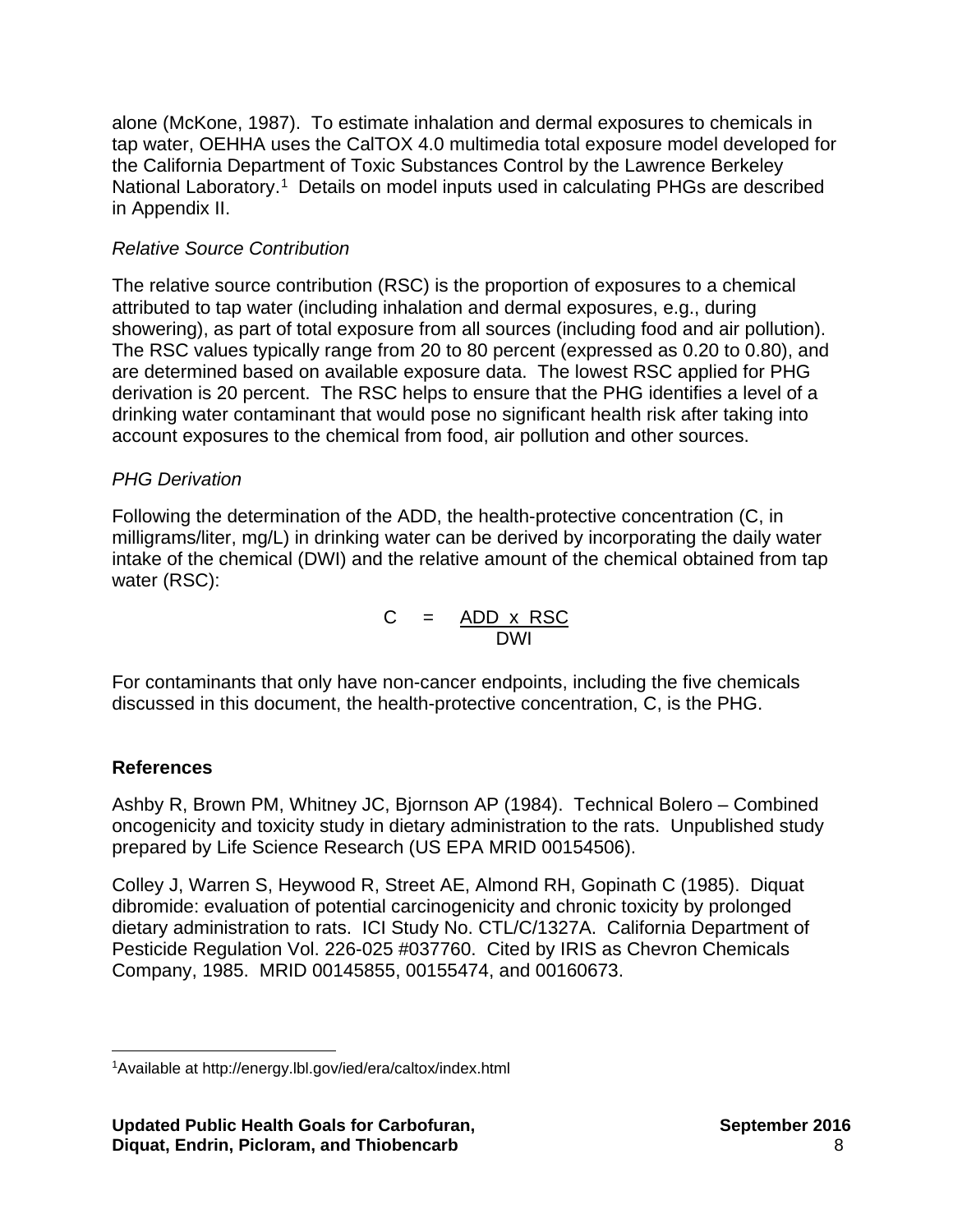Dow (1982). Results of a six-month dietary toxicity study of picloram (4-amino-3,5,6 trichloropicolinic acid) administered in the diet to male and female dogs. Dow Chemical USA Lake Jackson, TX. TXT: K-038323-(28). MRID 00110534.

McKone TE (1987). Human exposure to volatile organic compounds in household tap water: the indoor inhalation pathway. *Environ Sci Technol* 21: 1194-1201.

OEHHA (2012). Air Toxics Hot Spots Program Risk Assessment Guidelines: Technical Support Document for Exposure Assessment and Stochastic Analysis. Chapter 8. Office of Environmental Health Hazard Assessment, California Environmental Protection Agency, Sacramento, CA. [http://www.oehha.ca.gov/air/hot\\_spots/tsd082712.html](http://www.oehha.ca.gov/air/hot_spots/tsd082712.html)

OEHHA (2009). Technical Support Document for Cancer Potency Factors: Methodologies for Derivation, Listing of Available Values, and Adjustments to Allow for Early Life Stage Exposures. Appendix J. Office of Environmental Health Hazard Assessment, California Environmental Protection Agency, Sacramento, CA. [http://www.oehha.ca.gov/air/hot\\_spots/tsd052909.html](http://www.oehha.ca.gov/air/hot_spots/tsd052909.html)

OEHHA (2008). Air Toxics Hot Spots Risk Assessment Guidelines: Technical Support Document for the Derivation of Noncancer Reference Exposure Levels. Office of Environmental Health Hazard Assessment, California Environmental Protection Agency, Sacramento, CA. [http://www.oehha.ca.gov/air/hot\\_spots/rels\\_dec2008.html](http://www.oehha.ca.gov/air/hot_spots/rels_dec2008.html)

OEHHA (2008). Update of Public Health Goal - Endrin. Memorandum. Office of Environmental Health Hazard Assessment, California Environmental Protection Agency, Sacramento, CA. <http://www.oehha.ca.gov/water/phg/pdf/endrin101008.pdf.>

OEHHA (2000). Public Health Goals for Chemicals in Drinking Water: Carbofuran. Office of Environmental Health Hazard Assessment, California Environmental Protection Agency, Sacramento, CA. <http://www.oehha.ca.gov/water/phg/pdf/Carbofur.pdf.>

OEHHA (2000). Public Health Goals for Chemicals in Drinking Water: Diquat. Office of Environmental Health Hazard Assessment, California Environmental Protection Agency, Sacramento, CA. <http://www.oehha.ca.gov/water/phg/pdf/diquat.pdf.>

OEHHA (2000). Public Health Goals for Chemicals in Drinking Water: Thiobencarb. Office of Environmental Health Hazard Assessment, California Environmental Protection Agency, Sacramento, CA. <http://www.oehha.ca.gov/water/phg/pdf/thioben.pdf.>

OEHHA (1999). Public Health Goal for Endrin in Drinking Water. Office of Environmental Health Hazard Assessment, California Environmental Protection Agency, Sacramento, CA. [http://www.oehha.ca.gov/water/phg/pdf/endrin\\_f.pdf.](http://www.oehha.ca.gov/water/phg/pdf/endrin_f.pdf.)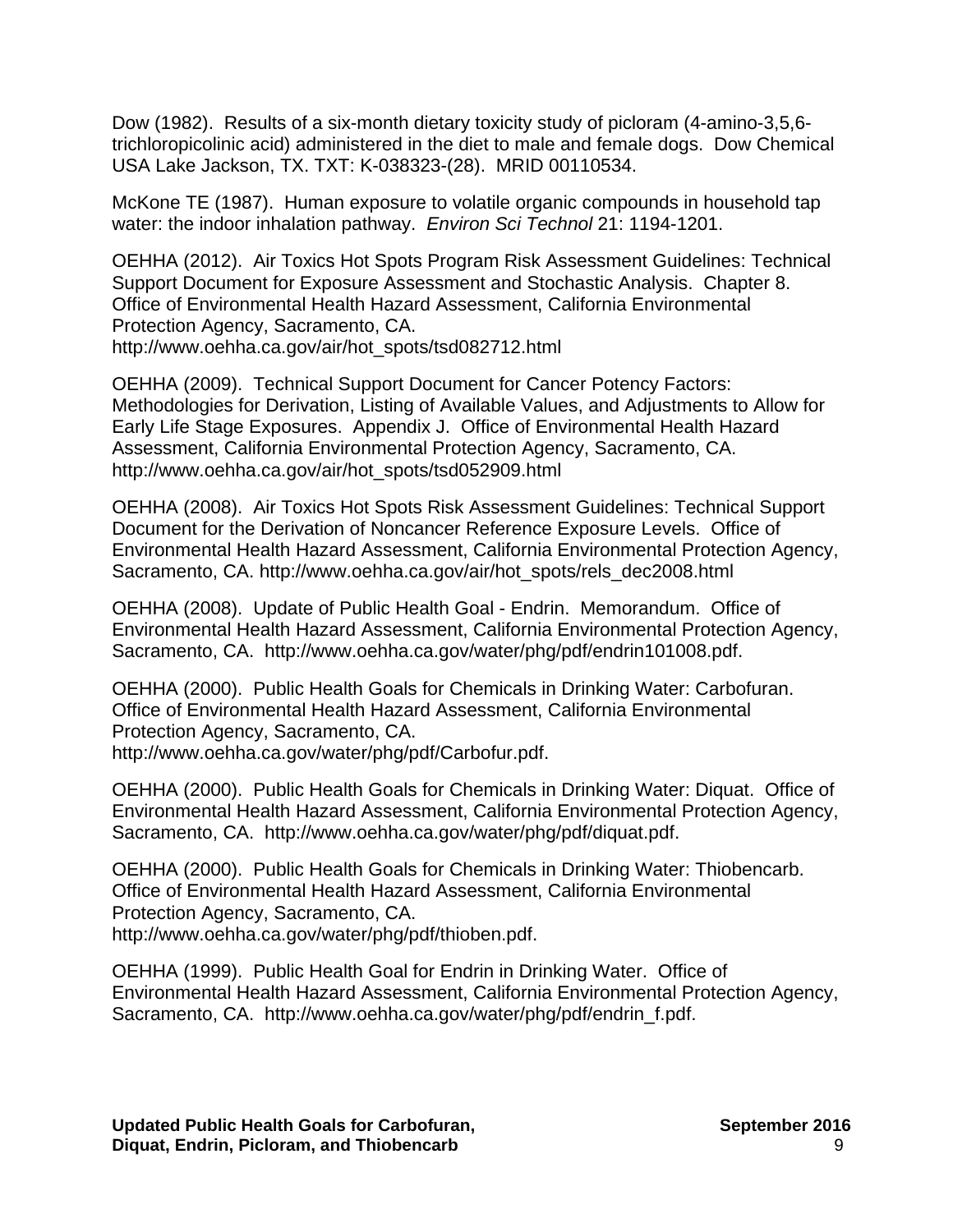OEHHA (1997). Public Health Goal for Picloram in Drinking Water. Office of Environmental Health Hazard Assessment, California Environmental Protection Agency, Sacramento, CA. [http://www.oehha.ca.gov/water/phg/pdf/picr2\\_c.pdf.](http://www.oehha.ca.gov/water/phg/pdf/picr2_c.pdf.) 

Pant N, Prasad AK, Srivastava SC, Shankar R, Srivastava SP (1995). Effect of oral administration of carbofuran on male reproductive system of the rat. *Hum Exp Toxicol* 14: 889-894.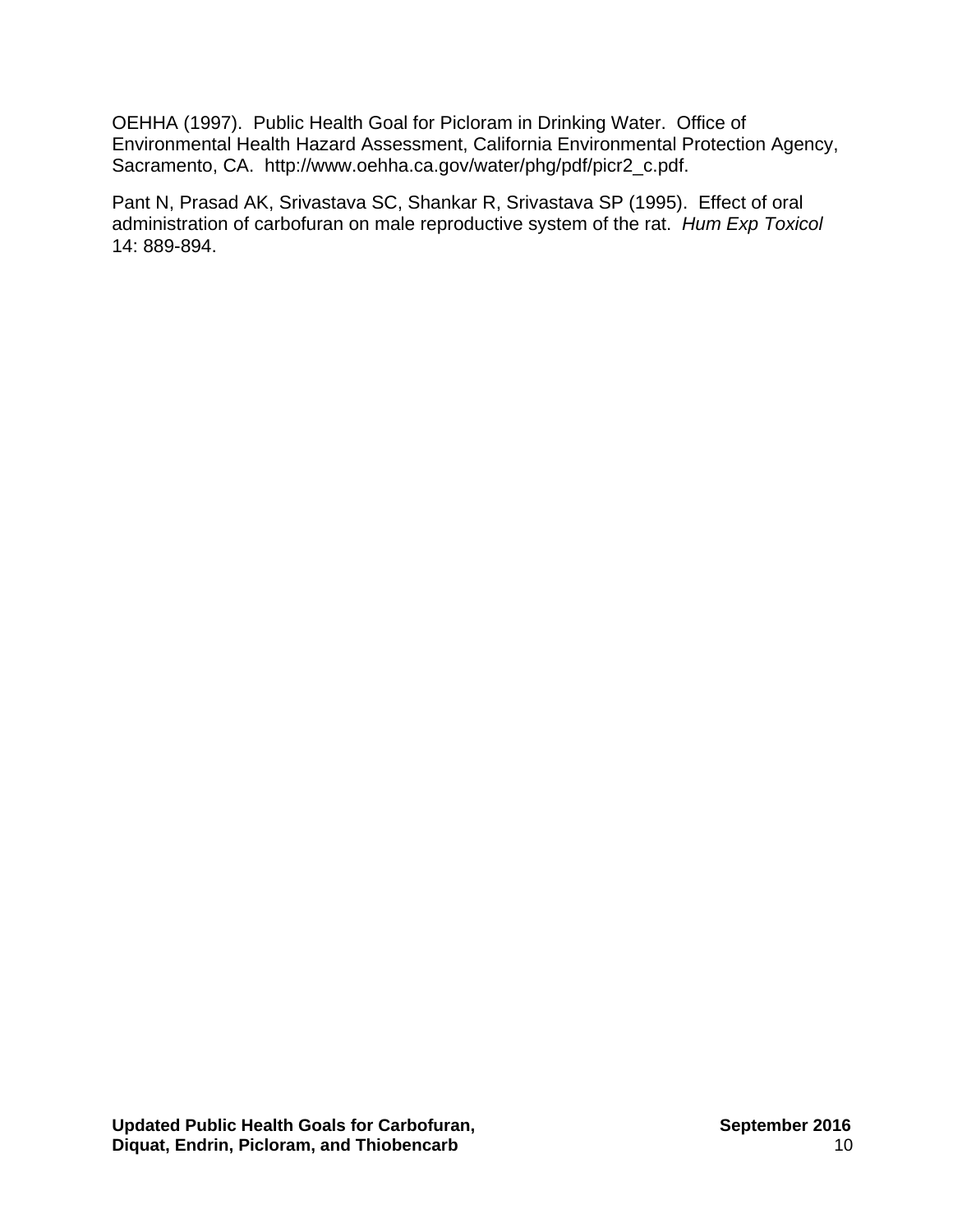# <span id="page-15-0"></span>**UPDATED PHG FOR CARBOFURAN**

Carbofuran (2,3-dihydro-2,2-dimethyl-7-benzofuranyl methylcarbamate) is a highly toxic insecticide and nematocide that was banned in 2011 for use in the United States. It belongs to the carbamate class of pesticides and causes neurotoxicity in pest species via a rapid inhibition of cholinesterase (ChE), an enzyme that affects the transmission of signals in the nervous system. Prior to the cancelation of its registration, there were a number of products registered in California under the trade name Furadan containing carbofuran as the active ingredient.<sup>[2](#page-15-1)</sup> The last product registered in California (Furadan 4F) expired in 2011. Use of carbofuran in California had been declining over the last decade; only 4 pounds were applied in 2010 and 1 pound in 2011.<sup>3</sup> Carbofuran has not been detected above its limit of detection of 5 ppb<sup>[4](#page-15-3)</sup> in California drinking water supply wells in the last three years.<sup>[5](#page-15-4)</sup> OEHHA last published a PHG of 1.7  $\mu$ g/L or 1.7 ppb for carbofuran in 2000, about 10-fold lower than the CA MCL of 18 ppb and more than 20 fold lower than the federal MCL of 40 ppb. This was based on reproductive toxicity in male rats (Pant et al. 1995). Because of its canceled registration status and lack of detection in California drinking water in the past three years, public exposure to carbofuran from drinking water is not anticipated.

# **2000 PHG**

The previous PHG of 1.7 ppb was based on a subchronic reproductive toxicity study with approximately five-week-old male Druckery rats (average body weight 80 g) (Pant et al., 1995). Carbofuran was administered by oral gavage at 0, 0.1, 0.2, 0.4, or 0.8 mg/kg, 5 days per week for 60 days. The NOAEL was determined to be 0.1 mg/kg based on decreases in body weight and various reproductive toxicity endpoints (including changes in selected reproductive organ weights, decreased sperm motility, significant changes in testicular enzymes, and morphological sperm abnormalities) at 0.2 mg/kg and above. Because the exposure regimen in the study was five days per week, the NOAEL was adjusted to reflect seven days of exposure (0.1 x 5/7), yielding an adjusted NOAEL of 0.07 mg/kg-day. An uncertainty factor of 300 was applied (10 for interspecies extrapolation, 10 for human variability, and 3 for extrapolation from a subchronic to chronic exposure), and default values for body weight (70 kg), water consumption rate (2 L/day), and RSC (0.2) were used to calculate the PHG of 1.7 ppb.

<span id="page-15-1"></span> $\overline{\phantom{a}}$ <sup>2</sup> Output reporting for carbofuran, all products. Query retrieved on 10 June 2014, from http://apps.cdpr.ca.gov/cgi-bin/label/labg.pl?p\_chem=106&activeonly=off.

<span id="page-15-2"></span><sup>&</sup>lt;sup>3</sup> Summary of pesticide use report data, 2012, indexed by chemical from California Department of

Pesticide Regulation. Accessed at: <http://www.cdpr.ca.gov/docs/pur/purmain.htm.>

<span id="page-15-3"></span><sup>4</sup> Information on detection limits for purposes of reporting can be found at:

[http://www.waterboards.ca.gov/drinking\\_water/certlic/drinkingwater/Labinfo.shtml.](http://www.waterboards.ca.gov/drinking_water/certlic/drinkingwater/Labinfo.shtml.)

<span id="page-15-4"></span><sup>5</sup> Data accessed with GeoTracker GAMA: <http://geotracker.waterboards.ca.gov/gama/.> The data do not indicate whether the source is raw (untreated) water or treated water; therefore, the results in the dataset may not be representative of the water delivered to customers.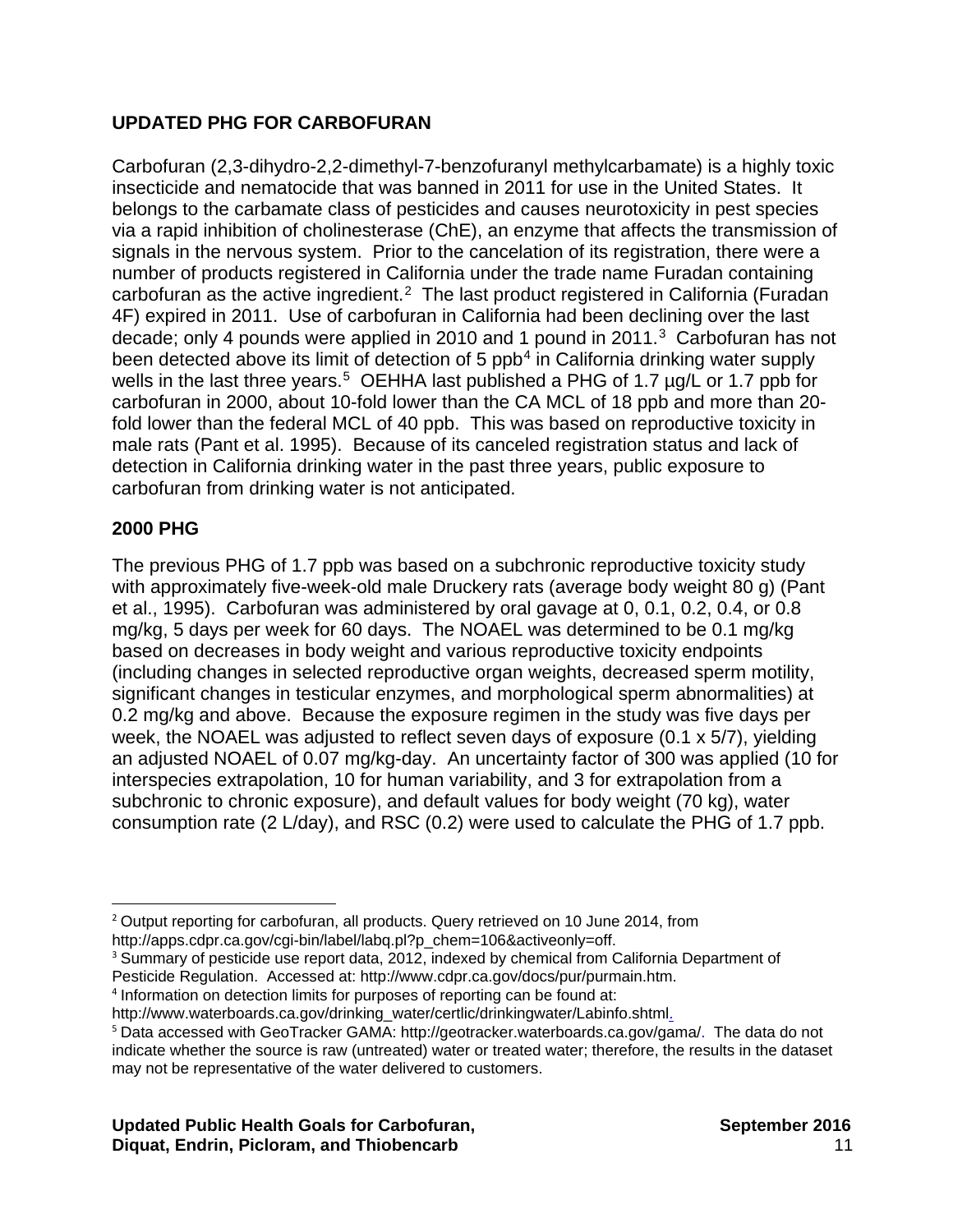Carbofuran exerts its neurotoxic effects in insects by inhibiting ChE activity in the nervous system. The same effect can occur in humans, making ChE inhibition a relevant non-cancer endpoint to consider for PHG derivation. ChE inhibition was reported at low doses (0.25-0.54 mg/kg) in dog, rat, and human studies. However, ChE inhibition was not chosen as a critical endpoint for PHG derivation due to greater uncertainty in the interpretation of the studies and higher LOAELs than reported for reproductive toxicity. Carbofuran was also negative in two cancer bioassays in two species and thus cancer potency was not determined.

### **Recent Literature**

There are a substantial number of reports in the open literature on carbofuran since the publication of the PHG in 2000. There have been no new pesticide registrant-submitted toxicity studies.

A number of recent animal studies have investigated the reproductive toxicity of carbofuran. Carbofuran-induced female reproductive toxicity, indicated by estrous cycle disruption and decreased number of healthy follicles, was noted in female mice exposed to doses as low as 1 mg/kg-day for 30 days (Baligar and Kaliwal 2002). Mice and rats showed signs of male reproductive toxicity including endocrine disruption and histological effects on reproductive organs following acute and subchronic exposures to carbofuran (Aziz et al., 2008; Elayan et al., 2013; Goad et al., 2004). Elayan et al. (2013) described a dose-dependent decrease in serum testosterone in male mice treated with 0.1 to 0.4 mg/kg-day carbofuran for 30 days, although reporting deficiencies (e.g., lack of statistical analysis and presentation of data in bar graphs only) limit the usefulness of the study for more in-depth evaluation. Only a single dose was used in the studies reported by Aziz et al. (2008) and Goad et al. (2004) (2 mg/kg-day and 1.5 mg/kg, respectively), thus, the data cannot be used for dose-response assessment. Chauhan et al. (2000) found that carbofuran at 1 or 2 mg/kg caused a dose-dependent increase in abnormal sperm in singly dosed male mice. Kobeasy et al. (2015) found drastic effects on male reproductive toxicity, including decreased fertility index, sperm abnormalities, and effects on male sex organ weights and serum testosterone levels in rats treated with 2.4 mg/kg-day (the only dose evaluated) for 70 days.

Only one study documented the effect of carbofuran on male reproductive toxicity in humans. In a short communication by Gallegos-Avila et al. (2010), semen analysis of two farmers with chronic occupational exposure to carbofuran and complaints of infertility showed high percentages of binucleated spermatozoa and multinucleated spermatids, as well as impaired sperm motility. One patient also had an abnormally low percentage of normal shaped sperm. Although this was a study of only two men, it provides support to the findings from animal studies indicating that carbofuran is a male reproductive toxicant. Overall, the male reproductive effects of carbofuran found in recent studies are consistent with those reported by Pant et al. (1995). Further studies would need to be conducted to determine the mechanisms involved in the reproductive toxicity of carbofuran.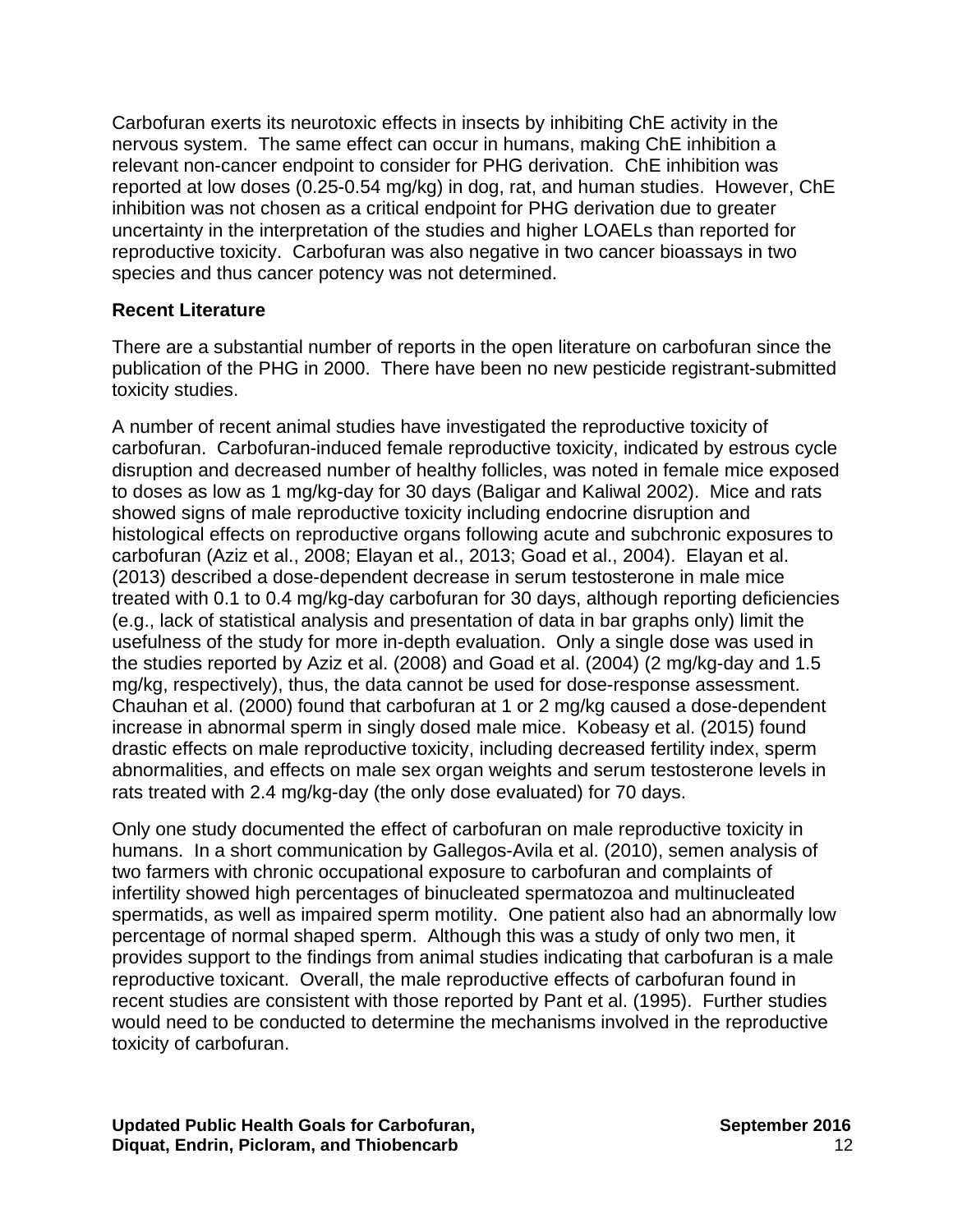Brkić et al. (2008) conducted a toxicity study with rats given carbofuran in the drinking water. In this study, male and female Wistar rats (five/sex/dose) were administered 0, 25, 100, or 400 ppm (mg/L) carbofuran in drinking water for 90 days. ChE levels were determined in red blood cells (RBC), serum, and brain. Animal body weight and food and water consumption were reported. Organs were weighed (liver, kidney, heart, spleen, brain, lungs, and adrenal glands) but only brain, liver and kidney were selected for further biochemical and histopathological analyses. All doses had significant effects on ChE activity but no other remarkable signs of toxicity were observed. At the lowest dose tested, female rats had significantly depressed RBC and brain ChE (34.9% and 16.3%, respectively), while males only had depressed RBC ChE (39.5%). The study authors reported histopathological examination of the liver and kidneys showed effects at 100 and 400 ppm carbofuran. Changes in the liver included fatty degeneration and necrosis, while changes in the kidneys included hydropic degeneration and proximal tubule dilation. These changes were considered insignificant by study authors with little explanation. There were not sufficient data presented to assess the extent of kidney and liver effects outside the interpretation presented in the paper. There were also no changes in absolute organ weights at any dose tested and no decreases in body weight gain in either sex. This study did not convert the doses from ppm to mg/kg-day, thus OEHHA used the European Food Safety Authority (EFSA) default value of 0.09 for converting the mg/L or ppm dose in a subchronic study to a mg/kg-day dose (EFSA, 2012),<sup>[6](#page-17-0)</sup> multiplied by the relative water consumption reported in the publication for each dose group. The estimated doses used in the study were calculated as 0, 2.3, 7.9 and 29.7 mg/kg-day for males and 0, 2.2, 8.5 and 28.0 mg/kg-day for females. The data for ChE inhibition, presented graphically in the publication with no information on standard deviations or standard errors, were not amenable to BMD modeling. ChE inhibition in the brain was significant at the lowest dose tested in females, therefore an uncertainty factor of 10 would be applied to extrapolate from LOAEL to NOAEL. Using this default method, the estimated NOAEL is 0.23 mg/kg-day, a value higher than the NOAEL of 0.1 mg/kg-day identified for male reproductive toxicity in the critical study (Pant et al., 1995) used for the previous PHG.

Age-related sensitivity to the neurotoxicity and ChE inhibition of carbofuran was studied using adult and young rats in two studies by the same research group. McDaniel et al. (2007) exposed adult male Long-Evans rats (10/dose group) once to carbofuran at doses of 0, 0.1, 0.3, 0.5, 0.75, and 1.5 mg/kg by oral gavage. They reported significantly inhibited brain ChE at 0.1 mg/kg and RBC ChE inhibition and decreased motor activity at 0.3 mg/kg and above. The reported range of BMD<sub>10</sub> values (the dose

<span id="page-17-0"></span> $\overline{\phantom{a}}$  $6$  The ESFA default value was based on drinking water consumption and body weight data from eight NTP chronic studies in mice and rats in which the test substance was administered in drinking water. This conversion factor was chosen as it was similar to the consumption rate of 0.1 L/kg-day for rats reported by various other animal care and use committees. Furthermore, US EPA published reference water consumption values for rats based on an allometric relationship of water consumption to body weight for all species evaluated (US EPA, 1988). Because the species-specific correlation coefficient  $(r^2)$ calculated for the rat was low (0.24), the rat-specific allometric equation was not used. Thus, OEHHA has higher confidence in the EFSA conversion factor.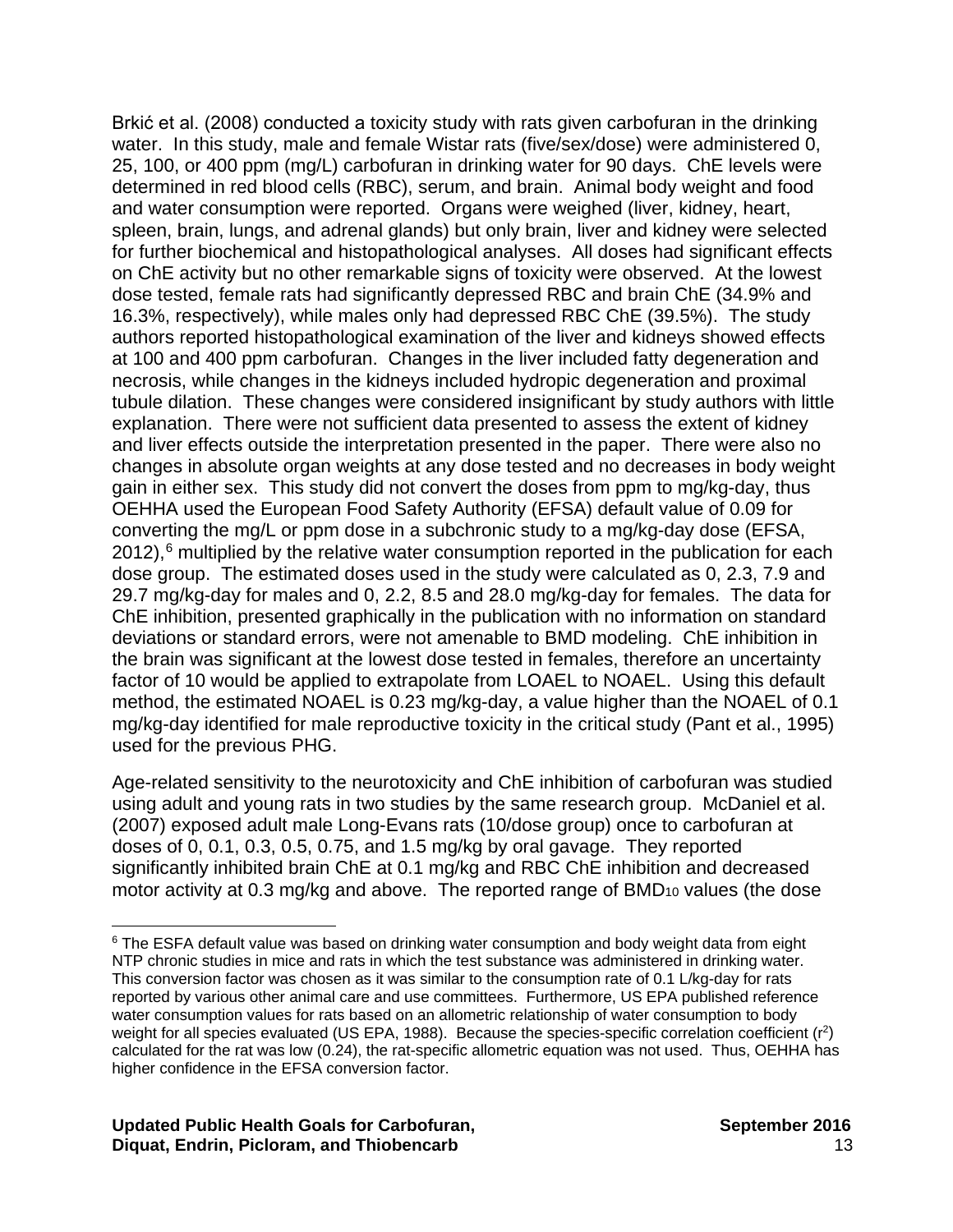estimated to produce a 10 percent decrease in response compared to controls) was 0.04 – 0.09 mg/kg in the study. Moser et al. (2010) conducted a similar study on preweanling and adult rats (postnatal day (PND) 11 and PND 17, and adult males; 5-6 male rats/group/dose) exposed to a single gavage dose of 0, 0.1, 0.3, 0.6, or 1 mg/kg carbofuran and measured motor activity and ChE inhibition. While the pre-weanling rats were more susceptible to brain and RBC ChE inhibition than adults at the lowest dose, this did not result in measured changes in motor activity. At 0.1 mg/kg, PND 17 rats had approximately 50 percent depression of RBC ChE yet showed no reduction in motor activity, the indicator of ChE toxicity measured in the study (Moser et al., 2010). In comparison, at 0.1 mg/kg in adult rats, brain and RBC ChE depression were approximately 20 percent and motor activity was reduced, although the effect was not statistically significant (McDaniel et al., 2007). Moser et al. (2010) did not report findings for motor activity for the adult rats in their study. The  $BMD_{10}$  for brain  $Che$ inhibition for adult, PND 17 and PND 11 rats were 0.067, 0.012 and 0.0046 mg/kg, respectively (Moser et al. 2010). However, the confidence intervals for the BMD<sub>10</sub> were spread over several orders of magnitude, indicating there was considerable uncertainty in these estimates. Neither of these studies was chosen for PHG derivation because both studies consisted of single exposures and there are uncertainties in evaluating the endpoints reported. Motor activity and ChE activity were measured between 15 and 45 minutes post-dosing. Peak ChE depression occurred approximately 15 minutes postdosing for RBC and 45 minutes post-dosing for brain, after which recovery occurred rapidly with full recovery by 24 hours (Moser et al., 2010).

Much of the recently published literature on carbofuran focused on organ-specific toxicity, mostly attributed to oxidative stress. Carbofuran has been shown to induce myocardial necrosis and inflammation after an acute 1.5 mg/kg intraperitoneal exposure in rats (Mori et al., 2010; Tonomura et al., 2009). An epidemiology study by Dayton et al. (2010) of over 22,000 female pesticide applicators or female spouses of pesticide applicators from Iowa and North Carolina found a statistically significant correlation between carbofuran use and non-fatal acute myocardial infarction in female applicators and female spouses of applicators (odds ratio=2.5, 95% confidence interval, 1.3-5.0). While another study failed to find a similar association in male farm workers (Mills et al., 2009), the findings of Dayton et al. (2010) imply that cardiac toxicity may be a relevant health effect in humans exposed to carbofuran.

Other recent animal studies investigated the association between carbofuran exposure and toxicity to the brain, intestines, kidneys, liver, and reproductive organs (Jaiswal et al., 2014; Mishra et al., 2012; Rai and Sharma, 2007; Kamboj et al., 2008; Gera et al., 2011; Kaur et al., 2012; Kaur and Sandhir, 2006; Baligar and Kaliwal, 2002; Cinar et al., 2015). Hadie et al. (2012) found significant toxic effects on the thyroid gland following exposure to 2.4 mg/kg carbofuran by oral gavage for 28 days. All of these studies were analyzed and ultimately not chosen for PHG derivation due to deficiencies in length of study (acute or less than 30 days), inadequate dosing regimen (single concentration exposures), and insufficiencies in study design and reporting.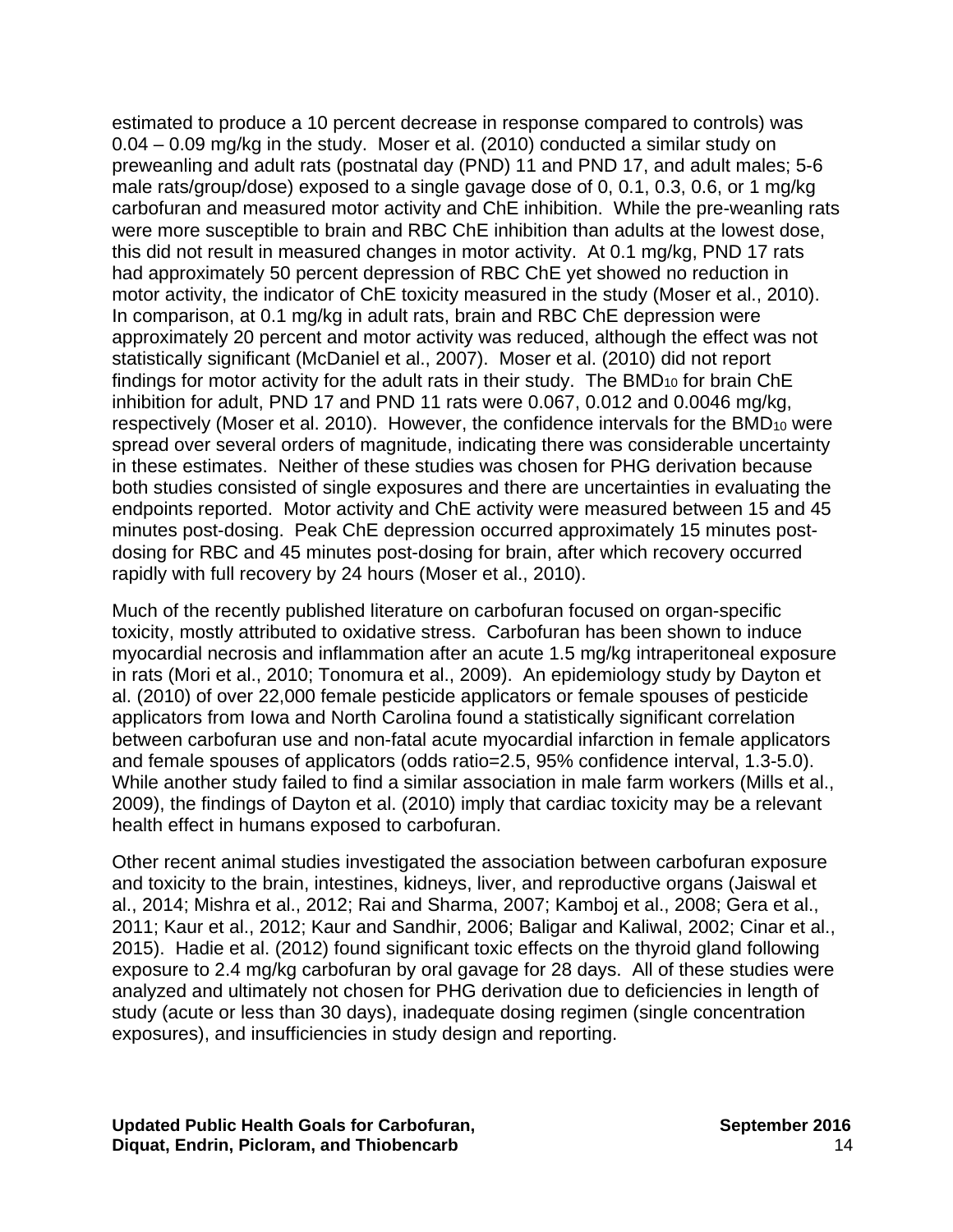Some recent studies suggest carbofuran may have genotoxic and carcinogenic potential. In previous risk assessments by both state and federal regulatory agencies, carbofuran has not been determined to be a carcinogen (DPR, 2006 and US EPA, 2006). However, several in vitro studies using human lymphocytes detected damage to DNA, likely mediated by oxidative stress, from carbofuran and carbofuran-containing pesticide mixtures (Das et al., 2007; Naravaneni and Jamil, 2005; Sharma and Sharma, 2012). Gbadegesin et al. (2014) conducted an in vivo genotoxicity study in male rats following administration of 0, 1, 2, 3, 4, or 5 mg/kg carbofuran by oral gavage three times per week, for five weeks. They found a dose-dependent increase in micronucleated polychromatic erythrocyte formation (statistically significant, p<0.05, at 1 mg/kg) in bone marrow cells. Chauhan et al. (2000) reported similar findings in acutely dosed mice. In the only human genotoxicity study, Želježić et al. (2007) showed a small (less than 4 percent) but statistically significant increase in mean tail length in the comet assay conducted on blood lymphocytes of carbofuran exposed workers.

There is also limited evidence of the potential carcinogenicity of carbofuran in human studies. An epidemiology study by McDuffie et al. (2001) found an increased odds ratio for developing non-Hodgkin lymphoma with carbamate pesticide exposure. However, the odds ratio for developing lymphoma from carbofuran exposure alone was not significantly higher. Another epidemiology study by Bonner et al. (2005) found an increased incidence of lung cancer in high versus low carbofuran exposed groups. However, this was not significant when compared to non-exposed controls. While these studies provide some evidence of genotoxicity and carcinogenicity, the two-year cancer bioassays conducted in two animal species were both negative (IRDC, 1979; IRDC, 1980) and there is not sufficient evidence of carcinogenicity from these new studies to support the use of a cancer endpoint for PHG derivation.

There are several studies documenting human occupational exposures, accidental exposures, and suicides/homicides involving carbofuran. Two recent articles in the open literature document carbofuran poisoning of farm workers, both from non-U.S. countries of origin. One farmer in Korea developed Steven-Johnson syndrome, an acute, life-threatening dermatosis (Lim et al., 2010), while 13 others in Turkey presented with a range of symptoms indicative of cholinergic poisoning (Satar et al., 2005). In all instances, the patients were treated with supportive care and eventually recovered. Occupational exposure to carbofuran is mostly by dermal exposure. Dermal absorption by human skin is relatively low (Gammon et al., 2011) and dermal exposure is moderately less toxic than by other exposure routes. There have been no recent incidences of occupational exposure reported in California to the Department of Pesticide Regulation's Pesticide Illness Surveillance Program, with the last reported exposure occurring in 2001.

# **PHG Derivation**

After reviewing the available carbofuran toxicity studies, OEHHA is retaining the Pant et al. (1995) study for PHG derivation because it is the study with the most sensitive endpoint, showing multiple significant measurements of male reproductive toxicity at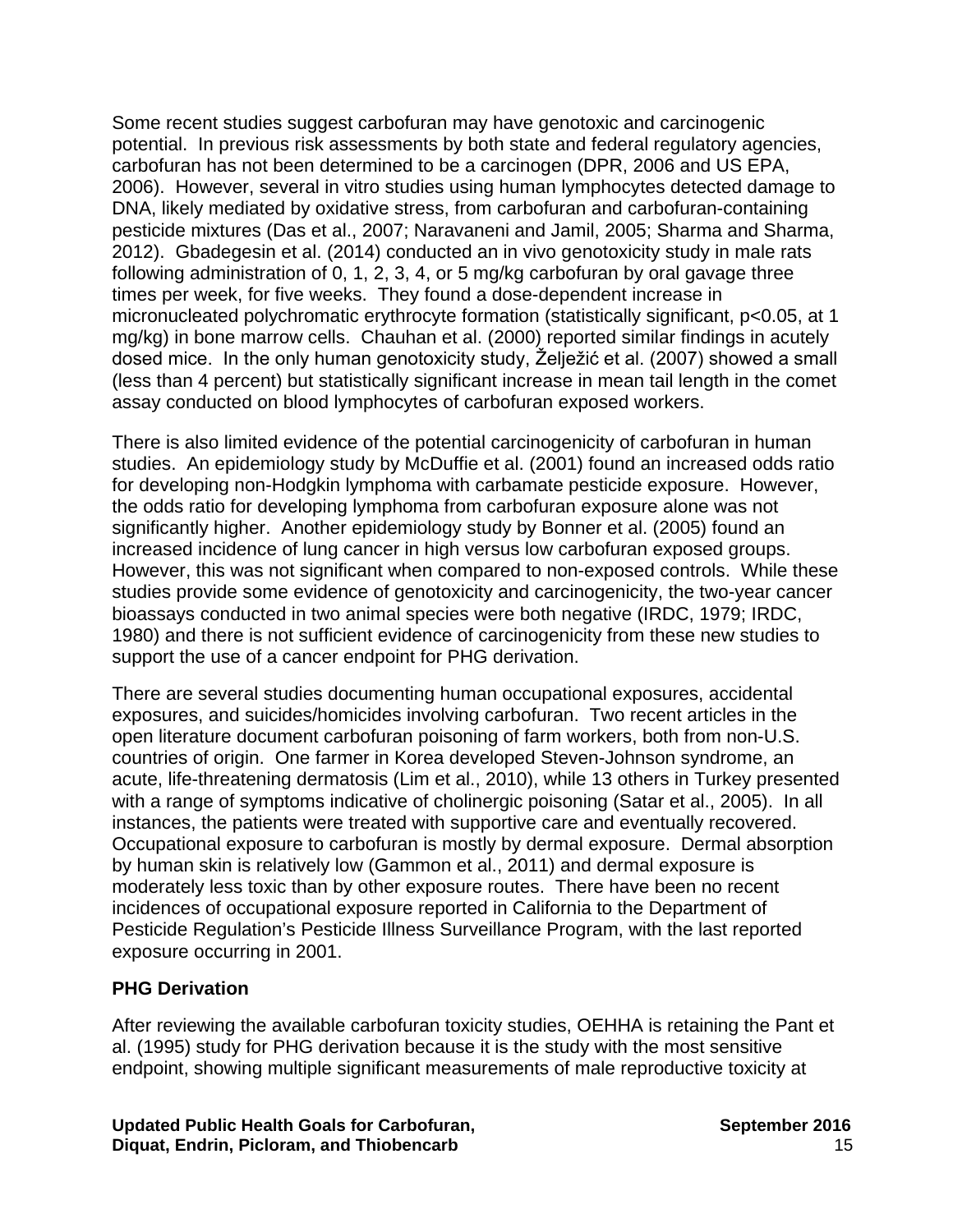doses lower than those showing adverse effects in other animal toxicity studies. A summary of the major study results is presented in Table 3. There was also a dosedependent decrease in body weight from 0.2 to 0.8 mg/kg-day; however the data were presented graphically and not numerically. OEHHA estimated the body weights from the graphical representation and the body weights were approximately 14%, 28%, and 33% lower than the controls at 0.2, 0.4, and 0.8 mg/kd-day, respectively. However, because these were estimates from a graph, OEHHA determined these values were not appropriate for statistical analysis. The NOAEL from this study is determined to be 0.1 mg/kg-day due to various reproductive effects and reduced body weight observed at higher doses. Reproductive toxicity as a critical health effect is supported by recent open literature studies (discussed above) citing endocrine disruption and effects on sperm in rodents exposed to carbofuran (Chauhan et al., 2000; Elayan et al., 2013; Goad et al., 2004). In addition, pesticide registrant-submitted studies also support reproductive toxicity as the critical endpoint (reviewed in DPR, 2006). These include a one-year study in dogs citing testicular degeneration with a NOAEL of 0.6 mg/kg-day (Toxigenetics, 1983) and a study in rabbits showing negative effects on semen at doses of one tenth and one hundredth of the median lethal dose  $(LD_{50})$  (Yousef et al., 1995). Yousef et al. (1996) also demonstrated inhibition of human sperm motility in vitro, further supporting the relevance of carbofuran reproductive toxicity in humans.

|                                                    | Dose (mg/kg-day)   |               |                  |                     |                  |
|----------------------------------------------------|--------------------|---------------|------------------|---------------------|------------------|
| <b>Endpoint</b>                                    | 0                  | 0.1           | 0.2              | 0.4                 | 0.8              |
|                                                    | n=10               | $n=10$        | $n=10$           | $n=10$              | $n=3$            |
| Sperm motility (percent)                           | 85.0               | 83.7          | 63.7             | 51.2                | 36.6             |
|                                                    | ± 3.6 <sup>a</sup> | ± 4.4         | $± 5.0*$         | $±7.9*$             | $± 5.8*$         |
| Total epididymal sperm                             | 9.0                | 8.0           | 5.0              | 4.0                 | 3.0              |
| count $(x 10^7)$                                   | ± 1.1              | ± 1.6         | $± 1.2*$         | $\pm 0.6^*$         | $± 2.6*$         |
| Total sperm<br>abnormalities<br>(percent affected) | 10.5<br>± 3.4      | 10.8<br>± 2.0 | 22.3<br>$± 2.1*$ | 33.8<br>$\pm 2.0^*$ | 54.6<br>$± 1.0*$ |
| Absolute testis                                    | 2.50               | 2.50          | 2.40             | 2.40                | 2.36             |
| weight $(g)$                                       | ± 0.25             | ± 0.11        | ± 0.16           | ± 0.09              | ± 0.10           |
| Absolute epididymis                                | 0.81               | 0.78          | 0.50             | 0.49                | 0.43             |
| weight $(q)$                                       | ± 0.03             | ± 0.08        | $± 0.09*$        | $±0.08*$            | $± 0.24*$        |
| Absolute seminal vesicle                           | 0.18               | 0.17          | 0.09             | 0.08                | 0.05             |
| weight $(g)$                                       | ± 0.04             | ± 0.05        | $±0.04*$         | $±0.04*$            | $±0.01*$         |

|                                           | Table 3. Reproductive toxicity data for male rats exposed to carbofuran in a 60- |
|-------------------------------------------|----------------------------------------------------------------------------------|
| day oral gavage study (Pant et al., 1995) |                                                                                  |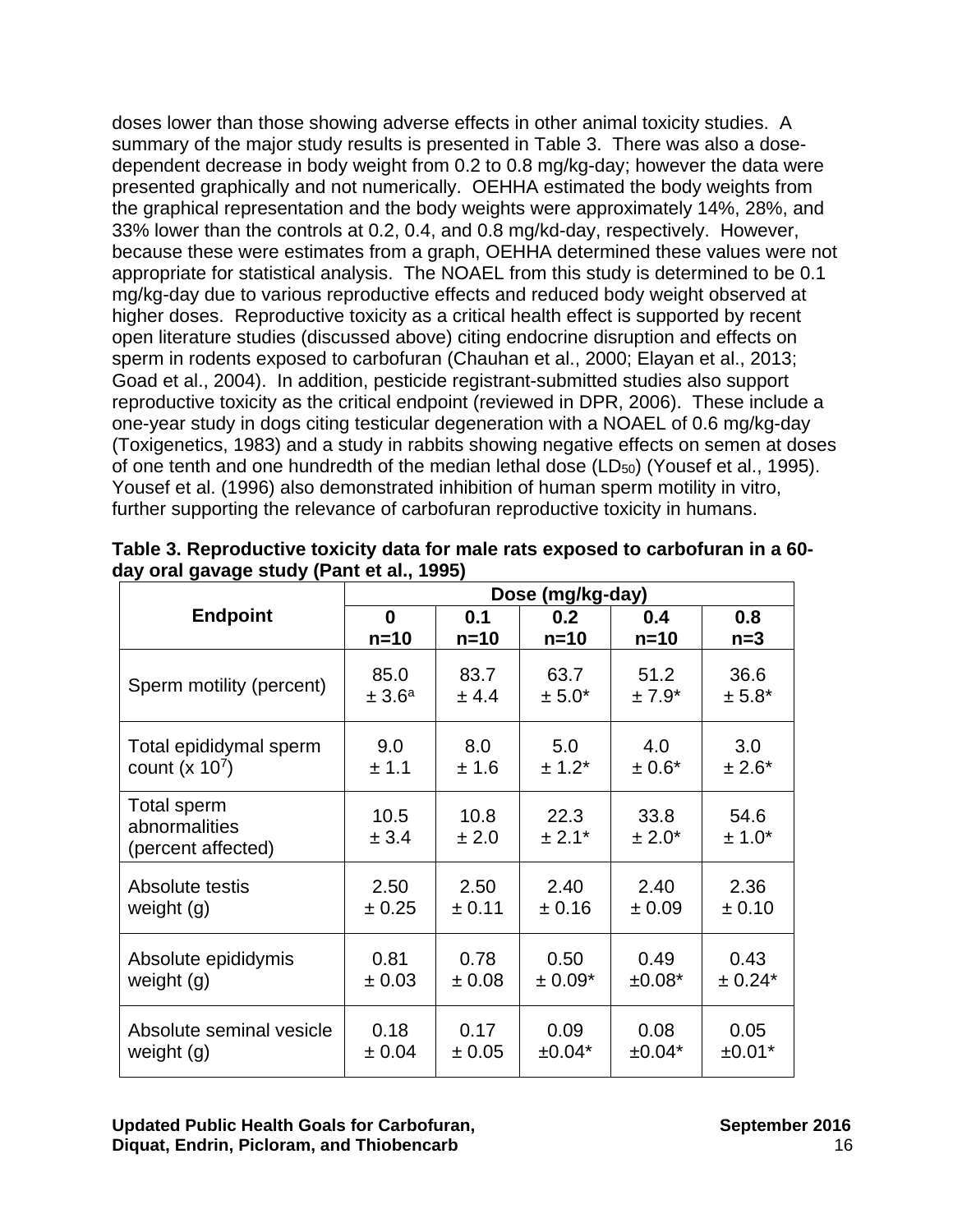| Absolute ventral prostate | 0.11    | 0.11    | 0.09       | 0.05      | 0.03       |
|---------------------------|---------|---------|------------|-----------|------------|
| weight $(g)$              | ± 0.03  | ± 0.02  | $± 0.01*$  | $±0.03*$  | $± 0.01*$  |
| Absolute coagulating      | 0.05    | 0.05    | 0.02       | 0.02      | 0.01       |
| glands weight (g)         | ± 0.009 | ± 0.006 | $± 0.003*$ | $±0.009*$ | $± 0.014*$ |

 $a$  All results are mean  $\pm$  standard deviation.

\*Significantly different from control, p<0.05, calculated by Pant et al. using Student's t-test.

OEHHA analyzed all of the endpoints shown in Table 3 using BMDS continuous models with a benchmark response of one standard deviation change from the control mean (BMDS Version 2.4, US EPA). Absolute organ weights were analyzed instead of relative organ to body weight ratio as reproductive organ weight is not necessarily related to body weight changes (Bailey et al., 2004). Furthermore, there is relatively low inter-animal variability with respect to male reproductive organ weight, such as testis weight, making absolute organ weight a better indicator of reproductive toxicity (US EPA, 1996).

Despite a clear dose-response relationship and in many cases statistical significance at doses of 0.2 mg/kg-day and above, the only endpoints with data amenable to BMD modeling were absolute testis weight and absolute seminal vesicle weight. Sperm motility, sperm count, sperm abnormalities, and the remaining absolute reproductive organ weights (with the exception of absolute ventral prostate weight) failed goodness of fit tests (p-values <0.05) for all BMDS models. There was a steep dose-response between the 0.1 and 0.2 mg/kg-day doses and a narrow dose range used in the study, characteristics that likely resulted in poor fit of data at the low dose range using the models available in US EPA's BMDS. Absolute ventral prostate weight failed the test for modeled variance. For the two endpoints that were successfully modeled by BMDS, the BMDL1SD for absolute testis weight was 0.5 mg/kg-day using the Power Model and for absolute seminal vesicle weight was 0.1 mg/kg-day using the Hill Model. The details of the BMD analysis for absolute seminal vesicle weight are presented in Figure A1 of Appendix I.

Because of poor BMDS model fitting for this dataset, OEHHA is using the NOAEL/LOAEL approach for the determination of the POD. Based on the data shown in Table 3, a NOAEL of 0.1 mg/kg-day and a LOAEL of 0.2 mg/kg-day are identified for male reproductive effects and 0.1 mg/kg-day is selected as the POD. A 5/7 adjustment is applied to the NOAEL to account for dosing occurring five out of seven days per week, resulting in an adjusted POD of 0.071 mg/kg-day. The ADD is calculated using a total UF of 1,000: 10 for interspecies extrapolation, 30 for intraspecies variability, and √10 for extrapolation from a subchronic study:

ADD = <u>POD</u> = <u>0.071 mg/kg-day</u> = 0.000071 mg/kg-day  $\overline{\textsf{U}}$  to the  $\overline{\textsf{U}}$  to the  $1,000$ 

Updated Public Health Goals for Carbofuran, Network September 2016 **Diquat, Endrin, Picloram, and Thiobencarb** 17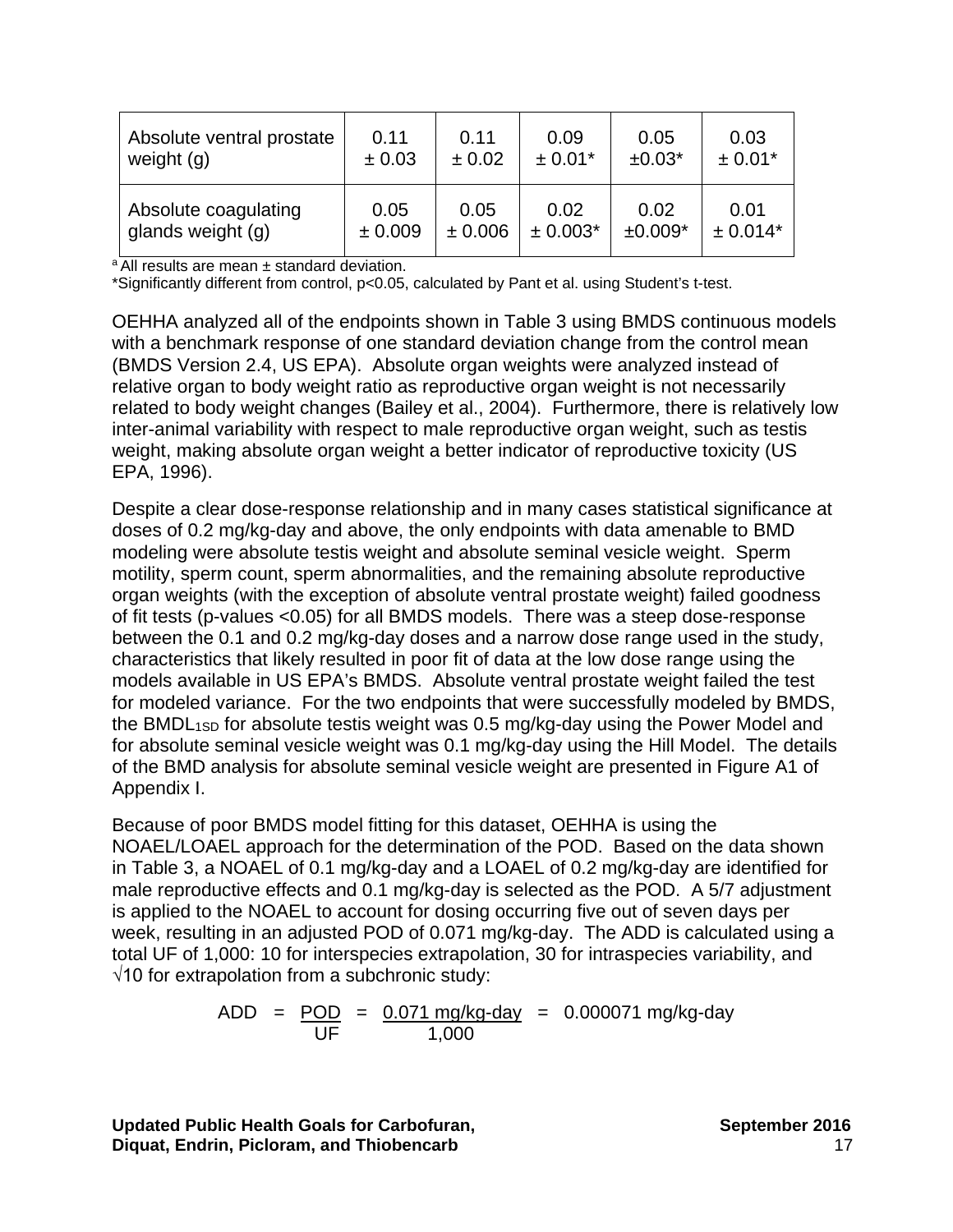Inhalation and dermal exposures to carbofuran in tap water are calculated for various life stages using CalTOX modeling. Details on model inputs and outputs are presented in Appendix II. The relative contributions from each route to the overall exposure to carbofuran in tap water are presented in Table 4. The tap water exposure equivalencies for inhalation and dermal exposure are then calculated using life-stagespecific oral ingestion rates (OEHHA, 2012) and the relative contribution of each route (Table 5).

| Table 4. CalTOX results for relative contributions of multiple routes of exposure |  |
|-----------------------------------------------------------------------------------|--|
| to carbofuran in tap water for various life stages                                |  |

| <b>Life Stage</b>              | Oral Ingestion (%) | Inhalation (%) | Dermal (%) |
|--------------------------------|--------------------|----------------|------------|
| Fetus <sup>a</sup> (Pregnancy) | 65                 | າ              |            |
| Infant <sup>b</sup>            | 98                 |                |            |
| Child                          | 54                 |                |            |
| Adult                          | 69                 | 29             |            |

<sup>a</sup>The fetus is assumed to have the same exposure as the pregnant mother.

bInfants are expected to be exposed to negligible levels of chemicals in tap water via inhalation (compared to other pathways) because they typically do not shower or flush toilets. These are the dominant inhalation exposure scenarios, therefore the inhalation pathway is excluded for infants.

|       | Table 5. Total liter equivalent values for multi-route exposure to carbofuran in tap |
|-------|--------------------------------------------------------------------------------------|
| water |                                                                                      |

| <b>Life Stage</b>    | Age range<br>(years) | Oral<br><b>Ingestion</b><br>(L/kg-day) | Inhalation <sup>a,b</sup><br>$(L_{eq}/kg$ -day) | <b>Dermal</b> <sup>a</sup><br>(L <sub>eq</sub> /kg-day) | <b>Total</b><br><b>Exposure</b><br>(Leq/kg-day) |
|----------------------|----------------------|----------------------------------------|-------------------------------------------------|---------------------------------------------------------|-------------------------------------------------|
| Fetus<br>(Pregnancy) | N/A <sup>c</sup>     | 0.047 <sup>d</sup>                     | 0.023 <sup>d</sup>                              | 0.001 <sup>d</sup>                                      | 0.071                                           |
| Infant               | $0 - 2$              | 0.196                                  | 0.000                                           | 0.004                                                   | 0.200                                           |
| Child                | $2 - 16$             | 0.061                                  | 0.049                                           | 0.002                                                   | 0.112                                           |
| Adult                | 16-70                | 0.045                                  | 0.019                                           | 0.001                                                   | 0.065                                           |
|                      | 0.079                |                                        |                                                 |                                                         |                                                 |

aInhalation and dermal estimates are calculated using the life-stage-specific oral ingestion rates (OEHHA, 2012) and relative contribution of the oral ingestion value.

 $bL_{eq}$  for inhalation assumes 100% absorption in the lung.

c Not applicable; a time period of 0.75 year is used to represent the fetus in calculating the time-weighted average total exposure over a lifetime.

 $d$ The fetus is assumed to be exposed to the same dose as the pregnant mother, thus the liter equivalent values for the fetus are based on exposure parameters for the pregnant woman as shown in Table A3 of Appendix II.

The 2000 PHG applied a RSC of 0.2 because carbofuran was in active use at the time and it was assumed that exposures to residues on food and in the air would be greater than those from drinking water. The default RSC of 0.80 is applied in this update because carbofuran is no longer being used in California and exposure to residues on food or inhalation exposures from ambient air are not expected.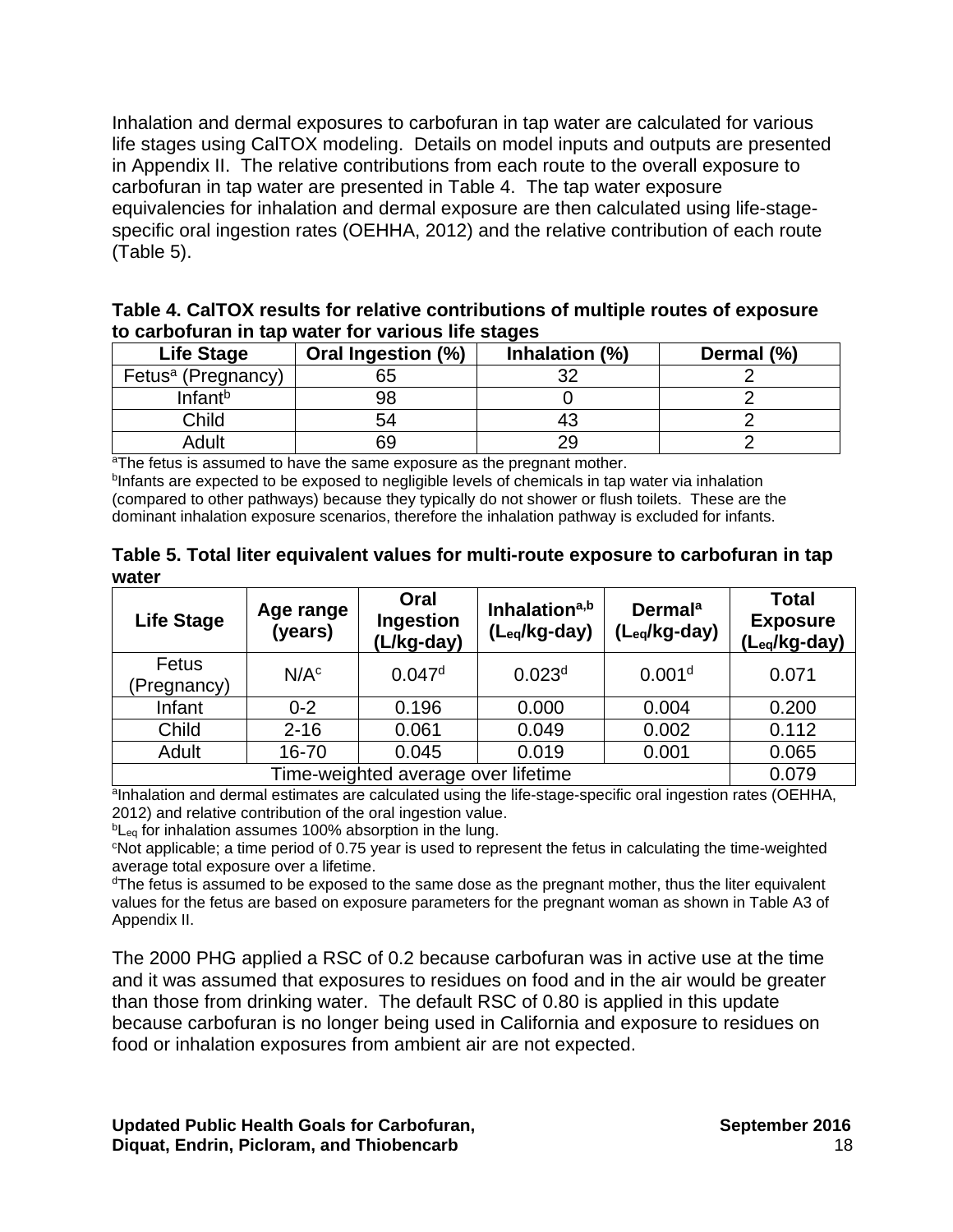The public health-protective concentration, C, is:

C = 
$$
\frac{0.000071 \text{ mg/kg-day} \times 0.80}{0.079 \text{ Leg/kg-day}}
$$
 = 0.0007 mg/L = 0.7 \text{ µg/L or 0.7 ppb

Thus, OEHHA is setting an updated PHG of 0.7 ppb for carbofuran. The updated PHG incorporates an updated drinking water intake rate, updated inhalation and dermal exposure estimates, and a factor that accounts for differences in pharmacokinetic and pharmacodynamic variability within the human population.

# **References**

Aziz N, Shah SW, Aziz RN (2008). Histological changes in male rat reproductive organs post-treated with insecticide carbofuran (Furadan). *Ann Microsc* 8: 83-89.

Bailey SA, Zidell RH, Perry RW (2004). Relationship between organ weight and body/brain weight in the rat: What is the best analytical endpoint? *Toxicol Pathol* 32:448-466.

Baligar PN and Kaliwal BB (2002). Reproductive toxicity of carbofuran to the female mice: Effects on estrous cycle and follicles. *Ind Health* 40: 345-352.

Bonner MR, Won JL, Sandler DP, Hoppin JA, Dosemeci M, Alavanja MCR (2005). Occupational exposure to carbofuran and the incidence of cancer in the agricultural health study. *Environ Health Perspect* 113: 285-289.

Brkić DV, Vitorović SL, Gašić SM, Nešković NK (2008). Carbofuran in water: Subchronic toxicity in rats. *Environ Toxicol Pharmacol* 25: 334-341.

Chauhan LKS, Pant N, Gupta SK, Srivastava SP (2000). Induction of chromosome aberrations, micronucleus formation and sperm abnormalities in mouse following carbofuran exposure. *Mutat Res* 465:123-129.

Cinar O, Semiz O, Can A (2015). Carbofuran alters centrosome and spindle organization, and delays cell division in oocyte and mitotic cells. *Toxicological Science*  144(2): 298-306.

Das PP, Shaik AP, Jamil K (2007). Genotoxicity induced by pesticide mixtures: in-vitro studies on human peripheral blood lymphocytes. *Toxicol Ind Health* 7: 449-458.

Dayton SB, Sandler DP, Blair A, Alavanja M, Freeman LEB, Hoppin JA (2010). Pesticide use and myocardial infarction incidence among farm women in the agricultural health study. *J Occup Environ Med* 52: 693-697.

DPR (2006). Risk characterization document: carbofuran. Department of Pesticide Regulation, California Environmental Detection Agency, Sacramento, CA.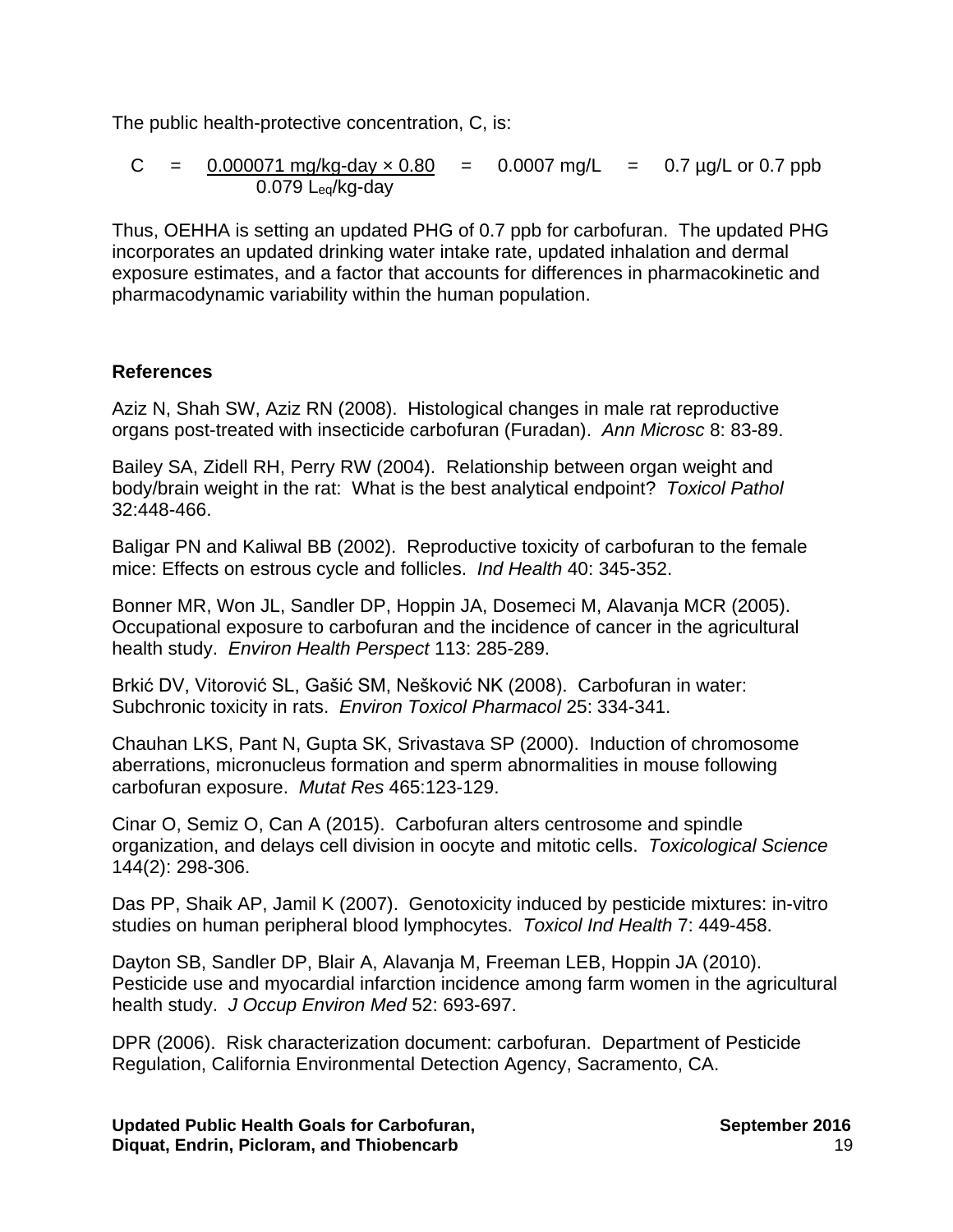EFSA (2012). Guidance of selected default values to be used by the EFSA scientific committee, scientific panels and units in the absence of actual measured data. EFSA Journal 2012; 10(3):2579. Available online: <http://www.efsa.europa.eu/en/search/doc/2579.pdf.>

Elayan OEA, Karyono S, Sujuti H (2013). The effect of carbofuran on testosterone serum concentrations and histological change of leydig cell in mice. *J Pharm Biol Sci* 7: 1-4.

Gallegos-Avila G, Ancer-Rodríguez J, Niderhauser-García A, Ortega-Martínez M, Jaramillo-Rangel G (2010). Multinucleation of spermatozoa and spermatids in infertile men chronically exposed to carbofuran. *Reprod Toxicol* 29:458-460.

Gammon DW, Lui Z, Becker JM (2011). Carbofuran occupational dermal toxicity, exposure and risk assessment. *Pest Manag Sci* 68: 362-370.

Gbadegesin MA, Owuni SE, Akinseye V, Odunola OA (2014). Evaluation of hepatotoxicity and clastogenicity of carbofuran in male wistar rats. *Food Chem Toxicol* 65: 115-119.

Gera N, Kiran R, Mahmood A (2011). Carbofuran administration induced genotoxic effects in epithelial cells across crypt-villus axis in rat intestine. *Pesticide Biochemistry and Physiology* 100(3): 280-283.

Goad RT, Goad JT, Atich BH, Gupta RC (2004). Carbofuran-induced endocrine disruption in adult male rats. *Toxicol Mech Methods* 14: 233-239.

Hadie SNH, Mansor O, Shariff SET (2012). The effects of carbofuran on thyroid glands of male mice. *Internal Medical Journal* 19(1): 16-20.

IRDC (1979). Two-year dietary toxicity and carcinogenicity study in rats. Carbofuran Technical Report No. Act 130.51. Conducted by the International Research and Development Corporation for FMC Corporation, Agricultural Division.

IRDC (1980). Two-year dietary toxicity and carcinogenicity study in mice. Carbofuran Technical Report No. Act 150.52. Conducted by the International Research and Development Corporation for FMC Corporation, Agricultural Division.

Jaiswal SK, Siddiqi NJ, Sharma B (2014). Carbofuran induced oxidative stress mediated alterations in Na+-K+-ATPase activity in rat brain: amelioration by Vitamin E. *J Biochem Mol Toxicol* 28: 320-327.

Kamboj SS, Kumar V, Kamboj A, Sandhir R (2008). Mitochondrial oxidative stress and dysfunction in rat brain induced by carbofuran exposure. *Cell Mol Neurobiol* 28: 961- 969.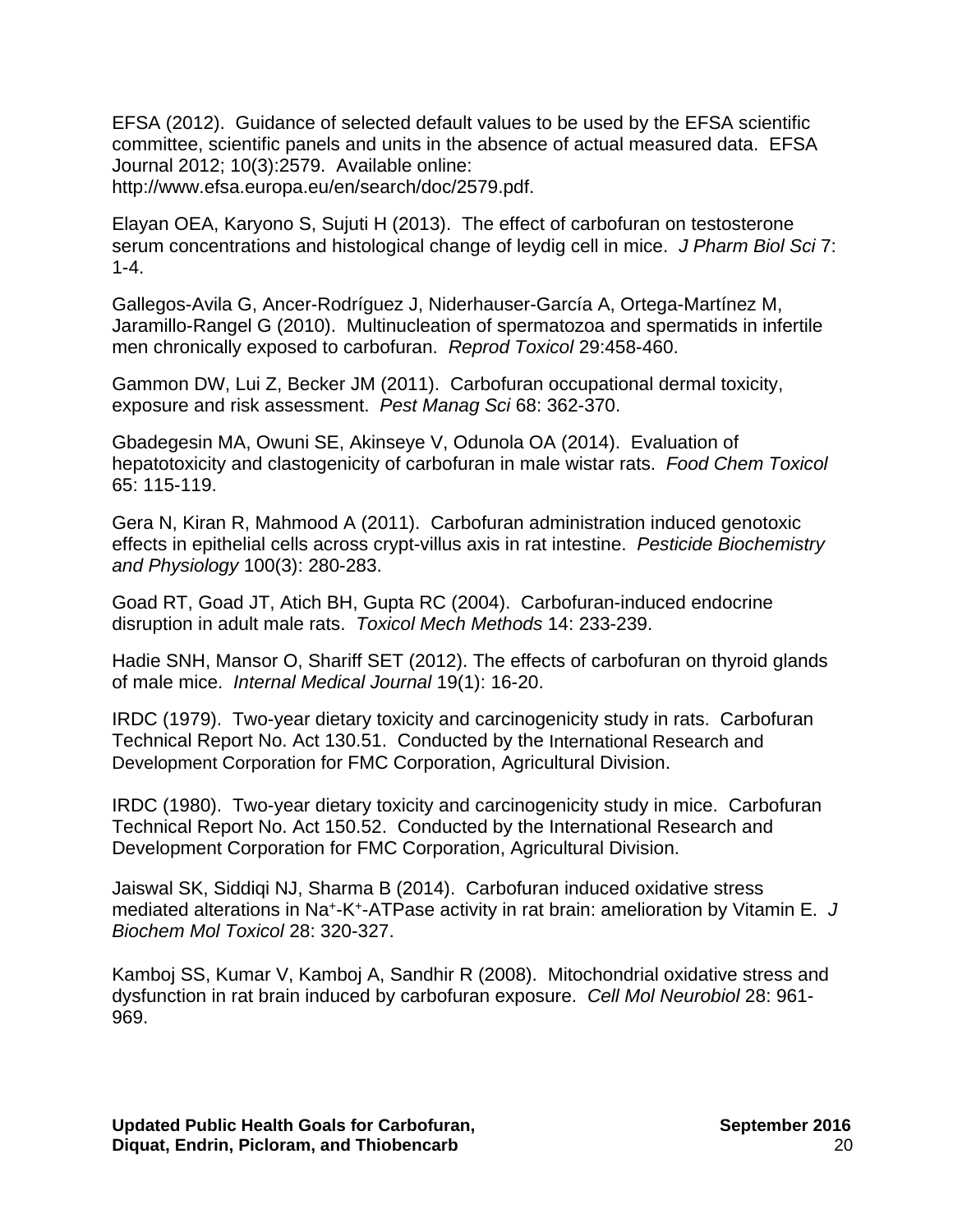Kaur B, Khera A, Sandhir R (2012). Attenuation of cellular antioxidant defense mechanisms in kidneys of rats intoxicated with carbofuran. *J Biochem Mol Toxicol* 26: 393-398.

Kaur M and Sandhir R (2006). Comparative effects of acute and chronic carbofuran exposure on oxidative stress and drug-metabolizing enzymes in liver. *Drug Chem Toxicol* 29: 415-421.

Kobeasy MI, El-Naggar AY, Abdallah AA (2015). A novel methods for protective role against reproductive toxicity of carbofuran in male rats using palm pollen grains and vanadyl(II) folate as a new compound.*Journal of Chemical and Pharmaceutical Research* 7(4): 1142-1148.

Lim JH, Kim SK, Kim HO, Park YM (2010). Stevens-Johnson syndrome following occupational exposure to carbamate insecticide. *J Dermatol* 37: 182-184.

McDaniel KL, Padilla S, Marshall RS, Phillips PM, Podhorniak L, Qian Y, Moser VC (2007). Comparison of acute neurobehavioral and cholinesterase inhibitory effects of N-methylcarbamates in rats. *Toxicol Sci* 98: 552-560.

McDuffie HH, Pahwa P, McLaughlin JR, Spinelli JJ, Fincham S, Dosman JA, Robson D, Skinnider LF, Choi NW (2001). Non-Hodgkin's lymphoma and specific pesticide exposures in men: cross-Canada study of pesticides and health. *Cancer Epidemiol Biomarkers Prev* 10: 1155-63.

Mills KT, Blair A, Freeman LEB, Sandler DP, Hoppin JA (2009). Pesticides and myocardial infarction incidence and mortality among male pesticide applicators in the agricultural health study. *Am J Epidemiol* 170: 892-900.

Mishra D, Tiwari SK, Agarwal S, Sharma VP, Chaturvedi RK (2012). Prenatal carbofuran exposure inhibits hippocampal neurogenesis and causes learning and memory deficits in offspring. *Toxicol Sci* 127: 84-100.

Mori Y, Kondo C, Tomomura Y, Torii M, Uehara T (2010). Identification of potential genomic biomarkers for early detection of chemically induced cardiotoxicity in rats. *Toxicol* 271: 36-44.

Moser VC, McDaniel KL, Phillips PM, Lowit AB (2010). Time-course, dose-response, and age comparative sensitivity of N-methylcarbamates in rats. *Toxicol Sci* 114: 113- 123.

Naravaneni R and Jamil K (2005). Cytogenetic biomarkers of carbofuran toxicity utilizing human lymphocyte cultures in vitro. *Drug Chem Toxicol* 28: 359-372.

OEHHA (2000). Public Health Goals for Chemicals in Drinking Water: Carbofuran. Office of Environmental Health Hazard Assessment, California Environmental Protection Agency, Sacramento, CA. <http://www.oehha.org/water/phg/pdf/Carbofur.pdf.>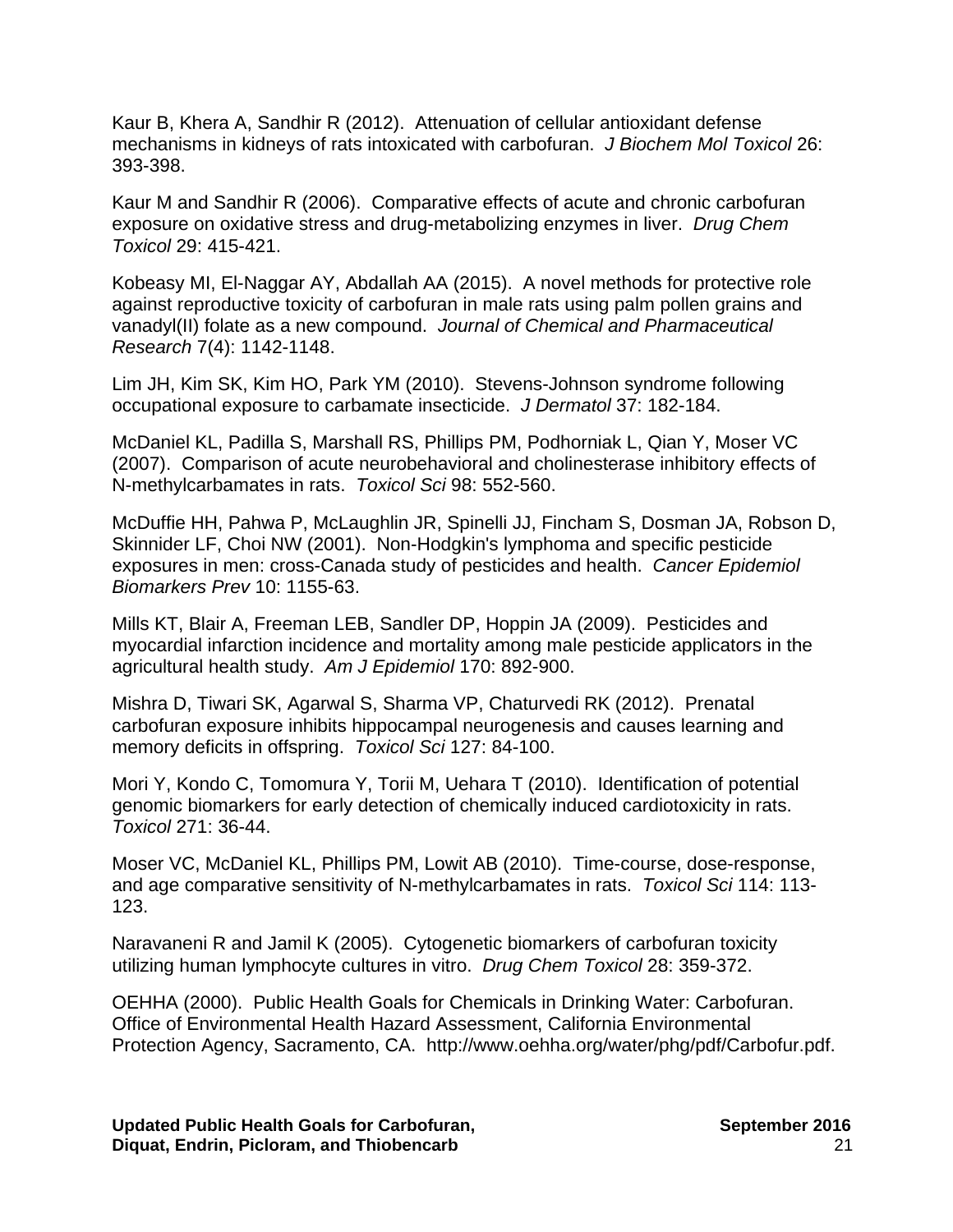OEHHA (2012). Air Toxics Hot Spots Program Risk Assessment Guidelines: Technical Support Document for Exposure Assessment and Stochastic Analysis. Chapter 8. Office of Environmental Health Hazard Assessment, California Environmental Protection Agency, Sacramento, CA.

[http://www.oehha.ca.gov/air/hot\\_spots/pdf/2012tsd/Chapter8\\_2012.pdf.](http://www.oehha.ca.gov/air/hot_spots/pdf/2012tsd/Chapter8_2012.pdf)

Pant N, Prasad AK, Srivastava SC, Shankar R, Srivastava SP (1995). Effect of oral administration of carbofuran on male reproductive system of the rat. *Hum Exp Toxicol* 14: 889-894.

Rai DK and Sharma B (2007). Carbofuran-induced oxidative stress in mammalian brain. *Mol Biotechnol* 37: 66-71.

Satar S, Satar S, Sebe A, Yesilagac H (2005). Carbofuran poisoning among farm workers. *Mt Sinai J Med* 72: 389-392.

Sharma RK and Sharma B (2012). In-vitro carbofuran induced genotoxicity in human lymphocytes and its migration by vitamins C and E. *Dis Markers* 32: 153-168.

Tonomura Y, Mori Y, Torii M, Uehara T (2009). Evaluation of the usefulness of biomarkers for cardiac and skeletal myotoxicity in rats. *Toxicol* 266: 48-54.

US EPA (1996). Guidelines for Reproductive Toxicity Risk Assessment. United States Environmental Protection Agency, Washington, DC. [http://www2.epa.gov/sites/production/files/2014-](http://www2.epa.gov/sites/production/files/2014-11/documents/guidelines_repro_toxicity.pdf) 11/documents/guidelines\_repro\_toxicity.pdf

US EPA (1988). Recommendations for and Documentation of Biological Values for Use in Risk Assessment. EPA/600/6-87/008. United States Environmental Protection Agency, Washington, DC. <http://cfpub.epa.gov/ncea/cfm/recordisplay.cfm?deid=34855.>

US EPA (2006). Interim Reregistration Eligibility Decision (IRED) Carbofuran. United States Environmental Protection Agency, Washington, DC. [http://www.epa.gov/pesticides/reregistration/REDs/carbofuran\\_ired.pdf.](http://www.epa.gov/pesticides/reregistration/REDs/carbofuran_ired.pdf.) 

Želježić D, Vrdoljak AL, Radić B, Fuchs N, Berend S, Oreščanin V, Kopjar N (2007). Comparative evaluation of acetylcholinesterase status and genome damage in blood cells of industrial workers exposed to carbofuran. *Food Chem Toxicol* 45: 2488-2498.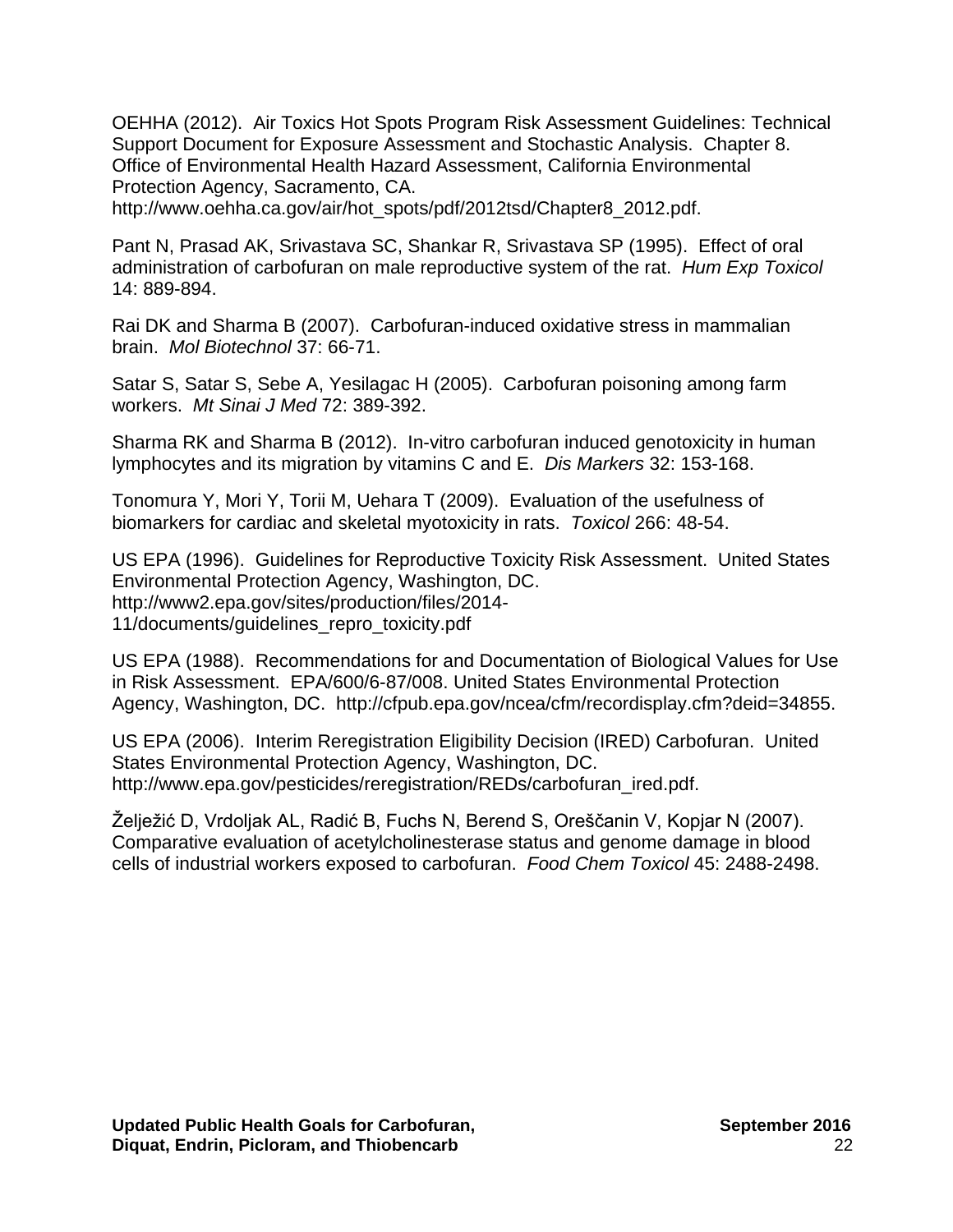# <span id="page-27-0"></span>**UPDATED PHG FOR DIQUAT**

Diquat (1,1'-ethylene-2,2'-dipyridylium dibromide) is a non-selective herbicide with widespread use in California, including as an aquatic and terrestrial herbicide as well as a crop desiccant. There are currently 52 products registered in California with diquat listed as an active ingredient.<sup>7</sup> In the most recent pesticide use report, the California Department of Pesticide Regulation (DPR) reported 88,834 pounds of diquat were used in 2012. $8$  Of the total amount of diquat applied in 2012, roughly 45 percent was as a terrestrial herbicide on rights of way, 19 percent as a desiccant on alfalfa, 16 percent was for landscape maintenance, and 5 percent was used in water as an aquatic herbicide. The remaining was applied on a variety of ornamental and agricultural commodities. Diquat adsorbs strongly to soil, thus leaching from soil into ground water is not expected to occur. When used as an aquatic herbicide, diquat residues in the water decline rapidly to undetectable levels, with a half-life generally less than 48 hours (WHO, 2004).

In the last three years, there were nine detections of diquat, ranging from 0.44 to 14 ppb, in California public water supply wells tested, [9](#page-27-3) none of which met or exceeded the previous PHG of 15 ppb or the California MCL of 20 ppb. One detection of 14 ppb returned to undetectable levels at the next monitoring, less than three months later. Therefore, widespread exposure of the public to this drinking water contaminant is not anticipated.

# **2000 PHG**

The original PHG of 15 ppb for diquat was based on a chronic toxicity study of Sprague-Dawley rats (50/sex/dose) fed 0, 5, 15, 75, or 375 ppm diquat in the diet for 104 weeks (Colley et al., 1985). Eye examinations were conducted at 13, 26, 52, 78, and 104 weeks of exposure. At 104 weeks, cataracts and lens opacities were determined to be the most sensitive endpoints in the study and the chronic NOAEL was identified as 0.22 mg/kg-day (the combined average dose for males and females at 5 ppm). The PHG was calculated with the NOAEL of 0.22 mg/kg-day and a total uncertainty factor of 100 (10 for intraspecies extrapolation and 10 for potentially sensitive subpopulations). The exposure parameters in the calculation assumed an adult body weight of 70 kg, water consumption rate of 2 L/day, and an RSC of 20 percent to allow for exposure to diquat residues in food.

Teratology studies in three species suggested some evidence of developmental toxicity. In offspring of pregnant rabbits dosed by gavage on gestational days 7 to 19 and

<span id="page-27-1"></span> $\overline{\phantom{a}}$ <sup>7</sup> California Department of Pesticide Regulation output reporting for diquat dibromide, active chemicals only, accessed at:<http://www.cdpr.ca.gov/docs/label/chemcode.htm.>

<span id="page-27-2"></span><sup>8</sup> Summary of pesticide use report data, 2012, indexed by chemical from California Department of Pesticide Regulation. Accessed at:<http://www.cdpr.ca.gov/docs/pur/purmain.htm.>

<span id="page-27-3"></span><sup>9</sup> Data accessed with GeoTracker GAMA: <http://geotracker.waterboards.ca.gov/gama/.>The data do not indicate whether the source is raw (untreated) water or treated water; therefore, the results in the dataset may not be representative of the water delivered to customers.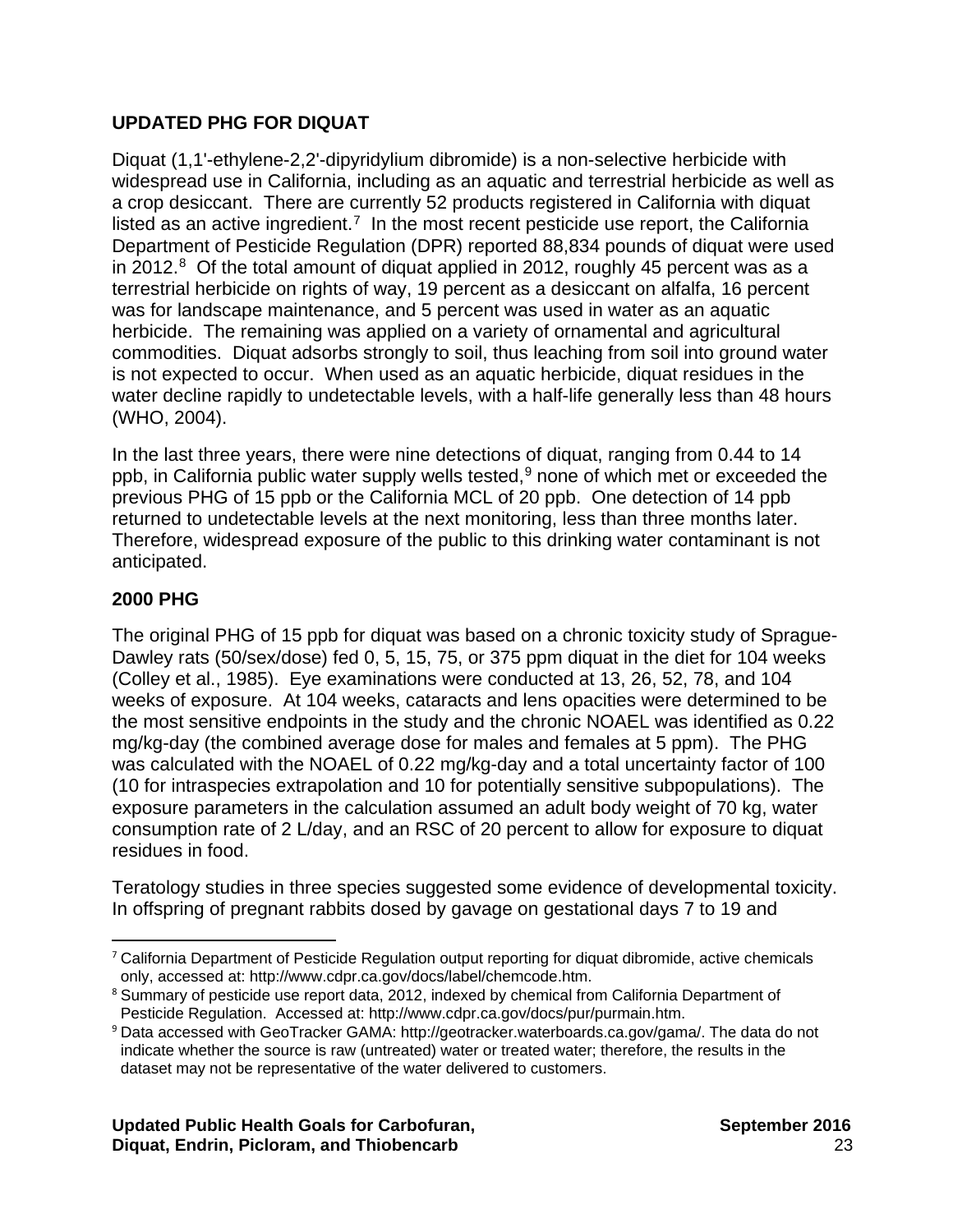sacrificed on day 30, there was a slight but significant increase in delayed ossification at all doses tested (1, 3 and 10 mg/kg-day) (Hodge, 1989). Fetal malformations were increased at all doses, but statistically significant only at the low dose. The incidences for all malformations (expressed as affected litters/total litters) for control to high-dose groups were: 2/18, 8/15 (p<0.01), 4/20, and 5/13. In a mouse study with gavage doses of 0, 1, 2 or 4 mg/kg on gestation days 6 through 15, major malformations and skeletal anomalies were observed at 2 and 4 mg/kg-day (Palmer et al., 1978). However, the incidences were low and not statistically significant (p>0.2) compared to the control. In the rat, the developmental NOAEL was 12 mg/kg-day for delayed skeletal ossification (Wickramaratne, 1989). While there is some indication of developmental toxicity for diquat in experimental animals, the points of departure for developmental toxicity were higher than the 0.22 mg/kg-day used to derive the PHG based on cataracts in adult rats (Colley et al., 1985). Thus, the PHG was protective for developmental toxicity.

In two rat multigenerational reproductive toxicity studies, there were no direct effects on the rat reproductive system but a NOAEL was set in one study at 1.6 mg/kg-day for reduced male pup weight (Hodge, 1990; Fletcher et al., 1972). Diquat did not cause tumors in two cancer bioassays conducted with mice and rats fed diquat in the diet for two years (Colley et al., 1985; Ben-Dyke et al., 1975).

### **Recent Literature**

There have been a number of peer-reviewed studies on diquat since the publication of the PHG in 2000 (OEHHA, 2000). Diquat cytotoxicity is known to be caused by redox cycling and the generation of reactive oxygen species in target tissues (Sandy et al., 1986). Because of this, diquat is used as a model compound to study redox cycling. A majority of the recent studies involving diquat are of this nature and not useful for characterizing the toxicology of diquat pesticide exposure. For example, Han et al. (2007) and Higuchi et al. (2011) exposed animals to a single dose of diquat to investigate changes in gene expression and iron metabolism in response to oxidative stress. These studies are not further evaluated in this update.

There are a few studies related to the toxicity of diquat when used as an herbicide, which focused on neurotoxicity, reproductive toxicity, and genotoxicity, as summarized below.

Diquat is structurally similar to paraquat, which has been linked to Parkinson's disease, a progressive neurodegenerative disorder characterized by loss of dopaminergic neurons in the substantia nigra (Tanner et al., 2011). While the causal link between paraquat and Parkinson's disease remains unclear (Miller, 2007), the ability of paraquat to cause neurotoxicity is less arguable. Diquat is generally thought to be less toxic than paraquat; however, there are concerns that potentially low-dose chronic exposures to diquat, such as might occur through drinking water, could have similar neurotoxic effects. A study by Karuppagounder et al. (2012) investigated the neurotoxicity of diquat. In this study, male mice (n=6) were given diquat (10 mg/kg) or water by intraperitoneal injection twice a week for six weeks and assessed for behavioral, neurochemical, and immunohistochemical changes related to neurotoxicity. The battery

Updated Public Health Goals for Carbofuran, The Contemporary September 2016 **Diquat, Endrin, Picloram, and Thiobencarb** 24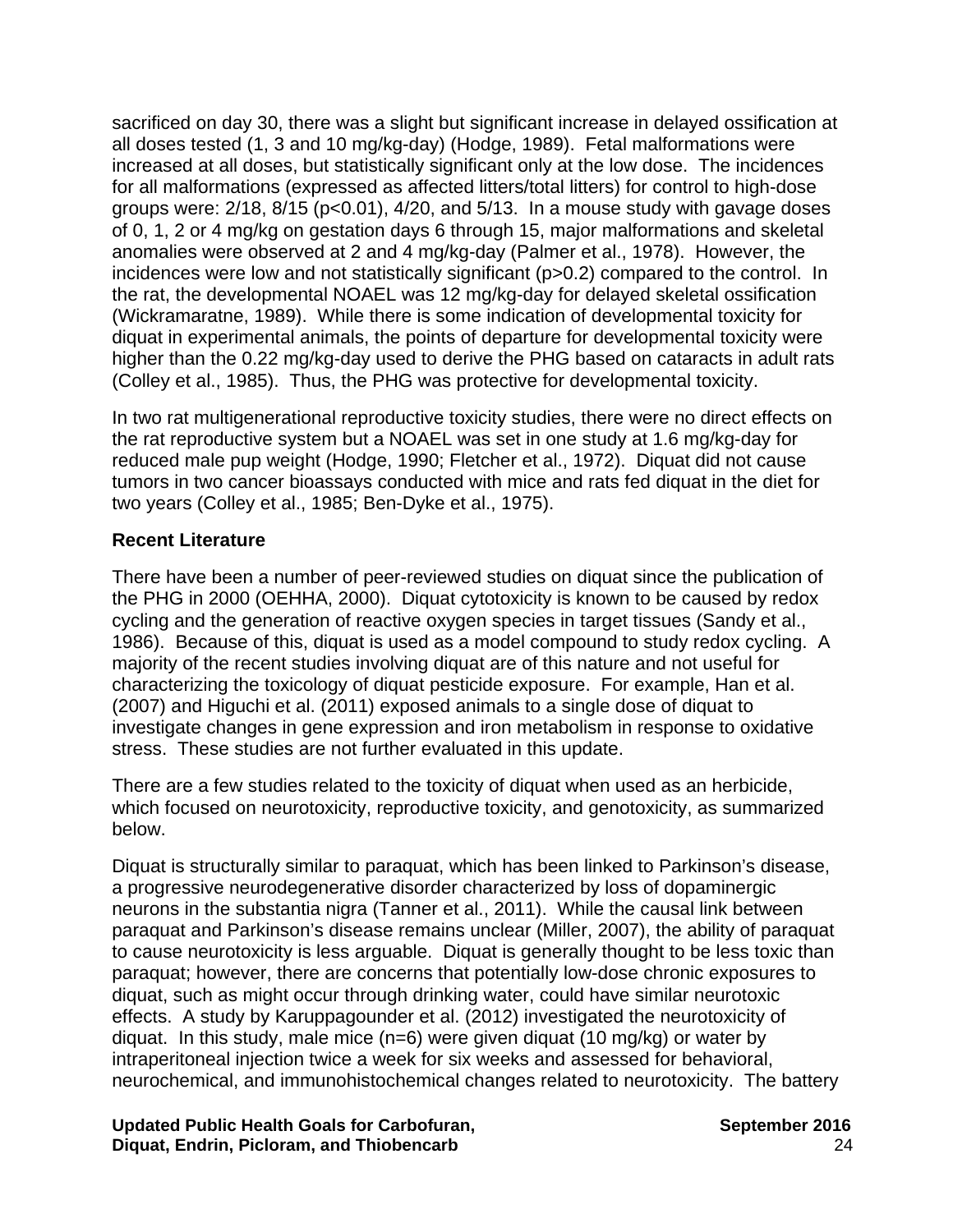of tests chosen was designed to assess specific components of Parkinson-like diseases. Based on their results, the authors concluded that diquat caused mild dopaminergic degeneration but only induced muscular rigidity without inducing other Parkinsonian motor symptoms. Diquat also did not induce dopamine depletion in the striatum (a hallmark of Parkinson's disorder), but did decrease the major dopamine metabolite, implying a decrease in dopamine turnover and mild generation of free radicals in the central nervous system. Results supported concerns for mild neurotoxic effects of diquat but these effects were not as severe as those associated with paraquat. Furthermore, guideline neurotoxicity studies in the rat failed to show delayed neuropathies (up to 150 mg/kg-day) or evidence of neurotoxicity in the functional observational battery or motor activity measurements (up to 38.5 mg/kg-day) (Horner, 1992a; Horner, 1992b).

In an in vitro study using preimplantation mouse embryos, Greenlee et al. (2004) found that diquat treatment significantly increased the percentage of apoptotic cells in the embryo (14.12 percent versus 10.26 percent in the control) without significantly affecting blastocyst formation or cell number per embryo. While a 4 percent increase in apoptosis alone is not necessarily indicative of a negative developmental outcome, defects in embryonic apoptosis may alter normal fetal development and may account for some of the fetal abnormalities observed in mice, rabbits and rats (OEHHA, 2000).

Another study, by Dimitrov et al. (2006), investigated the genotoxicity of various herbicide formulations including Reglone®, a commercial formulation of diquat, in plant and mouse bone marrow test systems. The authors found that Reglone® did not induce chromosomal aberrations but was positive for increased micronucleus frequency. The authors suggested that Reglone® may damage the mitotic apparatus leading to loss of chromosomes. As this study investigated effects of the commercial formulation, whether the active ingredient or inert ingredients caused the increase in micronuclei formation could not be determined. Furthermore, the U.S. Environmental Protection Agency (US EPA) and DPR have analyzed the genotoxicity database for diquat and found that while there was evidence of in vitro genotoxicity, there was no evidence of in vivo DNA damage and the two-year cancer bioassays in rats and mice were both negative (Colley et al., 1985; DPR, 1994; Hodge, 1991). OEHHA has reviewed the toxicological summaries for these studies and agrees with DPR and US EPA's assessment. Diquat was assigned the cancer classification of Group E, evidence of non-carcinogenicity in humans, by US EPA (US EPA, 1995).

In summary, a review of recent scientific literature did not identify any new toxicity studies that would replace Colley et al. (1985) as the critical study for PHG derivation. OEHHA reconsidered other studies presented in the original PHG but did not identify more sensitive endpoints or stronger data sets to replace the critical study previously selected. Of the three teratology studies described above (Hodge, 1989; Palmer et al., 1978; Wickramaratne, 1989), only the Hodge (1989) study had data amenable to BMD modeling. However, BMD modeling of these data resulted in a BMDL<sub>05</sub> of 2.7 mg/kgday for delayed ossification, which is an order of magnitude higher than the POD of 0.22 mg/kg-day used in the 2000 PHG. In addition to cataracts, reduced weight gain and/or

Updated Public Health Goals for Carbofuran, The Contemporary September 2016 **Diquat, Endrin, Picloram, and Thiobencarb** 25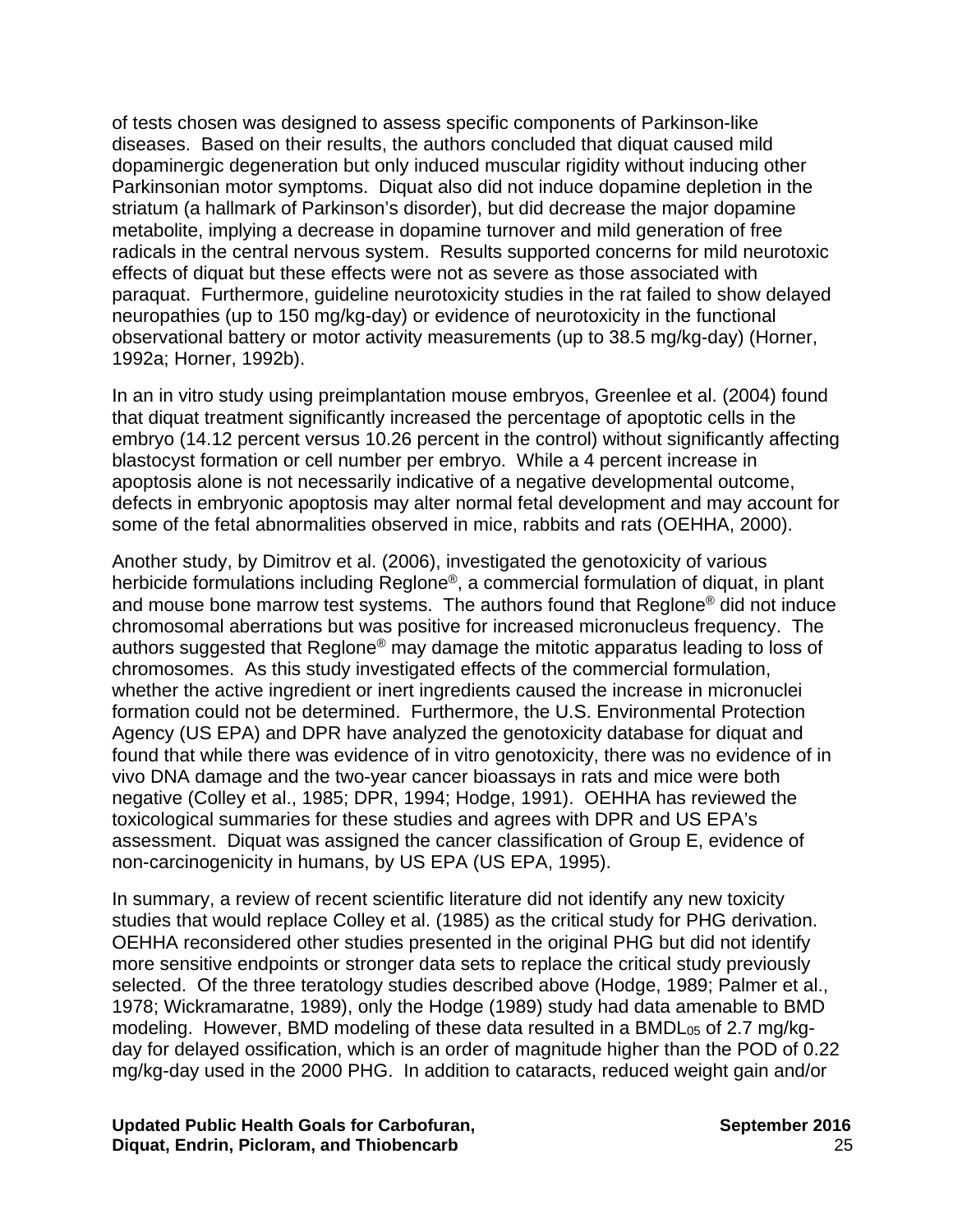kidney effects were observed in two rat multigenerational studies, two chronic dog studies, and a mouse chronic study. Cataracts were the most sensitive endpoint and occurred in toxicity studies in both rats (Colley et al., 1985) and dogs (Hopkins et al., 1990) at similar doses. The dog study is not chosen as the critical study due to greater uncertainty with the data set; there were fewer animals per dose group than in the rat study and an additional uncertainty factor would be needed to extrapolate from subchronic to lifetime exposure. However, the NOAEL of 0.5 mg/kg-day based on lens opacities observed in the dog study by Hopkins (1990) is supportive of the BMDL05 of 0.45 mg/kg-day derived from cataracts observed in rats in the Colley et al. (1985) study.

# **PHG Derivation**

After reviewing the available diquat toxicity studies, OEHHA is retaining the Colley et al. (1985) study for PHG derivation. The incidence of spontaneous cataracts in rats is very low (Taradach et al., 1981) and the cataracts observed in the Colley et al. (1985) study showed a clear dose-dependent increase in occurrence in both male and female rats (Table 6).

|                 | Dose (mg/kg-day) <sup>a</sup> |      |      |          |            |  |  |
|-----------------|-------------------------------|------|------|----------|------------|--|--|
| <b>Males</b>    | 0                             | 0.19 | 0.58 | 2.91     | 14.88      |  |  |
| Total           | $0/22^{+*}$                   | 0/16 | 1/22 | $3/21**$ | $24/24**$  |  |  |
| Cataracts       |                               |      | (5%) | (14%)    | $(100\%)$  |  |  |
|                 | Dose (mg/kg-day) <sup>a</sup> |      |      |          |            |  |  |
| <b>Females</b>  | 0                             | 0.24 | 0.72 | 3.64     | 19.44      |  |  |
| Total           | $0/20*$                       | 0/22 | 1/20 | $3/20**$ | $27/27**$  |  |  |
| Cataracts       |                               |      | (5%) | (15%)    | $(100\%)$  |  |  |
|                 | Dose (mg/kg-day) <sup>b</sup> |      |      |          |            |  |  |
| <b>Combined</b> | 0                             | 0.22 | 0.65 | 3.28     | 17.16      |  |  |
| Total           | $0/42*$                       | 0/38 | 2/42 | $6/41**$ | $51/51***$ |  |  |
| Cataracts       |                               |      | (5%) | (15%)    | (100%)     |  |  |

**Table 6. Incidence of cataracts in Sprague-Dawley rats exposed to diquat dibromide in the diet for 104 weeks (Colley et al., 1985)**

a Doses converted from ppm to mg/kg-day by Colley et al. (1985)

**b** Average of male and female doses

† Number of animals affected/number of animals examined

\* p<0.01 for trend (indicated at the control group, using Cochran-Armitage trend test)

\*\* p<0.01 treated compared with the control (Fisher Exact test)

OEHHA reanalyzed the dose-response data in the Colley et al. (1985) study and estimated the POD using BMDS (Version 2.4, US EPA). For BMD modeling, the highest dose was not included because there was 100 percent incidence at this dose and there are three additional doses showing a good dose-response. Furthermore, removing the high dose gave a better fit to the model in the low-dose range which is more important for setting a PHG. A benchmark response of five percent results in a modeled BMD that corresponds very well to the dose resulting in the observed five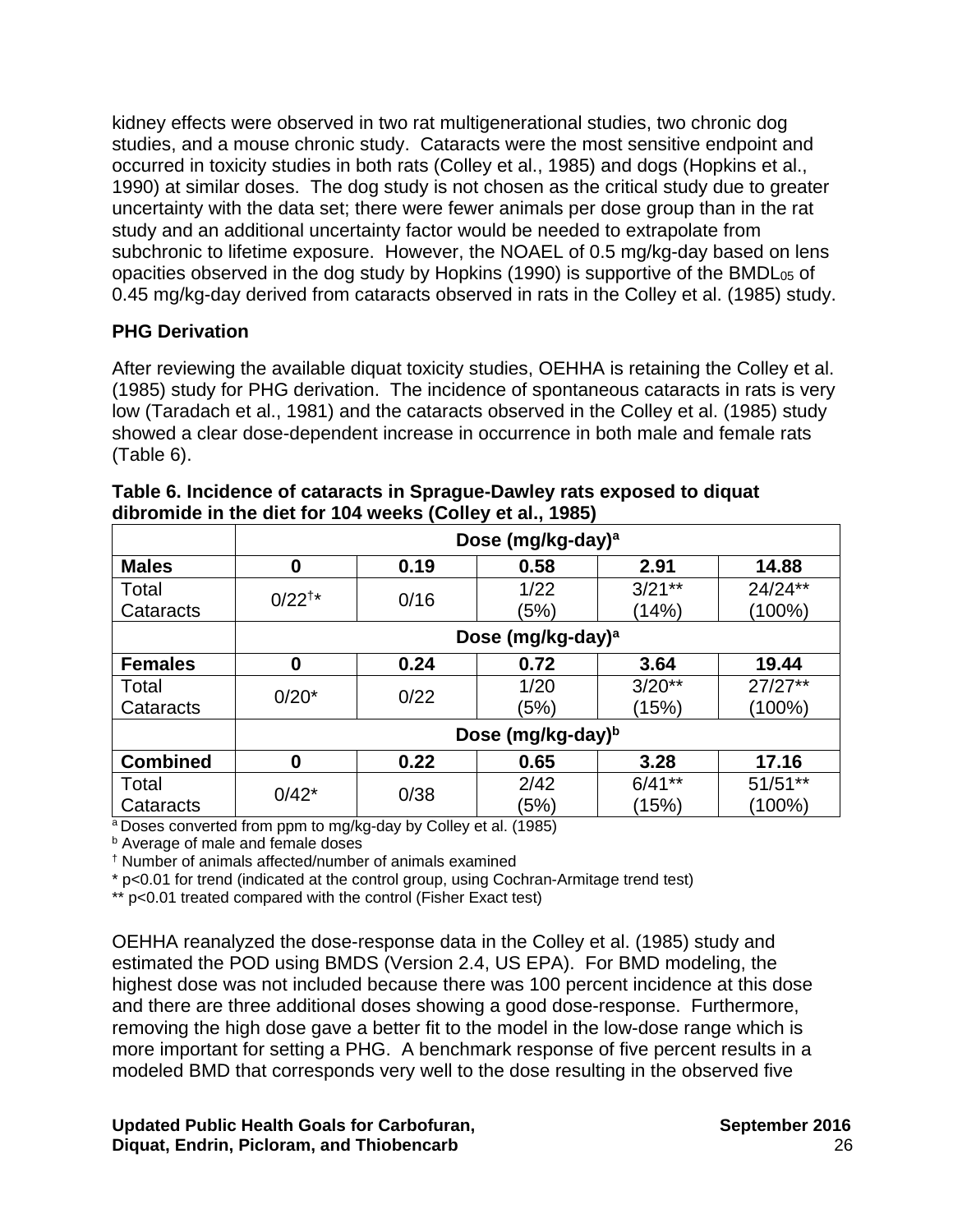percent response in the study. The BMD modeling results are summarized in Table 7 and the details of the BMD analyses are presented in Figure A2 of Appendix I.

| Table 7. Benchmark dose modeling of incidence of cataracts in rats exposed to |  |
|-------------------------------------------------------------------------------|--|
| diquat dibromide in the diet for 104 weeks (Colley et al., 1985)              |  |

| <b>Endpoint</b>        | <b>Modela</b>           | BMD <sub>05</sub><br>(mg/kg-day) | <b>BMDL</b> <sub>05</sub><br>(mg/kg-day) |  |  |
|------------------------|-------------------------|----------------------------------|------------------------------------------|--|--|
| <b>Male Rats</b>       |                         |                                  |                                          |  |  |
| <b>Total Cataracts</b> | Gamma <sup>b</sup>      | 0.93                             | 0.45                                     |  |  |
| <b>Female Rats</b>     |                         |                                  |                                          |  |  |
| <b>Total Cataracts</b> | Multistage <sup>c</sup> | 1.1                              | 0.54                                     |  |  |
| Male + Female Rats     |                         |                                  |                                          |  |  |
| <b>Total Cataracts</b> | Multistage <sup>c</sup> | 1. በ                             | 0.60                                     |  |  |

<sup>a</sup> All models were run with default parameters and the highest dose excluded.

**b** The Gamma, Multistage, Weibull, and Quantal-Linear models produced the same results.

<sup>c</sup> The Multistage and Quantal-Linear models produced the same results.

The BMDL $_{05}$  of 0.45 mg/kg-day, derived from the Gamma model (Table 7) using male rat data, is selected as the POD because it is the lowest BMDL derived from a model that fit the data well (see Appendix I) for a robust endpoint (Table 6). This POD is supported by the NOAEL of 0.65 mg/kg-day (male and female combined) and the NOAEL of 0.58 mg/kg-day (male only). The ADD is calculated using a total UF of 300: 10 for interspecies extrapolation, and 30 to account for variability among humans, including sensitive individuals:

ADD = <u>POD</u> = <u>0.45 mg/kg-day</u> = 0.0015 mg/kg-day **UF** 300

Diquat is non-volatile with a Henry's Law constant of  $< 6.3 \times 10^{-14}$  atm-m<sup>3</sup>/mol at 20-25 °C, thus inhalation exposure to diquat in tap water during showering and bathing is expected to be negligible. Dermal exposure is also not likely to be significant because dermal absorption of diquat is estimated to be very low, at 1 to 2 percent (OEHHA, 2000). For these reasons, oral ingestion of diquat in water and food is determined to be the main exposure route.

When diquat is applied directly to crops for weed control, it binds very effectively to the soil and very little residue is taken up into the edible part of the plant. However, when diquat is used as a desiccant on harvested crops, diquat residue is detectable in both the raw commodity and the processed products of some crops (WHO/FAO, 1995). Since diquat is currently used in California, the RSC is set at the default of 0.20 for the contribution of exposure from water, which allows for significant exposure to diquat from residues in food in the absence of data to indicate otherwise.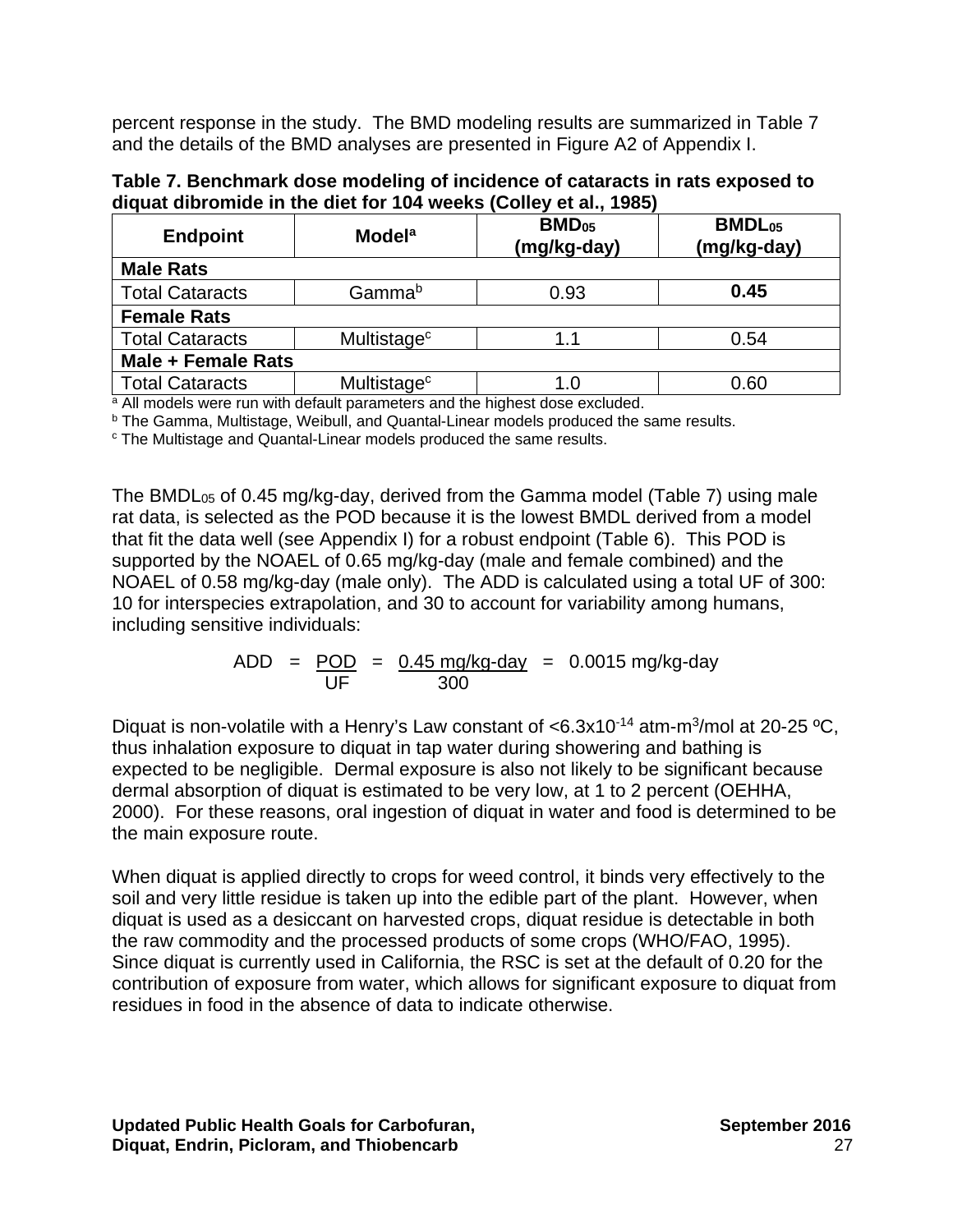Using the time-weighted average of 95<sup>th</sup> percentile "consumers only" high-end water consumption rates of all age groups adjusted for body weight, 0.053 L/kg-day (OEHHA, 2012), the public health-protective concentration, C, is:

$$
C = \frac{0.0015 \text{ mg/kg-day} \times 0.20}{0.053 \text{ L/kg-day}} = 0.006 \text{ mg/L} = 6 \text{ µg/L or } 6 \text{ pb}
$$

Thus, OEHHA is setting an updated PHG of 6 ppb for diquat. The updated PHG incorporates a new dose-response analysis using BMD modeling, an updated drinking water intake rate, and an updated factor that accounts for pharmacokinetic and pharmacodynamic variability within the human population. The federal Maximum Contaminant Level Goal (MCLG) for diquat is 20 ppb, as is the federal MCL.

# **References**

Ben-Dyke R, Strachan E, Newman AJ (1975). Diquat dibromide monohydrate: evaluation of potential carcinogenicity in dietary administration to mice for 80 weeks. LSR Report No. 76/ILY1/144. California Department of Pesticide Regulation Vol. 226- 032 #037767.

Colley J, Warren S, Heywood R, Street A.E, Almond RH, Gopinath C. (1985). Diquat dibromide: evaluation of potential carcinogenicity and chronic toxicity by prolonged dietary administration to rats. ICI Study No. CTL/C/1327A. California Department of Pesticide Regulation Vol. 226-025 #037760. Cited by IRIS as Chevron Chemicals Company, 1985. MRID 00145855, 00155474, and 00160673.

Dimitrov BD, Gadeva PG, Benova DK, Bineva MV (2006). Comparative genotoxicity of the herbicides Roundup, Stomp and Reglone in plant and mammalian test systems. *Mutagenesis* 21: 375-382.

DPR (1994). Diquat Dibromide Risk Characterization Document. Department of Pesticide Regulation, California Environmental Protection Agency, Sacramento, CA. <http://www.cdpr.ca.gov/docs/risk/rcd/diquat.pdf.>

Fletcher K, Griffiths D, Kinch DA (1972). Diquat dibromide: three-generation reproduction study in rats. ICI Study No. HO/IH/R/334A. California Department of Pesticide Regulation Vol. 226-005 #916116.

Greenlee AR, Ellis TM, Berg RL (2004). Low-dose agrochemicals and lawn-care pesticides induce developmental toxicity in murine preimplantation embryos. *Environ Health Perspect* 112:703-709.

Han ES, Muller FL, Pérez VI, Qi W, Liang H, Xi L, Fu C, Doyle E, Hickey M, Cornell J, Epstein CJ, Roberts LJ, Van Remmen H, Richardson A. (2008). The in vivo gene expression signature of oxidative stress. *Physiol Genomics* 34: 112-26.

Updated Public Health Goals for Carbofuran, The Contemporary September 2016 **Diquat, Endrin, Picloram, and Thiobencarb** 28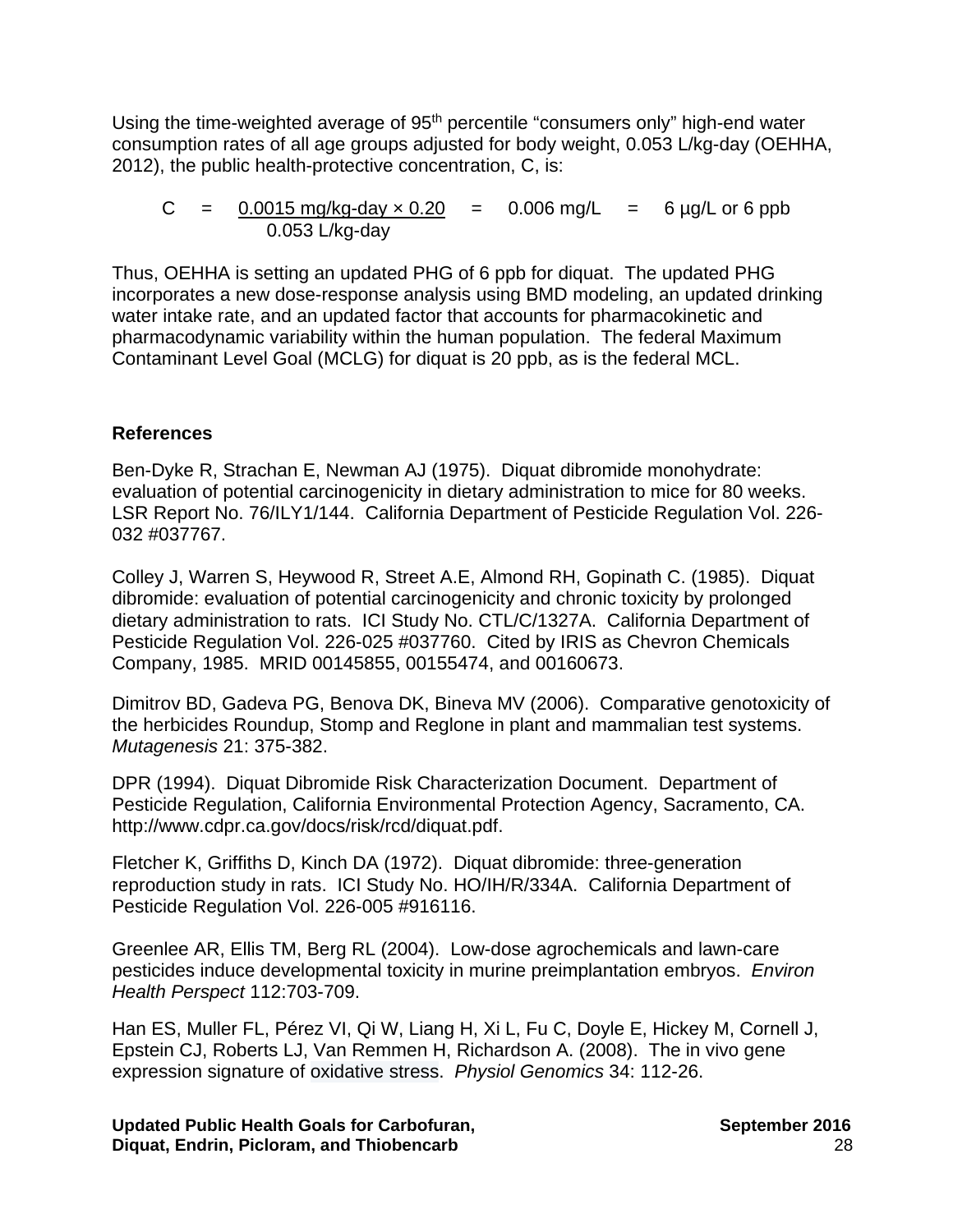Higuchi M, Yoshikawa Y, Orino K, Watanabe K (2011). Effect of diquat-induced oxidative stress on iron metabolism in male Fischer-344 rats. *Biometals* 24: 1123-1131.

Hodge MCE (1989). Diquat: teratogenicity study in the rabbit. ICI Study No. CTL/P/2379. California Department of Pesticide Regulation Vol. 226-088 #075530.

Hodge, MCE (1990). Diquat: Multigeneration study in the rat. ICI Study No. RR0393. California Department of Pesticide Regulation Vol. 226-090#091173.

Hodge MCE (1991). Diquat: two year feeding study in mice. ICI Study No. PM0749. California Department of Pesticide Regulation Vol. 226-098 #112959.

Hopkins MN (1990). Diquat: one year feeding study in dogs. ICI Study No. CTL/P/2596. California Department of Pesticide Regulation Vol. 226-094 #089037.

Horner JM (1992a). Diquat: acute neurotoxicity study in rats. ICI Report No. CTL/P/3789. California Department of Pesticide Regulation Vol. 226-102 #120645.

Horner JM (1992b). Diquat: subchronic neurotoxicity study in rats. ICI Report No. CTL/P/3751. California Department of Pesticide Regulation Vol. 226-101 #120427.

Karuppagounder SS, Ahuja M, Buabeid M, Parameshwaran K, Abdel-Rehman E, Suppiramaniam V, Dhanasekaran M (2012). Investigate the chronic neurotoxic effects of diquat. *Neurochem Res* 37: 1102-1111.

Miller GW (2007). Paraquat: The red harring of Parkinson's disease research. *Toxicological Sciences* 100(1): 1-2.

OEHHA (2000). Public Health Goals for Chemicals in Drinking Water: Diquat. Office of Environmental Health Hazard Assessment, California Environmental Protection Agency, Sacramento, CA. <http://oehha.ca.gov/water/phg/pdf/diquat.pdf.>

OEHHA (2012). Air Toxics Hot Spots Program Risk Assessment Guidelines: Technical Support Document for Exposure Assessment and Stochastic Analysis. Chapter 8. Office of Environmental Health Hazard Assessment, California Environmental Protection Agency, Sacramento, CA.

http://www.oehha.ca.gov/air/hot\_spots/pdf/2012tsd/Chapter8\_2012.pdf.

Palmer AK, Edwards JA, Woodhouse RN (1978). Effect of diquat on pregnancy of the mouse. ICI Study No. ICI/167/77642. California Department of Pesticide Regulation Vol. 226-001 #916114.

Sandy MS, Moldeus P, Ross D, Smith MT (1986). Role of redox cycling and lipid peroxidation in bipyridyl herbicide cytotoxicity. *Biochem Pharmacol* 35: 3095-3101.

Tanner CM, Kamel F, Ross GW, Hoppin JA, Goldman SM, Korell M, Marras C, Bhudhikanok GS, Kasten M, Chade AR, Comyns K, Richards MB, Meng C, Priestly B,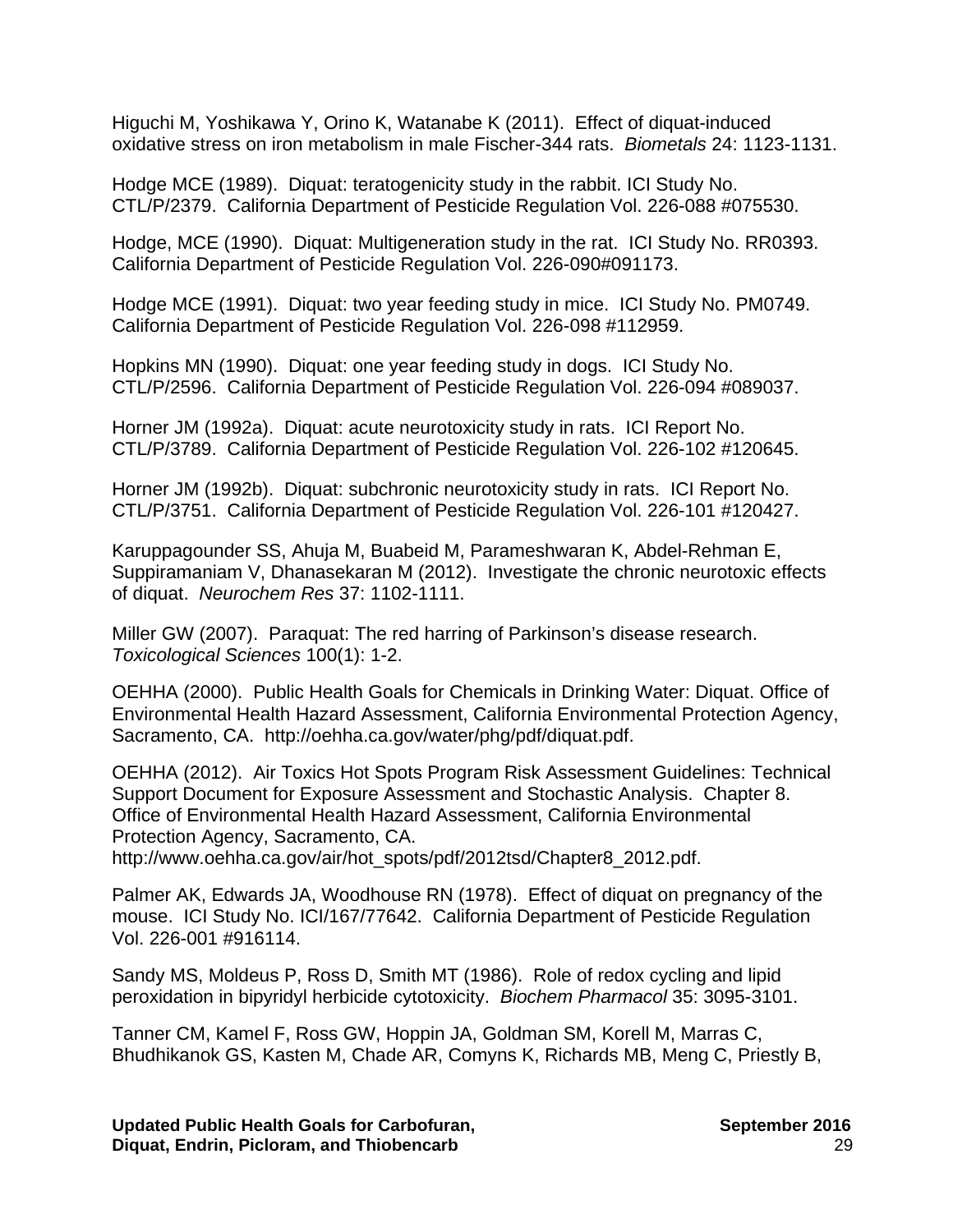Fernandez HH, Cambi F, Umbach DM, Blair A, Sandler DP, Langston JW (2011). Rotenone, paraquat and Parkinson's disease. *Environ Health Perspect* 119: 866-72.

Taradach C, Regnier B, Perraud J (1981). Eye lesions in Sprague-Dawley rats: type and incidence in relation to age. *Laboratory Animals* 15: 285-287.

US EPA (1995). Reregistration Eligibility Decision (RED) Diquat Dibromide. United States Environmental Protection Agency, Washington, DC. <http://www.epa.gov/oppsrrd1/reregistration/REDs/0288.pdf.>

WHO/FAO (1995). Pesticide Residues in Food - 1994 Evaluations. Part II - Toxicology. World Health Organization, WHO/PCS/95.2, nos 875-888 on INCHEM. <http://www.inchem.org/documents/jmpr/jmpmono/v070pr11.htm.>

WHO (2004). Diquat in Drinking Water, background document for the development of WHO *Guidelines for Drinking Water Quality.* World Health Organization. http://www.who.int/water\_sanitation\_health/dwq/chemicals/diquat.pdf.

Wickramaratne GA (1989). Diquat: teratogenicity study in the rat. ICI Study No. CTL/P/2331. California Department of Pesticide Regulation Vol. 226-089 #075531.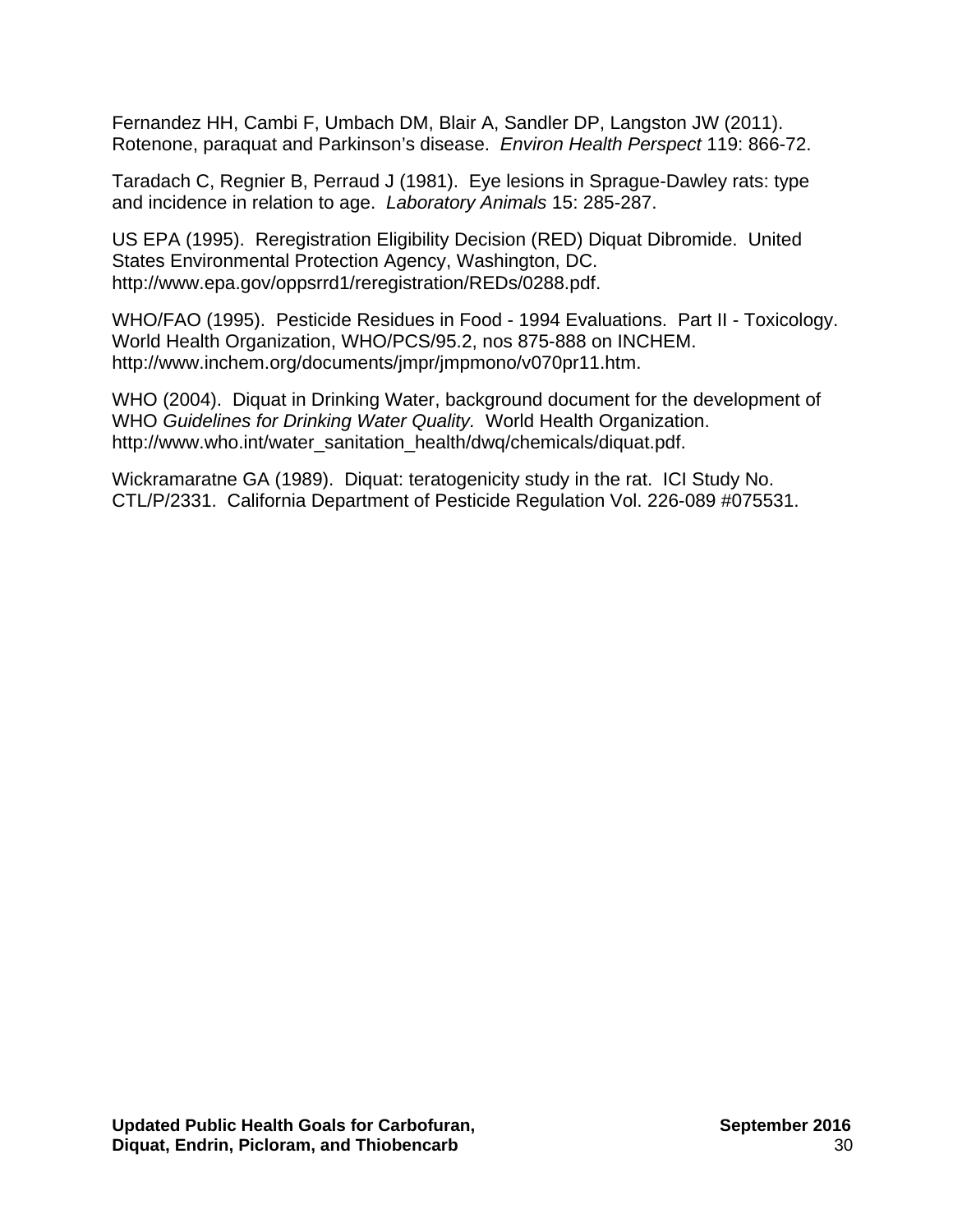# <span id="page-35-0"></span>**UPDATED PHG FOR ENDRIN**

Endrin is an obsolete organochlorine cyclodiene pesticide (US EPA, 1992). It was used to control insects, rodents, and birds from the 1950s until its registration was voluntarily canceled in the 1980s due to its toxicity (ATSDR, 1996). Endrin has low water solubility and low volatility at ambient temperature. It is lipophilic and bioaccumulates in the food chain (US EPA, 1980). It is persistent in soils and sediments with a half-life longer than 10 years. Endrin is one of the persistent organic pollutants (POPs) outlawed world-wide by the Stockholm Convention in 2001. It has not been used in California for over 20 years.[10](#page-35-1) Endrin has not been detected in California public drinking water supply wells at levels above 0.1 ppb, the detection limit for purposes of reporting (DLR), in the last three years.<sup>11</sup> Therefore, public exposure to endrin via drinking water is not expected. In 1997, Endrin was added to California's Proposition 65 list as a chemical known to cause reproductive toxicity, based on its developmental toxicity.[12](#page-35-3) The federal and California MCL for endrin is 2 ppb.<sup>[13](#page-35-4)</sup>

# **1999 PHG and 2008 PHG Update**

The original PHG of 1.8 ppb (OEHHA, 1999) was based on a chronic toxicity study in which three beagle dogs/sex/dose were fed endrin at 0, 0.1, 0.5, 1.0, 2.0, or 4.0 ppm in the diet for two years (Jolley et al., 1969). Additional groups of four dogs/sex/dose were fed 0, 1.0, or 4.0 ppm endrin in the diet. Two dogs of each sex from the 0, 1.0, and 4.0 ppm groups were sacrificed at six and twelve months. Female and male dogs in the two highest dose groups were observed with convulsive seizures. The authors attributed the convulsions with brain edema and hemorrhages to the two-year exposure to endrin. Dogs receiving 2.0 or 4.0 ppm had slightly increased relative liver weight and cytoplasmic pigmentation and vacuolization of hepatic cells. A NOAEL of 1.0 ppm was identified and, based on a standard food intake factor of 2.5 percent body weight/day for dogs, US EPA (2002) estimated that this was equivalent to 0.025 mg/kg-day.

Calculation of the PHG incorporated a total UF of 100, including 10 for intraspecies variability and 10 for interspecies extrapolation (OEHHA, 1999). The exposure parameters in the PHG calculation assumed a 70 kg adult body weight, a drinking water intake rate of 2 L/day, and an RSC of 20 percent.

There was inadequate evidence to assess the potential carcinogenicity of endrin for humans (US EPA, 1992), thus the PHG was based on non-cancer endpoints. Developmental toxicity studies were reviewed in the PHG (OEHHA, 1999). Altered locomotor activity levels indicating neurotoxic effects in dams were observed in

<span id="page-35-3"></span><span id="page-35-2"></span><sup>12</sup>Proposition 65 listing is based on the US EPA (1992) Drinking Water Criteria Document summarizing a major finding of developmental neurotoxicity in three species. Accessed at: <http://oehha.ca.gov/prop65/pdf/abpkg5rb.pdf.>

<span id="page-35-4"></span>13Accessed at:<http://www.waterboards.gov/drinking-water/certlic/drinkingwater/MCLsandPHGs.shtml>

<span id="page-35-1"></span> $\overline{\phantom{a}}$ 10Summary of pesticide use report data, indexed by chemical from California Department of Pesticide Regulation. Accessed at[: http://www.cdpr.ca.gov/docs/pur/purmain.htm.](http://www.cdpr.ca.gov/docs/pur/purmain.htm.)<br><sup>11</sup>Data accessed with GeoTracker GAMA: http://geotracker.waterboards.ca.gov/gama/.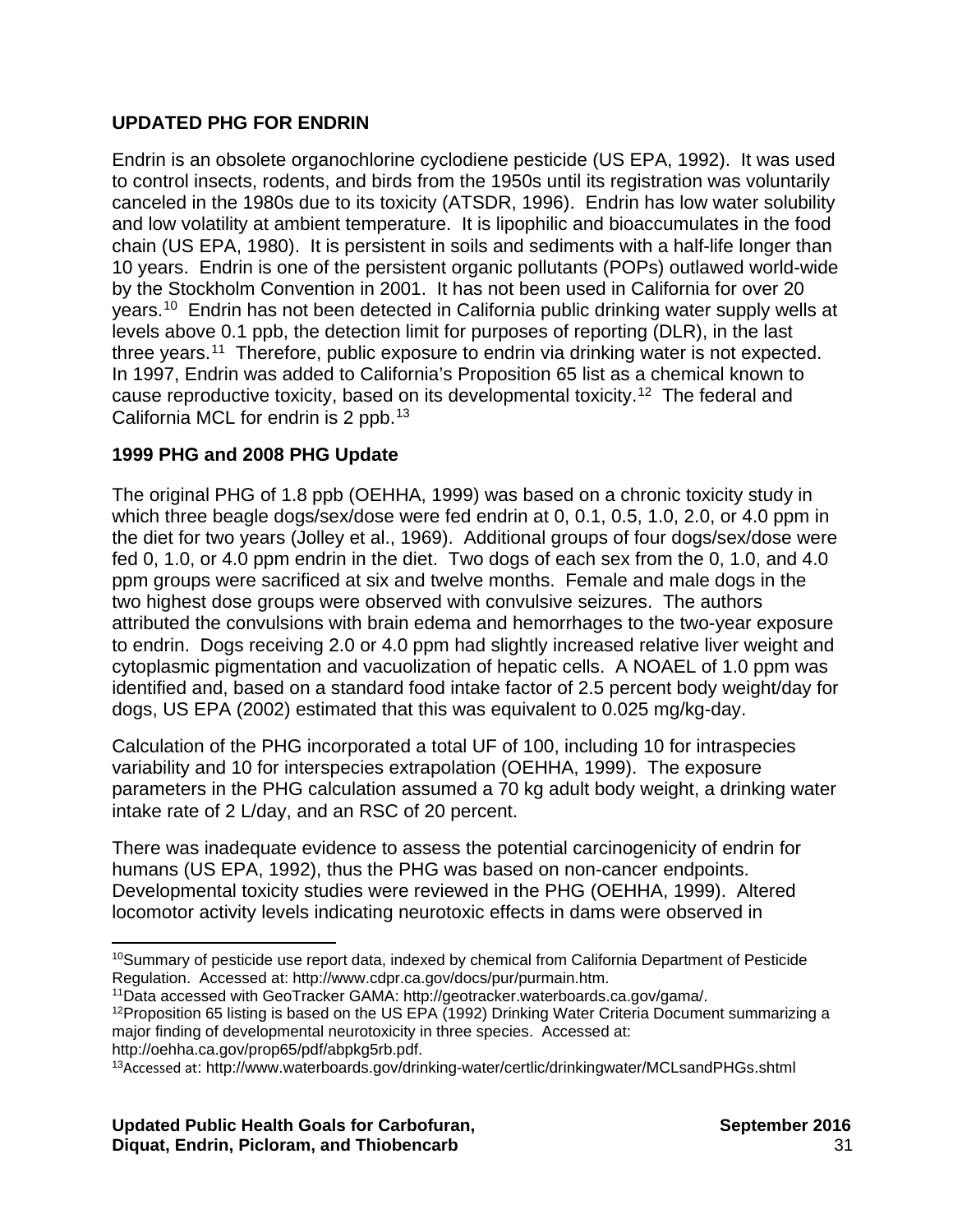hamsters and mice but less clearly in rats, and various types of abnormal bone formation were reported in all three species (US EPA, 1980, 1992). Other reported developmental toxicity effects included embryolethality, morphological malformations, growth deficits and changes in behavior. However, the developmental toxicity endpoint, in terms of doses applied in the studies, was not as sensitive as the neurotoxicity and hepatotoxicity endpoints used for PHG derivation.

The 2008 endrin PHG update did not find any new toxicity data justifying any changes to the original 1999 PHG (OEHHA, 2008).

## **Recent Literature**

A thorough examination of recent literature has not revealed any new toxicological or epidemiological studies for endrin alone since the publication of the original PHG in 1999 and the update in 2008. All the new publications have evaluated endrin as one component within a mixture of organochlorine pesticides (OCPs) or POPs. There are no new studies reporting the detection of endrin in environmental or biomonitoring samples in California, which reduces concerns for endrin exposure in this state. The exposure to endrin world-wide is also declining, as reflected in a number of studies examining levels of endrin in human breast milk, serum, or other human tissues or fluids (Bedi et al., 2013; Boada et al., 2012; Kanazawa et al., 2012; Luzardo et al., 2009, 2013; Meza-Montenegro et al., 2013).

Two cases of endrin poisoning in humans were reported in Japan from 2003 to 2006; however, symptoms and endrin levels were not provided (Kudo et al., 2010). In case reports of poisoning by endosulfan and other organochlorine pesticides during an 8-year period (1999-2007) in India, one case of endrin poisoning with an unremarkable course was identified and the patient survived (Moses and Peter, 2010). One publication reported symptoms related to endrin or OCP exposures among migrant agricultural pesticide workers in Oman (Esechie et al., 2012).

Furthermore, the levels of endrin in serum samples in the U.S. population measured in the National Health and Nutrition Examination Survey (NHANES) have declined substantially over the years, again demonstrating a reduction in exposure to endrin in the U.S. (Patterson et al., 2010). In the most recently reported NHANES annual subsets from 2001 to 2010, endrin levels in serum samples from adults and children in the U.S. at the 50<sup>th</sup> percentile were below the average detection limit of about 7.8 ng/g lipid (CDC, 2013; Patterson et al., 2009).

Among seven head and neck cancer patients from rural Oklahoma, one 76-year-old Caucasian woman had an endrin level of 38.6 ng/g of adipose tissue while all five noncancer control individuals living in the same area did not have endrin levels above the study's detection limit of 10 ng/g (Govett et al., 2011). Three U.S. studies also reported negative findings for endrin in human blood and tissues. Endrin was not detected in serum samples of 50 patients with Parkinson's disease, 20 patients with Alzheimer's disease, and 43 control subjects (Richardson et al., 2009). Endrin and one of its major

Updated Public Health Goals for Carbofuran, The Contrast Contrast September 2016 **Diquat, Endrin, Picloram, and Thiobencarb** 32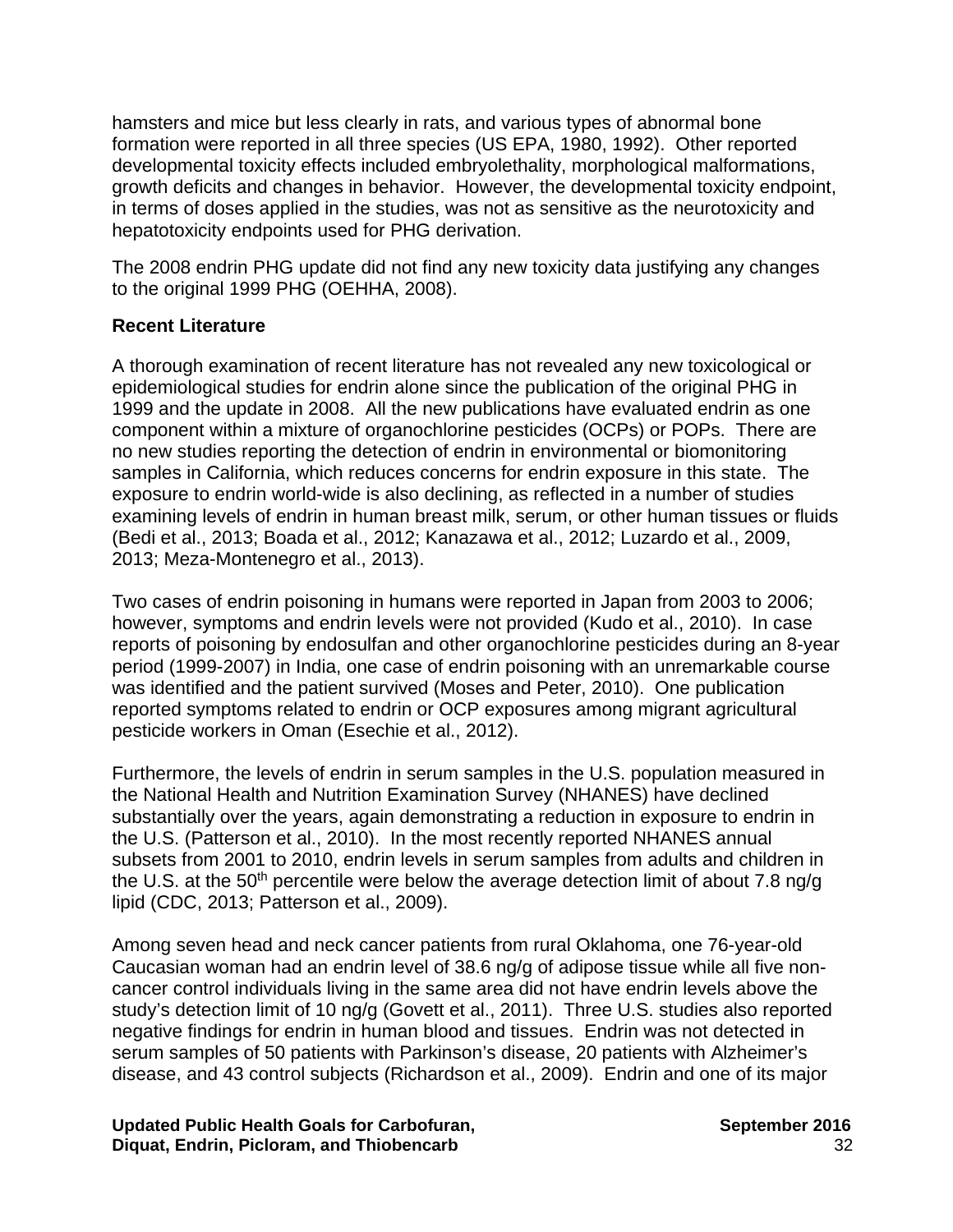metabolites, endrin aldehyde, were not detected in serum or subcutaneous, visceral, retroperitoneal, and pelvic fat compartments measured in six male and one female surgery patients (Yu et al., 2011). Endrin was not detected in 225 occipital lobe brain samples of Japanese-American male participants in the Honolulu-Asia Aging Study (Ross et al., 2012).

In a case-control study in Egypt, investigators found a correlation between elevated OCPs in newborns and lactating mothers, and altered bleeding tendencies, hematologic indices, and perturbed cytokine immunosuppression responses in the infants (Schaalan et al., 2012). The study measured elevated levels of OCPs (including endrin) in maternal milk and infant serum in 180 OCP-exposed breast-fed newborns and their OCP-exposed lactating mothers, compared with a control group of 180 non-OCPexposed newborns and their lactating mothers. The authors discussed the possibility of OCP-induced liver toxicity causing hemolysis in the exposed infants, suggesting that the disturbed hematologic profiles might be caused by endrin-induced liver toxicity. As in most of the new studies, the effect of endrin alone was not analyzed.

Evidence for an effect of endrin on the thyroid is suggestive, but not conclusive, in two human studies. In a birth cohort study of prenatal OCP exposure and thyroidstimulating hormone (TSH) status in 220 newborn boys from southern Spain, 75 of the 220 placentas analyzed had detectable endrin levels (Freire et al., 2011). Higher endrin levels in placentas were associated with a greater than two-fold odds ratio of having TSH cord blood levels at or greater than the 80<sup>th</sup> percentile. In a population-based survey study for relationships of long-term OCP exposures and thyroid function in 193 children younger than 15 years old in Brazil, correlations were not found between the low detectable endrin levels in serum and changing levels of free thyroxine (T4) and TSH, independent of gender and age (Freire et al., 2012). On the other hand, this study showed a consistent and significant increasing linear trend in total triiodothyronine (T3) with OCP exposures, including endrin, as indicated by serum concentrations.

Kinter and Pritchard (2011) reviewed the alteration of cell membrane permeability pathways by various OCPs, including endrin and its major metabolites such as endrin ketone and endrin aldehyde. Endrin and its metabolites inhibit GABA activation of chloride channels, which is one of the mechanisms leading to the neurotoxicity of endrin. Allen et al. (2013) examined the structural components contributing to the toxicity of dieldrin, a stereoisomer of endrin, in cultured dopaminergic cells (Allen et al., 2013). The study found that dieldrin is more cytotoxic than endrin and the structural difference between dieldrin and endrin, i.e., the position and orientation of the epoxide and methylene bridge, largely influenced the toxicity of these chemicals (Allen et al., 2013). In another in vitro study, endrin promoted adipocyte differentiation with lipid accumulation, likely through glucocorticoid receptor activation, in the murine 3T3-L1 preadipocyte cell line (Sargis et al., 2010).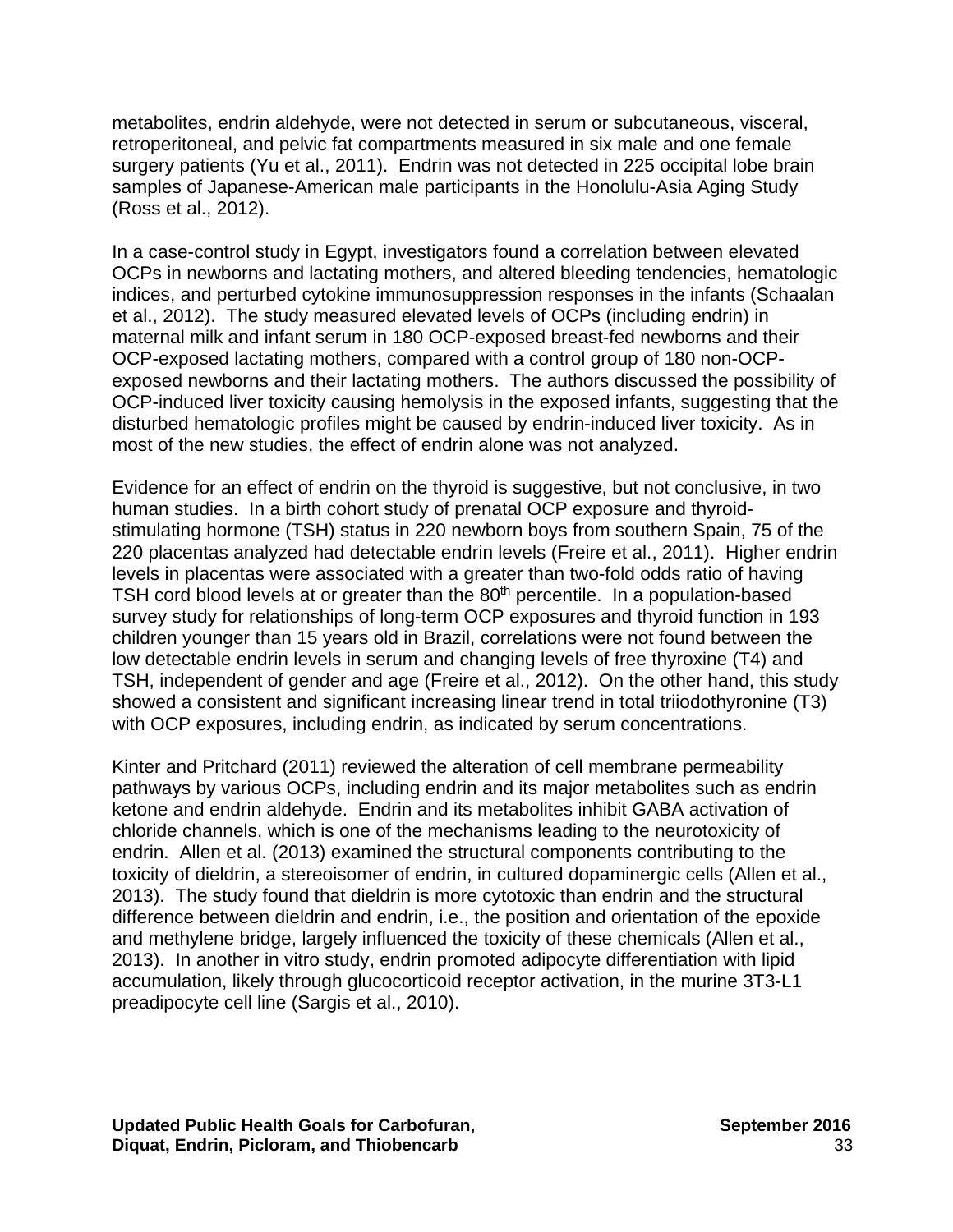## **PHG Derivation**

After evaluating the available endrin toxicity studies, OEHHA is retaining the Jolley et al. (1969) study as the critical study. In this study, dietary intake of endrin resulted in doserelated increased incidences of convulsions with central nervous system (CNS) damage and, to a lesser degree of severity, liver cytoplasmic effects (Table 8).

| <b>Reported</b><br><b>Dose</b><br>(ppm) | Liver Effects <sup>a,b</sup>  |                                                 | <b>Central Nervous System</b><br>(CNS) Effecta,b |
|-----------------------------------------|-------------------------------|-------------------------------------------------|--------------------------------------------------|
|                                         | <b>Pigmentation</b>           | <b>Pigmentation and</b><br><b>Vacuolization</b> | <b>Convulsions</b>                               |
| 0.0                                     | $0/5$ (p<0.0001°)             | $1/5$ (p<0.0001 $\circ$ )                       | 0/6                                              |
| 0.1                                     | 0/5                           | 0/5                                             | 0/6                                              |
| 0.5                                     | 0/5                           | 1/5                                             | 0/6                                              |
| 1.0                                     | 0/5                           | 0/5                                             | 0/6                                              |
| 2.0                                     | 4/5 ( $p=0.02d$ )             | 5/5 ( $p=0.02d$ )                               | 1/6 (17%)                                        |
| 4.0                                     | $5/5$ (p=0.003 <sup>d</sup> ) | $5/5$ (p=0.02 <sup>d</sup> )                    | $3/7^{d,e}$ (43%)                                |

**Table 8. Adverse effects in dogs following dietary exposure to endrin (Jolley et al., 1969)**

aNumber of dogs affected/number of dogs examined (both sexes)

bAlthough three dogs/sex/group were exposed to endrin, one male dog from each dose group was retained for a separate reproduction study.

c BMDS trend test

dSignificantly different from control, p<0.05, determined by Fisher's exact test

eOne male from the early sacrifice group had convulsions at 10 months, thus was added to this treatment group. One other male dog, sacrificed at 26 months, had convulsions during month 5 and a female dog, sacrificed at 27 moths, had convulsions at 12, 21, and 23 months.

The authors (Jolley et al., 1969) reported that one female and two male dogs receiving 4.0 ppm endrin in the diet and one female dog receiving 2.0 ppm endrin in the diet had convulsions at various time points during the experiment up to 27 months. The endrininduced CNS effects included petechial hemorrhages scattered throughout the brain, diffuse cerebral edema, and edema in the pituitary gland in the female dog in the 4.0 ppm group. One male dog in the 4.0 ppm group exhibited internal hydrocephalus, atrophy of the optic nerves, and a decrease in the thickness of the cerebral cortex, degeneration in the ganglion cells of the cerebral cortex and nuclei in the medulla oblongata, and degenerative changes in the Purkinje cells of the cerebellum with clumping of the cytoplasm and fading away of the cell.

In all female dogs that received 2.0 or 4.0 ppm endrin in the diet up to 24 months, liver cells were slightly enlarged with vacuoles in various sizes. One male dog in the 2.0 ppm group exhibited only pigment and no vacuolization of the hepatic cells. In all dogs fed the two highest doses of endrin, dark brown pigment granules were observed in the cytoplasm of the hepatic cells and the pigment was diffuse throughout the liver.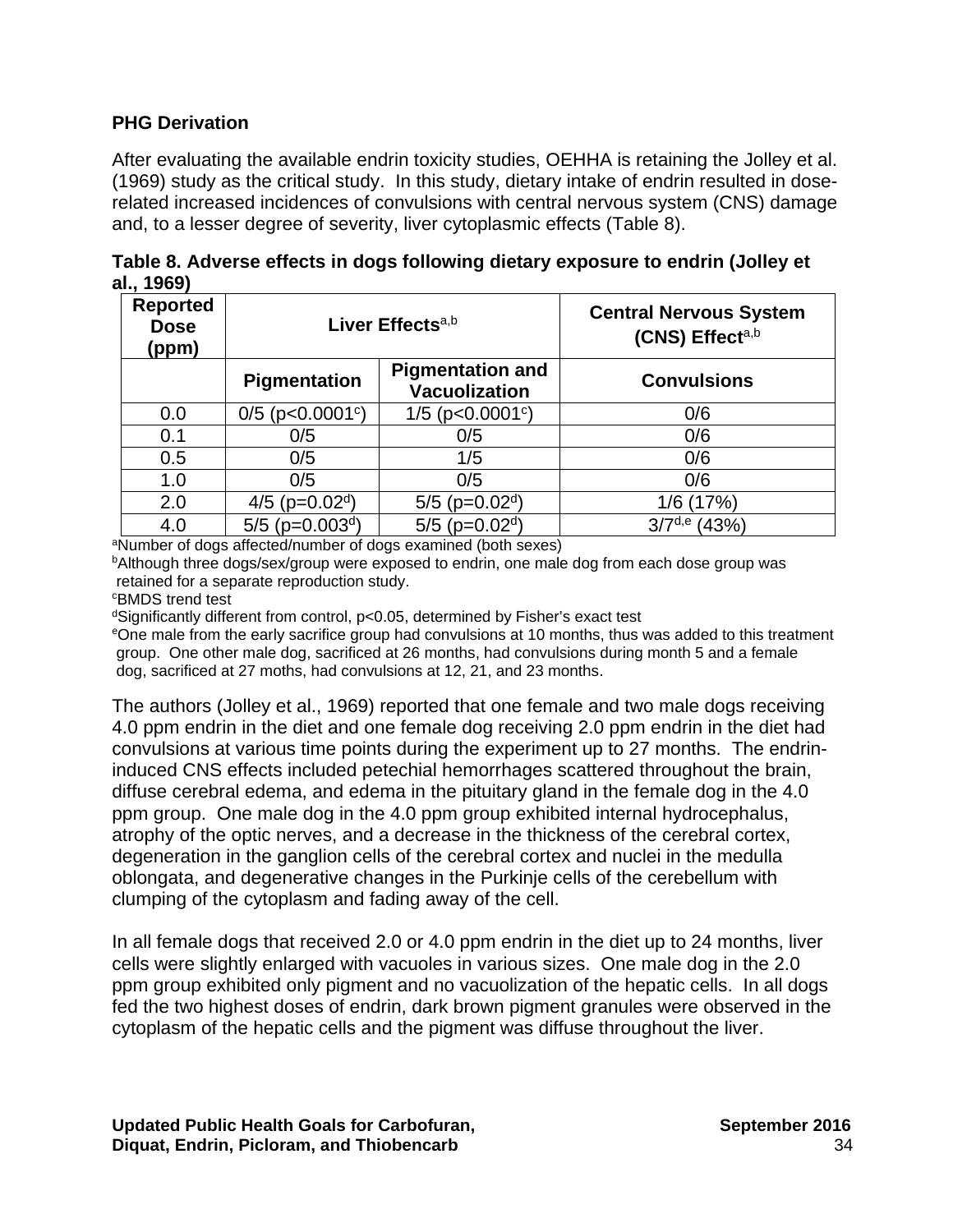The authors (Jolley et al., 1969) considered 4.0 ppm and 2.0 ppm as adverse-effect levels based on liver pathology and convulsions. The authors also concluded that 1.0 ppm was a no-effect level for male and female dogs fed endrin in the diet for two years. The authors attributed the effects to "the content of endrin in their diet." Furthermore, convulsions have been reported in other endrin studies in humans and several laboratory animal species (ATSDR, 1996). This neurotoxicity endpoint is being selected as the critical endpoint for PHG derivation.

The study report (Jolley et al., 1969) provided body weights and food consumption rates at the beginning and end of the endrin treatment. Using the actual food consumption data to convert the dose from ppm to mg/kg-day is more accurate than performing the dose conversion based on a standard food intake factor of 2.5 percent body weight/day to approximate consumption, as was done previously. Thus, the average food intake and dose conversion are calculated as shown in Table 9. Since the average food intake rates between males and females differ by less than ten percent, intake rates for both sexes are combined.

| <b>Reported</b><br><b>Dose</b><br>(ppm) | Average Food Intake ratea,b,c<br>(g/kg-day) | Converted Endrin Dose <sup>d</sup><br>(mg/kg-day) |
|-----------------------------------------|---------------------------------------------|---------------------------------------------------|
| 0.0                                     | 34.76                                       | 0.0000                                            |
| 0.1                                     | 31.93                                       | 0.0032                                            |
| 0.5                                     | 34.93                                       | 0.0175                                            |
| 1.0                                     | 35.36                                       | 0.0354                                            |
| 2.0                                     | 35.01                                       | 0.0700                                            |
| 4.0                                     | 33.43                                       | 0.1337                                            |

**Table 9. OEHHA conversion of endrin dose in dogs, data from (Jolley et al., 1969)**

aaverage food consumption for all dogs in the dose group (g/kg-day) =  $\{[\overline{\Sigma}]$ initial food intake rate (kg/kgday) + ∑final food intake rate (kg/kg-day)] / [2 x number of dogs in the dose group]} x 1,000 g/kg  $\phi$ initial food intake rate (kg/kg-day) = [initial food intake weight (kg/week) / 7 (day/week)] / initial body weight (kg)

c final food intake rate (kg/kg-day) = [final food intake weight (kg/week) / 7 (day/week)] / final body weight (kg)

 $\sigma$ <sup>d</sup>converted endrin dose (mg/kg-day) = average food intake rate (g/kg-day) x 0.001 kg/g x reported dose of endrin (ppm or mg/kg)

The converted doses are then applied to BMD modeling of the incidence data for convulsions. The LogProbit model is chosen as the best fitting model and its resulting BMDL05 of 0.022 mg/kg-day is the POD for PHG derivation (Table 10). It is noted that this POD is lower than the NOAEL of 1 ppm (equivalent to 0.035 mg/kg-day as shown in Table 9) determined by Jolley et al. (1969). Because there were only 6 or 7 dogs in each dose group, the study has lower statistical power and less sensitivity to detect an effect. This can result in a higher NOAEL as well as larger confidence limits in the BMD model and a lower BMDL.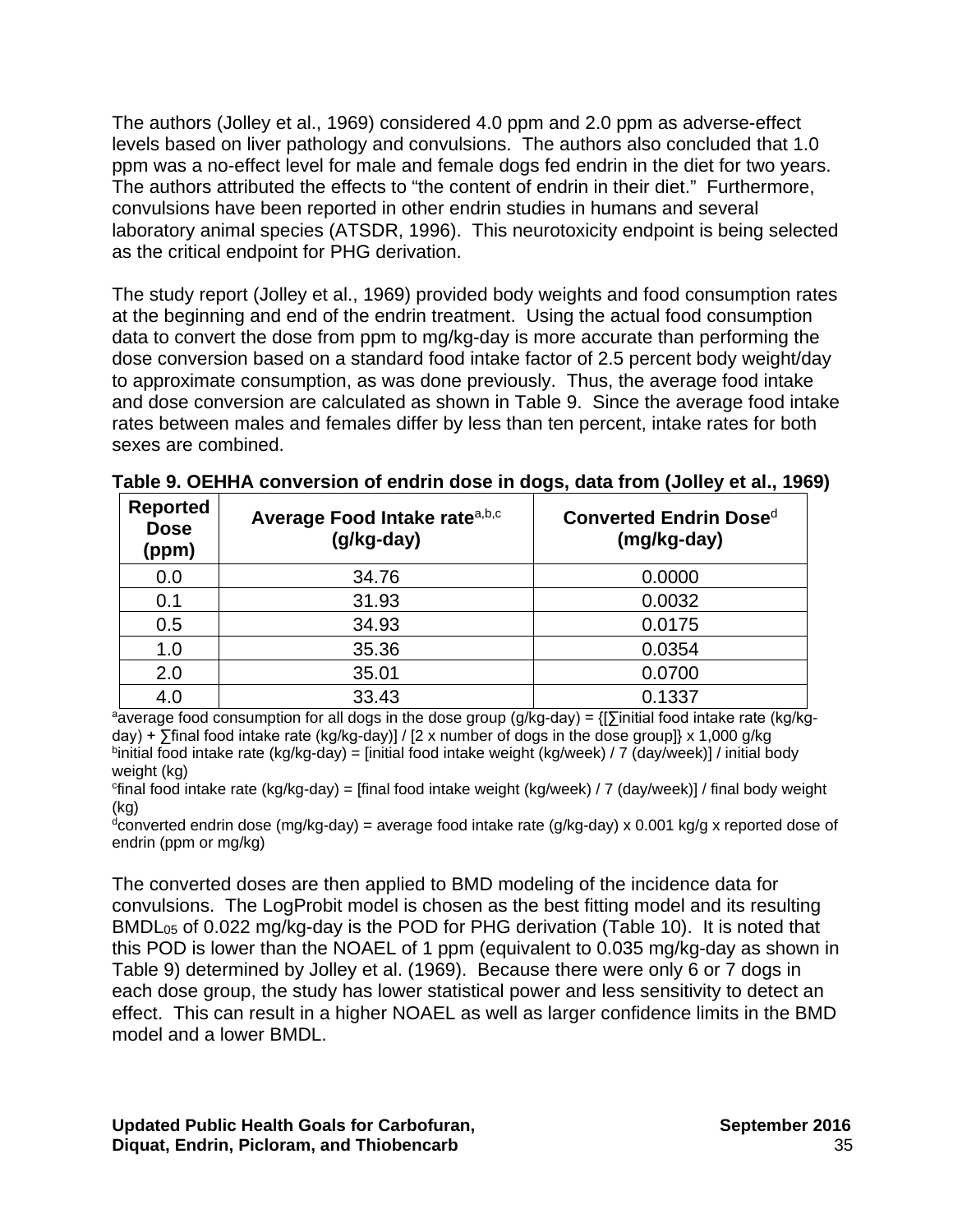| <b>Model</b><br><b>Name</b> | <b>AIC</b> | p-value <sup>a</sup> | BMD <sub>05</sub><br>(mg/kg-day) | $BMDL_{05}$ b<br>(mg/kg-day) | <b>Scaled</b><br><b>Residual<sup>c</sup></b> |
|-----------------------------|------------|----------------------|----------------------------------|------------------------------|----------------------------------------------|
| Gamma                       | 19.33      | 0.992                | 0.051                            | 0.012                        | $-0.321$                                     |
| Logistic                    | 20.11      | 0.912                | 0.060                            | 0.031                        | 0.806                                        |
| LogLogistic                 | 19.37      | 0.991                | 0.050                            | 0.012                        | $-0.344$                                     |
| <b>LogProbit</b>            | 19.22      | 0.996                | 0.051                            | 0.022                        | $-0.284$                                     |
| Multistage                  | 19.49      | 0.984                | 0.050                            | 0.012                        | $-0.376$                                     |
| Probit                      | 19.81      | 0.948                | 0.057                            | 0.029                        | 0.691                                        |
| Weibull                     | 19.44      | 0.987                | 0.050                            | 0.012                        | $-0.365$                                     |
| Quantal-<br>Linear          | 19.27      | 0.920                | 0.019                            | 0.009                        | $-0.546$                                     |

**Table 10. Benchmark dose modeling results for convulsions observed in dogs exposed to endrin in the diet, data from Jolley et al. (1969)**

 $a$  p-values  $\geq$  0.05 indicate the model adequately fits the data.

**b** The BMDL is the lower limit of the 95% confidence interval of the BMD resulting in the benchmark response.

 $\textdegree$  Scaled residual for the dose group near the BMD; this provides a measurement of how close the modeled response is to the actual data point. A scaled residual greater than the absolute value of 2.0 indicates poor fit to the data point.

As shown in Table 10, all eight BMD models exhibit acceptable ranges of scaled residual (absolute value ≤2) and corresponding goodness of fit (p-value >0.05). The BMD values for all the models in Table 10 except the Quantal-Linear model are close (between 0.05 and 0.06), with most of the variation in the BMDLs resulting from broader or narrower confidence limits for the various models. The LogProbit model has the lowest Akaike's Information Criterion (AIC) which is the primary criterion for selecting between models when all other selection criteria are met. The LogProbit model also has the lowest scaled residual value for the dose group nearest the BMD and the highest goodness of fit p-value, indicating that this model is the best fit in the low dose area of interest (as confirmed by visual inspection of the fitted curve shown in Figure A2 in Appendix I).

To calculate the ADD, a total UF of 1,000 is applied, including 10 for interspecies extrapolation and 100 for intraspecies variability as listed in Appendix 1. The rationale for using a higher UF for toxicodynamics is because of the neurotoxic effects, i.e., convulsions with brain edema and hemorrhages, observed in the exposed dogs. Children are considered more sensitive to neurotoxicants and the additional factor of 3 is applied to protect this sensitive sub-population. Therefore, the ADD is:

$$
ADD = \frac{POD}{UF} = \frac{0.022 \text{ mg/kg-day}}{1,000} = 0.000022 \text{ mg/kg-day}.
$$

Exposure to endrin in drinking water is expected to occur primarily through oral ingestion based on its chemical and physical characteristics. Inhalation and dermal exposures to endrin during household uses of tap water, such as bathing and

Updated Public Health Goals for Carbofuran, The Contemporary September 2016 **Diquat, Endrin, Picloram, and Thiobencarb** 36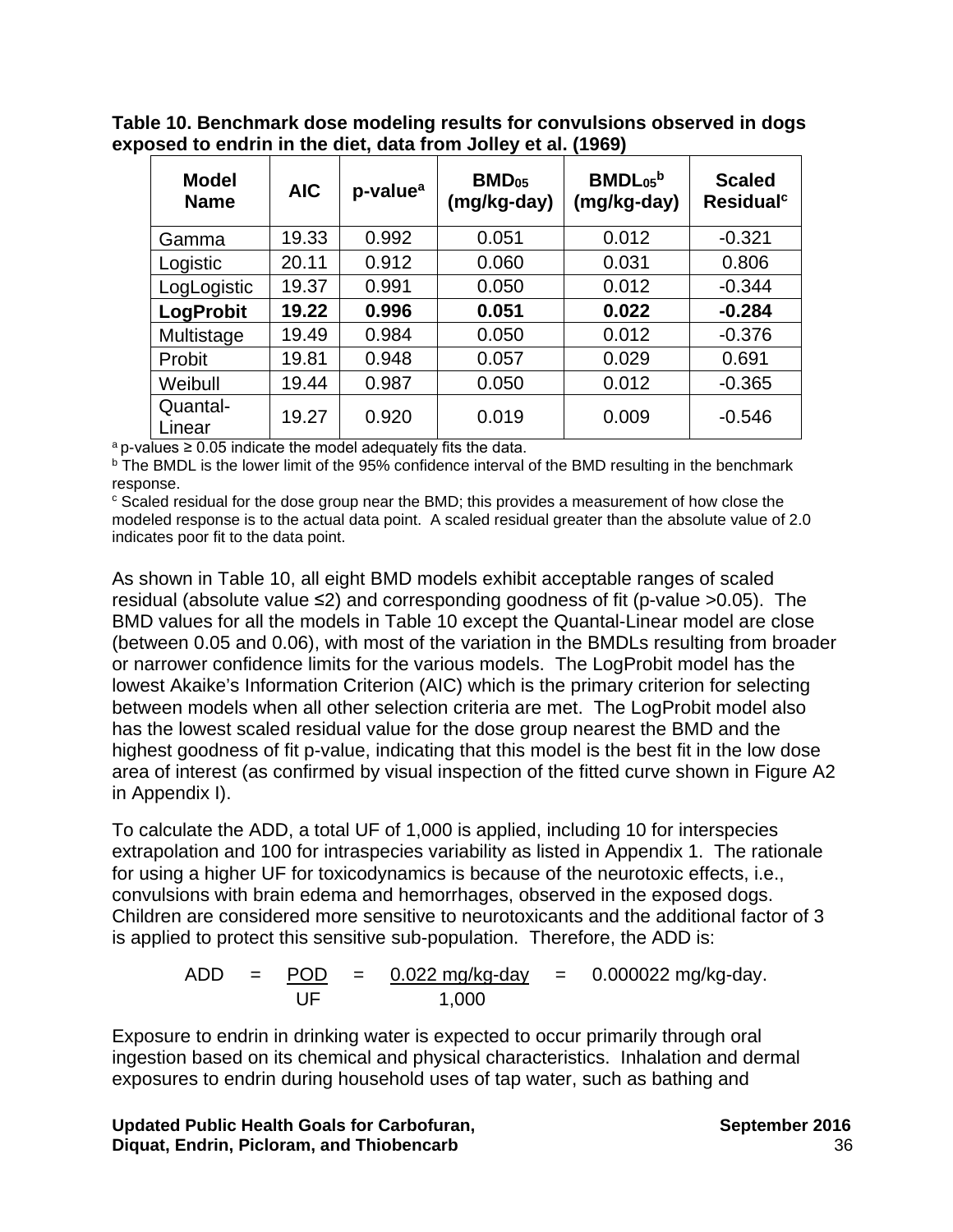showering, are estimated with CalTOX 4.0. Details of the CalTOX model inputs and outputs are presented in Table A4 in Appendix II. The relative contributions of each pathway to the total exposure to endrin in tap water are presented in Table 11.

**Table 11. CalTOX results for relative contributions of multiple routes of exposure to endrin in tap water for various life stages**

| <b>Life Stage</b>              | <b>Oral Ingestion (%)</b> | Inhalation (%) | Dermal (%) |
|--------------------------------|---------------------------|----------------|------------|
| Fetus <sup>a</sup> (Pregnancy) | 92.                       | ົາ 7           | 5.2        |
| Infant                         | 97.3                      | n¤             |            |
| Child                          | 89.7                      |                | 6.1        |
| <b>Adult</b>                   | 92.3                      | ററ             | 5.5        |

<sup>a</sup>The fetus is assumed to have the same exposure as the pregnant mother.

bInfant exposure to endrin in tap water via inhalation is anticipated to be negligible, compared to other pathways, because they typically do not shower or flush toilets. These are the dominant inhalation exposure scenarios; therefore, the inhalation pathway is excluded for infants.

Liter equivalent  $(L_{eq})$  values for inhalation and dermal exposures are calculated using life-stage-specific oral ingestion levels (OEHHA, 2012) and the relative contribution of the oral ingestion values. These values are presented in Table 12. Since endrin is listed under Proposition 65 for its developmental toxicity, OEHHA pays special attention to the fetus and compares the calculated fetal exposures of all three major routes of exposure through the pregnant mother with the adult exposures listed in Tables 11 and 12. Considering the potential developmental toxicity of endrin, it is worth noting that the fetus-only daily drinking water intake (DWI) of 0.050 Leq/kg-day is fairly close to the lifetime average DWI of 0.057 Leq/kg-day for the general population as shown in Table 12.

|       |  | Table 12. Total liter equivalent values for multi-route exposure to endrin in tap |  |
|-------|--|-----------------------------------------------------------------------------------|--|
| water |  |                                                                                   |  |
|       |  |                                                                                   |  |

| <b>Life Stage</b>                   | <b>Age Range</b><br>(years) | Oral<br>Ingestion<br>(L/kg-day) | Inhalation <sup>a,b</sup><br>$(L_{eq}/kg$ -day) | <b>Dermal</b> <sup>a</sup><br>(L <sub>eq</sub> /kg-day) | <b>Total</b><br><b>Exposure</b><br>(Leq/kg-day) |
|-------------------------------------|-----------------------------|---------------------------------|-------------------------------------------------|---------------------------------------------------------|-------------------------------------------------|
| Fetus<br>(Pregnancy)                | N/A <sup>c</sup>            | 0.047d                          | 0.000684 <sup>d</sup>                           | 0.002683d                                               | 0.050                                           |
| Infant                              | $0 - 2$                     | 0.196                           |                                                 | 0.005458                                                | 0.201                                           |
| Child                               | $2 - 16$                    | 0.061                           | 0.001434                                        | 0.004163                                                | 0.067                                           |
| Adult                               | 16-70                       | 0.045                           | 0.000547                                        | 0.002683                                                | 0.048                                           |
| Time-weighted average over lifetime |                             |                                 |                                                 |                                                         | 0.057                                           |

aInhalation and dermal estimates are calculated using the life-stage-specific oral ingestion rates (OEHHA, 2012) and relative contribution of the oral ingestion value.

 $bL_{eq}$  for inhalation assumes 100% absorption in the lung.

<sup>c</sup>Not applicable; a time period of 0.75 year is used to represent the fetus in calculating the time-weighted average total exposure over a lifetime.

 $\text{d}$ The fetus is assumed to be exposed to the same dose as the pregnant mother, thus the liter equivalent values for the fetus are based on exposure parameters for the pregnant woman as shown in Table A4 of Appendix II.

Updated Public Health Goals for Carbofuran, Network September 2016 **Diquat, Endrin, Picloram, and Thiobencarb** 37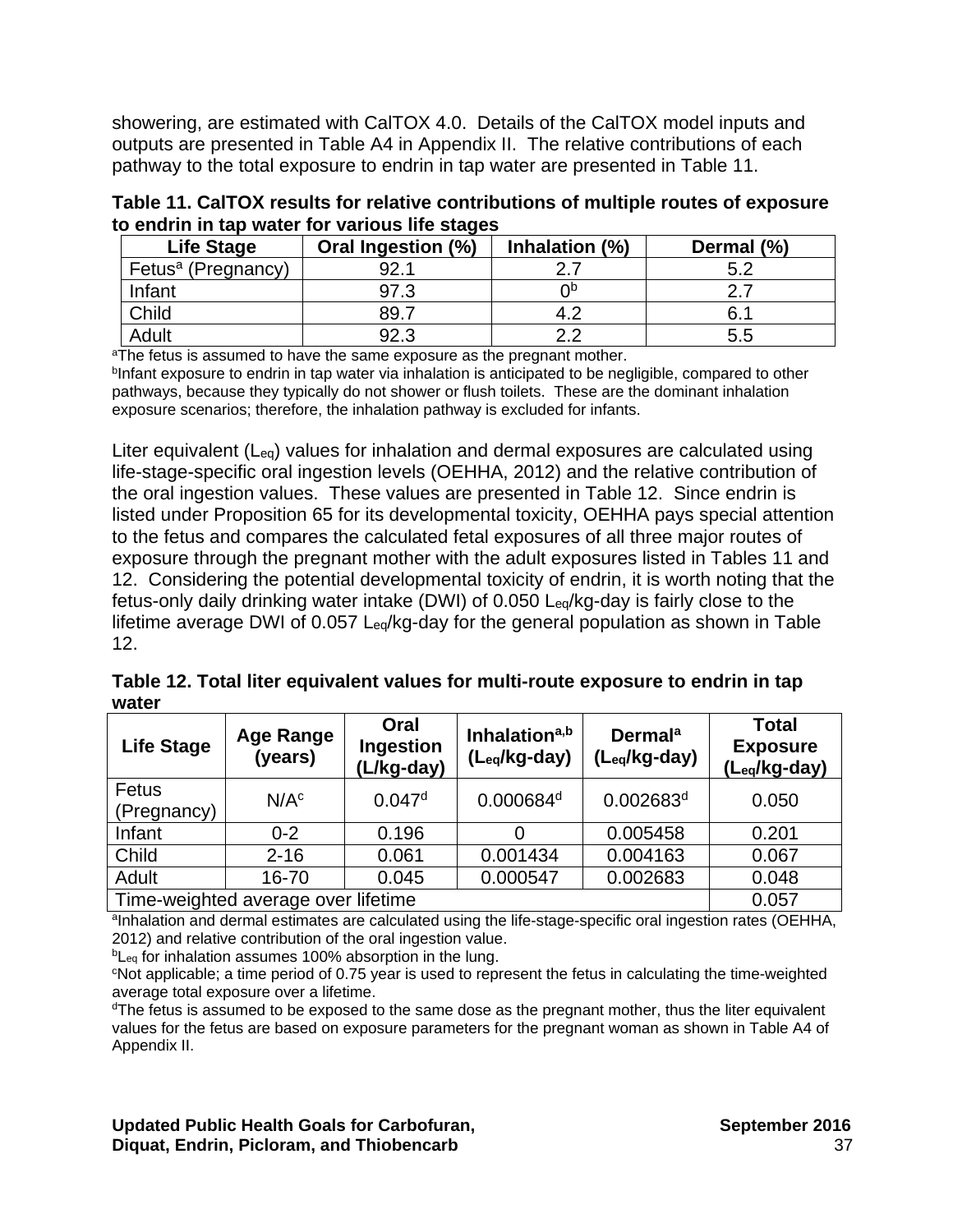Since endrin has not been used in California for over 20 years, exposures from residue on food and from air pollution are considered not likely. Endrin is not on the US EPA's hazardous air pollutant (HAP) list and not on the California Air Resources Board's toxic air contaminant (TAC) list. Endrin has not been on the US EPA's Toxics Release Inventory (TRI) lists, both federally<sup>[14](#page-42-0)</sup> and for California<sup>[15](#page-42-1)</sup>, since 1995 and hazardous waste treatment facilities or dump sites are not required to report endrin releases. Even though endrin bioconcentrates in aquatic organisms, it is not very soluble in water and is not on the list to be reported by the SWRCB fish monitoring programs. Human exposure to endrin in drinking water is assumed to occur primarily through domestic uses of tap water contaminated by endrin either leaching from waste dump sites into groundwater or as any residue possibly remaining in the drinking water. Therefore, the RSC of 0.80, instead of the 0.20 value in the previous PHG, is now used in the PHG calculation.

The PHG, using the BMDL05 as POD, can be calculated as:

$$
C = \frac{0.000022 \text{ mg/kg-day} \times 0.80}{0.057 \text{ Leq/kg-day}}
$$
 = 0.0003 mg/L = 0.3 \text{ µg/L or 0.3 ppb

OEHHA is revising the existing endrin PHG of 1.8 ppb to 0.3 ppb using updated doseresponse modeling, an updated intraspecies variability factor, an updated multi-route exposure estimate, and an updated RSC.

# **References**

Allen EMG, Florang VR, Davenport LL, Jinsmaa Y, Doorn JA (2013). Cellular localization of dieldrin and structure-activity relationship of dieldrin analogues in dopaminergic cells. *Chem Res Toxicol* 26:1043-1054.

ATSDR (1996). Toxicological Profile for Endrin, CAS# 72-20-8. Agency for Toxic Substances and Disease Registry (ATSDR), Public Health Service (PHS), United States Department of Health and Human Services (US DHHS), Atlanta, GA. August. <http://www.atsdr.cdc.gov/toxprofiles/tp89.pdf.>

Bedi JS, Gill JPS, Aulakh RS, Kaur P, Sharma A, Pooni PA (2013). Pesticide residues in human breast milk: risk assessment for infants from Punjab, India. *Sci Total Environ* 463-464:720-726.

Boada LD, Zumbado MZ, Henriquez-Hernandez LA, Almeida-Gonzalez M, Alvarez-Leon E E, Serra-Majem L, Luzardo OP (2012). Complex organochlorine pesticide

 $\overline{\phantom{a}}$ <sup>14</sup>Accessed at: [http://iaspub.epa.gov/triexplorer/tri\\_release.chemical](http://iaspub.epa.gov/triexplorer/tri_release.chemical)

<span id="page-42-1"></span><span id="page-42-0"></span><sup>15</sup>Accessed at:<http://www.epa.gov/region9/tri/report/11/tri-ca.html>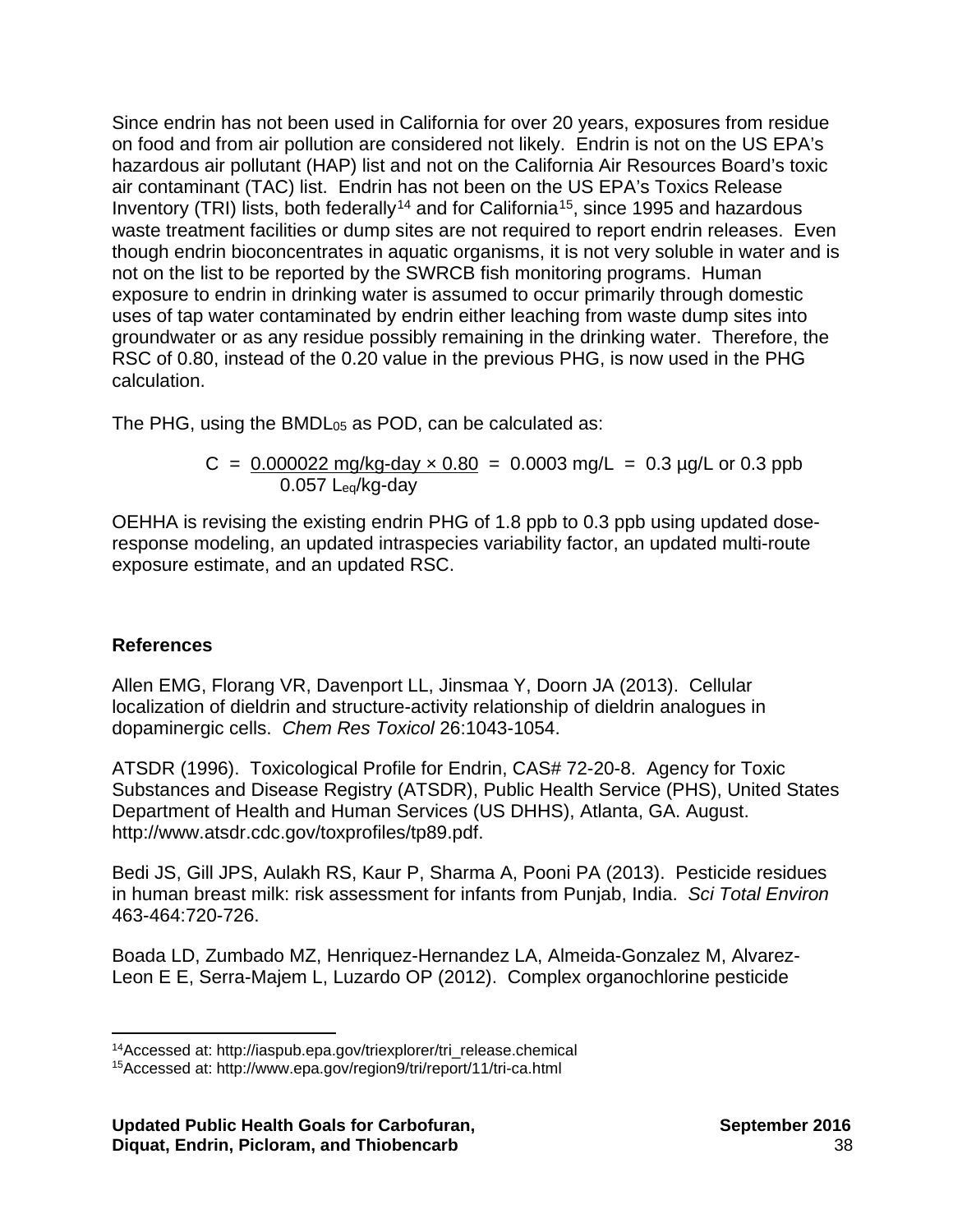mixtures as determinant factor for breast cancer risk: a population-based case-control study in the Canary Island, Spain. *Environ Health* 11:28-36.

CDC (2013). Centers for Disease Control and Prevention (CDC) National Biomonitoring Program biomonitoring summary, organochlorine pesticides overview: endrin CAS No. 72-20-8. In: The fourth national report on human exposure to environmental chemicals, updated tables, September. CDC, PHS, US DHHS, Atlanta, GA. [http://www.cdc.gov/biomonitoring/Endrin\\_BiomonitoringSummary.html.](http://www.cdc.gov/biomonitoring/Endrin_BiomonitoringSummary.html.) 

Davis JA, Gift JS, Zhao QJ (2011). Introduction to benchmark dose methods and US EPA's benchmark dose software (BMDS) version 2.1.1. *Toxicol Appl Pharmacol*  254:181-191.

Esechie JO, Ibitayo O, Onwudiwe ID, Obinyan EO (2012). Toxicity symptoms among migrant agropesticide workers in Oman. *J Environ Sci Engineer B* 1:656-662.

Freire C, Koifman RJ, Sarcinelli P, Rosa AC, Clapauch R, Koifman S (2012). Long term exposure to organochlorine pesticides and thyroid function in children from Cidade dos Meninos, Rio de Janeiro, Brazil. *Environ Res* 117:68-74.

Freire C, Lopez-Espinosa MJ, Fernandez M, Molina-Molina JM, Prada R, Olea N (2011). Prenatal exposure to organochlorine pesticides and TSH status in newborns from Southern Spain. *Sci Total Environ* 409:3281-3287.

Govett G, Genuis SJ, Govett HE, Beesoon S (2011). Chlorinated pesticides and cancer of the head and neck: a retrospective case series. *Eur J Cancer Prev* 20:320-325.

Jolley WP, Stemmer KL, Grande F, Richmond J, Pfitzer E (1969). The effects exerted upon beagle dogs during a period of two years by the introduction of 1,2,3,4,10,10 hexachloro-6,7-epoxy-1,4,4a,5,6,7,8,8a-octahydro-1,4-endo,endo-5,8 dimethanonaphthalene into their daily diets. Report prepared by Kettering Laboratory, Department of Environmental Health, College of Medicine, University of Cincinnati, Cincinnati, OH, for Velsicol Chemical Corporation. Submitted to the US EPA.

Kanazawa A, Miyasita C, Okada E, Kobayashi S, Washino N, Sasak S, Yoshioka E, Mizutani F, Chisaki Y, Saijo Y, Kishi R (2012). Blood persistent organochlorine pesticides in pregnant women in relation to physical and environmental variables in the Hokkaido study on environmental and children's health. *Sci Total Environ* 426:73-82.

Kinter WB and Pritchard JB (2011). Altered permeability of cell membranes. *Compr Physiol* 2011:563-576.

Kudo K, Ishida T, Hikiji W, Usumoto Y, Umehara T, Nagamatsu K, Tsuji A, Ikeda N (2010). Pattern of poisoning in Japan: selection of drugs and poisons for systematic toxicological analysis. *Forensic Toxicol* 28:25-32.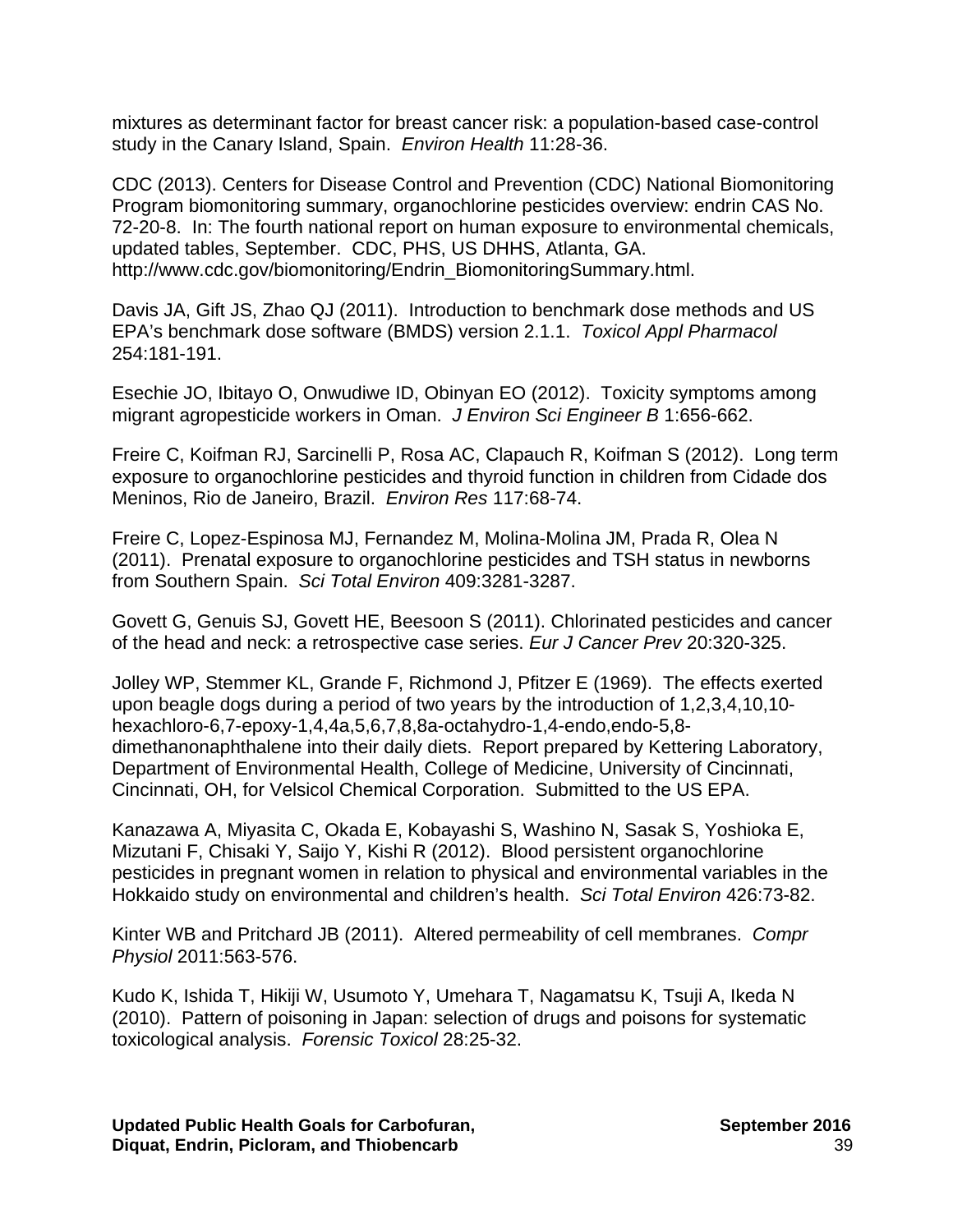Luzardo OP, Mahtani V, Troyano JM, Alvarez de la Rosa M, Padilla-Perez AI, Zumbado MZ, Almeida M, Burillo-Putze G, Boada C, Boada LD (2009). Determinants of organochlorine levels detectable in the amniotic fluid of women from Tenerife Island (Canary Island, Spain). *Environ Res* 109:607-613.

Meza-Montenegro MM, Valenzuela-Quintanar AI, Balderas-Cortes JJ, Yanez-Estrada L, Gutierrez-Coronado ML, Cuevas-Robles A, Gandolfi AJ (2013). Exposure assessment of organochlorine pesticides, arsenic, and lead in children from the major agricultural areas in Sonora, Mexico. *Arch Environ Contam Toxicol* 64:519-527.

Moses V and Peter JV (2010). Acute intentional toxicity: endosulfan and other organochlorines. *Clin Toxicol* 48:539-544.

OEHHA (1999). Public Health Goal for Chemicals in Drinking Water: Endrin. Office of Environmental Health Hazard Assessment (OEHHA), California Environmental Protection Agency, Sacramento, CA. [http://oehha.ca.gov/water/phg/pdf/endrin\\_f.pdf.](http://oehha.ca.gov/water/phg/pdf/endrin_f.pdf.)

OEHHA (2008). Update of Public Health Goal – Endrin. Office of Environmental Health Hazard Assessment (OEHHA), California Environmental Protection Agency, Sacramento, CA. <http://oehha.ca.gov/water/phg/endrin101008.html.>

OEHHA (2012). Air Toxics Hot Spots Program Risk Assessment Guidelines: Technical Support Document for Exposure Assessment and Stochastic Analysis. Chapter 8. Office of Environmental Health Hazard Assessment (OEHHA), California Environmental Protection Agency, Sacramento, CA.

http://www.oehha.ca.gov/air/hot\_spots/pdf/2012tsd/Chapter8\_2012.pdf.

Patterson Jr DG, Wong LY, Turner WE, Caudill SP, Dipietro ES, Mcclure PC, Cash TP, Osterloh JD, Pirkle JL, Sampson EJ, Needham LL (2009). Levels in the U.S. population of those persistent organic pollutants (2003-2004) included in the Stockholm Convention or in other long-range transboundary air pollution agreements. *Environ Sci Technol* 43:1211-1218.

Patterson Jr DG, O'Sullivan G, Sandau CD (2010). The use and misuse of the National Health and Nutrition Examination Survey (NHANES) data for assessing human exposure to environmental chemicals. *Environ Forensics* 327:188-201.

Richardson JR, Shalat SL, Buckley B, Winnik B, O'Suilleabhain P, Diaz-Arrastia R, Reisch J, German DC (2009). Elevated serum pesticide levels and risk of Parkinson disease. *Arch Neurol* 66:870-875.

Ross GW, Duda JE, Abbott RD, Pellizzari E, Petrovitch H, Miller DB, O'Callaghan JP, Tanner CM, Noorigian JV, Masaki K, Launer L, White LR (2012). Brain organochlorines and Lewy pathology: the Honolulu-Asia Aging Study. *Movement Disorders* 27:1418- 1424.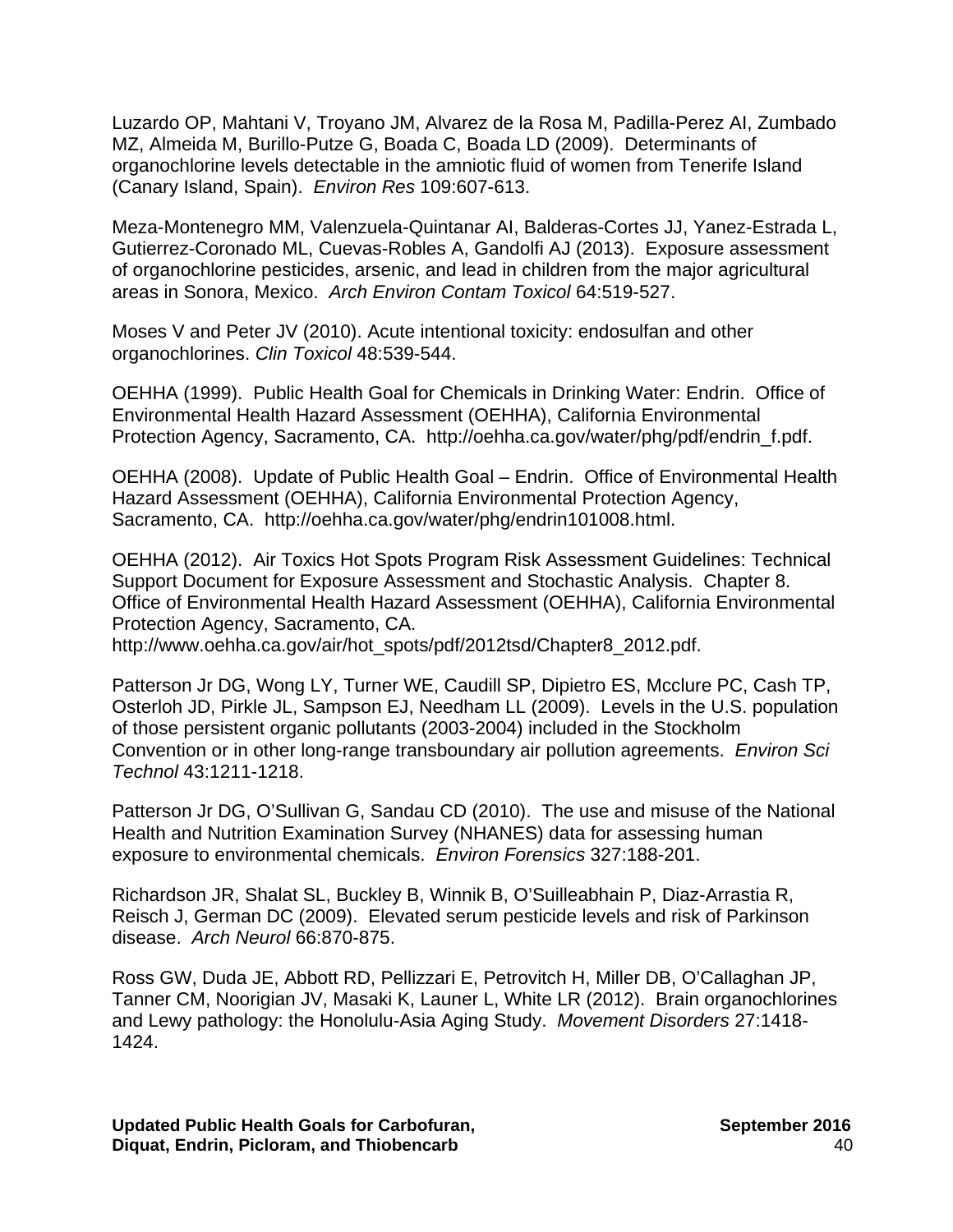Sargis RM, Johnson DN, Choudhury RA, Brady MJ (2010). Environmental endocrine disruptors promote adipogenesis in the 3T3-L1 cell line through glucocorticoid receptor activation. *Obesity* 18:1283-1288.

Schaalan MF, Abdelraouf SM, Mohamed WA, Hassanein FS (2012). Correlation between maternal milk and infant serum levels of chlorinated pesticides (CP) and the impact of elevated CP on bleeding tendency and immune status in some infants in Egypt. *J Immunotoxicol* 9:15-24.

US EPA (1980). bAmbient Water Quality Criteria for Endrin. Office of Water, Regulations and Standards Criteria and Standards Division, United States Environmental Protection Agency, Washington, D.C. EPA-440/5-80-047. http://water.epa.gov/scitech/swguidance/standards/criteria/current/upload/2001\_10\_12 criteria\_ambientwqc\_endrin80.pdf.

US EPA (1992). Drinking Water Criteria Document for Endrin, final report. Authored by Hee S, Radike M, Widner E, Schoeny R, O'Flaherty E, Environmental Criteria Assessment Office, Cincinnati, OH. Office and Science and Technology, United States Environmental Protection Agency, Washington, D.C. EPA/600/X-84/176. ECAO-CIN-423.

US EPA (2002). Endrin (CASRN 70-20-8). Integrated Risk Information System (IRIS), United States Environmental Protection Agency, Washington, D.C. <http://www.epa.gov/iris/subst/0363.htm.>

US EPA (2011). Technical Support Document for Action on the State of Oregon's New and Revised Human Health Water Quality Criteria for Toxics and Associated Implementation Provisions submitted July 12 and 21, 2011. United States Environmental Protection Agency, Region 10, Seattle, WA. <http://www.epa.gov/region10/pdf/water/or-tsd-hhwqs-2011.pdf.>

Yu GW, Laseter J, Mylander C (2011). Persistent organic pollutants in serum and several different fat compartments in humans. *J Environ Public Health* ID 417980.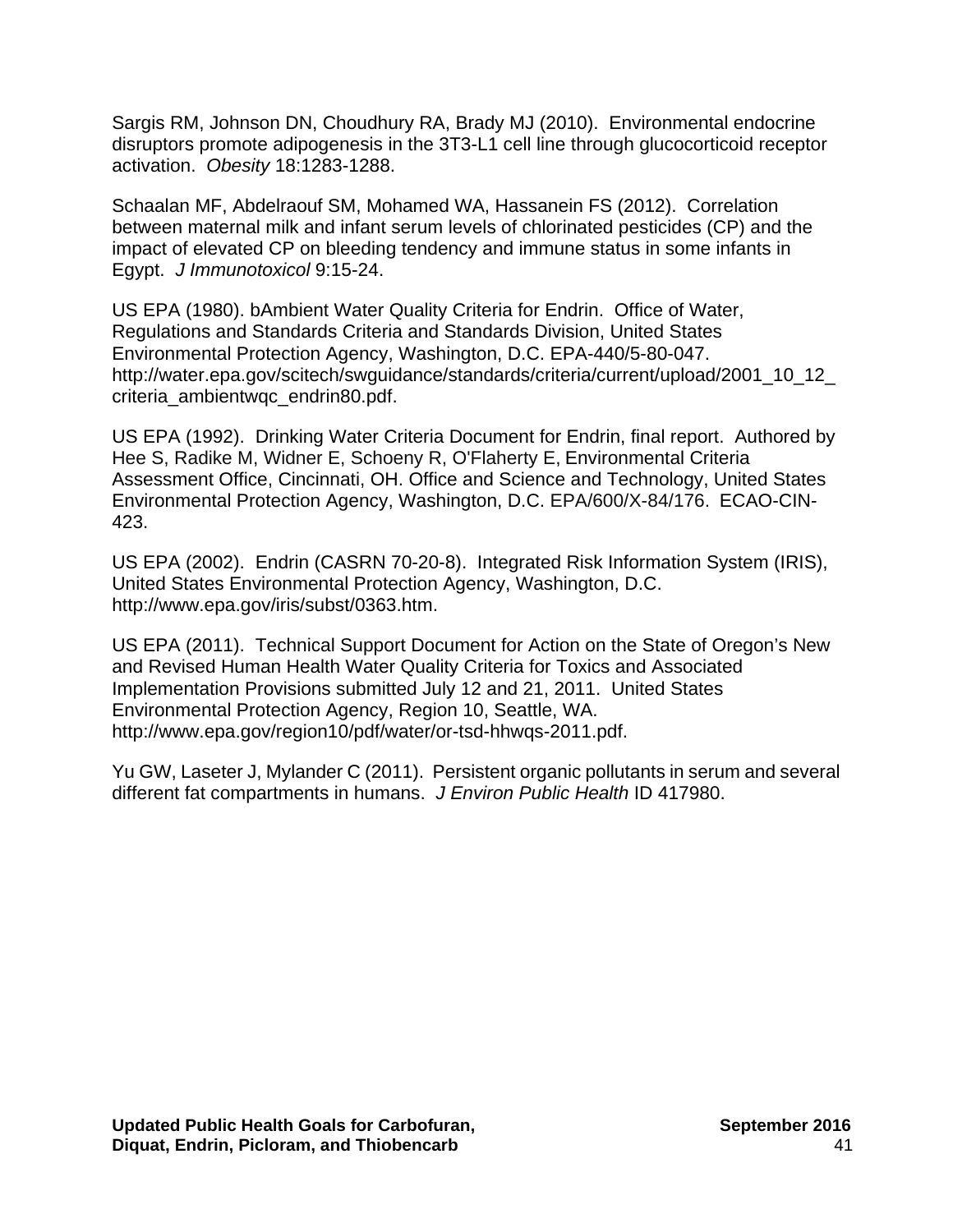# **UPDATED PHG FOR PICLORAM**

Picloram (4-amino-3,5,6-trichloropicolinic acid) is a water-soluble chemical that was widely used as a broad spectrum herbicide for the control of broad-leaf weeds and woody plants. It was used alone or in combination with 2,4-dichlorophenoxyacetic acid (2,4-D) against deep-rooted perennials on non-crop land and in combination with 2,4-D or 2,4,5-trichlorophenoxyacetic acid (2,4,5-T) for brush control (Worthing and Walker, 1987). Picloram does not bind strongly with soil particles and is not degraded rapidly in the environment, allowing it to be highly mobile and persistent. The average half-life in soil is 90 days but the persistence of picloram in soil has been estimated to range from one month to 116 years (Fryer et al., 1971; Hance 1979). Picloram has been detected in over 43 states and above the federal MCL of 500 ppb in 136 water systems or 0.41 percent of the U.S. systems analyzed (US EPA, 2009). In California public drinking water supplies, there were three detections of picloram ranging from 0.0021 to 0.0036 ppb in the last three years.<sup>16</sup> In addition, picloram has not been registered for use in California since 1988.[17](#page-46-1) However, the DPR Pesticide Use Database reports that approximately 93 pounds of picloram were used in California in 2012, presumably from pre-existing supplies.[18](#page-46-2)

## **1997 PHG**

The PHG of 500 ppb developed for picloram in 1997 was based on increased liver weight observed in dogs (Dow, 1982). In this study, picloram was fed in the diet to three-month-old beagle dogs (six dogs/sex/dose) at doses of 0, 7, 35 or 175 mg/kg-day for six months. In both male and female groups there were treatment-related increases in absolute and relative liver weights, decreased body weights and body weight gain, decreased food consumption, and changes in liver enzymes, all observed at the highest dose of 175 mg/kg-day. The increased liver weights were not associated with histopathological changes. Treatment-related increases in absolute liver weight were noted at the intermediate dose of 35 mg/kg-day in male dogs only. No compoundrelated effects were detected in female dogs at 35 mg/kg-day and in male or female dogs at 7 mg/kg-day. Using the NOAEL of 7 mg/kg-day, a relative source contribution of 20 percent, an uncertainty factor of 100 (10 for interspecies extrapolation and 10 for human variability), a 70 kg adult body weight, and a drinking water consumption rate of 2 L/day, a PHG of 500 ppb for picloram was derived (OEHHA, 1997). There was insufficient evidence for the carcinogenicity of picloram, thus the PHG was based on a non-carcinogenic endpoint. Additionally, reproductive and developmental toxicity studies were reviewed but deficiencies in study design and the lower sensitivity of these

<span id="page-46-0"></span> $\overline{\phantom{a}}$ <sup>16</sup> Data accessed with GeoTracker GAMA: http://geotracker.waterboards.ca.gov/gama/. The monitoring data for water supply wells accessed with GeoTracker GAMA do not indicate whether the source is raw (untreated) water or treated water; therefore, the results in the dataset may not be representative of the water delivered to customers.

<span id="page-46-1"></span><sup>&</sup>lt;sup>17</sup> Accessed at: <http://www.cdpr.ca.gov/docs/label/prodnam.htm.>

<span id="page-46-2"></span><sup>&</sup>lt;sup>18</sup> Summary of pesticide use report data, 2012, indexed by chemical from California Department of Pesticide Regulation. Accessed at: <http://www.cdpr.ca.gov/docs/pur/purmain.htm.>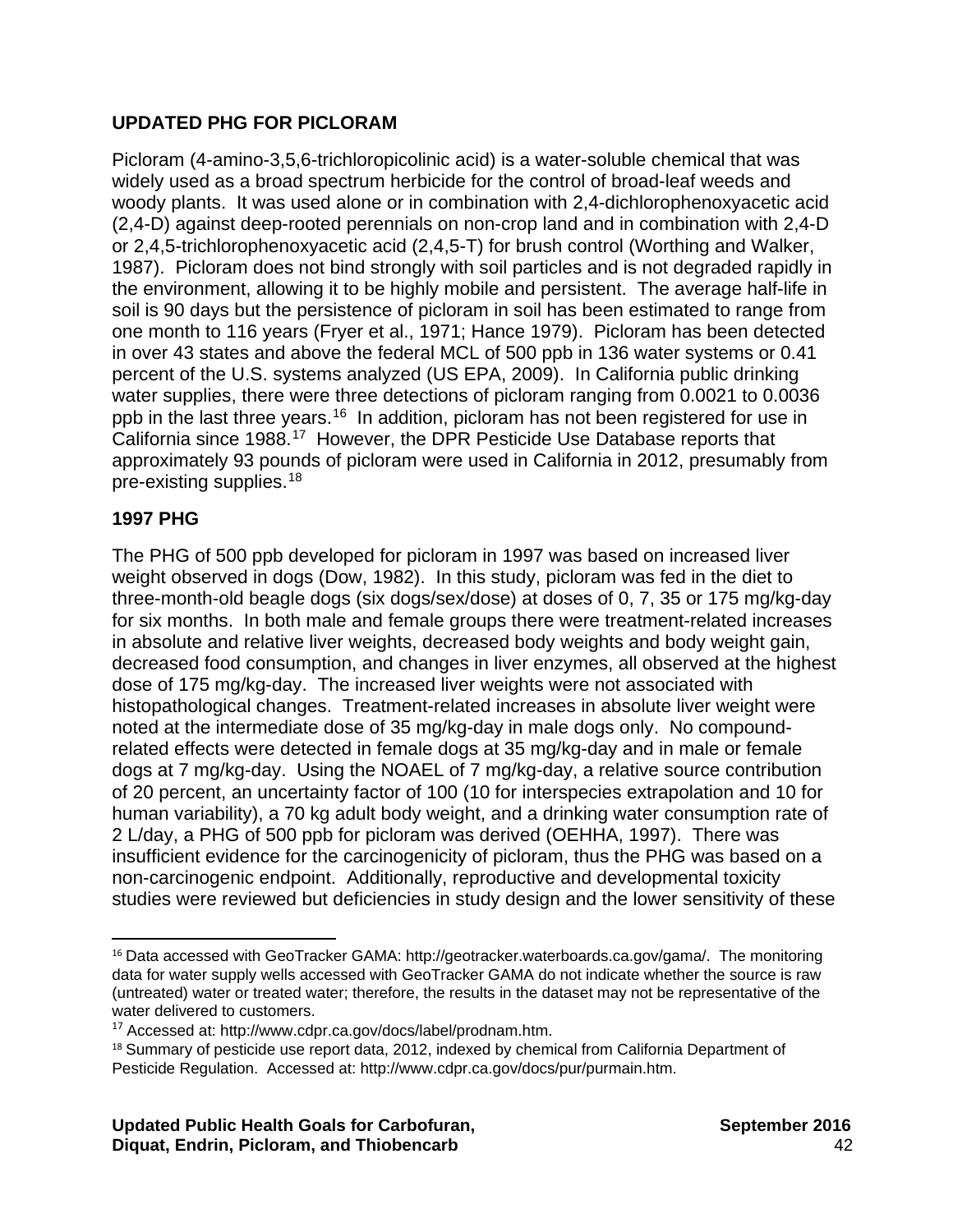endpoints, compared to liver toxicity, precluded the use of these studies for PHG derivation.

## **Recent Literature**

Various databases were searched to determine if there were any studies since 1997 that would provide a more appropriate health endpoint for the development of a new PHG for picloram. Very few new studies were found in the literature. They include a toxicity study evaluating testicular effects in male rats and a follow-up study that investigated potential male-mediated developmental effects in offspring using the same male rats (Oakes et al., 2002a,b); an epidemiological study evaluating the relationship between parental occupational exposures to pesticides and risk of childhood leukemia (Monge et al., 2007); and two in vitro studies evaluating the effects on oxidative functions of mitochondria (Oakes and Pollak, 1999) and the potential neurotoxicity of picloram (Reddy et al., 2011).

The study by Oakes et al. (2002a) described testicular effects (decrease in testicular weight, shrunken tubules with germ cell depletion) only in the high-dose male rats gavaged 5 days a week for 9 weeks with Tordon<sup>™</sup> 75-D, a commercial formulation containing 300 g/L 2,4-D and 75 g/L picloram. The treatment groups consisted of water, 0.125 ml/kg, 0.25 ml/kg, and 0.5 ml/kg of Tordon™ 75-D. Thus the corresponding dose equivalents for 2,4-D and picloram were 37.5 and 9.38 mg/kg-day for the low dose, 75 and 18.8 mg/kg-day for the mid dose, and 150 and 37.5 mg/kg-day for the high dose, respectively. The NOAEL was 18.8 mg/kg-day for picloram (and 75 mg/kg-day for 2,4- D). Because a mixture of two herbicides was used in this study and the NOAEL for picloram was higher than that of the original critical study, this study is not appropriate for PHG derivation.

In Oakes et al. (2002b), the authors evaluated potential male-mediated developmental effects using the same animals treated in the first study (Oakes et al., 2002a). Malemediated developmental effects can originate from transmission of chemicals from the father to the conceptus via seminal fluid, and/or paternal preconception exposures that result in transmissible genetic changes. No developmental effects (e.g., birth defects or other adverse reproductive outcomes) were observed in the offspring of untreated female rats mated with Tordon™ 75-D-treated male rats.

A population-based case-control study by Monge et al*.* (2007) evaluated the association between parental occupational exposures to several pesticides and the risk of leukemia in the offspring. Parents of 300 children with leukemia and 579 children in the control group were interviewed with a list of questions including preselected confounders and history of pesticide exposures. For those who worked in farming or agriculture, additional questions such as the frequency of exposure, length of exposure, and protective practices were asked. Monitoring data were not available, so the interview data were combined with application rates from an external database to develop an exposure assessment model. The authors suggested there was an exposure-response gradient for children with leukemia from fathers exposed to picloram. For picloram, an odds ratio (OR) of 2.8 (95% confidence interval  $(Cl) = 0.9-8.1$ ) was reported for total

Updated Public Health Goals for Carbofuran, The Contemporary September 2016 **Diquat, Endrin, Picloram, and Thiobencarb** 43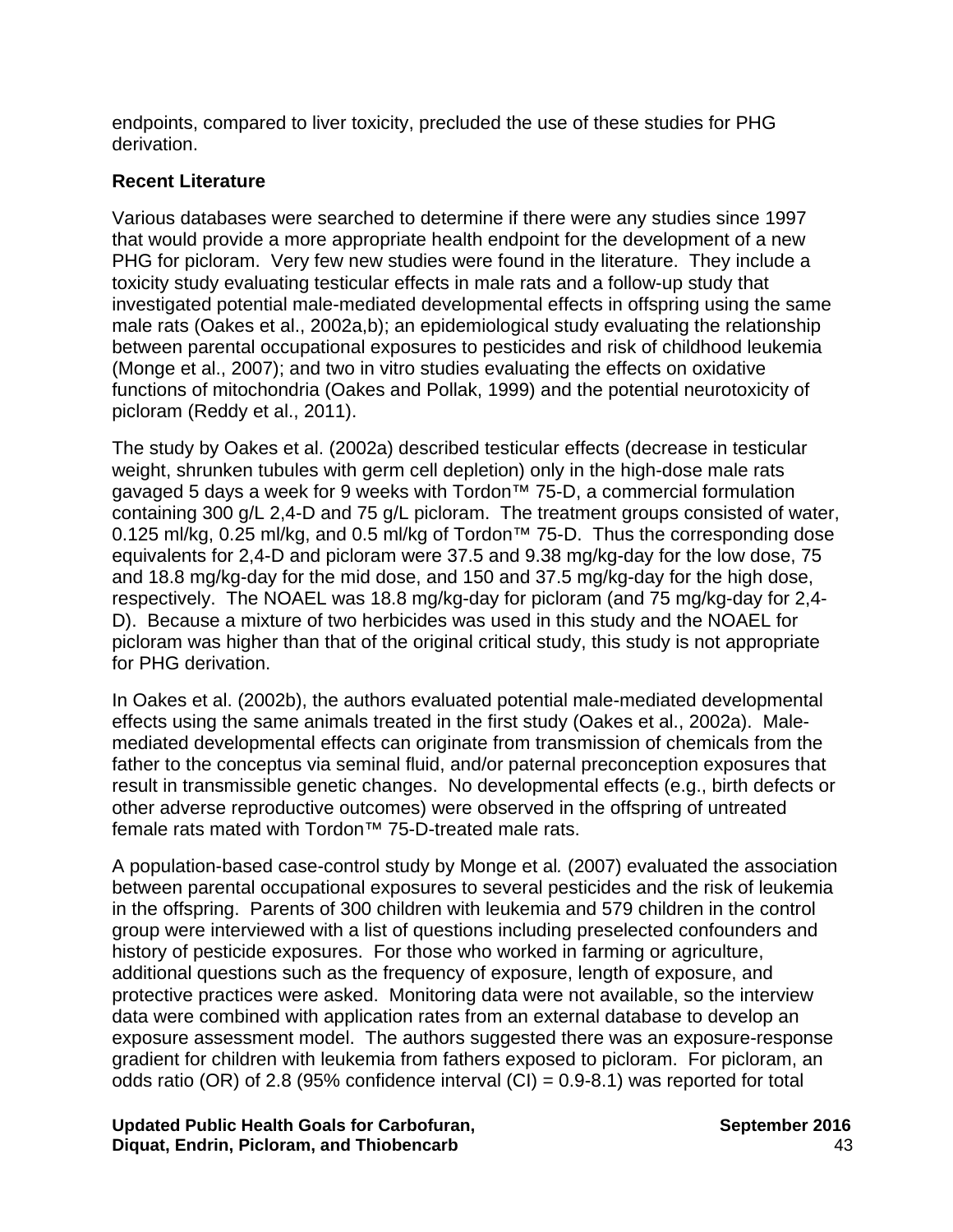leukemia in children (N=8) from fathers exposed during the first trimester compared to children from fathers not exposed to picloram. Lower ORs were reported for children  $(N=11)$  from fathers exposed a year prior to conception  $(OR = 1.3; 95\% CI = 0.6-2.9)$ and during the first year of life (N=10, OR = 1.3;  $95\%$  CI = 0.6-2.8) as compared to children from non-exposed fathers. Although the authors suggest an association between picloram exposure and childhood leukemia exists, the small study size and the relative exposure data are not sufficient for considering in the PHG calculation.

There is limited evidence for the genotoxicity of picloram, and picloram has not been determined to be a carcinogen by the International Agency for Research on Cancer (IARC) and US EPA, and is not on California's Proposition 65 list as a carcinogen.

In in vitro studies, picloram was not associated with causing mitochondrial damage in rat liver cells, but was reported to be toxic to neuroblastoma cells and primary neurons from C57BL/6 mice. Oakes and Pollak (1999) reported that 25 microliters of a combination of 169.7 µM 2,4-D and 38.8 µM picloram did not affect the rat liver mitochondria. However, Reddy et al. (2011) reported that a 5 mM concentration of picloram did cause a statistically significant decrease in total RNA content and cell viability in mouse neuroblastoma (N2a) cells compared to untreated cells. In addition, 5 mM picloram caused decreased neuronal branching and degeneration of primary neurons from C57BL/6 mice (Reddy et al., 2011).

Results from ToxCast (US EPA, 2015) indicate that picloram affected the following molecules in vitro: aryl hydrocarbon receptor (AHR), a transcription factor that has been shown to regulate xenobiotic-metabolizing enzymes such as cytochromes P450; pregnane X receptor (PXR), a nuclear receptor that is also involved in regulating cytochrome P450 activity; serine protease inhibitor PAI-1, which is involved in inflammatory reactions during vascular injury; caspase-10, which is involved in apoptosis; nuclear factor erythroid 2 (NF-E2)-related factor 2 (*Nrf2*), which is involved in anti-oxidant response; and thrombomodulin, an endothelial cell receptor that is involved in coagulation.

## **PHG Derivation**

OEHHA re-evaluated a two-year rat study (Dow, 1986) that was not considered for PHG derivation previously (OEHHA, 1997). In this study, male and female Fischer 344 rats (50 rats/sex/dose) were given picloram in the diet at 0, 20, 60, or 200 mg/kg-day for two years. Hepatocellular swelling accompanied by altered tinctorial properties were observed in liver lobules in the middle and high dose treatment groups. Increased liver weights were seen in the high dose group though no statistically significant differences were observed. US EPA considered this study when developing the chronic oral reference dose (RfD) for picloram and identified a NOAEL of 20 mg/kg-day but did not select it as the principal study. Instead, the RfD was based on a NOEL of 7 mg/kg-day identified from the Dow (1982) dog study. The liver is the target organ in both the rat (Dow, 1986) and the dog (Dow, 1982). OEHHA conducted BMD modeling on the dog and rat data and found the dog to be the more sensitive species. Thus, OEHHA is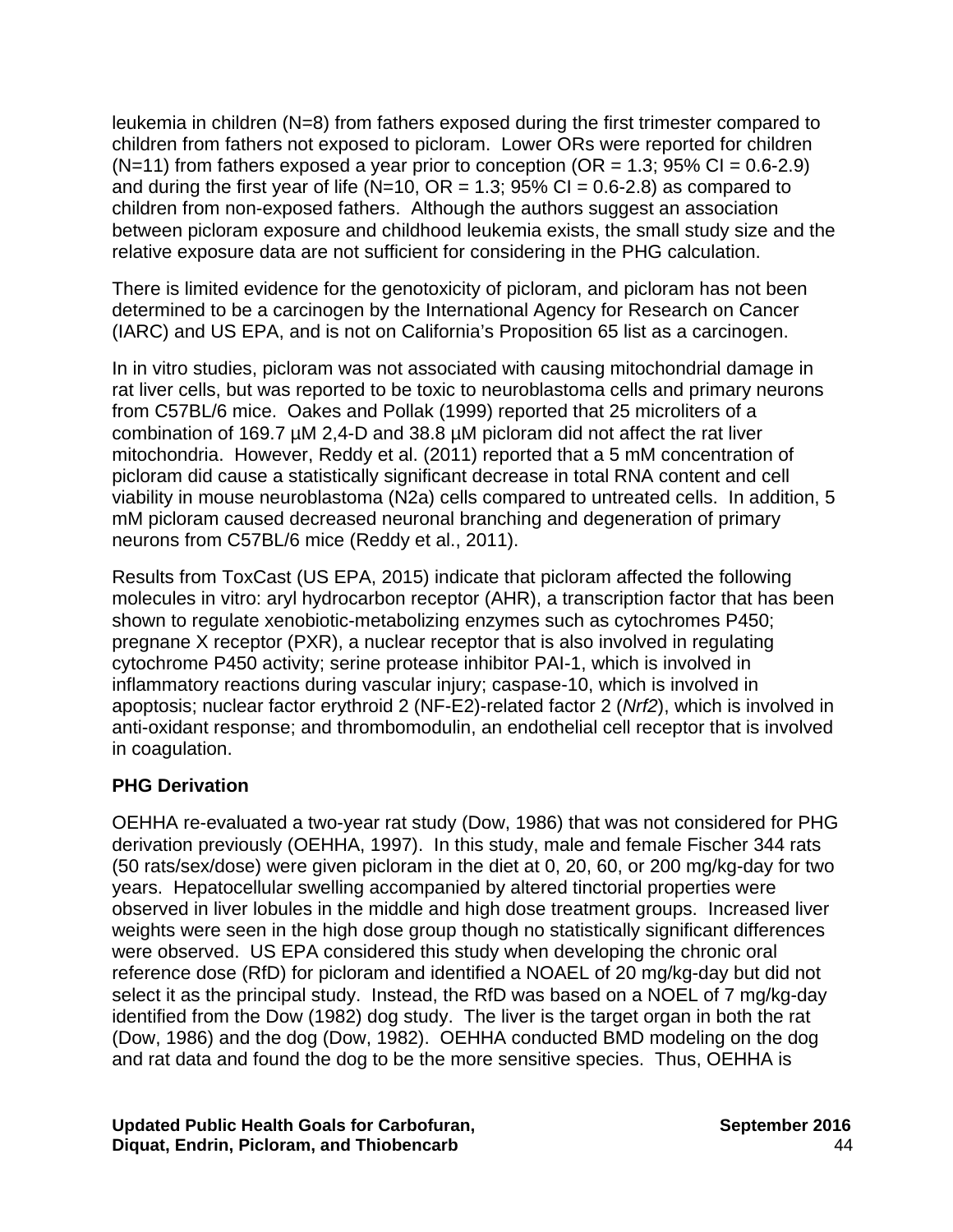retaining the Dow (1982) dog study as the critical study for PHG derivation. The liver weight data from the Dow (1982) study are shown in Table 13.

For BMD modeling, continuous models were run using the dog data (Table 13) with default parameters and a benchmark response (BMR) of one standard deviation (SD) from the control mean, which is typically used when there are no data to indicate what level of response is biologically significant (US EPA, 2012). The BMDL<sub>1SD</sub> of 11 mg/kgday based on the increase in relative liver weight (defined as a ratio of liver weight relative to body weight) in males is selected as the POD. BMD modeling was also conducted with the absolute liver weight data presented in Table 13, and yielded a BMDL<sub>1SD</sub> of 4.7 mg/kg-day. Although the BMDL<sub>1SD</sub> for absolute liver weight is lower than that for relative liver weight, the BMDL<sub>1SD</sub> for absolute liver weight is not selected as the POD because relative liver weight accounts for the body weight of individual animals and gives a better indication of a treatment-related change in organ weight. Due to the difference in average weights between the males and females at some dose levels, the liver weight data for the males and females were not combined for the BMD modeling. Better model fit and lower BMDLs were achieved with the data from the males than from the females, thus only the results for the relative liver weight in males, which were selected for POD consideration, are presented in Table 14 and Figure A4 of Appendix I.

| <b>Dose</b>  |                                                    | <b>Absolute Liver Weight (g)</b> | <b>Relative Liver Weight</b><br>(g/100 g body weight) |                                     |  |
|--------------|----------------------------------------------------|----------------------------------|-------------------------------------------------------|-------------------------------------|--|
| (mg/kg-day)  | <b>Standard</b><br><b>Mean</b><br><b>Deviation</b> |                                  | <b>Mean</b>                                           | <b>Standard</b><br><b>Deviation</b> |  |
| <b>Males</b> |                                                    |                                  |                                                       |                                     |  |
| 0            | 286.5                                              | 36.6                             | 2.6                                                   | 0.4                                 |  |
|              | 298.1                                              | 40.1                             | 2.4                                                   | 0.2                                 |  |
| 35           | 360.4*                                             | 37.8                             | 3.0                                                   | 0.2                                 |  |
| 175          | $371.2*$                                           | 48.0                             | $3.7*$                                                | 0.4                                 |  |
| Females      |                                                    |                                  |                                                       |                                     |  |
| 0            | 269.6                                              | 57.3                             | 2.5                                                   | 0.2                                 |  |
|              | 291.6 <sup>c</sup>                                 | 40.0                             | 2.7 <sup>c</sup>                                      | 0.2                                 |  |
| 35           | 288.5                                              | 47.7                             | 2.6                                                   | 0.2                                 |  |
| 175          | $352.7*$                                           | 18.4                             | $3.8*$                                                | 0.2                                 |  |

**Table 13. Absolute and relative liver weights at necropsy of dogs fed picloram in**  the diet for 6 months<sup>a</sup> (data from Dow, 1982)<sup>b</sup>

a 186-187 days for males, 188-189 days for females

**b** N=6 for all groups except as noted

 $c$  N=5

\* Statistically significant difference from corresponding control group mean (p ≤ 0.05)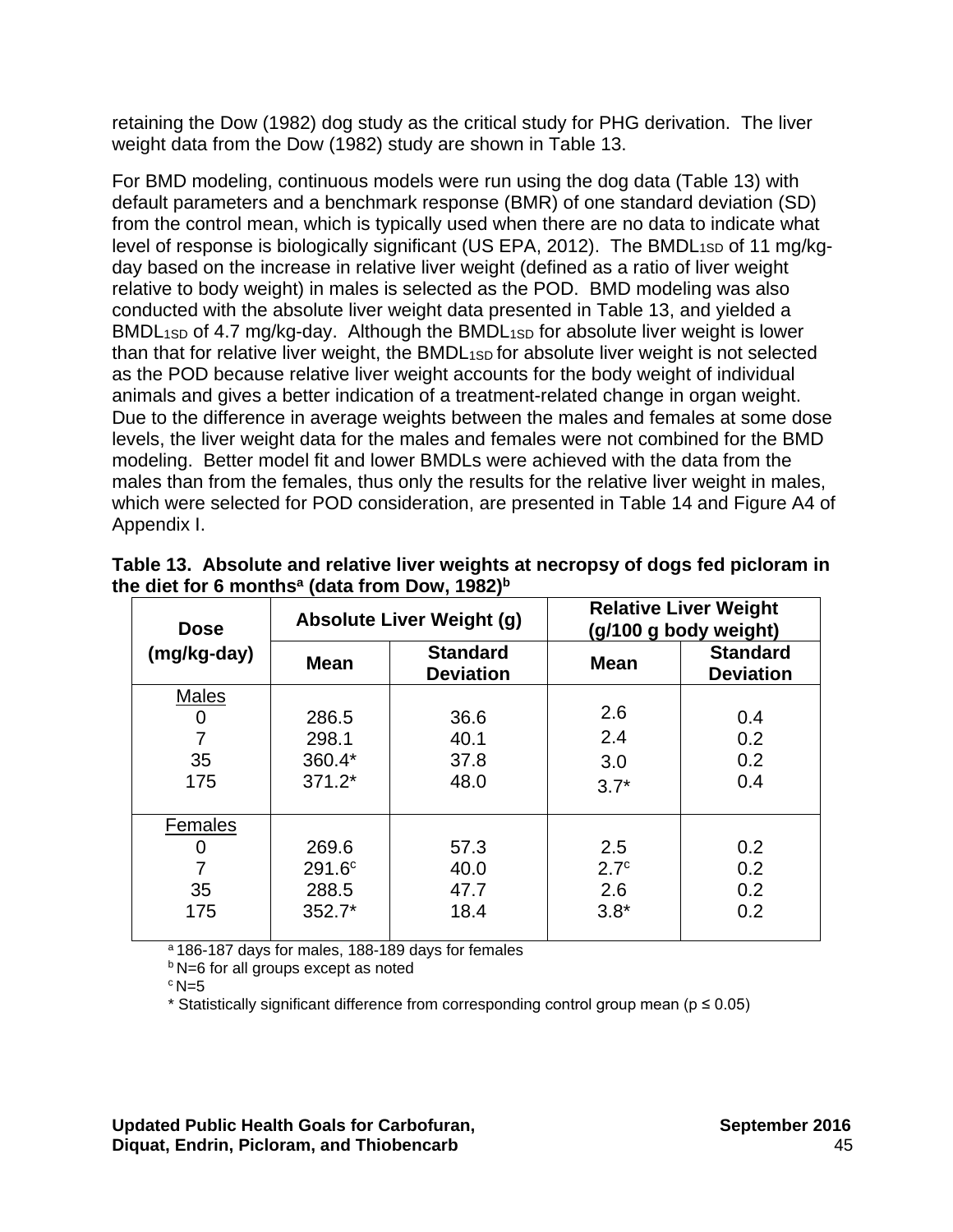| <b>Model</b>             | <b>AIC</b> | p-value <sup>a</sup> | $BMD_{1SD}^{b,c}$<br>(mg/kg-day) | BMDL <sub>1SD</sub> b,c<br>(mg/kg-day) | <b>Scaled</b><br><b>Residual<sup>e</sup></b> |
|--------------------------|------------|----------------------|----------------------------------|----------------------------------------|----------------------------------------------|
| Exponential2             | $-23.4$    | 0.04                 | 57                               | 44                                     | 1.7                                          |
| Exponential3             | $-23.4$    | 0.04                 | 57                               | 44                                     | 1.7                                          |
| <b>Exponential4</b>      | $-24.1$    | 0.06                 | 21                               | 11                                     | 0.4                                          |
| Exponential <sub>5</sub> | $-24.2$    | N/A                  | 33                               | 15                                     | 0.0 <sup>d</sup>                             |
| Hill                     | $-24.2$    | N/A                  | 33                               | 15                                     | 0.0 <sup>d</sup>                             |
| Linear                   | $-24.0$    | 0.06                 | 49                               | 36                                     | 1.5                                          |
| Polynomial <sub>2</sub>  | $-24.0$    | 0.06                 | 49                               | 36                                     | 1.5                                          |
| Polynomial3              | $-24.0$    | 0.06                 | 49                               | 36                                     | 1.5                                          |
| Power                    | $-24.0$    | 0.06                 | 49                               | 36                                     | 1.5                                          |

**Table 14. BMD modeling for increased relative liver weight in male dogs following dietary exposure to picloram for 6 months, data from Dow (1982)**

 $a$  p-values  $\geq 0.05$  indicate the model adequately fits the data.

 $\overline{P}$  For continuous data, the benchmark response is one standard deviation from the control mean, resulting in BMD<sub>1SD</sub> and BMDL<sub>1SD</sub>.

 $\degree$  The BMDL is the lower limit of the 95% confidence interval of the BMD resulting in the benchmark response.

 $d$  Actual value is in the 10<sup>-8</sup> to 10<sup>-9</sup> range.

<sup>e</sup> Scaled residual for the dose group near the BMD; this provides a measurement of how close the modeled response is to the actual data point. A scaled residual greater than the absolute value of 2.0 indicates poor fit to the data point.

Thus, using the POD of 11 mg/kg-day for liver toxicity in male dogs derived from the Dow (1982) study, the ADD is calculated as follows:

ADD = <u>POD</u> = <u>11 mg/kg-day</u> = 0.011 mg/kg-day  $\mathsf{UF}$  1,000

A total UF of 1,000 is applied: 30 for human variability, 10 for interspecies extrapolation, and a factor of √10 for subchronic to chronic exposure. The default factor for subchronic to chronic exposure extrapolation is 10, however, the mild liver effects observed in rats exposed for two years in the Dow (1986) study suggest that the liver effects observed in dogs (Dow, 1982) are unlikely to worsen over time. Thus, a factor of 10 is not necessary for the subchronic to chronic exposure extrapolation.

An RSC value of 0.20 was used in the 1997 risk assessment. Because picloram is no longer in use and exposures from ambient air or food would be considered minimal, an RSC value of 0.80 is used for the current PHG calculation.

Since the publication of the picloram PHG in 1997, OEHHA has adopted new drinking water intake values. The time-weighted lifetime average drinking water consumption rate of 0.053 L/kg-day, based on lifestage-specific water consumption rates, is used for the general population (OEHHA, 2012). Dermal and inhalation exposures to picloram from drinking water are not a concern due to its low volatility and low dermal absorption

Updated Public Health Goals for Carbofuran, The Contemporary September 2016 **Diquat, Endrin, Picloram, and Thiobencarb** 46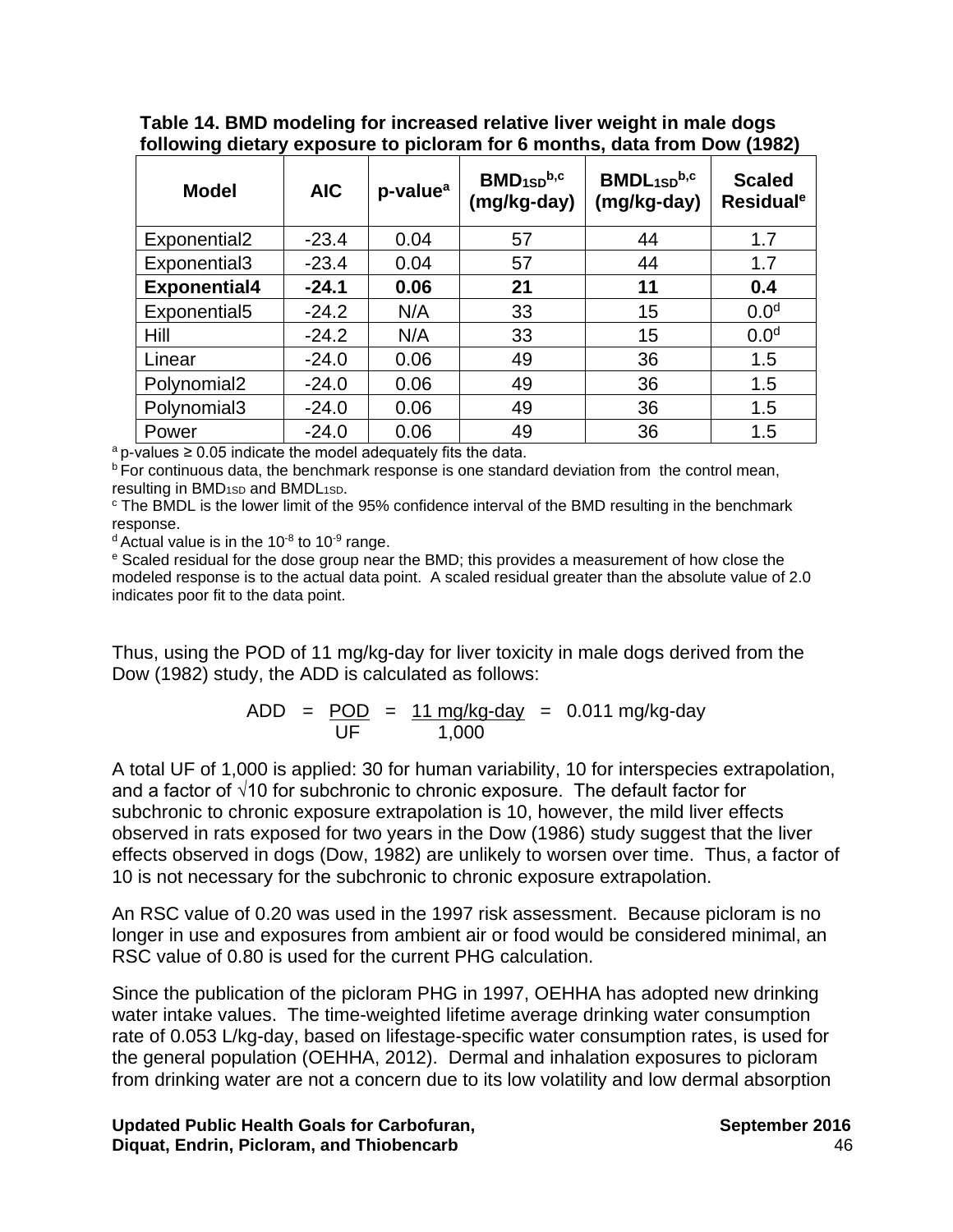(Budavari, 1989; Nolan et al., 1984). The health-protective concentration, C, is calculated as follows:

> $C = 0.011$  mg/kg-day x  $0.80 = 0.166$  mg/L or 166 ppb 0.053 L/kg-day

Thus, OEHHA is setting an updated PHG of 166 ppb for picloram. This PHG incorporates an updated dose-response modeling, an updated drinking water intake rate, and an updated uncertainty factors to account for variability within the human population.

US EPA last revised its RfD for picloram in 1992; an RfD of 0.07 mg/kg-day was developed by using the NOAEL of 7 mg/kg-day from the Dow (1982) study and an uncertainty factor of 100 (US EPA, 1992a). The federal MCL and MCLG, and the California MCL[19](#page-51-0) are at the same value of 500 ppb and are based on the same sixmonth dog feeding study (US EPA, 1992b).

# **References**

Budavari S, ed (1989). *The Merck Index*, 11<sup>th</sup> ed., Rahway, NJ, Merck & Co., p. 1174.

Dow (1982). Results of a six-month dietary toxicity study of picloram (4-amino-3,5,6 trichloropicolinic acid) administered in the diet to male and female dogs. Dow Chemical USA Lake Jackson, TX. TXT: K-038323-(28). MRID 00110534 (CBI).

Dow (1986). A two-year dietary chronic toxicity-oncogenicity study in Fischer 344 rats. Dow Chemical USA Midland, MI.

Fryer JD, Smith PD, Ludwig JW (1971). Long-term persistence of picloram in a sandy loam soil. *J Environ Qual* 8: 83–86.

Hance RJ (1979). Decomposition of herbicides in the soil by nonbiological chemical processes. *J Sci Food Agric* 18: 544–547.

Monge P, Wesseling C, Guardado J, Lundberg I, Ahlbom A, Cantor KP, Weiderpass E, Partanen T (2007). Parental occupational exposure to pesticides and the risk of childhood leukemia in Costa Rica. *Scand J Work Environ Health* 33: 293-303.

Nolan RJ, Freshour NL, Kastl PE, Saunders JH (1984). Pharmacokinetics of picloram in male volunteers. *Toxicol Appl Pharmacol* 76: 264-269.

Oakes DJ, Pollack JK (1999). Effects of a herbicide formulation, Tordon 75D, and its individual components on the oxidative functions of mitochondria. *Toxicol* 136: 41-52.

 $\overline{\phantom{a}}$ <sup>19</sup> Accessed at:

<span id="page-51-0"></span>[http://www.waterboards.ca.gov/drinking\\_water/certlic/drinkingwater/Chemicalcontaminants.shtml](http://www.waterboards.ca.gov/drinking_water/certlic/drinkingwater/Chemicalcontaminants.shtml)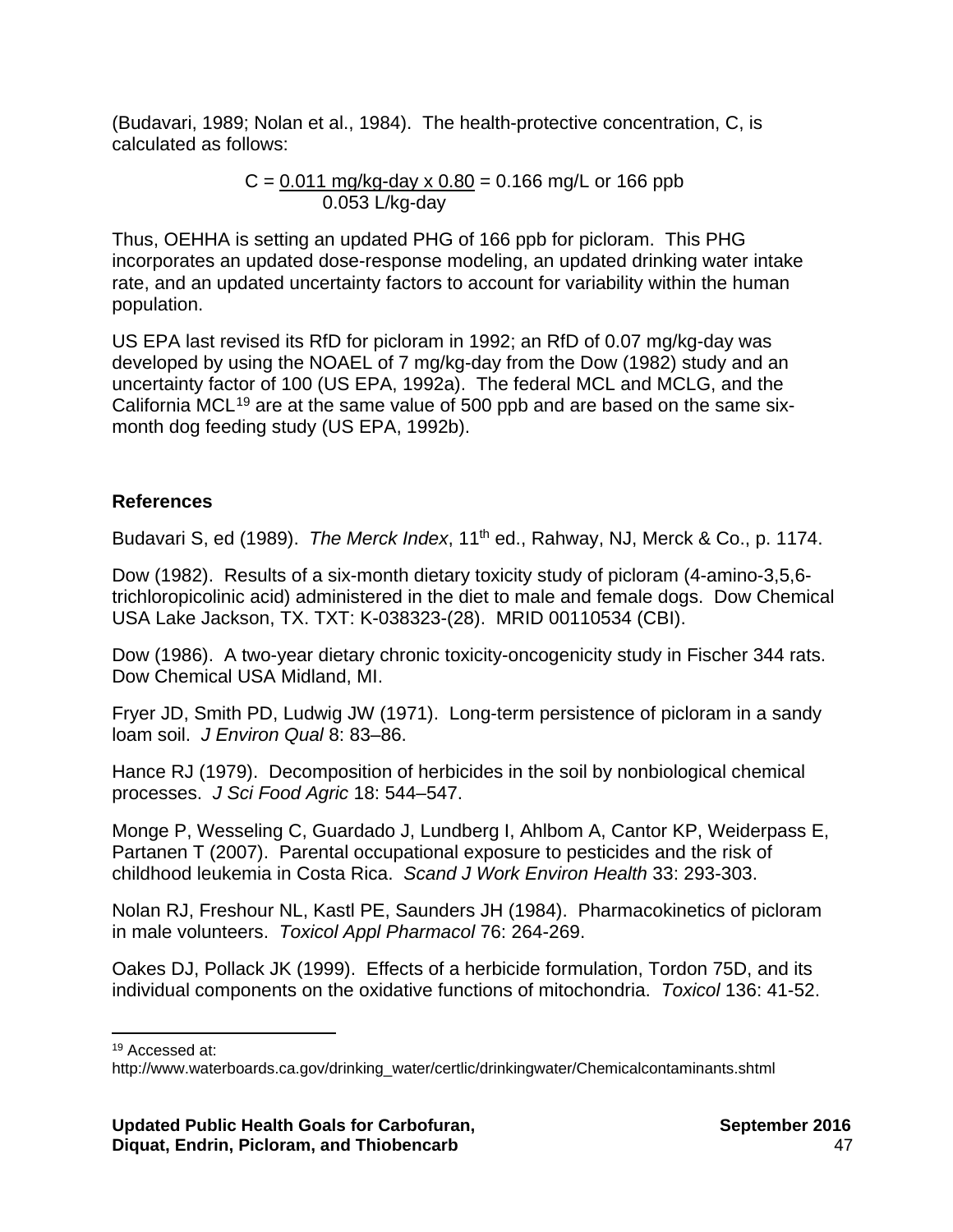Oakes DJ, Webster WS, Brown-Woodman PD, Ritchie HE (2002a). Testicular changes induced by chronic exposure to the herbicide formulation, Tordon 75D (2,4 dichlorophenoxyacetic acid and picloram) in rats. *Reprod Toxicol* 16: 281-9.

Oakes DJ, Webster WS, Brown-Woodman PD, Ritchie HE (2002b). A study of the potential for a herbicide formulation containing 2,4-d and picloram to cause malemediated developmental toxicity in rats. *Toxicol Sci* 68: 200-6.

OEHHA (1997). Public Health Goal for Picloram in Drinking Water. Office of Environmental Health Hazard Assessment, California Environmental Protection Agency, Oakland/Sacramento, CA. Accessed at: [http://www.oehha.ca.gov/water/phg/pdf/picr2\\_c.pdf.](http://www.oehha.ca.gov/water/phg/pdf/picr2_c.pdf.)

OEHHA (2012). Air Toxics Hot Spots Program Risk Assessment Guidelines: Technical Support Document for Exposure Assessment and Stochastic Analysis. Chapter 8. Office of Environmental Health Hazard Assessment, California Environmental Protection Agency, Sacramento, CA. Accessed at: [http://www.oehha.ca.gov/air/hot\\_spots/pdf/2012tsd/Chapter8\\_2012.pdf](http://www.oehha.ca.gov/air/hot_spots/pdf/2012tsd/Chapter8_2012.pdf)

Reddy TP, Manczak M, Calkins MJ, Mao P, Reddy AP, Shirendeb U, Park B, Reddy PH (2011). Toxicity of neurons treated with herbicides and neuroprotection by mitochondria-targeted antioxidant SS31. *Int J Environ Res Public Health* 8: 203-21.

US EPA (1992a). Picloram (CASRN 1918-02-1). Integrated Risk Information System, United States Environmental Protection Agency, Washington, DC. Accessed at: <http://www.epa.gov/iris/subst/0256.htm.>

US EPA (1992b). Drinking Water Criteria Document for Picloram. Health and Ecological Criteria Division, Office of Science and Technology Office of Water, United States Environmental Protection Agency, Washington, DC 20460.

US EPA (2009). The analysis of regulated contaminant occurrence data from public water systems in support of the second six-year review of national primary drinking water regulations. Prepared by the Office of Water, United States Environmental Protection Agency, Washington, D.C. EPA-815-B-09-006.

US EPA (2012). Benchmark Dose Technical Guidance. EPA/100/R-12/001. United States Environmental Protection Agency, Washington, DC. EPA/100/R-12/001. Accessed at: [http://www.epa.gov/raf/publications/pdfs/benchmark\\_dose\\_guidance.pdf](http://www.epa.gov/raf/publications/pdfs/benchmark_dose_guidance.pdf)

US EPA (2015). Interactive chemical safety for sustainability (iCSS) dashboard. toxicity forecaster (ToxCast) project and toxicity testing in the 21st century (Tox21) collaboration. United States Environmental Protection Agency. Accessed on February 17, 2015 at: <http://actor.epa.gov/dashboard/.>

Worthing CR, Walker SB, eds (1987). *The Pesticide Manual: A World Compendium,* 8th ed., Thornton Health, British Crop Protection Council, pp. 672-673.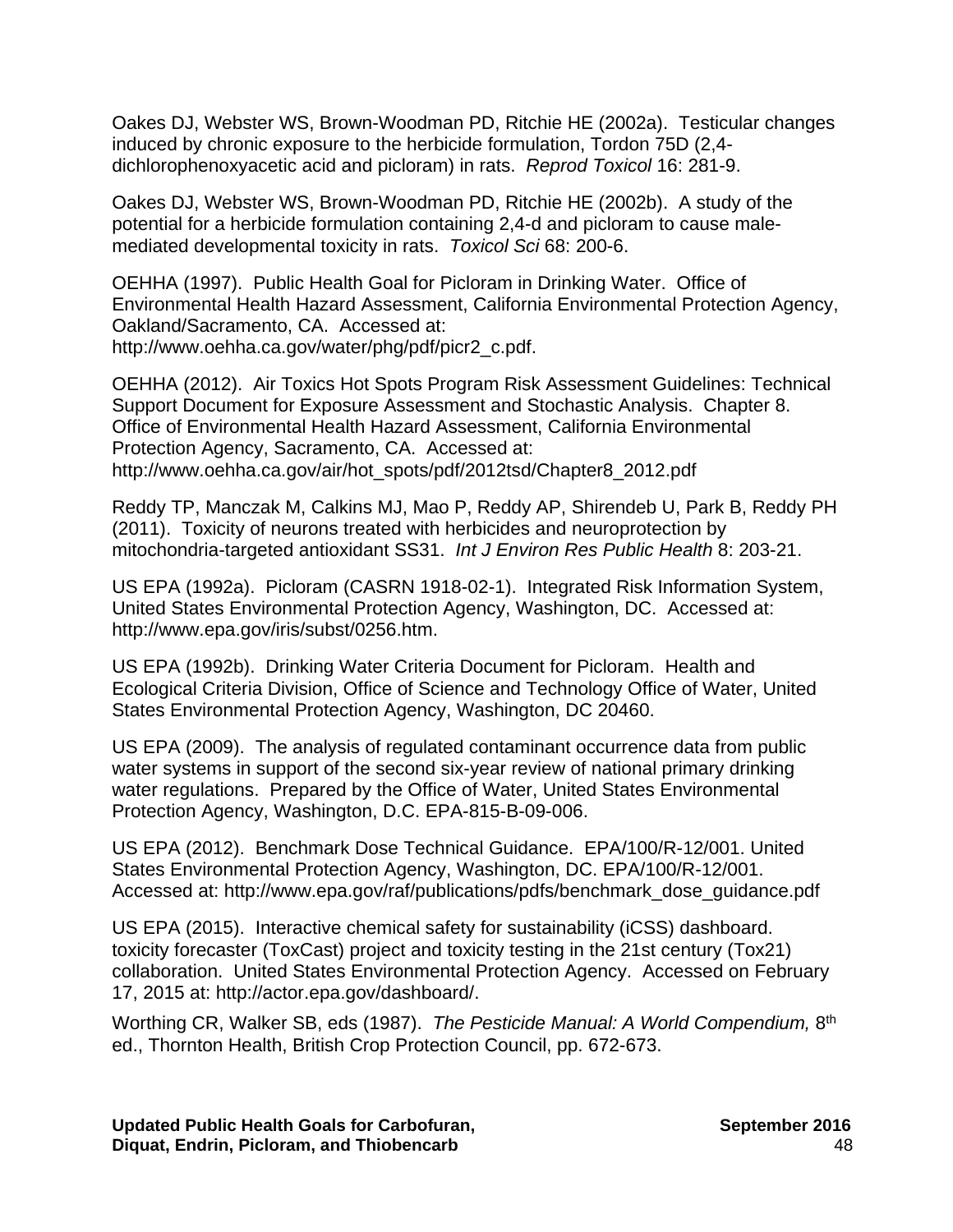# **UPDATED PHG FOR THIOBENCARB**

Thiobencarb is a pre-emergent and early post-emergent systemic thiocarbamate herbicide used to control many broadleaf weeds, grasses, and sedges in rice fields. Thiobencarb is currently registered for use in California, and DPR reported 277,342 pounds of thiobencarb applied to fields for agricultural use in [20](#page-53-0)12.<sup>20</sup> Thiobencarb can be associated with a taste problem (i.e., organoleptic property) in the drinking water primarily from surface water contamination and runoff from treated rice fields into the Sacramento River. Recently, methods of application have changed to reduce the incidental contamination outside of the rice fields (DWWSP, 2011). Thiobencarb has not been detected at concentrations above its detection  $\lim_{n \to \infty}$  in public water supply wells across California for the past three years.<sup>22</sup> California's primary Maximum Contaminant Level (MCL) for thiobencarb is 70 ppb (based on protection of public health), with an enforceable secondary MCL of 1 ppb (based on taste and odor concerns). There is no federal MCLG or MCL for thiobencarb.

# **2000 PHG**

The original PHG of 70 ppb (OEHHA, 2000) was based on a combined chronic toxicity and carcinogenicity feeding study in rats (100 rats/sex/group) administered thiobencarb (95.3 percent purity) at 0, 20, 100 or 500 ppm (0, 1, 5 and 25 mg/kg-day, respectively) for 108 weeks (Ashby et al.*,* 1984). There was no increase in tumor rates in both sexes. Systemic toxicity was observed as decreased body weight gain, reduced food consumption and food efficiency in both sexes at 5 mg/kg-day and higher. There was also an increase in blood urea nitrogen at 5 and 25 mg/kg-day in both male and female rats and increases in the packed red blood cell counts, red blood cell volumes, and hemoglobin concentration. The NOAEL identified in this study was 1 mg/kg-day for systemic toxicity, and the calculation of the PHG incorporated a total uncertainty factor of 100 (10 for interspecies extrapolation and 10 for intraspecies variability). The exposure parameters in the PHG calculation assumed a 70 kg adult body weight, water consumption rate of 2 L/day, and a relative source contribution of 20 percent. There was no evidence of carcinogenicity at the dose levels tested. After reviewing the available reproductive and developmental toxicity studies, OEHHA determined that reproductive effects were not observed and developmental effects observed were not statistically significant; thus these endpoints were not considered in the PHG derivation.

<span id="page-53-2"></span>[http://www.swrcb.ca.gov/drinking\\_water/certlic/drinkingwater/Chemicalcontaminants.shtml](http://www.swrcb.ca.gov/drinking_water/certlic/drinkingwater/Chemicalcontaminants.shtml) <sup>22</sup> Data accessed with GeoTracker GAMA (http://geotracker.waterboards.ca.gov/gama/). The data do not indicate whether the source is raw (untreated) water or treated water; therefore, the results in the dataset

<span id="page-53-0"></span> $\overline{\phantom{a}}$ <sup>20</sup> Summary of pesticide use report data, 2012, indexed by chemical from California Department of Pesticide Regulation. Accessed at: <http://www.cdpr.ca.gov/docs/pur/purmain.htm.>

<span id="page-53-1"></span> $21$  The thiobencarb detection limit for purposes of reporting is 1 ppb, accessed at:

may not be representative of the water delivered to customers.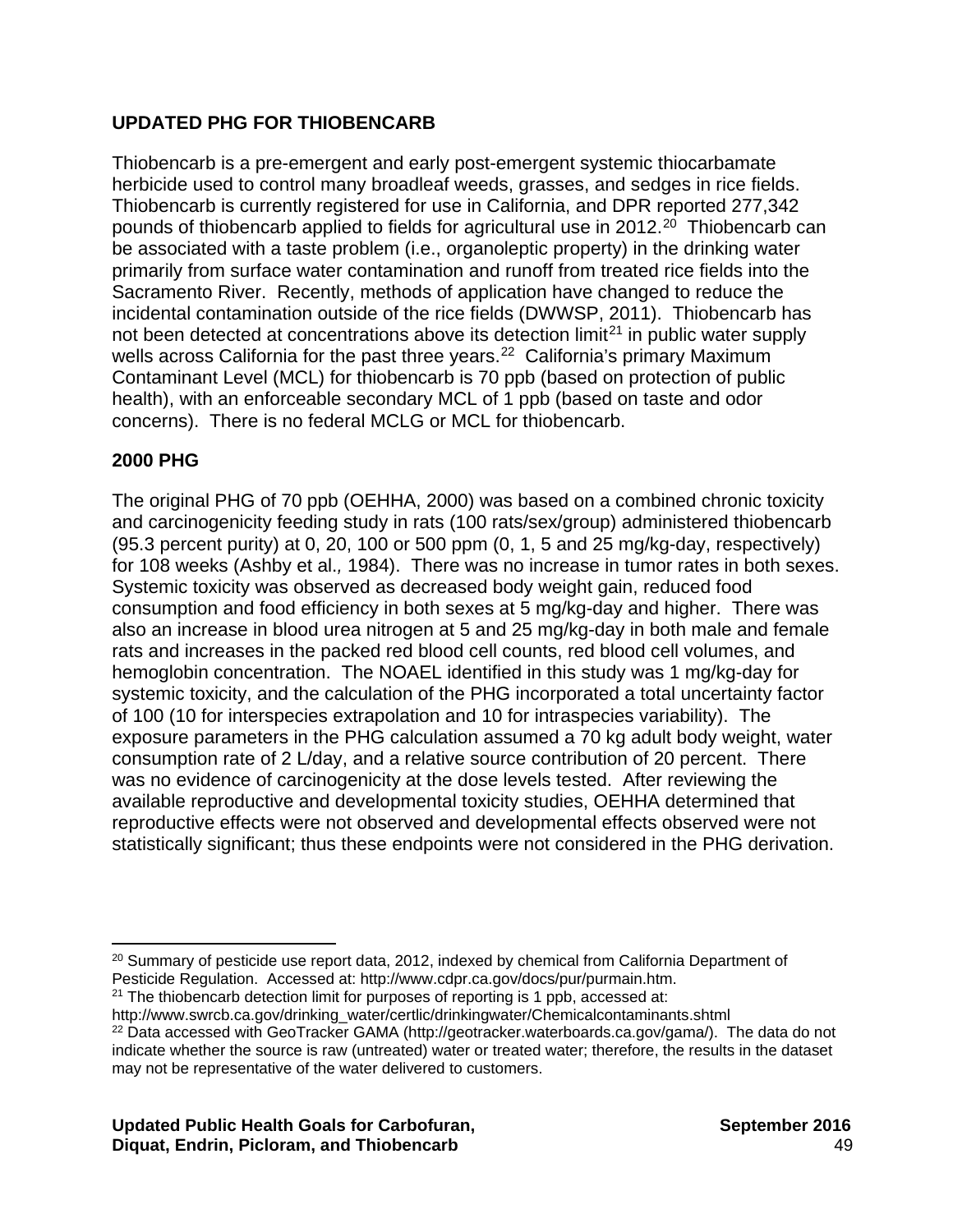## **Recent Literature**

A thorough examination of recent literature revealed no new toxicity studies since the publication of the original thiobencarb PHG (OEHHA, 2000). However, OEHHA reviewed a document presenting the evaluation of toxicology studies by the European Food Safety Authority (EFSA). EFSA (2013) outlines nine genotoxicity studies and four of them are not cited in the original PHG document. These four additional genotoxicity studies are all unpublished and unavailable for review. According to EFSA (2013), thiobencarb tested positive in three of these studies (i.e., in vitro mammalian cell gene mutation assay with S9, in vivo micronucleus assay, and in vivo unscheduled DNA synthesis assay). While the positive studies add to the genotoxicity potential of thiobencarb, these results do not support a change in the determination of the carcinogenic potential of thiobencarb based on whole animal testing.

# **PHG Derivation**

After evaluating the available toxicity studies for thiobencarb, OEHHA is retaining the Ashby et al. (1984) study for PHG derivation. In this combined chronic toxicity and carcinogenicity study, Fisher 344 rats (100 rats/sex/group) were administered 0, 20, 100, or 500 ppm technical Bolero® (95.3 percent thiobencarb) in the diet for 108 weeks (Ashby et al., 1984). Animals in the chronic toxicity phase of the study were sacrificed after 104 weeks and animals in the oncogenicity phase were sacrificed after 108 weeks. Group mean body weights were very similar for both sexes of rats at the start of the study (106-109 g for males and 96-98 g for females). However, there was a statistically significant treatment-related reduction in body weight gain in rats over the course of the study.

To examine whether the decrease in body weight gain was due to reduced food consumption, OEHHA normalized the consumption rate from the Ashby et al. (1984) study to the bodyweight (g/g body weight/week) to provide an indicator for the animals' appetite or willingness to eat (Figures 1 and 2). The normalized food consumption rate changes over time as the animal goes through various life stages. For any particular time point, the rates should be comparable among treatment groups if there is no treatment-related effect on food consumption. This was the case for this dataset as shown in Figures 1 and 2. Thus, OEHHA determined that the weight reduction was related to the systemic toxicity of thiobencarb and is retaining this as the critical health endpoint for the derivation of the point of departure (POD) for PHG calculation. Data for female rats are used for benchmark dose (BMD) modeling because they exhibited a greater reduction in body weight than the male rats and thus may be more sensitive to the toxicity of thiobencarb. This data set is presented in Table 15.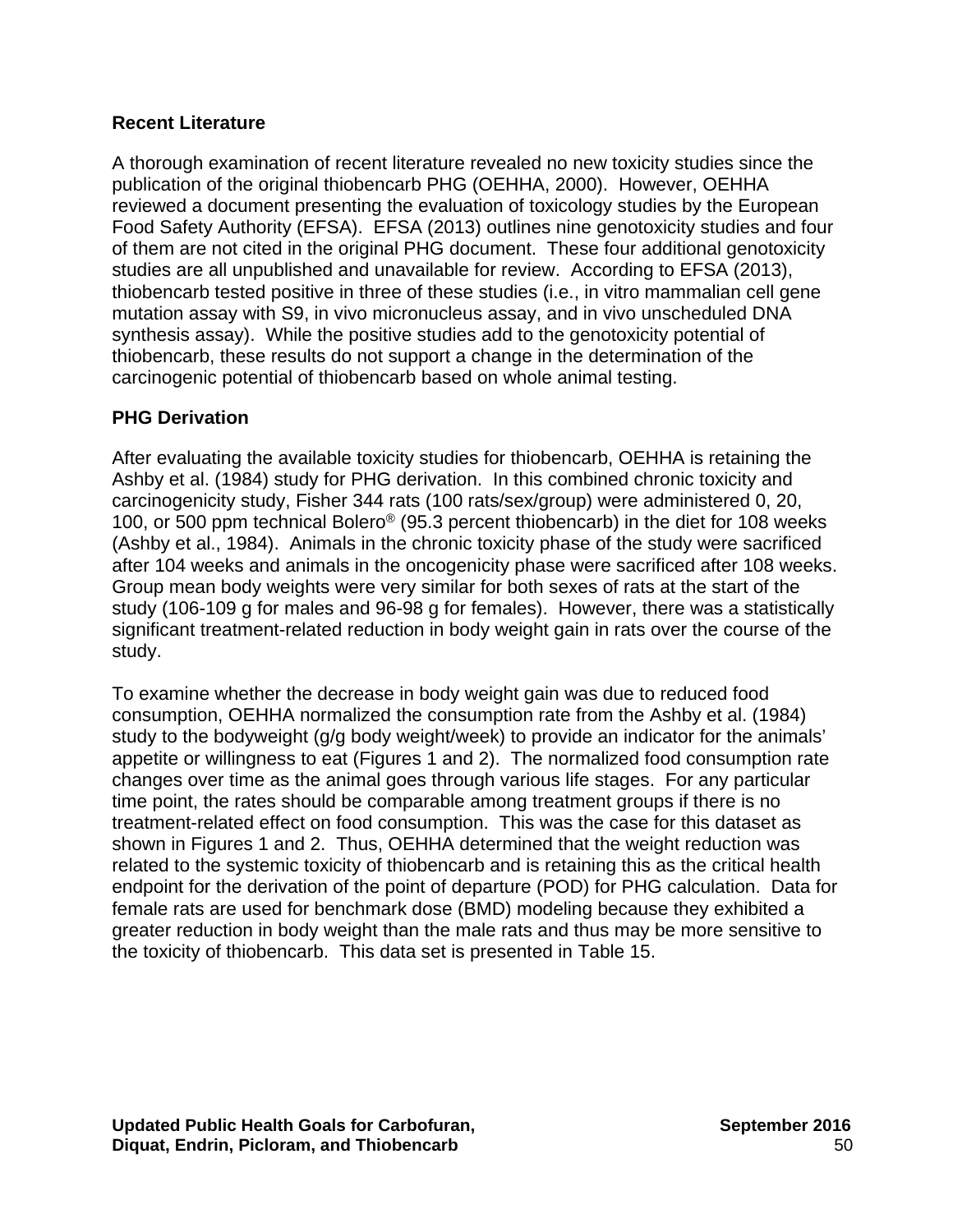

**Figure 1. Relationship between body weight, food consumption, and exposure duration in male rats exposed to thiobencarb (data from Ashby et al., 1984).** Food consumption is normalized to bodyweight.



**Figure 2. Relationship between body weight, food consumption, and exposure duration in female rats exposed to thiobencarb (data from Ashby et al., 1984).**  Food consumption is normalized to bodyweight.

Updated Public Health Goals for Carbofuran,<br>Diguat, Endrin, Picloram, and Thiobencarb **Diquat, Endrin, Picloram, and Thiobencarb**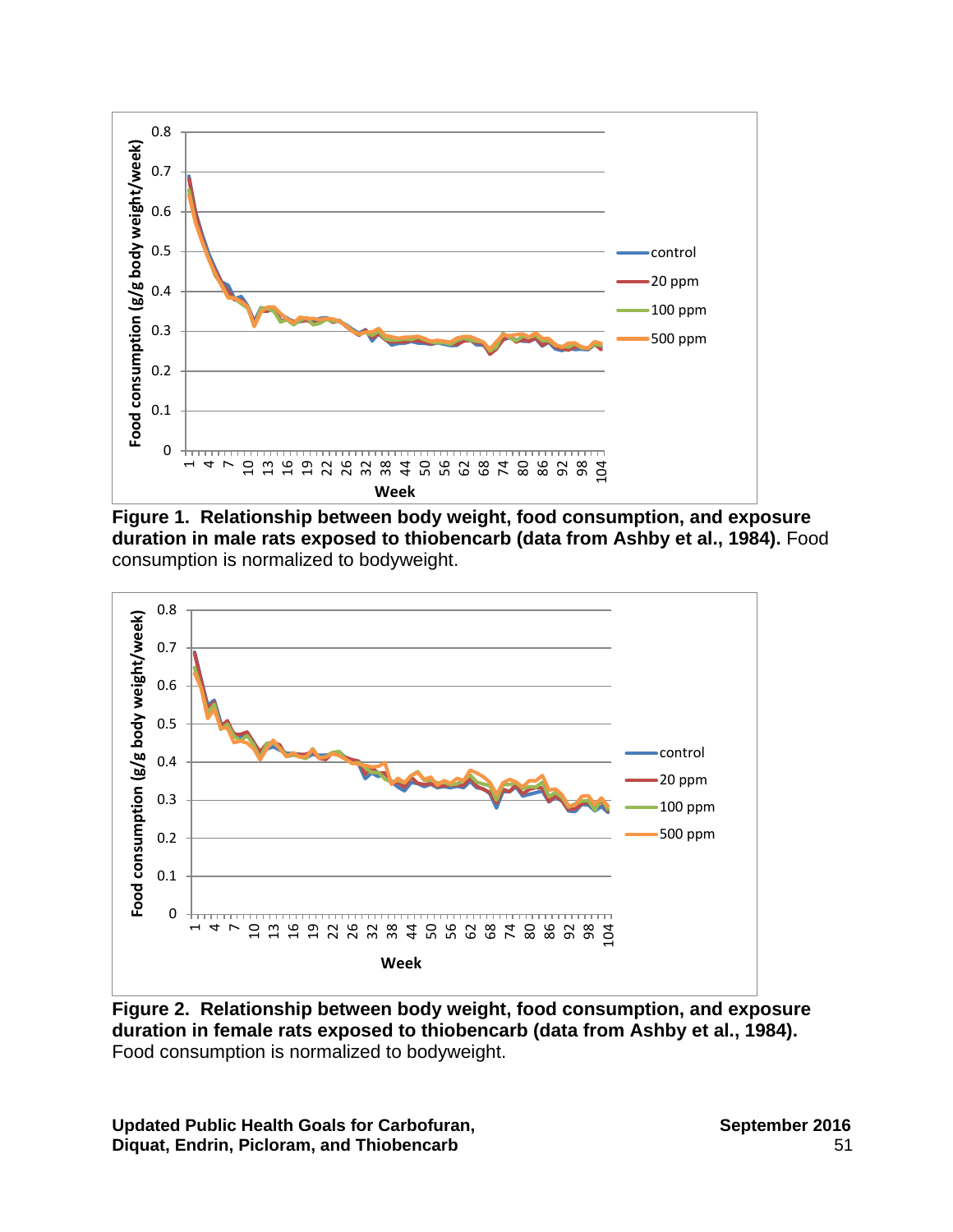**Table 15. Decrease in mean body weight for female F344 rats at 104 weeks (Ashby et al., 1984)**

| <b>Dose</b><br>$(mg/kg-day)a$ | <b>Number of</b><br><b>Animals</b> | <b>Mean Body</b><br>Weight (g) | SD <sup>b</sup> (g) | <b>Percent</b><br>Difference in<br><b>Mean Body</b><br>Weight |
|-------------------------------|------------------------------------|--------------------------------|---------------------|---------------------------------------------------------------|
|                               | 46                                 | 332                            | 30                  |                                                               |
| 1.0                           | 52                                 | 327                            | 32                  | 1.5                                                           |
| 5.4                           | 50                                 | 297 <sup>c</sup>               | 25                  | 10.5                                                          |
| 26                            | 54                                 | 281 <sup>c</sup>               | 26                  | 15.4                                                          |

<sup>a</sup> Group mean values for achieved dose determined by Ashby et al. (1984)

**b** SD: standard deviation

c Significantly different from control, p<0.01, determined by OEHHA using one-way ANOVA followed by Tukey pairwise comparison

BMD modeling was conducted with continuous models using the following parameters:

- Constant variance or modeled variance
- Benchmark response (BMR) set at 10 percent decrease from the control mean (0.1 Rel. Dev.) or one standard deviation (SD) from the control mean

Of the continuous BMD models run, Exponential Model 4 provides the best fit for the terminal body weight data and the lowest BMDL values, 2.4 and 3.2 mg/kg-day, as the potential PODs (Table 16). The BMD modeling output for this analysis is presented in Figure A5 of Appendix I. BMD modeling of the male rat data was also conducted for comparison. The BMDLs are 5.8 mg/kg-day (BMR of 1 SD) and 4.7 mg/kg-day (BMR of 0.1 Rel. Dev.) (modeling outputs not shown).

## **Table 16. Results of benchmark dose modeling of mean body weight for female rats at 104 weeks (Ashby et al., 1984) using Exponential Model 4**

| BMR <sup>a</sup> 1 SD <sup>b</sup>                 | <b>BMRF<sup>c</sup> 10 percent</b> |                                        |
|----------------------------------------------------|------------------------------------|----------------------------------------|
| <b>BMD<sup>d</sup></b><br><b>RMDL</b> <sup>e</sup> |                                    | <b>BMDL</b>                            |
| 37<br>24                                           |                                    | 3.2                                    |
|                                                    |                                    | $(0.1$ Rel. Dev.)<br><b>BMD</b><br>1 8 |

<sup>a</sup> BMR: benchmark response<br><sup>b</sup> SD: standard deviation

c BMRF: benchmark response factor, set as 10 percent change from the control mean, or 0.1 relative deviation

<sup>d</sup> BMD: benchmark dose

<sup>e</sup> BMDL: lower 95 percent confidence limit of the benchmark dose

The preferred approach for selecting a BMR for continuous data is to determine a level of change in the endpoint that is biologically significant, such as a 10 percent reduction in body weight (US EPA, 2012). As shown in Table 15, there was a 10.5 percent decrease in mean body weight that was statistically significant (p<0.01) at 5.4 mg/kgday. The POD is expected to be at or below this experimental dose. Thus, OEHHA is selecting the BMDL<sub>10</sub> value of 3.2 mg/kg-day as the POD for this endpoint. The BMD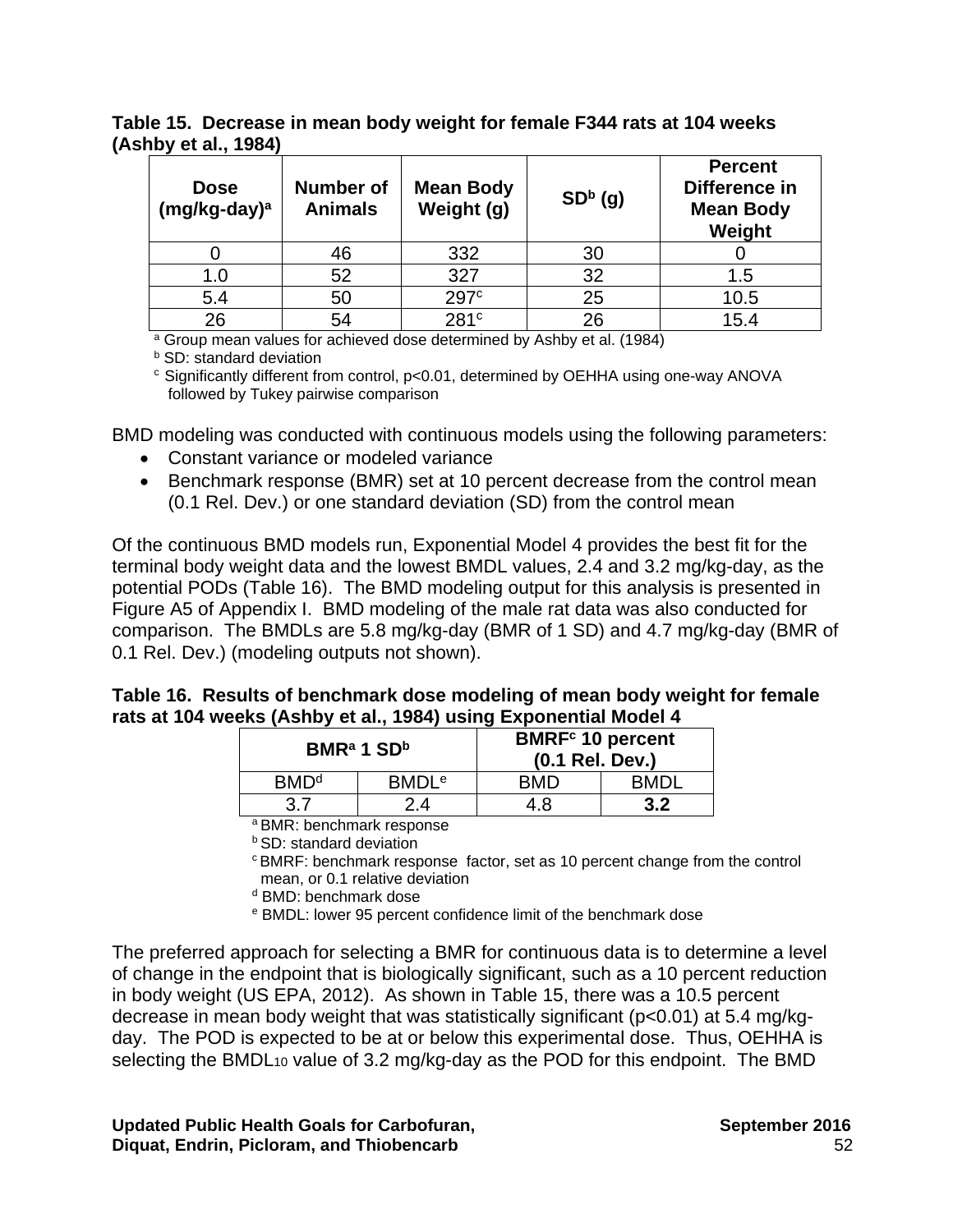and BMDL corresponding to one SD from the control mean are also listed for comparison purposes.

In this update, a total uncertainty factor (UF) of 300 is applied: 10 for interspecies extrapolation, and 30 for intraspecies variability. The ADD is calculated using the BMDL<sub>10</sub> of 3.2 mg/kg-day for the decrease in terminal body weight in the female rats derived from the Ashby et al. (1984) study:

$$
ADD = \frac{POD}{UF} = \frac{3.2 \text{ mg/kg-day}}{300} = 0.011 \text{ mg/kg-day}
$$

OEHHA developed distribution profiles of "consumer-only" daily water intake rates, adjusted for body weight, for various age groups (OEHHA, 2012). The time-weighted average of the 95<sup>th</sup> percentile values of all age groups was then calculated to estimate a lifetime water consumption rate of 0.053 L/kg-day.

Thiobencarb has a low dermal absorption factor (1.3 percent, as calculated with equations extracted from CalTOX $^{23}$  $^{23}$  $^{23}$ ; see Appendix III) and a very small Henry's Law constant of 2.67 x 10<sup>-7</sup> atm-m<sup>3</sup>/mole (OEHHA, 2000). Thus, exposure to thiobencarb through the dermal and inhalation routes during bathing and showering is not expected to be significant and is not included in this assessment.

Thiobencarb is currently used in California, and specific information regarding source contribution (e.g., exposure to residue in food or soil) is not available. In the absence of data to indicate otherwise, the 20 percent default relative source contribution (RSC) value is used for the contribution of exposure from water, which allows for exposure to thiobencarb from other sources, such as residues in food.

The public health-protective concentration, C, is:

$$
C = \frac{0.011 \text{ mg/kg-day} \times 0.20}{0.053 \text{ L/kg-day}} = 0.042 \text{ mg/L} = 42 \text{ µg/L or } 42 \text{ ppb}
$$

Therefore, the updated PHG for thiobencarb is 42 ppb.

Thiobencarb has not recently been found at levels above its secondary MCL of 1 ppb in California public water systems. Also, there are no new toxicity studies for this chemical other than the four additional genotoxicity studies described above. In the absence of substance-related tumor or developmental effects, the risk associated from the exposure to thiobencarb in drinking water is based on the female rat body weight reduction in the chronic toxicity study by Ashby et al. (1984). The risk assessment methodology incorporated in this update includes a more sophisticated estimation of

<span id="page-57-0"></span> $\overline{\phantom{a}}$ <sup>23</sup> A multimedia total exposure model available at <http://energy.lbl.gov/ied/era/caltox/index.html>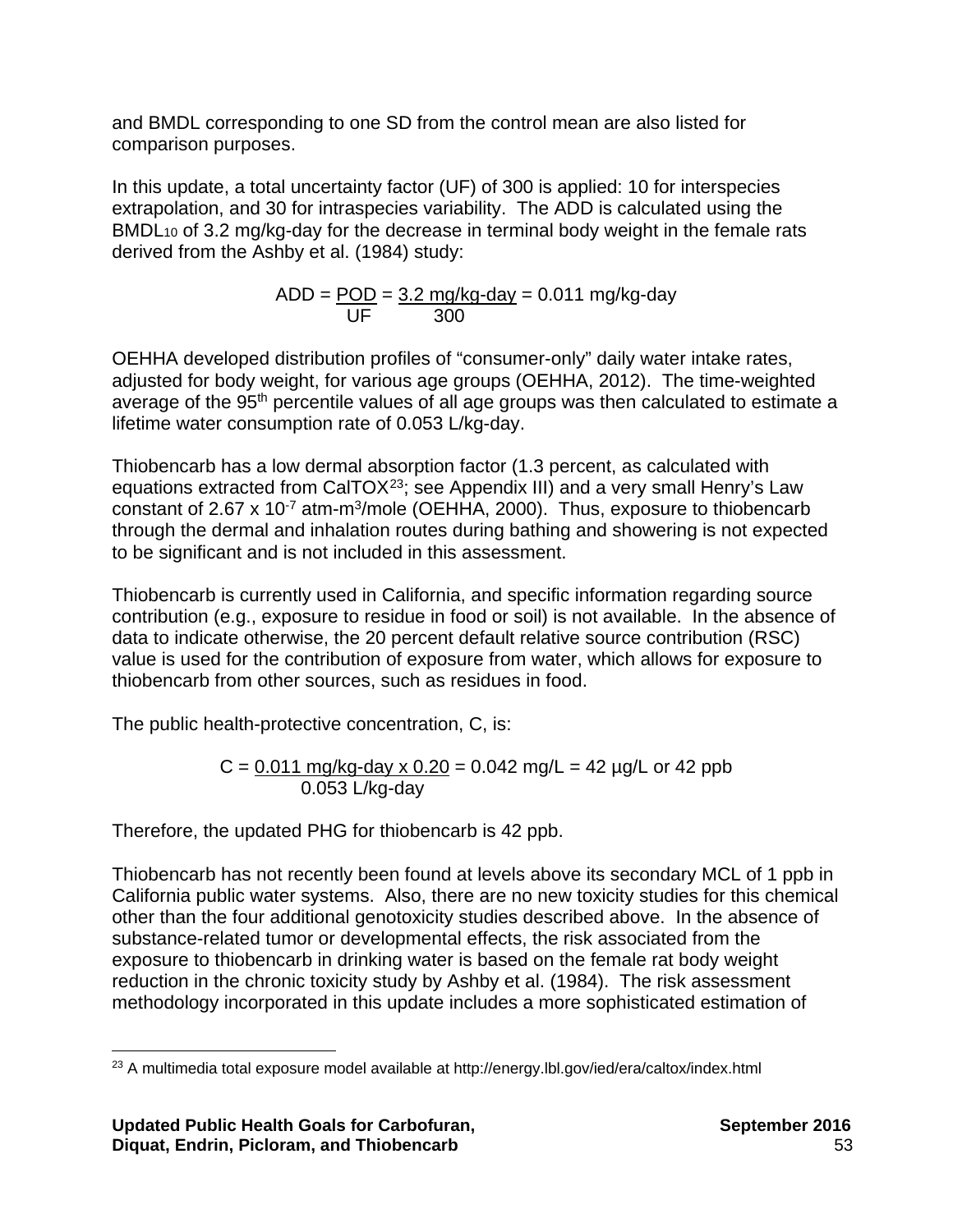POD, an updated estimate of water consumption by the general population, and an updated intraspecies variability factor.

## **References**

Ashby R, Brown PM, Whitney JC, Bjornson AP (1984). Technical Bolero – combined oncogenicity and toxicity study in dietary administration to the rats. Unpublished study prepared by Life Science Research (US EPA MRID 00154506).

DWWSP (2011). Sacramento River quality assessment for the Davis-Woodland water supply project, prepared by Trussell Technology Inc., San Diego, CA, for West Yost Associates. Accessed at:

[http://water.cityofdavis.org/Media/PublicWorks/Documents/PDF/PW/Water/Water-](http://water.cityofdavis.org/Media/PublicWorks/Documents/PDF/PW/Water/Water-Quality/Sacramento-River-Water-Quality-Assessment-for-the-DWWSP.pdf)Quality/Sacramento-River-Water-Quality-Assessment-for-the-DWWSP.pdf

EFSA (2013). Reasoned opinion on the setting of a new MRL for thiobencarb in rice. European Food Safety Authority. *ESFA Journal* 11:3427. Accessed at: <http://www.efsa.europa.eu/en/efsajournal/pub/2341.htm>

OEHHA (2000). Public Health Goal for Chemicals in Drinking Water: Thiobencarb. Office of Environmental Health Hazard Assessment, California Environmental Protection Agency, Sacramento, CA. Accessed at: <http://oehha.ca.gov/water/phg/pdf/thioben.pdf>

OEHHA (2012). Air Toxics Hot Spots Program Risk Assessment Guidelines: Technical Support Document for Exposure Assessment and Stochastic Analysis. Chapter 8. Office of Environmental Health Hazard Assessment, California Environmental Protection Agency, Sacramento, CA. Accessed at: [http://www.oehha.ca.gov/air/hot\\_spots/pdf/2012tsd/Chapter8\\_2012.pdf](http://www.oehha.ca.gov/air/hot_spots/pdf/2012tsd/Chapter8_2012.pdf) 

US EPA (2012). Benchmark Dose Technical Guidance. EPA/100/R-12/001. United States Environmental Protection Agency, Washington, DC. EPA/100/R-12/001. Accessed at: [http://www.epa.gov/raf/publications/pdfs/benchmark\\_dose\\_guidance.pdf](http://www.epa.gov/raf/publications/pdfs/benchmark_dose_guidance.pdf) 

US EPA (2013) Human health ambient water quality criteria and fish consumption rate: frequently asked questions. United States Environmental Protection Agency, Washington, DC. Accessed at:

[http://water.epa.gov/scitech/swguidance/standards/criteria/health/methodology/upload/h](http://water.epa.gov/scitech/swguidance/standards/criteria/health/methodology/upload/hhfaqs.pdf) hfaqs.pdf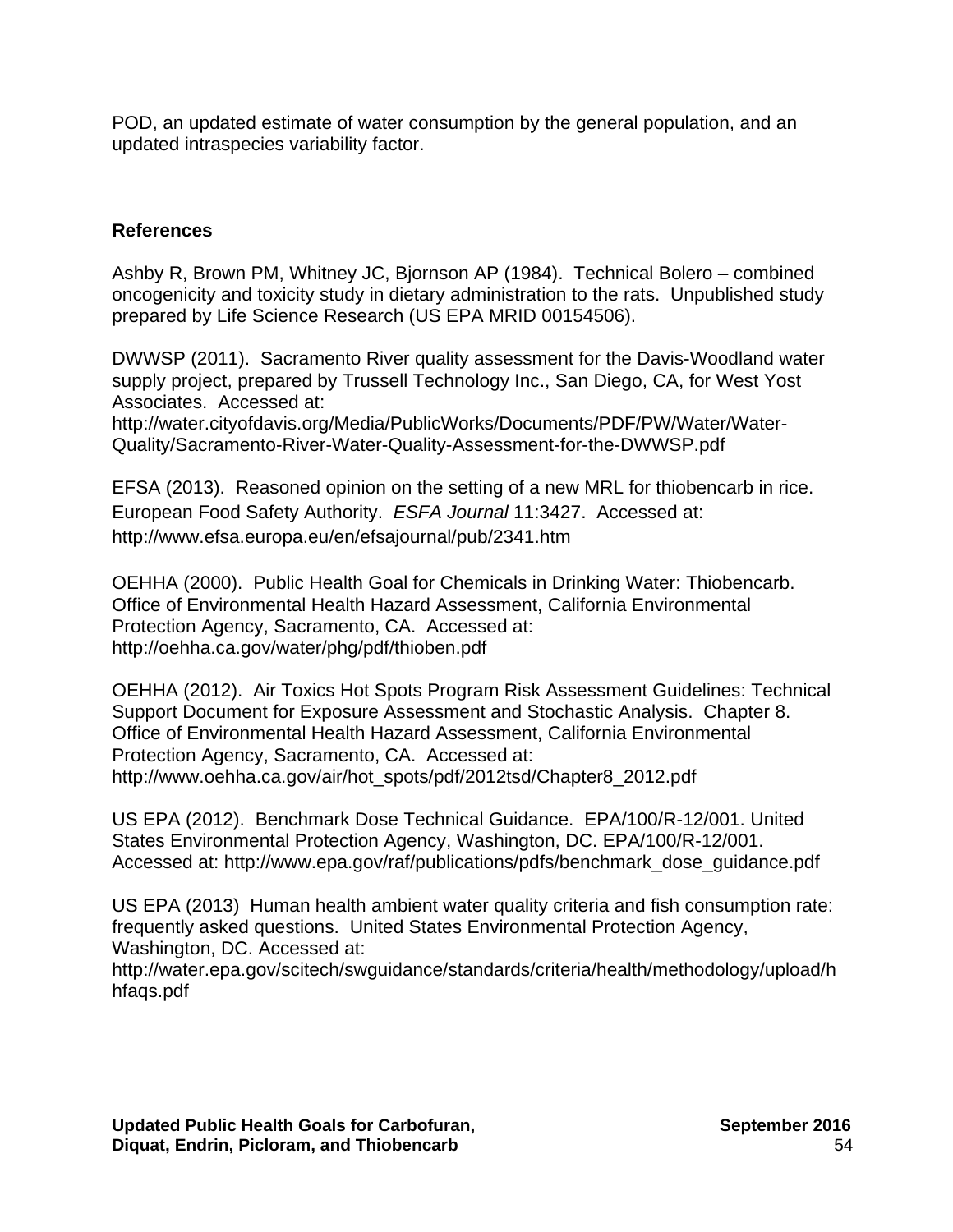# **APPENDIX I. BMD Modeling**

This appendix provides the BMD modeling ouput for carbofuran, endrin, picloram, and thiobencarb, for which data were amenable to dose-response modeling. All models were run with default parameters and a benchmark response of 1 standard deviation or a relative deviation of 10 percent above the control mean. Model selection criteria when comparing outputs of different models for the same endpoint/dataset were: the lowest Akaike's information criterion (AIC), goodness of fit p-value ≥ 0.05, scaled residual  $\leq$  the absolute value of 2, and visual inspection of the dose-response curve. When using BMD modeling, the BMDL, which is the lower limit of the 95 percent confidence interval of the BMD resulting in the benchmark response, is selected as the POD. The model selected to derive the POD is presented here.

| Table A1. BMD modeling of absolute seminal vesicle weight in male rats  |
|-------------------------------------------------------------------------|
| exposed to carbofuran in a 60-day oral gavage study (Pant et al., 1995) |

|                                                                                                                        | <b>Goodness of Fit</b> |            |                          |                           |  |
|------------------------------------------------------------------------------------------------------------------------|------------------------|------------|--------------------------|---------------------------|--|
| <b>Model<sup>a</sup></b>                                                                                               | $p$ -value $a$         | <b>AIC</b> | <b>BMD<sub>1SD</sub></b> | <b>BMDL<sub>1SD</sub></b> |  |
| Exponential (M2)<br>Exponential (M3) <sup>b</sup>                                                                      | 0.0389                 | $-220.68$  | 0.119                    | 0.0799                    |  |
| Exponential (M4)                                                                                                       | 0.0227                 | $-219.48$  | 0.0978                   | 0.0584                    |  |
| Exponential (M5)                                                                                                       | 0.251                  | $-223.74$  | 0.145                    | 0.101                     |  |
| Hill                                                                                                                   | 0.258                  | $-223.77$  | 0.136                    | 0.0998                    |  |
| Power <sup>c</sup><br>Polynomial 4 <sup>od</sup><br>Polynomial 3° <sup>e</sup><br>Polynomial 2 <sup>of</sup><br>Linear | 0.00243                | $-214.67$  | 0.241                    | 0.181                     |  |

a p-values ≥ 0.05 indicate the model adequately fits the data.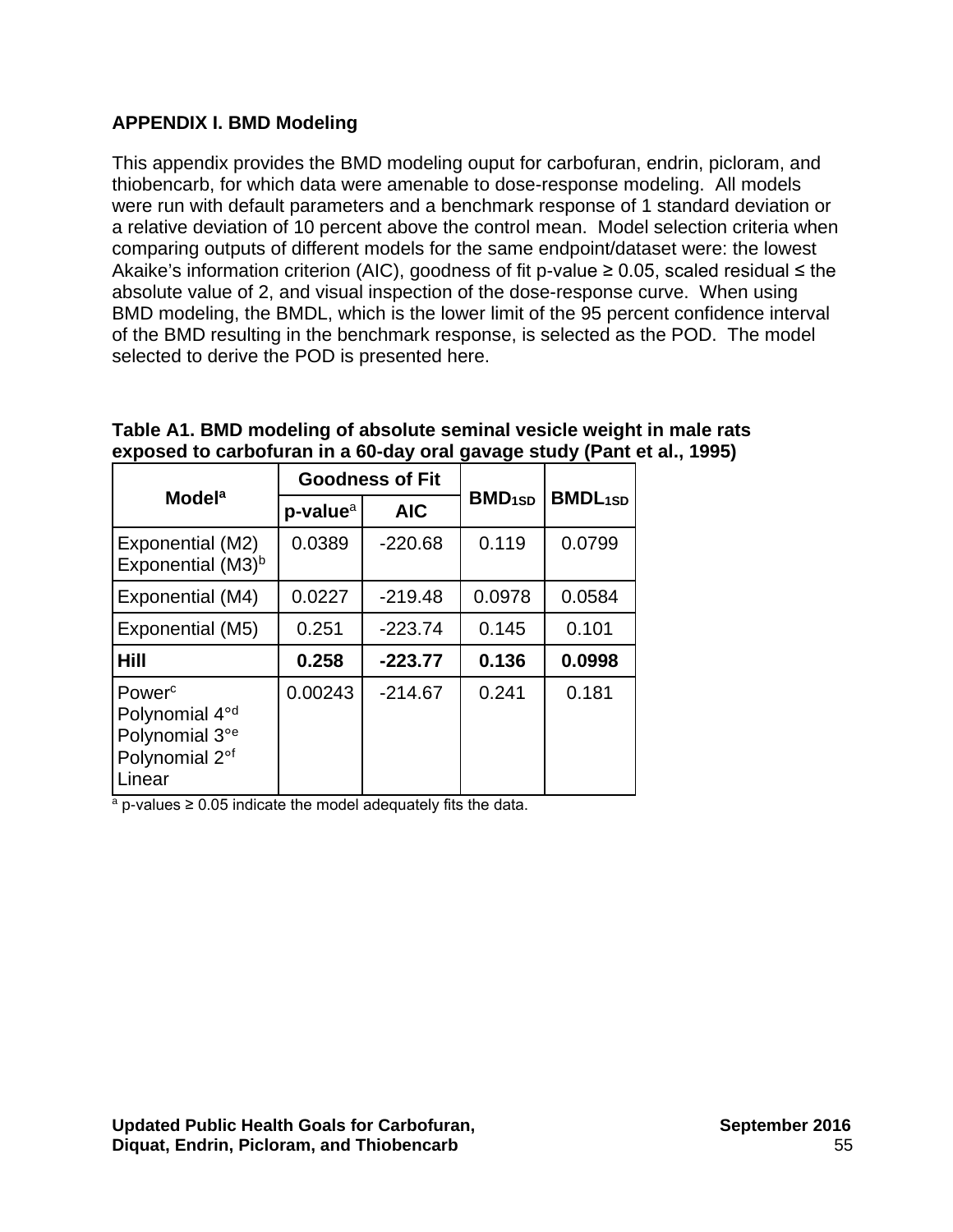### **Figure A1. Hill model output for carbofuran – decreased absolute seminal vesicle weight from Pant et al. (1995)**



Updated Public Health Goals for Carbofuran, September 2016 **Diquat, Endrin, Picloram, and Thiobencarb** 56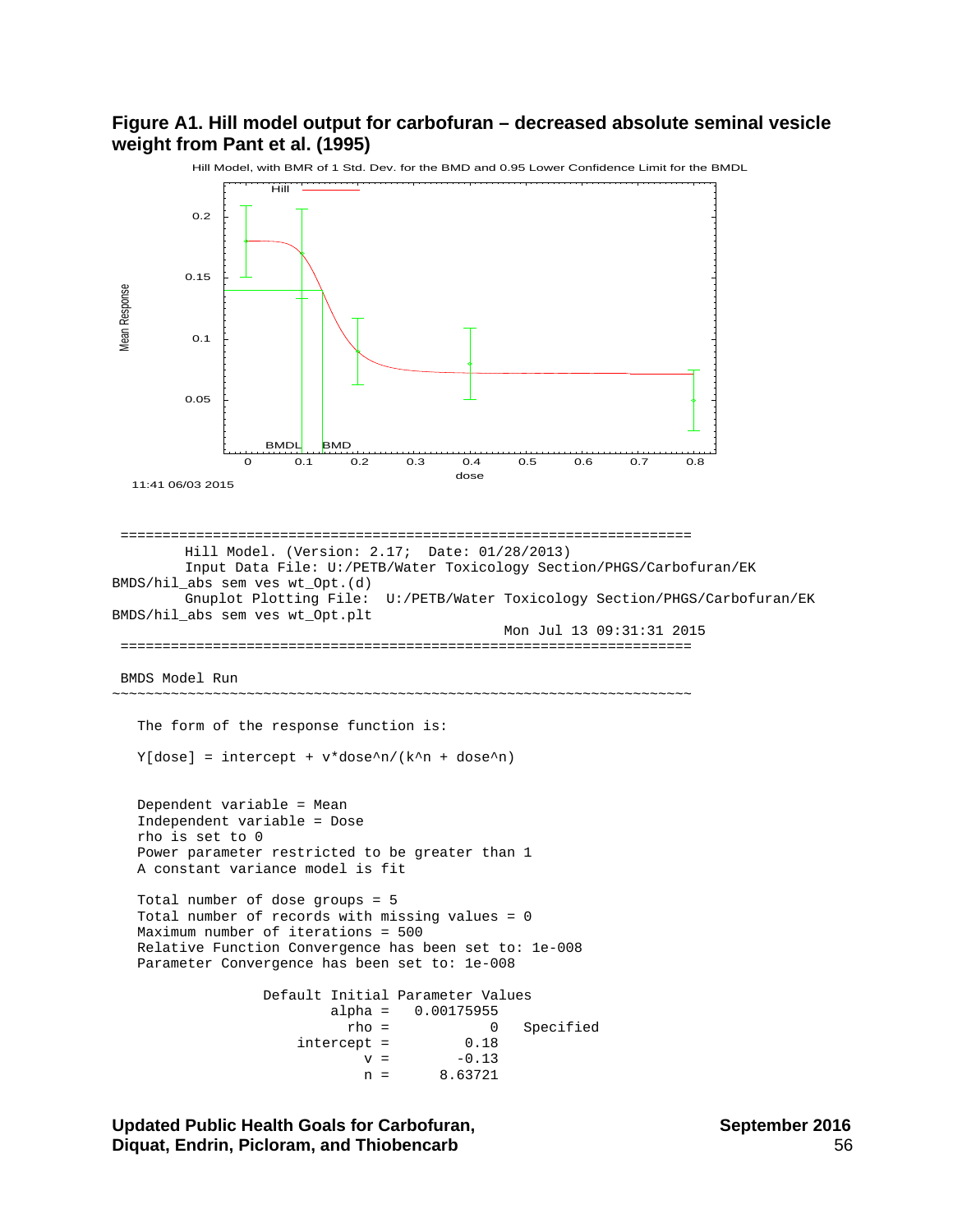### $k = 0.16875$

### Asymptotic Correlation Matrix of Parameter Estimates

|           |  |  | *** The model parameter(s) -rho                                    |  |  |  |  |  |
|-----------|--|--|--------------------------------------------------------------------|--|--|--|--|--|
|           |  |  | have been estimated at a boundary point, or have been specified by |  |  |  |  |  |
| the user. |  |  |                                                                    |  |  |  |  |  |

and do not appear in the correlation matrix )

| k          | n            | $\mathbf v$ | intercept    | alpha        |              |
|------------|--------------|-------------|--------------|--------------|--------------|
| $3.4e-007$ | $2.5e - 007$ | $-5e-007$   | $4.7e - 007$ | 1            | alpha        |
| $-0.54$    | $-0.54$      | $-0.75$     | $\mathbf{1}$ | $4.7e - 007$ | intercept    |
| 0.12       | 0.63         | 1           | $-0.75$      | $-5e-007$    | $\mathbf{v}$ |
| 0.29       | 1            | 0.63        | $-0.54$      | $2.5e-007$   | n            |
| 1          | 0.29         | 0.12        | $-0.54$      | $3.4e - 007$ | k            |

#### Parameter Estimates

95.0% Wald Confidence

| Interval    |             |             |                   |             |
|-------------|-------------|-------------|-------------------|-------------|
| Variable    | Estimate    | Std. Err.   | Lower Conf. Limit | Upper Conf. |
| Limit       |             |             |                   |             |
| alpha       | 0.0016019   | 0.000345474 | 0.00092478        |             |
| 0.00227901  |             |             |                   |             |
| intercept   | 0.180258    | 0.012628    | 0.155508          |             |
| 0.205009    |             |             |                   |             |
| $\mathbf v$ | $-0.107817$ | 0.0177659   | $-0.142637$       |             |
| 0.072996    |             |             |                   |             |
| n           | 5.51895     | 3.00796     | $-0.376541$       |             |
| 11.4144     |             |             |                   |             |
| k           | 0.14944     | 0.0272122   | 0.0961056         |             |
| 0.202775    |             |             |                   |             |

### Table of Data and Estimated Values of Interest

| Dose | N  | Obs Mean | Est Mean | Obs Std Dev | Est Std Dev | Scaled Res. |
|------|----|----------|----------|-------------|-------------|-------------|
|      |    |          |          |             |             |             |
| 0    | 10 | 0.18     | 0.18     | 0.041       | 0.04        | $-0.0204$   |
| 0.1  | 10 | 0.17     | 0.17     | 0.051       | 0.04        | 0.0262      |
| 0.2  | 10 | 0.09     | 0.0904   | 0.038       | 0.04        | $-0.0338$   |
| 0.4  | 10 | 0.08     | 0.0729   | 0.041       | 0.04        | 0.56        |
| 0.8  | 3  | 0.05     | 0.0725   | 0.01        | 0.04        | $-0.972$    |

Model Descriptions for likelihoods calculated

 $\texttt{Model A1:} \quad \texttt{Yij = Mu(i) + e(ij)}$  $Var{e(ij)} = Sigma^2$ Model A2:  $Yij = Mu(i) + e(ij)$  $\texttt{Var}\{e(ij)\}$  =  $\texttt{Sigma}(i)^{\texttt{2}}$ Model A3:  $Yij = Mu(i) + e(ij)$  $\texttt{Var}\{e(ij)\}$  = Sigma^2

Updated Public Health Goals for Carbofuran,<br>Diguat, Endrin, Picloram, and Thiobencarb **Diquat, Endrin, Picloram, and Thiobencarb** 57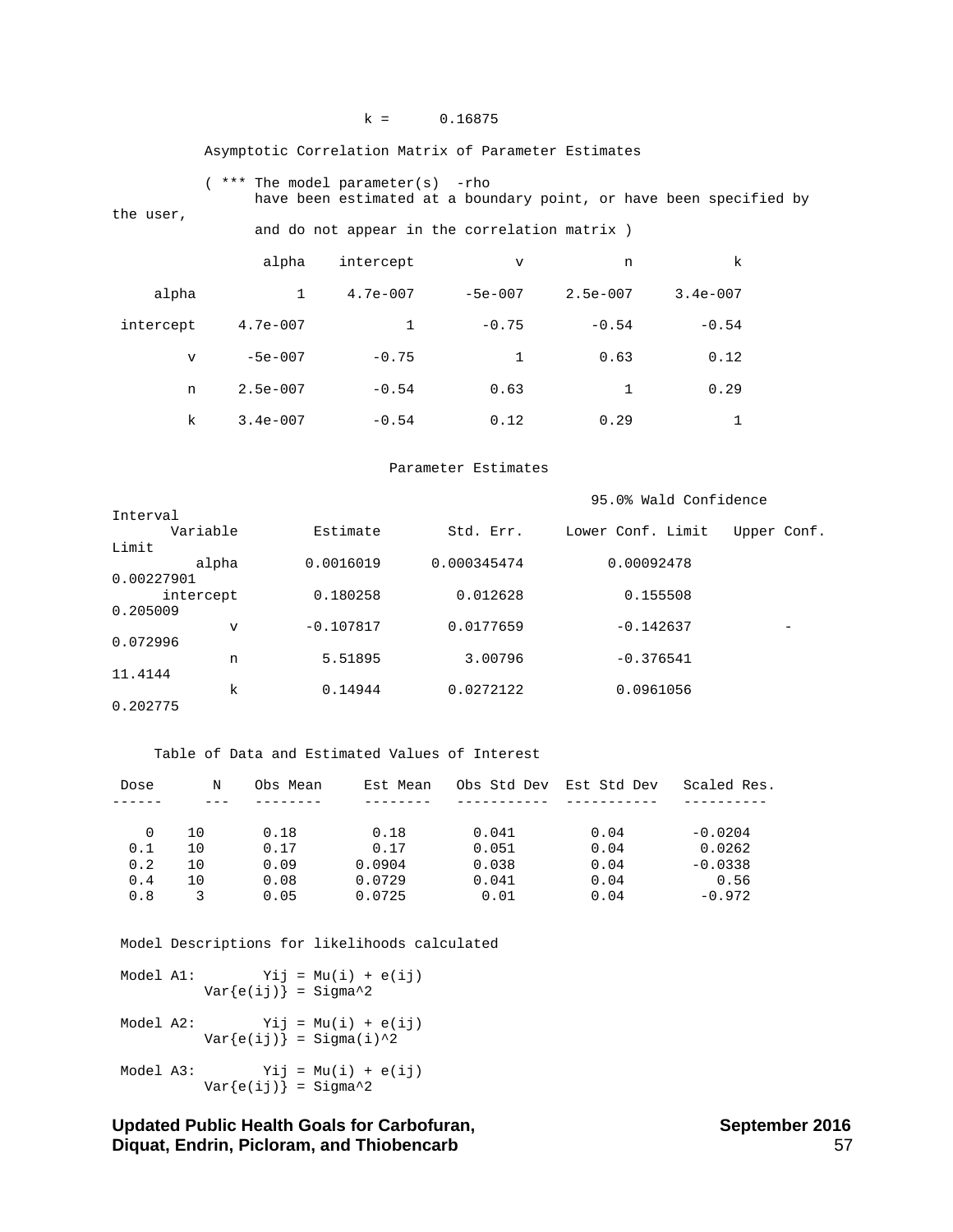Model A3 uses any fixed variance parameters that were specified by the user

Model  $R:$   $Yi = Mu + e(i)$  $Var{e(i)} = Signa^2$ 

Likelihoods of Interest

| Model  | Log(likelihood) | # Param's | AIC           |
|--------|-----------------|-----------|---------------|
| A 1    | 117.525657      |           | $-223.051315$ |
| $A$ 2. | 121.375570      | 1 O       | $-222.751141$ |
| $A$ 3  | 117.525657      | 6         | $-223.051315$ |
| fitted | 116.886210      | Б.        | $-223.772421$ |
|        | 97.881305       |           | $-191.762611$ |

Explanation of Tests

Test 1: Do responses and/or variances differ among Dose levels? (A2 vs. R) Test 2: Are Variances Homogeneous? (A1 vs A2) Test 3: Are variances adequately modeled? (A2 vs. A3) Test 4: Does the Model for the Mean Fit? (A3 vs. fitted) (Note: When rho=0 the results of Test 3 and Test 2 will be the same.)

Tests of Interest

| Test   | -2*log(Likelihood Ratio) | Test df | p-value |
|--------|--------------------------|---------|---------|
| Test 1 | 46.9885                  | 8       | < .0001 |
| Test 2 | 7.69983                  | 4       | 0.1032  |
| Test 3 | 7.69983                  | 4       | 0.1032  |
| Test 4 | 1.27889                  |         | 0.2581  |
|        |                          |         |         |

The p-value for Test 1 is less than .05. There appears to be a difference between response and/or variances among the dose levels It seems appropriate to model the data

The p-value for Test 2 is greater than .1. A homogeneous variance model appears to be appropriate here

The p-value for Test 3 is greater than .1. The modeled variance appears to be appropriate here

The p-value for Test 4 is greater than .1. The model chosen seems to adequately describe the data

Benchmark Dose Computation

Specified effect = 1

Risk Type = Estimated standard deviations from the control mean Confidence level = 0.95

 BMD = 0.135831 BMDL = 0.0998193

Updated Public Health Goals for Carbofuran, **September 2016** September 2016 **Diquat, Endrin, Picloram, and Thiobencarb** 58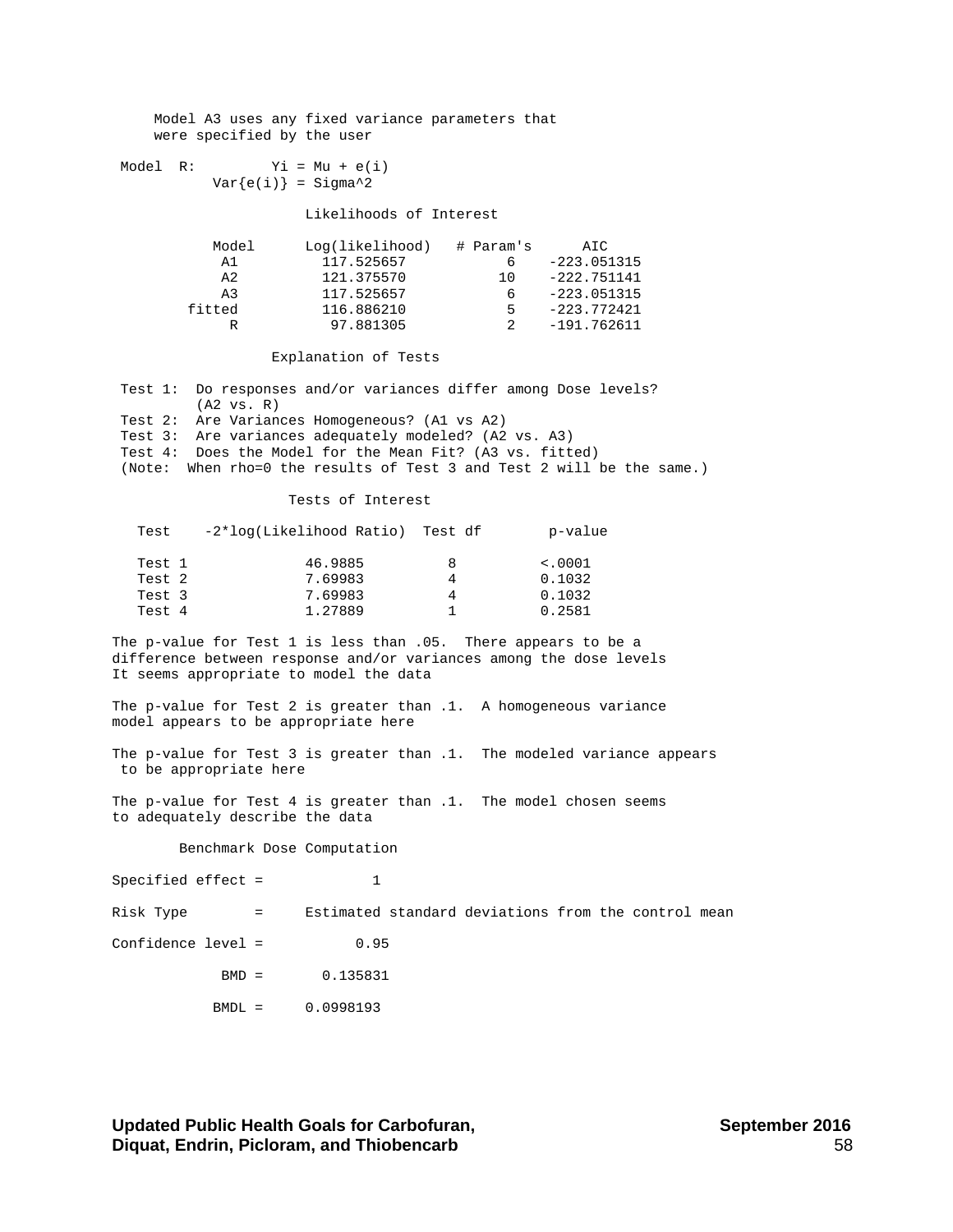## **Figure A2. Gamma model output for diquat – cataracts in male rats from Colley et al. (1969)**

```
0.4
           Gamma Multi-Hit
     0.35
      0.3
 Fraction Affected
 Fraction Affected
     0.25
      0.2
     0.15
      0.1
     0.05
       0
                 BMDL BMD
             0 0.5 1 1.5 2 25 3
                                          dose
   11:12 07/13 2015
  ==================================================================== 
         Gamma Model. (Version: 2.16; Date: 2/28/2013) 
          Input Data File: K:/PETB/PHG Reviews/Diquat/gam_diquat_male_104 
nohidose_diquat104mfopt.(d) 
          Gnuplot Plotting File: K:/PETB/PHG Reviews/Diquat/gam_diquat_male_104 
nohidose_diquat104mfopt.plt 
                                                    Fri Mar 28 10:41:04 2014 
 ==================================================================== 
BMDS_Model_Run
                         ~~~~~~~~~~~~~~~~~~~~~~~~~~~~~~~~~~~~~~~~~~~~~~~~~~~~~~~~~~~~~~~~~~~~~ 
   The form of the probability function is:
    P[response]= background+(1-background)*CumGamma[slope*dose,power], 
    where CumGamma(.) is the cummulative Gamma distribution function 
    Dependent variable = Effect 
    Independent variable = Dose 
    Power parameter is restricted as power >=1 
    Total number of observations = 4 
    Total number of records with missing values = 0 
    Maximum number of iterations = 500 
    Relative Function Convergence has been set to: 1e-008 
    Parameter Convergence has been set to: 1e-008 
                   Default Initial (and Specified) Parameter Values<br>Background = 0.0416667
                      Background =<br>Slope =
                                        0.127233<br>1 3
                            Power =
```
Hit Model, with BMR of 5% Extra Risk for the BMD and 0.95 Lower Confidence Limit for the BMDL

Updated Public Health Goals for Carbofuran, **September 2016** September 2016 **Diquat, Endrin, Picloram, and Thiobencarb** 59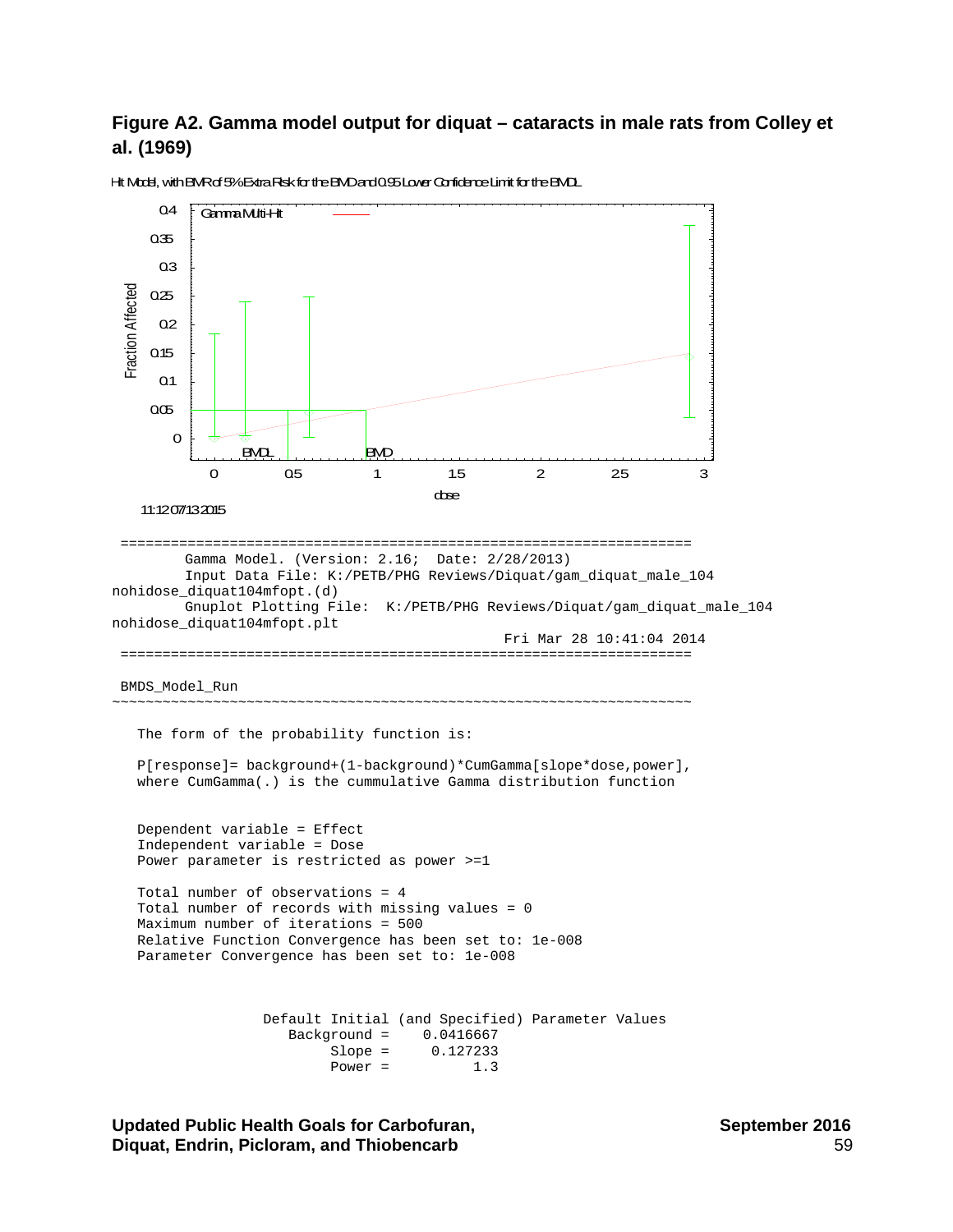Asymptotic Correlation Matrix of Parameter Estimates ( \*\*\* The model parameter(s) -Background -Power have been estimated at a boundary point, or have been specified by the user, and do not appear in the correlation matrix ) Slope Slope 1 Parameter Estimates 95.0% Wald Confidence Interval Std. Err. Lower Conf. Limit Upper Conf.  $I$ . i m i  $+$ Background 0 NA Slope 0.0554507 0.027748 0.00106558 0.109836 Power 1 NA NA - Indicates that this parameter has hit a bound implied by some inequality constraint and thus has no standard error. Analysis of Deviance Table  $-15.9322$ AIC: Model Log(likelihood) # Param's Deviance Test d.f. P-value Full model -12.6804 4 Fitted model -12.9126 1 0.464399 3 0.9266 Fitted model -12.9126 1 0.464399 3 0.9266<br>Reduced model -15.9322 1 6.50356 3 0.08952 AIC: 27.8252 Goodness of Fit Dose Est.\_Prob. Expected Observed Size Residual Scaled<br>Residual ------------------------------------------------------------------------  $0.0000$   $0.0000$   $0.000$   $0.000$   $0.000$   $22$   $0.000$  0.1900 0.0105 0.168 0.000 16 -0.412 0.5800 0.0316 0.696 1.000 22 0.370 2.9100 0.1490 3.129 3.000 21 -0.079  $Chi^2 = 0.31$  d.f. = 3 P-value = 0.9577 Benchmark Dose Computation Specified effect = 0.05 Risk Type = Extra risk Confidence level = 0.95 BMD = 0.925025

BMDL = 0.448268

Updated Public Health Goals for Carbofuran,<br>Diguat, Endrin, Picloram, and Thiobencarb<br><sup>60</sup> **Diquat, Endrin, Picloram, and Thiobencarb** 60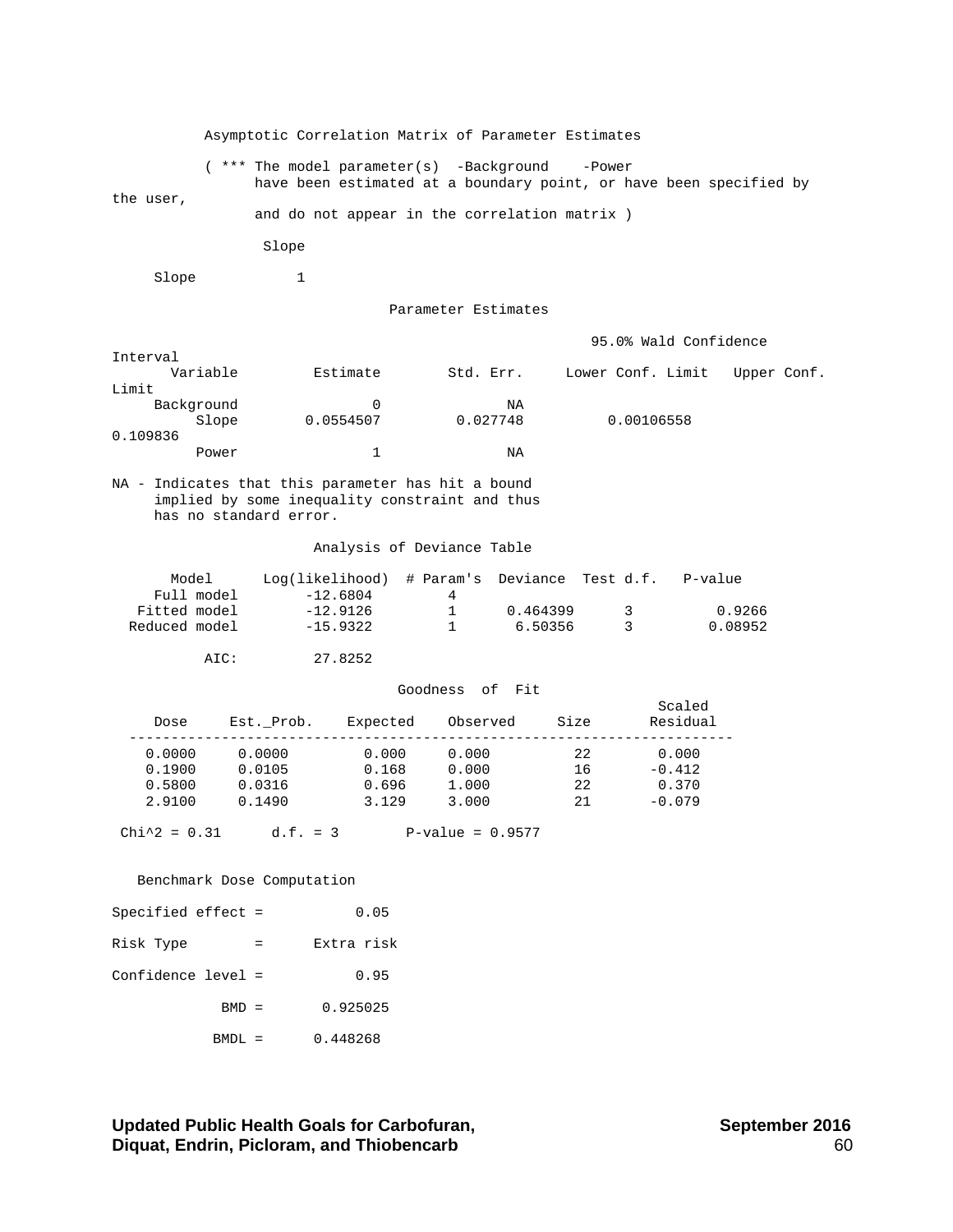## **Figure A3. LogProbit model output for endrin – convulsions in male and female dogs from Jolley et al. (1969)**

```
LogProbit
         0.8
         0.7
         0.6
         0.5
Fraction Affected
 Fraction Affected
         0.4
         0.3
         0.2
         0.1
          0
                    BMDLERMD
                0 0.02 0.04 0.06 0.08 0.1 0.12 0.14
                                          dose
  11:16 06/20 2014
==================================================================== 
         Probit Model. (Version: 3.3; Date: 2/28/2013) 
          Input Data File: C:/Users/ywang/Desktop/BMDS250/Data/lnp_Patty edit 
convulsion 2 yr data_Opt.(d) 
          Gnuplot Plotting File: C:/Users/ywang/Desktop/BMDS250/Data/lnp_Patty edit 
convulsion 2 yr data_Opt.plt 
                                                  Fri Dec 19 14:31:44 2014 
  ==================================================================== 
  BMDS_Model_Run 
~~~~~~~~~~~~~~~~~~~~~~~~~~~~~~~~~~~~~~~~~~~~~~~~~~~~~~~~~~~~~~~~~~~~~ 
   The form of the probability function is:
    P[response] = Background 
                 + (1-Background) * CumNorm(Intercept+Slope*Log(Dose)), 
    where CumNorm(.) is the cumulative normal distribution function 
    Dependent variable = Effect 
    Independent variable = Dose 
    Slope parameter is restricted as slope >= 1 
    Total number of observations = 6 
    Total number of records with missing values = 0 
    Maximum number of iterations = 250 
    Relative Function Convergence has been set to: 1e-008 
    Parameter Convergence has been set to: 1e-008
```
LogProbit Model, with BMR of 5% Extra Risk for the BMD and 0.95 Lower Confidence Limit for the BM

Updated Public Health Goals for Carbofuran, September 2016 **Diquat, Endrin, Picloram, and Thiobencarb** 61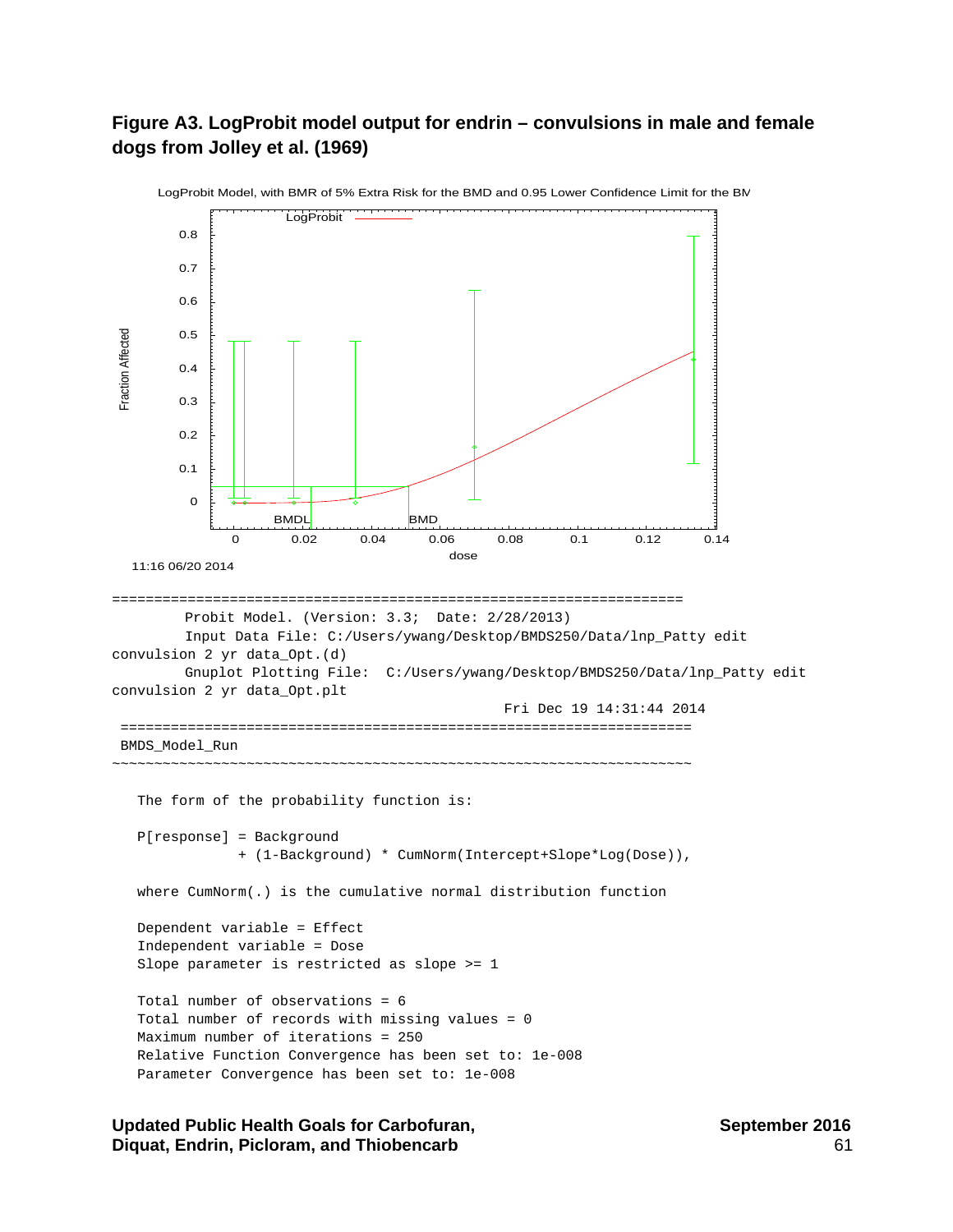User has chosen the log transformed model Default Initial (and Specified) Parameter Values  $background = 0$ <br>intercept =  $1.87539$ intercept =  $slope =$   $1$  Asymptotic Correlation Matrix of Parameter Estimates ( \*\*\* The model parameter(s) -background have been estimated at a boundary point, or have been specified by the user, and do not appear in the correlation matrix ) intercept slope intercept 1 0.98 slope 0.98 1 Parameter Estimates 95.0% Wald Confidence Interval Estimate Std. Err. Lower Conf. Limit Upper Conf. Limit background 0 NA<br>intercept 3.04024 2.08189 intercept 3.04024 2.08189 -1.04019 7.12067 slope 1.57355 0.883117 -0.15733 3.30443 NA - Indicates that this parameter has hit a bound implied by some inequality constraint and thus has no standard error. Analysis of Deviance Table Model Full model Log(likelihood) # Param's Deviance Test d.f. P-value -7.48372<br>-7.61361  $\begin{array}{c} 6 \\ 2 \end{array}$ Fitted model  $-7.61361$  2 0.259767 4 0.9923<br>Reduced model  $-12.674$  1 10.3806 5 0.06514 Reduced model AIC: 19.2272 Goodness of Fit Scaled<br>Residual Dose Est. Prob. Expected Observed Size

| ້      |        | <b>ANDCCCCC</b> | www⊥vuu | . <i>.</i> | --------- |  |
|--------|--------|-----------------|---------|------------|-----------|--|
|        |        |                 |         |            |           |  |
| 0.0000 | 0.0000 | 0.000           | 0.000   | b          | 0.000     |  |
| 0.0032 | 0.0000 | 0.000           | 0.000   | 6          | $-0.000$  |  |
| 0.0175 | 0.0004 | 0.003           | 0.000   | 6          | $-0.051$  |  |
| 0.0354 | 0.0132 | 0.079           | 0.000   | 6          | $-0.284$  |  |
|        |        |                 |         |            |           |  |

Updated Public Health Goals for Carbofuran,<br>Diguat, Endrin, Picloram, and Thiobencarb<br>62 **Diquat, Endrin, Picloram, and Thiobencarb**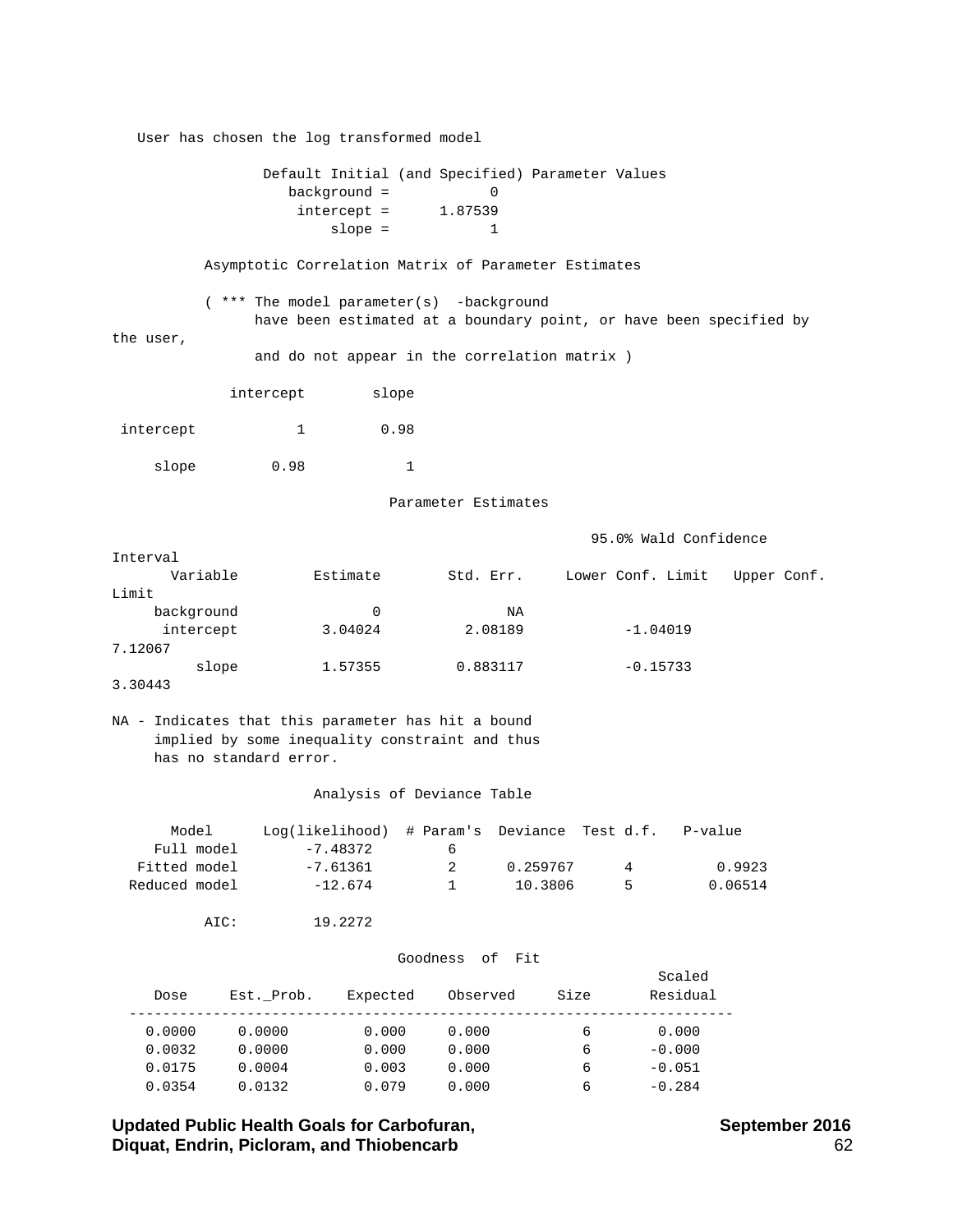| 0.0700 0.1263 | 0.758 1.000 | $6\overline{6}$ | 0.298    |
|---------------|-------------|-----------------|----------|
| 0.1337 0.4499 | 3.149 3.000 |                 | $-0.113$ |

 $Chi^2 = 0.18$  d.f. = 4 P-value = 0.9960

Benchmark Dose Computation

| Specified effect $=$ |     | 0.05       |
|----------------------|-----|------------|
| Risk Type            |     | Extra risk |
| $Confidence level =$ |     | 0.95       |
| $BMD =$              |     | 0.0509247  |
| BMDI.                | $=$ | 0.022323   |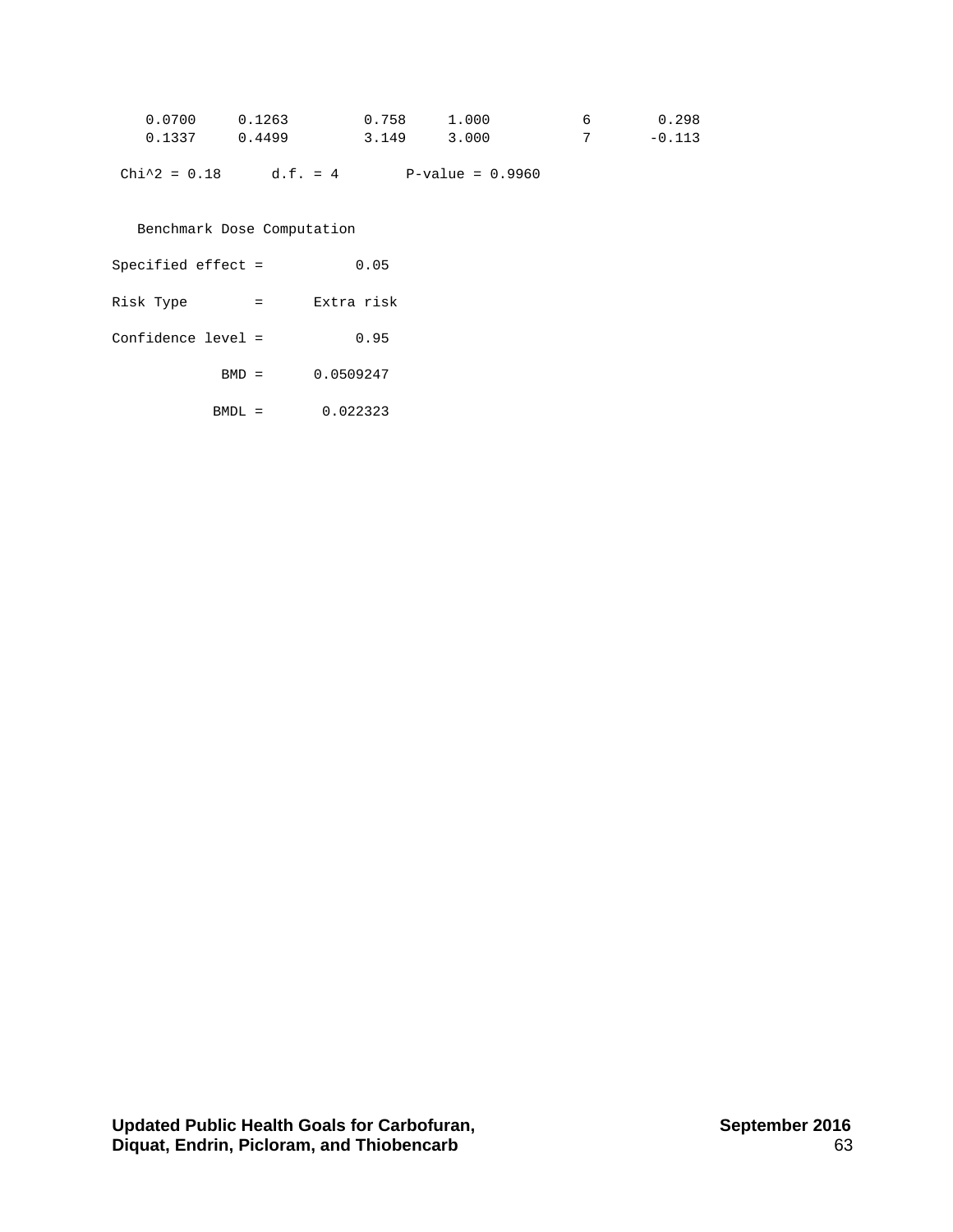### **Figure A4. Exponential Model 4 output for picloram – increased relative liver weight in male dogs from Dow (1982)**



Exponential Model 4, with BMR of 1 Std. Dev. for the BMD and 0.95 Lower Confidence Level for BMI

Updated Public Health Goals for Carbofuran, September 2016 **Diquat, Endrin, Picloram, and Thiobencarb** 64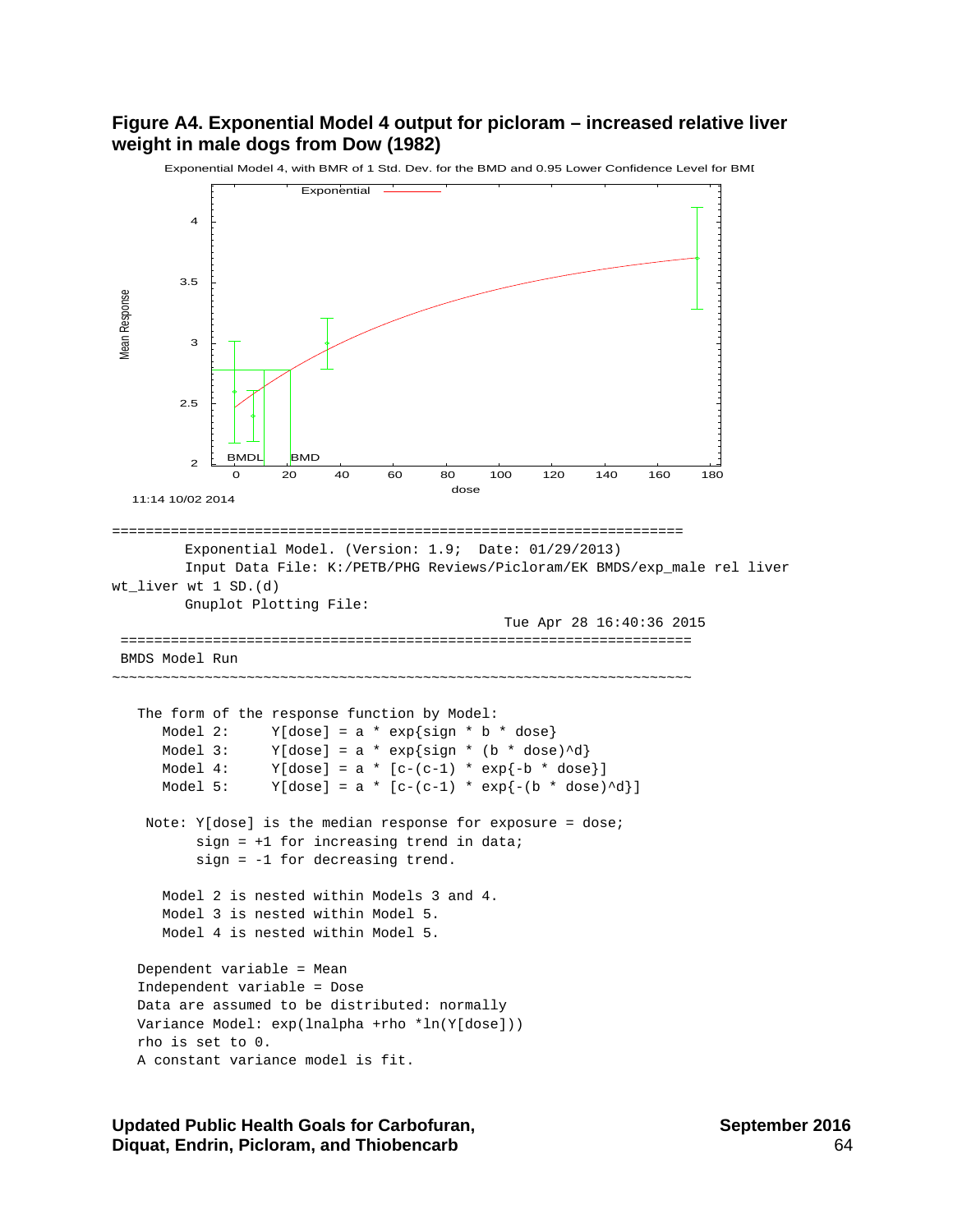Total number of dose groups = 4 Total number of records with missing values = 0 Maximum number of iterations = 500 Relative Function Convergence has been set to: 1e-008 Parameter Convergence has been set to: 1e-008

MLE solution provided: Exact

Initial Parameter Values

| Variable | Model 4    |
|----------|------------|
|          |            |
| lnalpha  | $-2.48491$ |
| rho(S)   | O          |
| a        | 2.28       |
| b        | 0.012523   |
| C        | 1.70395    |
| h        |            |

(S) = Specified

Parameter Estimates

| Variable | Model 4    |
|----------|------------|
|          |            |
| lnalpha  | $-2.33804$ |
| rho      | 0          |
| а        | 2.46933    |
| b        | 0.0116613  |
| C        | 1.57506    |
| d        |            |

### Table of Stats From Input Data

| Dose | N | Obs Mean      | Obs Std Dev |
|------|---|---------------|-------------|
|      |   |               |             |
|      | b | 2.6           | 0.4         |
| 7    | h | 2.4           | 0.2         |
| 35   | b | $\mathcal{R}$ | 0.2         |
| 175  |   | 3.7           | 0.4         |

### Estimated Values of Interest

| Dose | Est Mean | Est Std | Scaled Residual |
|------|----------|---------|-----------------|
|      |          |         |                 |
| 0    | 2.469    | 0.3107  | 1.03            |
|      | 2.581    | 0.3107  | $-1.424$        |
| 35   | 2.945    | 0.3107  | 0.4321          |
| 175  | 3.705    | 0.3107  | $-0.0381$       |

Other models for which likelihoods are calculated:

Model A1:  $Yij = Mu(i) + e(ij)$  $Var{e(ij)} = Sigma^2$ 

Updated Public Health Goals for Carbofuran,<br>Diguat, Endrin, Picloram, and Thiobencarb **Diquat, Endrin, Picloram, and Thiobencarb** 65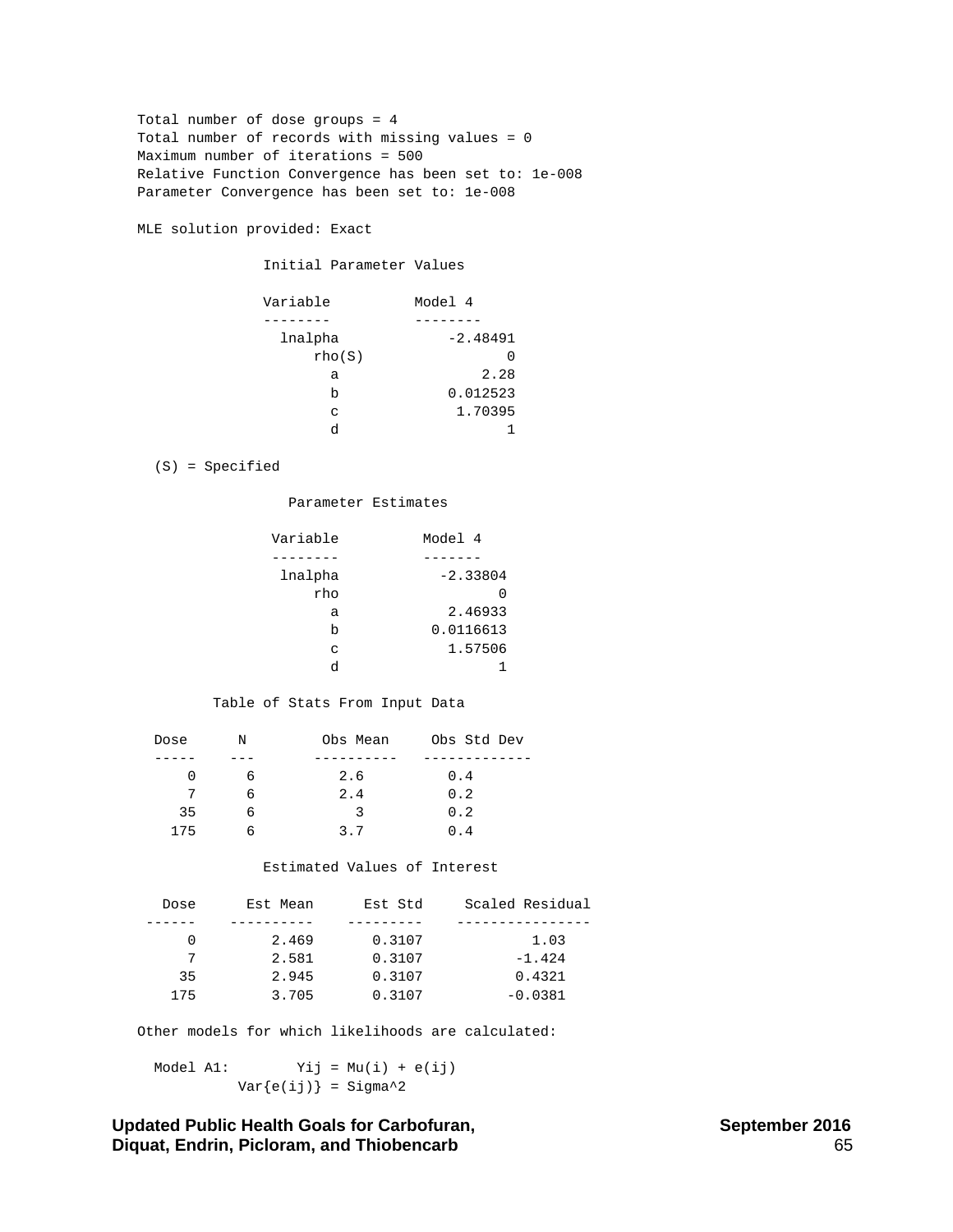```
Model A2: Yij = Mu(i) + e(ij)Var{e(ij)} = Signa(i)^2Model A3: Yij = Mu(i) + e(ij)Var{e(ij)} = exp(la1pha + log(mean(i)) * rho)Model R: Yij = Mu + e(i)
        Var{e(ij)} = Sigma^2
```
### Likelihoods of Interest

| Model          | Log(likelihood) | DF | AIC         |
|----------------|-----------------|----|-------------|
|                |                 |    |             |
| A1             | 17.81888        | 5  | $-25.63776$ |
| A <sub>2</sub> | 20.4966         | 8  | $-24.9932$  |
| A <sub>3</sub> | 17.81888        | 5  | $-25.63776$ |
| R              | 1.296378        | 2  | 1.407244    |
| 4              | 16.05653        | 4  | $-24.11306$ |
|                |                 |    |             |

Additive constant for all log-likelihoods =  $-22.05$ . This constant added to the above values gives the log-likelihood including the term that does not depend on the model parameters.

### Explanation of Tests

 Test 1: Does response and/or variances differ among Dose levels? (A2 vs. R) Test 2: Are Variances Homogeneous? (A2 vs. A1) Test 3: Are variances adequately modeled? (A2 vs. A3)

Test 6a: Does Model 4 fit the data? (A3 vs 4)

### Tests of Interest

| -2*log(Likelihood Ratio) | D. F. | p-value  |
|--------------------------|-------|----------|
|                          |       |          |
| 38.4                     | 6     | < 0.0001 |
| 5.355                    |       | 0.1475   |
| 5.355                    | 2     | 0.1475   |
| 3.525                    |       | 0.06046  |
|                          |       |          |

 The p-value for Test 1 is less than .05. There appears to be a difference between response and/or variances among the dose levels, it seems appropriate to model the data.

 The p-value for Test 2 is greater than .1. A homogeneous variance model appears to be appropriate here.

 The p-value for Test 3 is greater than .1. The modeled variance appears to be appropriate here.

 The p-value for Test 6a is less than .1. Model 4 may not adequately describe the data; you may want to consider another model.

Updated Public Health Goals for Carbofuran, September 2016<br>Diguat. Endrin. Picloram. and Thiobencarb **Diquat, Endrin, Picloram, and Thiobencarb** 66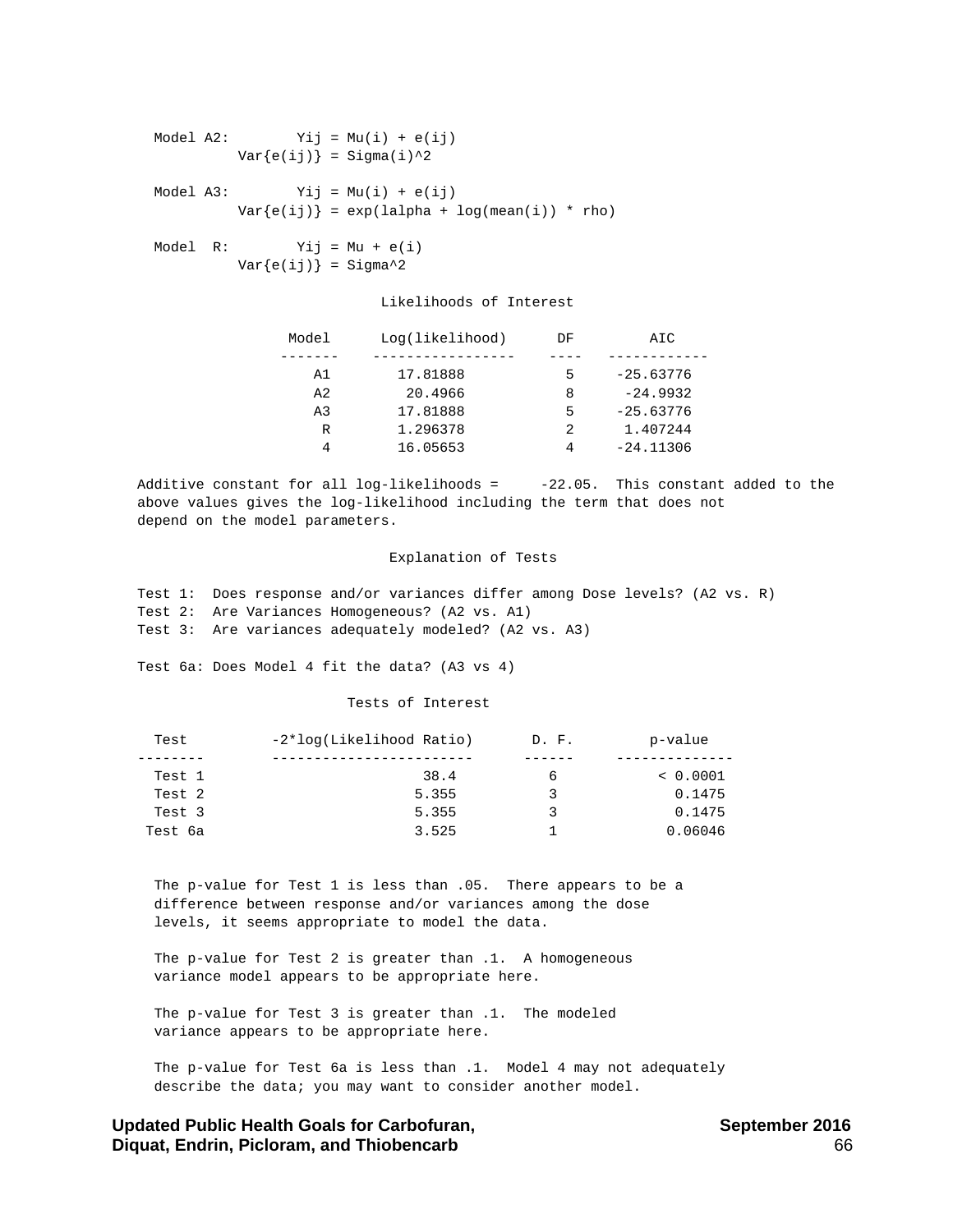Benchmark Dose Computations:

Specified Effect = 1.000000

Risk Type = Estimated standard deviations from control

Confidence Level = 0.950000

BMD = 21.1725

BMDL = 11.0716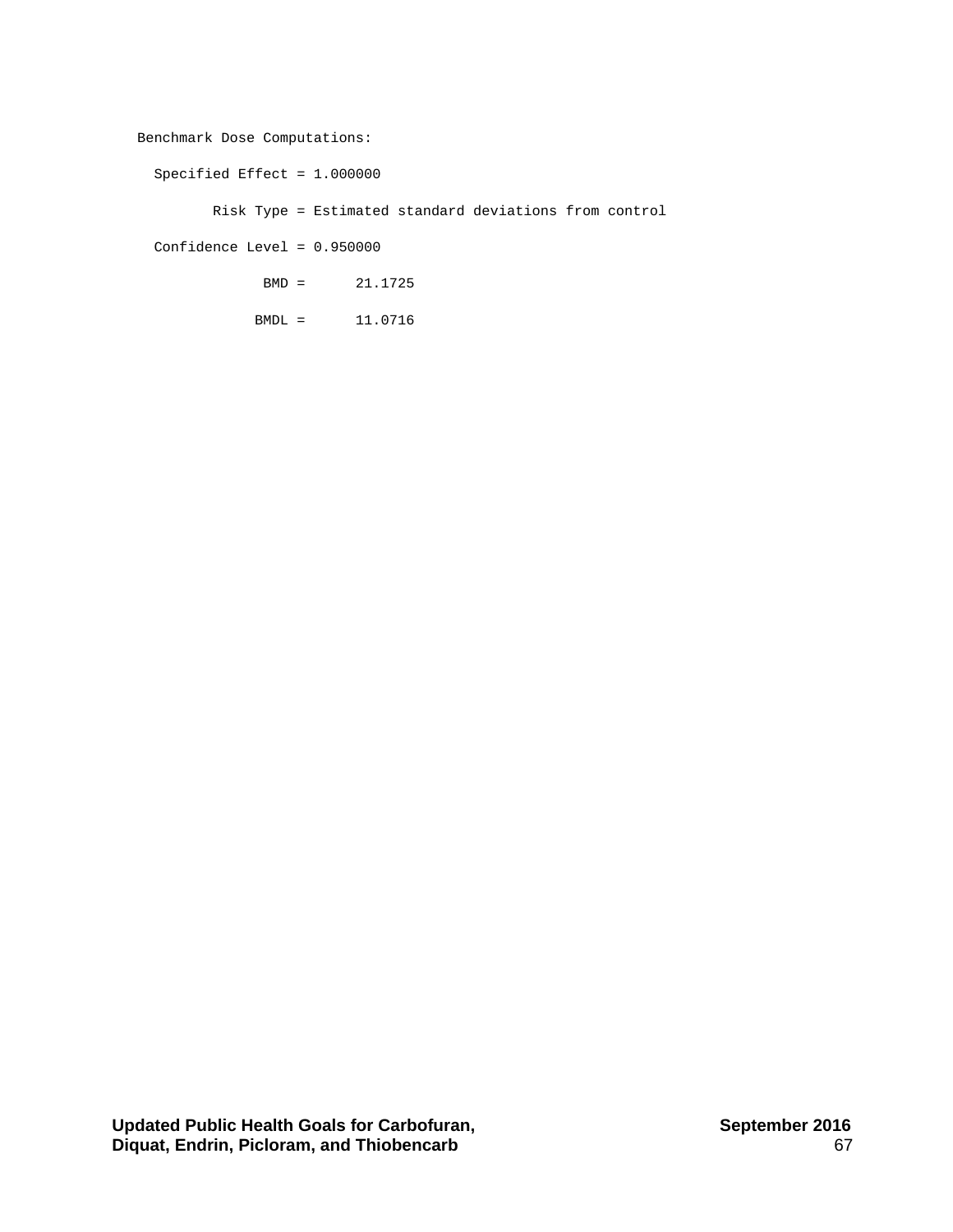### **Figure A5. Exponential Model 4 output for thiobencarb – decreased body weight in female rats from Ashby et al. (1984)**



Exponential Model 4, with BMR of 0.1 Rel. Dev. for the BMD and 0.95 Lower Confidence Level for BM

Updated Public Health Goals for Carbofuran, The Contemporary September 2016 **Diquat, Endrin, Picloram, and Thiobencarb** 68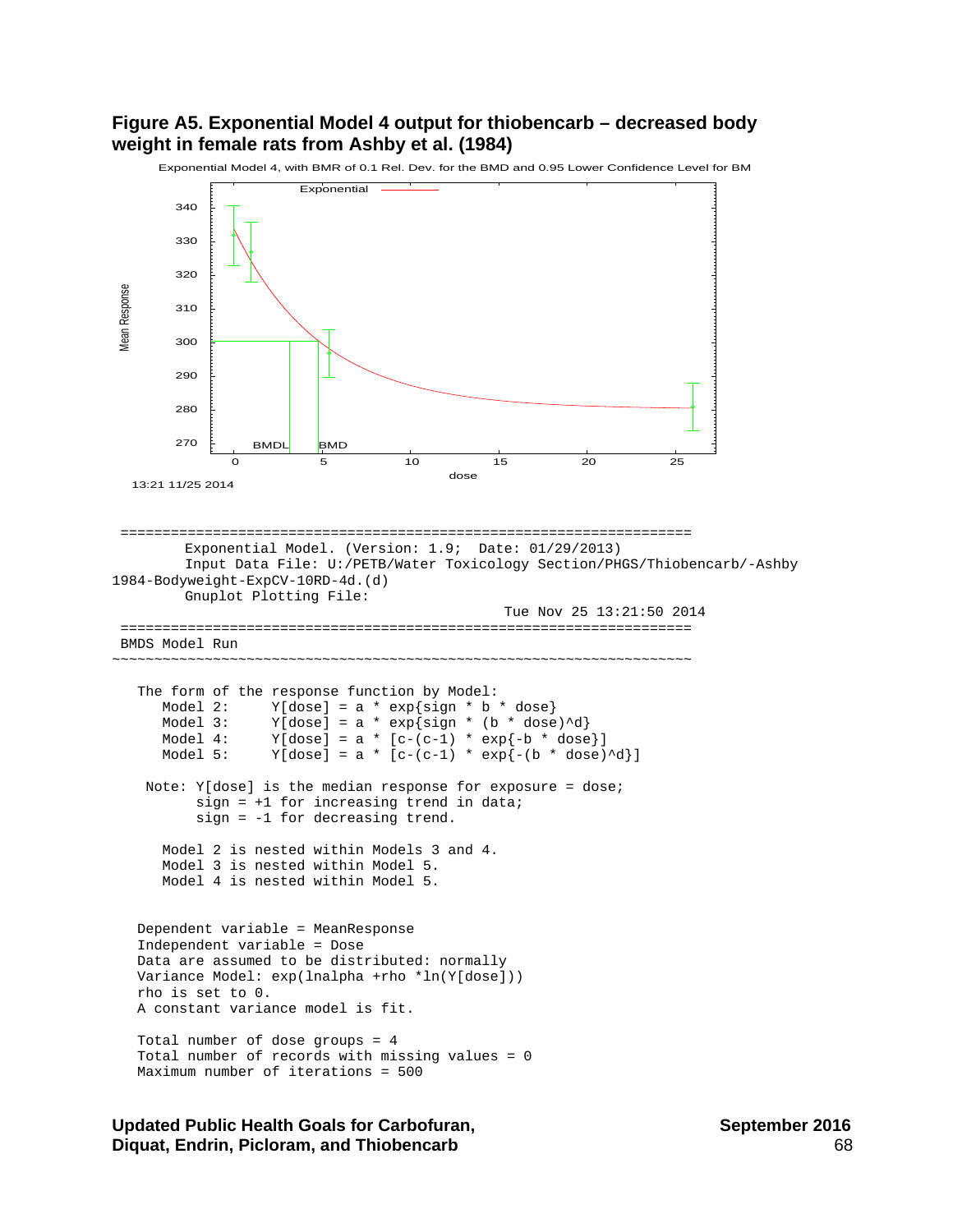Relative Function Convergence has been set to: 1e-008 Parameter Convergence has been set to: 1e-008

MLE solution provided: Exact

Initial Parameter Values

| Variable | Model 4   |
|----------|-----------|
|          |           |
| lnalpha  | 6.6695    |
| rho(S)   |           |
| а        | 348.6     |
| b        | 0.0744804 |
| C        | 0.767697  |
| d        |           |

(S) = Specified

Parameter Estimates

| Variable | Model 4  |
|----------|----------|
|          |          |
| lnalpha  | 6.67387  |
| rho      |          |
| а        | 334.083  |
| b        | 0.202986 |
| С        | 0.839293 |
| പ        |          |

#### Table of Stats From Input Data

| Dose | N  | Obs Mean | Obs Std Dev |
|------|----|----------|-------------|
|      |    |          |             |
|      | 46 | 332      | 30          |
|      | 52 | 327      | 32          |
| 5.4  | 50 | 297      | 25          |
| 26   | 54 | 281      | 26          |

### Estimated Values of Interest

| Dose | Est Mean | Est Std | Scaled Residual |
|------|----------|---------|-----------------|
|      |          |         |                 |
|      | 334.1    | 28.13   | $-0.5022$       |
|      | 324.2    | 28.13   | 0.7127          |
| 5.4  | 298.3    | 28.13   | $-0.3354$       |
| 26   | 280.7    | 28.13   | 0.08687         |

Other models for which likelihoods are calculated:

Model A1:  $Yij = Mu(i) + e(ij)$ Var ${e(ij)} = Sigma^2$ Model A2:  $Yij = Mu(i) + e(ij)$  $Var{e(ij)} = Signa(i)^2$ Model A3:  $Yij = Mu(i) + e(ij)$  $Var{e(ij)} = exp(la1pha + log(mean(i)) * rho)$ Model R:  $Yij = Mu + e(i)$ Var ${e(ij)} = Sigma^2$ 

Updated Public Health Goals for Carbofuran,<br>Diguat, Endrin, Picloram, and Thiobencarb<br>69 **Diquat, Endrin, Picloram, and Thiobencarb**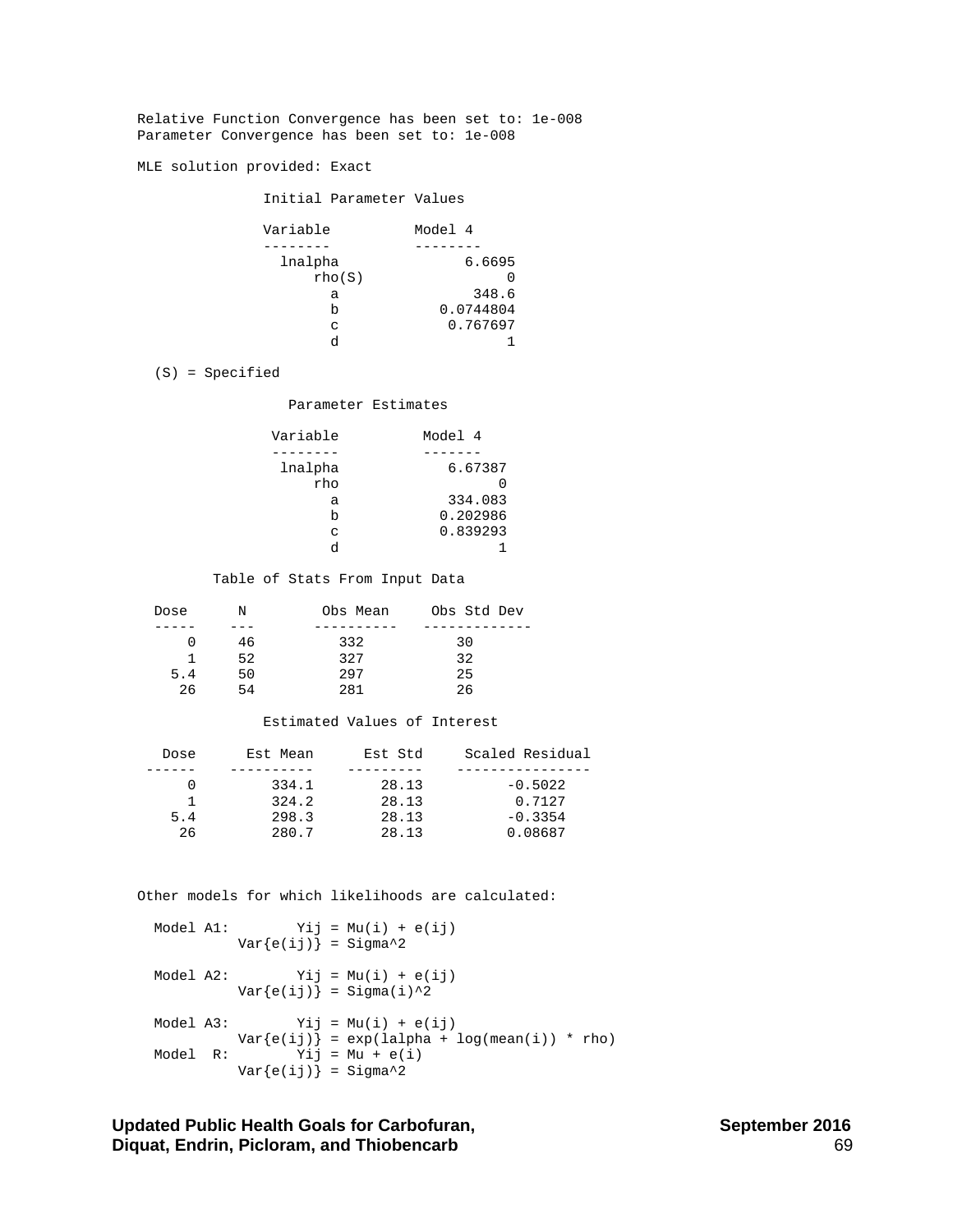### Likelihoods of Interest

| Model  | Log(likelihood) | DЕ | AIC      |
|--------|-----------------|----|----------|
|        |                 |    |          |
| A 1    | $-774.6199$     | 5  | 1559.24  |
| $A$ 2. | $-772.5342$     | 8  | 1561.068 |
| $A$ 3  | $-774.6199$     | 5  | 1559.24  |
| R      | $-820.1455$     | 2  | 1644.291 |
|        | $-775.061$      |    | 1558.122 |

Additive constant for all log-likelihoods =  $-185.6$ . This constant added to the above values gives the log-likelihood including the term that does not depend on the model parameters.

### Explanation of Tests

 Test 1: Does response and/or variances differ among Dose levels? (A2 vs. R) Test 2: Are Variances Homogeneous? (A2 vs. A1) Test 3: Are variances adequately modeled? (A2 vs. A3)

Test 6a: Does Model 4 fit the data? (A3 vs 4)

### Tests of Interest

| Test    | -2*log(Likelihood Ratio) | D. F. | p-value  |
|---------|--------------------------|-------|----------|
|         |                          |       |          |
| Test 1  | 95.22                    |       | < 0.0001 |
| Test 2  | 4.171                    |       | 0.2435   |
| Test 3  | 4.171                    |       | 0.2435   |
| Test 6a | 0.8821                   |       | 0.3476   |

 The p-value for Test 1 is less than .05. There appears to be a difference between response and/or variances among the dose levels, it seems appropriate to model the data.

 The p-value for Test 2 is greater than .1. A homogeneous variance model appears to be appropriate here.

 The p-value for Test 3 is greater than .1. The modeled variance appears to be appropriate here.

 The p-value for Test 6a is greater than .1. Model 4 seems to adequately describe the data.

Benchmark Dose Computations:

Specified Effect = 0.100000

Risk Type = Relative deviation

Confidence Level = 0.950000

 $BMD = 4.79601$ 

 $BMDL = 3.15634$ 

Updated Public Health Goals for Carbofuran,<br>Diguat, Endrin, Picloram, and Thiobencarb<br>70 **Diquat, Endrin, Picloram, and Thiobencarb**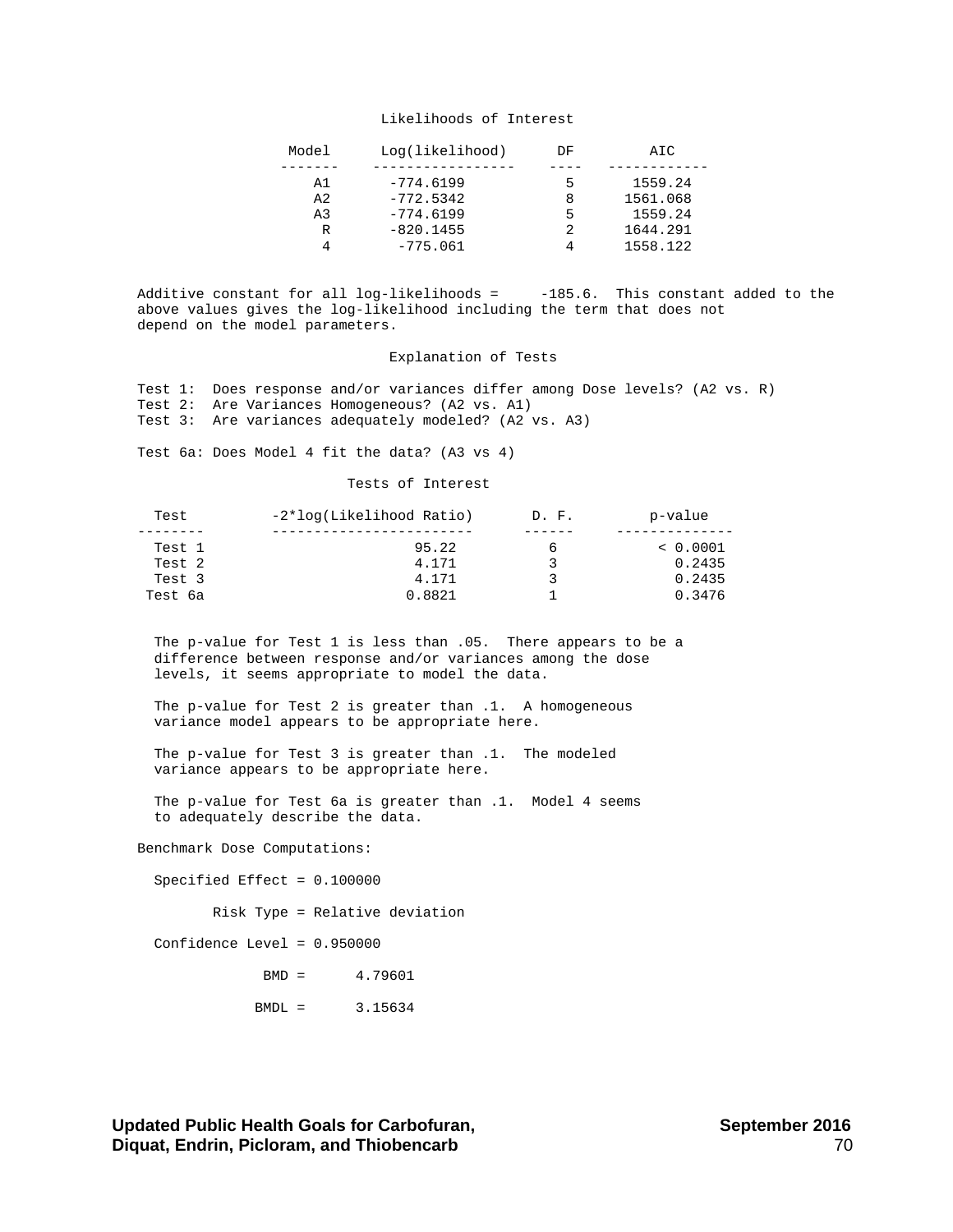## **APPENDIX II. CalTOX Modeling**

This appendix describes the multi-route exposure assessment of carbofuran and endrin in drinking water using CalTOX modeling. In addition to oral ingestion, exposure to chemical contaminants in tap water can occur via inhalation or dermal contact while performing common household activities, such as bathing, showering, and flushing toilets. OEHHA applies the CalTOX model (available at

http://energy.lbl.gov/ied/era/caltox/index.html) to assess these exposures and calculate the relative contribution of each exposure pathway to the total daily exposure to these contaminants in tap water.

Exposure Pathways Included in CalTOX Modeling:

- All inhalation exposures indoor active
- All inhalation exposures indoor resting
- Inhalation exposure in shower/bath
- Use of contaminated water as tap water
- Ingestion of tap water
- Dermal exposure during shower/bath

Table A2 provides OEHHA-derived human exposure parameters for various life stages that are applied during CalTOX exposure modeling of contaminants in drinking water (OEHHA, 2012).

## **Table A2. OEHHA-derived 95th percentile exposure parameters for various life stages used for CalTOX modeling**

| <b>Life Stage</b>    | Age<br>Range<br>(years) | <b>Drinking</b><br>Rate<br>(L/kg-day) | <b>Inhalation</b><br>rate<br>$(m^3/kg-hr)$ | <b>Body</b><br><b>Surface</b><br>Area<br>$(m^2/kg)$ | <b>Reference</b>       |
|----------------------|-------------------------|---------------------------------------|--------------------------------------------|-----------------------------------------------------|------------------------|
| Fetus<br>(Pregnancy) | N/A <sup>a</sup>        | 0.047 <sup>b</sup>                    | $0.015^{b}$                                | 0.029 <sup>b</sup>                                  |                        |
| Infant               | $0 - 2$                 | 0.196                                 | 0 <sup>c</sup>                             | 0.059                                               | <b>OEHHA</b><br>(2012) |
| Child                | $2 - 16$                | 0.061                                 | 0.031                                      | 0.045                                               |                        |
| Adult                | 16-70                   | 0.045                                 | 0.012                                      | 0.029                                               |                        |

aNot applicable

<sup>b</sup>Fetuses are assumed to be exposed to the same dose as the pregnant mothers, thus drinking and inhalation rates for the pregnant woman are used for the fetus. The adult body surface area parameter is used for pregnant women.

<sup>c</sup>Infants are expected to be exposed to negligible levels of chemicals in tap water via inhalation (compared to other pathways) because they typically do not shower or flush toilets. These are the dominant inhalation exposure scenarios, therefore the inhalation pathway is excluded for infants.

CalTOX estimates the relative contributions of oral ingestion, inhalation, and dermal exposure to total exposure to contaminants in water based on the input parameters in Table A2 and the exposure pathways selected for inclusion. Liter equivalents ( $L_{eq}$ ) for

Updated Public Health Goals for Carbofuran, Network September 2016 **Diquat, Endrin, Picloram, and Thiobencarb** 71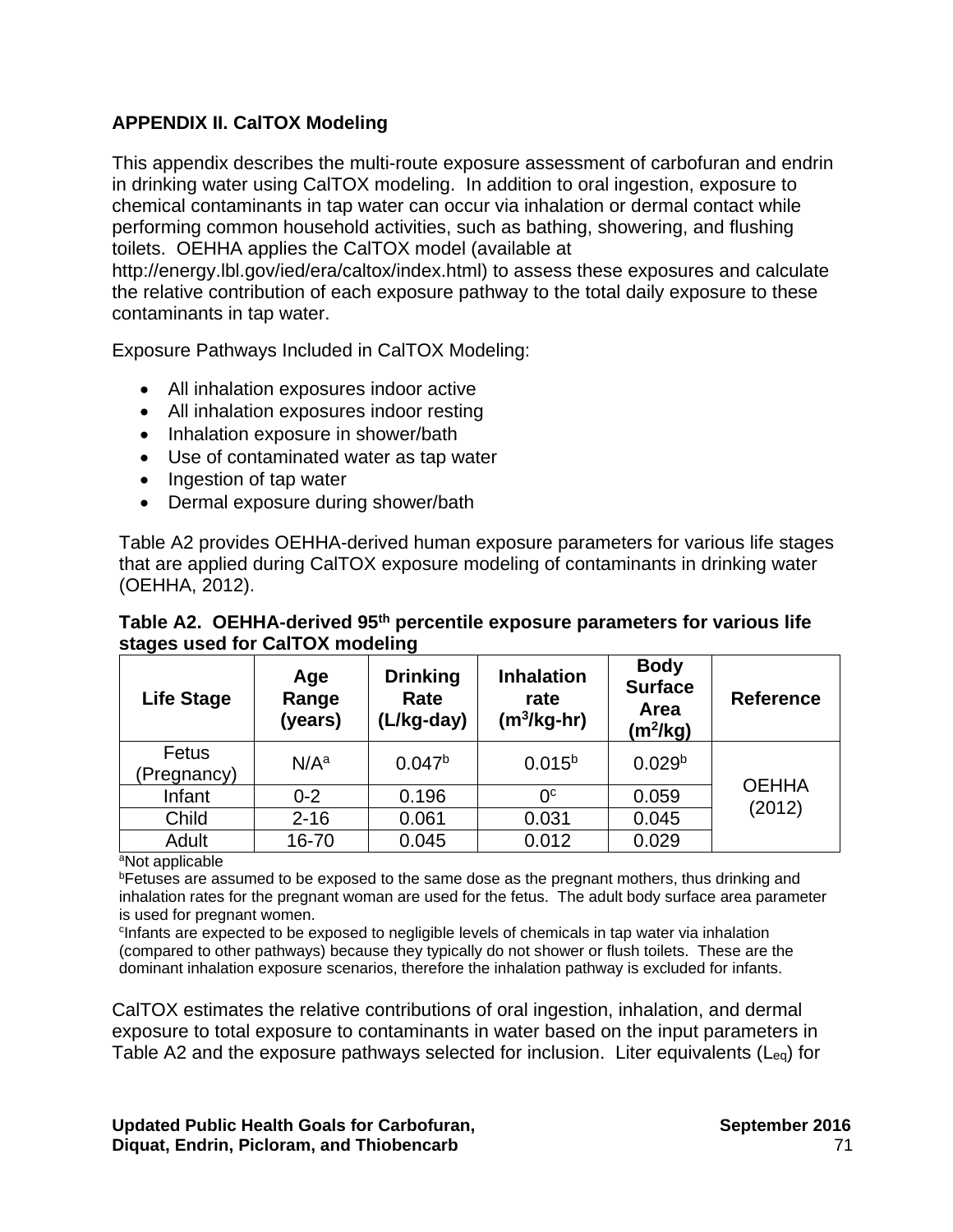inhalation and dermal exposure are calculated for each life stage using the age-specific drinking water ingestion rate and relative contribution of the oral ingestion value.

Examples of CalTOX outputs for carbofuran and endrin are presented below. For the sake of brevity, only the results using adult exposure parameters are included in this document.

| <b>PATHWAYS</b>        | Air<br>(gases & | <b>Surface</b> | Root-zone     | Ground       | <b>Surface</b> | <b>Totals</b> | $\frac{0}{0}$ |
|------------------------|-----------------|----------------|---------------|--------------|----------------|---------------|---------------|
|                        | particles)      | soil           | soil          | water        | water          |               |               |
| <b>INHALATION</b>      | 8.1E-263        | $0.00E + 00$   | $0.00E + 00$  | 1.35E-03     | $0.00E + 00$   | 1.35E-03      | 28.53         |
| <b>INGESTION:</b>      |                 |                |               |              |                |               |               |
| Water                  |                 |                |               | 3.27E-03     | $0.00E + 00$   | 3.27E-03      | 69.03         |
| Exposed                |                 |                |               |              |                |               |               |
| produce                | $0.00E + 00$    | $0.00E + 00$   | $0.00E + 00$  | $0.00E + 00$ | $0.00E + 00$   | $0.00E + 00$  | 0.00          |
| Unexposed              |                 |                |               |              |                |               |               |
| produce                |                 |                | $0.00E + 00$  | $0.00E + 00$ | $0.00E + 00$   | $0.00E + 00$  | 0.00          |
| Meat                   | $0.00E + 00$    | $0.00E + 00$   | $0.00E + 00$  | $0.00E + 00$ | $0.00E + 00$   | $0.00E + 00$  | 0.00          |
| <b>Milk</b>            | $0.00E + 00$    | $0.00E + 00$   | $0.00E + 00$  | $0.00E + 00$ | $0.00E + 00$   | $0.00E + 00$  | 0.00          |
| Eggs                   | $0.00E + 00$    | $0.00E + 00$   | $0.00E + 00$  | $0.00E + 00$ | $0.00E + 00$   | $0.00E + 00$  | 0.00          |
| <b>Fish</b>            |                 |                |               |              | $0.00E + 00$   | $0.00E + 00$  | 0.00          |
| Soil                   |                 | $0.00E + 00$   | $0.00E + 00$  |              |                | $0.00E + 00$  | 0.00          |
| <b>Total ingestion</b> | $0.00 E + 00$   | $0.00 E + 00$  | $0.00 E + 00$ | 3.27E-03     | $0.00 E + 00$  | 3.27E-03      | 69.03         |
| <b>DERMAL</b>          |                 |                |               |              |                |               |               |
| <b>UPTAKE</b>          |                 | $0.00E + 00$   | $0.00E + 00$  | 1.16E-04     | $0.00E + 00$   | 1.16E-04      | 2.44          |
| <b>Dose SUM</b>        | 8.1E-263        | $0.00E + 00$   | $0.00E + 00$  | 4.74E-03     | $0.00E + 00$   | 4.74E-03      | 100.0         |

**Table A3. Carbofuran CalTOX output, adult exposure scenario**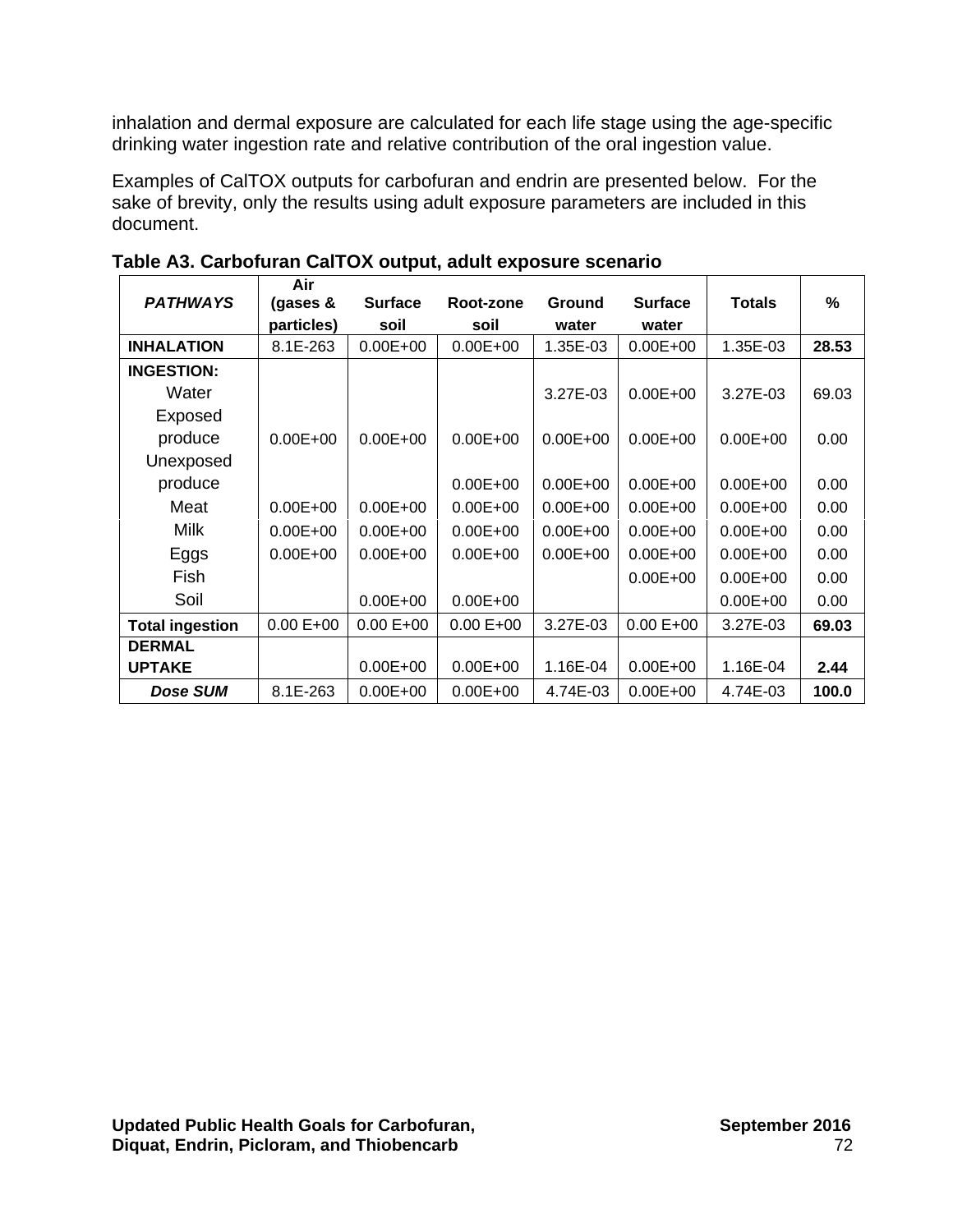| <b>PATHWAYS</b>                | Air<br>(gases &<br>particles) | <b>Surface</b><br>soil | Root-zone<br>soil | Ground<br>water | <b>Surface</b><br>water | <b>Totals</b> | %     |
|--------------------------------|-------------------------------|------------------------|-------------------|-----------------|-------------------------|---------------|-------|
| <b>INHALATION</b>              | 2.77E-265                     | $0.00E + 00$           | $0.00E + 00$      | 1.30E-02        | $0.00E + 00$            | 1.30E-02      | 2.24  |
| <b>INGESTION:</b>              |                               |                        |                   |                 |                         |               |       |
| Water                          |                               |                        |                   | 5.33E-01        | $0.00E + 00$            | 5.33E-01      | 92.25 |
| Exposed                        |                               |                        |                   |                 |                         |               |       |
| produce                        | $0.00E + 00$                  | $0.00E + 00$           | $0.00E + 00$      | $0.00E + 00$    | $0.00E + 00$            | $0.00E + 00$  | 0.00  |
| Unexposed                      |                               |                        |                   |                 |                         |               |       |
| produce                        |                               |                        | $0.00E + 00$      | $0.00E + 00$    | $0.00E + 00$            | $0.00E + 00$  | 0.00  |
| Meat                           | $0.00E + 00$                  | $0.00E + 00$           | $0.00E + 00$      | $0.00E + 00$    | $0.00E + 00$            | $0.00E + 00$  | 0.00  |
| <b>Milk</b>                    | $0.00E + 00$                  | $0.00E + 00$           | $0.00E + 00$      | $0.00E + 00$    | $0.00E + 00$            | $0.00E + 00$  | 0.00  |
| Eggs                           | $0.00E + 00$                  | $0.00E + 00$           | $0.00E + 00$      | $0.00E + 00$    | $0.00E + 00$            | $0.00E + 00$  | 0.00  |
| Fish                           |                               |                        |                   |                 | $0.00E + 00$            | $0.00E + 00$  | 0.00  |
| Soil                           |                               | $0.00E + 00$           | $0.00E + 00$      |                 |                         | $0.00E + 00$  | 0.00  |
| <b>Total ingestion</b>         | $0.00 E + 00$                 | $0.00 E + 00$          | $0.00 E + 00$     | 5.33 E-01       | $0.00 E + 00$           | 5.33 E-01     | 92.25 |
| <b>DERMAL</b><br><b>UPTAKE</b> |                               | $0.00E + 00$           | $0.00E + 00$      | 3.18E-02        | $0.00E + 00$            | 3.18E-02      | 5.50  |
| <b>Dose SUM</b>                | 2.77E-265                     | $0.00E + 00$           | $0.00E + 00$      | 5.78E-01        | $0.00E + 00$            | 5.78E-01      | 100.0 |

# **Table A4. Endrin CalTOX output, adult exposure scenario**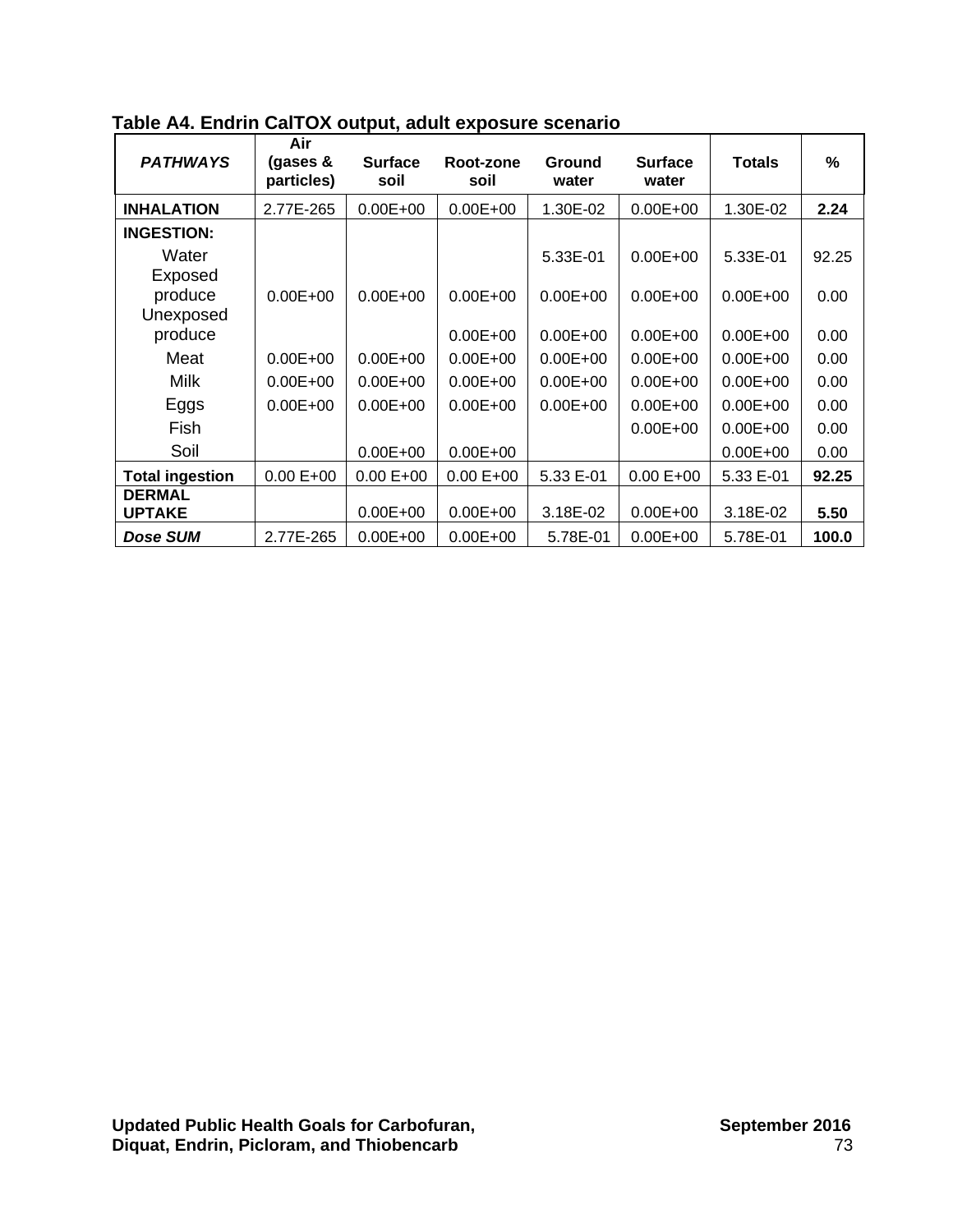## **APPENDIX III. Calculation of Dermal Absorption Factor for Thiobencarb**

The amount of thiobencarb that can be taken up through the skin during normal household uses of tap water, such as bathing and showering, is calculated with equations extracted from CalTOX 4.0. CalTOX 4.0 is a multimedia, multiple pathway exposure model developed for the California Department of Toxic Substances Control by Lawrence Berkeley National Laboratory (available at http://energy.lbl.gov/ied/era/caltox/index.html).

The relationship between exposure time and diffusion lag time is calculated:

 $[t<sub>lag</sub> x 2] / ET<sub>sb</sub>$ Where:  $t<sub>laq</sub>$  = diffusion lag time in skin (chemical specific, unitless)  $ET_{sb}$  = exposure time, in shower or bath (0.27 h, default) t<sub>lag</sub> = [δ<sub>skin</sub> x Km] / [6 x K<sub>p</sub><sup>w</sup>] Where:  $\delta_{skin}$  = skin thickness (0.0025 cm, default)  $Km =$  skin-water partition coefficient (chemical specific, unitless)  $\mathsf{K}_\mathsf{D}{}^\mathsf{w}$  $=$  steady-state skin permeability coefficient (chemical specific, cm/h) = 0.0136 cm/h (Ref. Jones (2004, Table A6.1, p. 76)  $\text{Km} = 0.64 + [0.25 \times (\text{Kow})^{0.8}]$ Where: Kow  $= 2630.27$  (or anti-log of log Kow = 3.23, Ref. Jones (2004, Table A6.1, p. 76) or see: Ceesay (2002)) Km  $= 0.64 + [0.25 \times (2630)^{0.8}] = 136.8$  $t_{\text{lag}}$  = [δ<sub>skin</sub> x Km] / [6 x K<sub>p</sub>ʷ] = [0.0025 cm x 136.8] / [6 x 0.0136 cm/h] =  $= 4.191 h$  $[t_{lag} \times 2] / ET_{sb}$  = [4.191 h x 2] / 0.27 h = **31.04** 

When the exposure time (ET<sub>sb</sub>) is less than the diffusion lag time in skin (t<sub>lag</sub>), i.e., exposure time  $<<$  diffusion lag time, or  $[t<sub>la</sub> \times 2]/ET<sub>sb</sub> > 3$ :

**Uptakedermal** =  $C_{\text{tap water}}$  x ( $[ $\delta$ skin x$  Km $]/$  2) x fs x CF x SA<sub>b</sub> x (ET<sub>sb</sub> /  $[t_{\text{lag}}$  x 2 $]$ ) x  $[1]$ event/day]

Updated Public Health Goals for Carbofuran, The Contemporary September 2016 **Diquat, Endrin, Picloram, and Thiobencarb** 74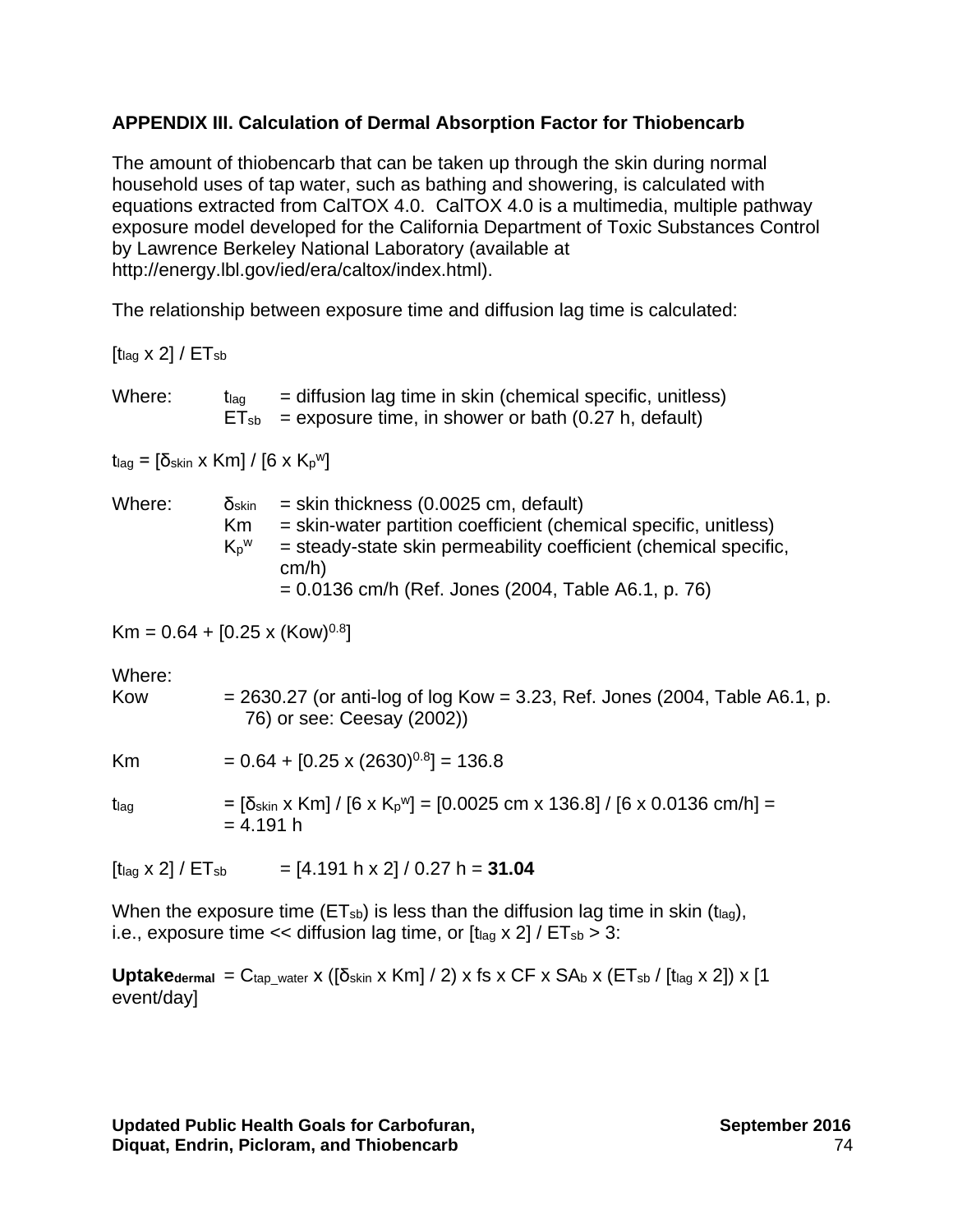Where:

| $C_{\text{tap\_water}}$    | $=$ 100 ppm (or 100 mg/L); as long as the chemical concentration in<br>tap water is low (well below the saturation concentration in<br>water), input value of $C_{\text{tap\_water}}$ does not affect the calculation of<br>relative contributions from the multi-route exposure; therefore,<br>100 ppm is the recommended adopted low value. |
|----------------------------|-----------------------------------------------------------------------------------------------------------------------------------------------------------------------------------------------------------------------------------------------------------------------------------------------------------------------------------------------|
| fs                         | $= 0.80$ unitless or fraction of skin in contact of water during<br>showering or bathing                                                                                                                                                                                                                                                      |
| <b>CF</b>                  | $= 10$ L/cm-m <sup>2</sup> ; conversion factor for dermal uptake calculation                                                                                                                                                                                                                                                                  |
| SA <sub>b</sub>            | $= 0.059$ m <sup>2</sup> /kg surface area, normalized to body weight (for infant<br>0<2 yr; OEHHA, 2012)                                                                                                                                                                                                                                      |
|                            | = 100 mg/L x ([0.0025 cm x 136.8] /2) x 0.80 x 10 L/ cm-m <sup>2</sup> x 0.059<br>$m^2$ /kg x (0.27 h / 4.191 h x 2) x 1/day                                                                                                                                                                                                                  |
| $Uptake_{\text{dermal}} =$ | <b>0.259 mg/kg-day</b> (based on $C_{\text{tap\_water}} = 100$ ppm)                                                                                                                                                                                                                                                                           |

Relative Contribution from Dermal (%) is calculated as follows:

## **Relative Contribution from Dermal (%)**

 $=$  Uptakedermal / [Intake<sub>oral</sub> + Intake<sub>inh</sub> + Uptakedermal] x 100%

Thiobencarb is not a volatile, therefore:

## **Relative Contribution from Dermal (%)**

 $=$  Uptakedermal / [Intake<sub>oral</sub> + Uptakedermal] x 100%

Where: Intake<sub>oral</sub> =  $C_{tap\_water}$  x Ifl If  $= 0.196$  L/kg-day (water ingestion rate for infant  $0 < 2$  yr; OEHHA, 2012) Intake<sub>oral</sub> =  $100 \text{ mg/L} \times 0.196 \text{ L/kg-day}$  $= 19.6$  mg/kg-day

## **Relative Contribution from Dermal (%)**

 $= 0.259$  mg/kg-d / [19.6 mg/kg-d + 0.259 mg/kg-day] x 100% = **1.3 %**

## **References**

Jones AD, Dick IP, Cherrie JW, Cronin MTD, Van De Sandt JJM, Esdaile DJ, Iyenga S, ten Berge W, Wilkinson SC, Roper CS, Semple S, de Heer C, Williams FM (2004). CEFIC workshop on methods to determine dermal permeation for human risk assessment, held in Utrecht 13-15<sup>th</sup> June 2004. Research Report TM/04/07, December 2004. Accessed at: [http://www.cefic-lri.org/uploads/events-2/IOM\\_TM0407.pdf](http://www.cefic-lri.org/uploads/events-2/IOM_TM0407.pdf)

Updated Public Health Goals for Carbofuran, The Contemporary September 2016 **Diquat, Endrin, Picloram, and Thiobencarb** 75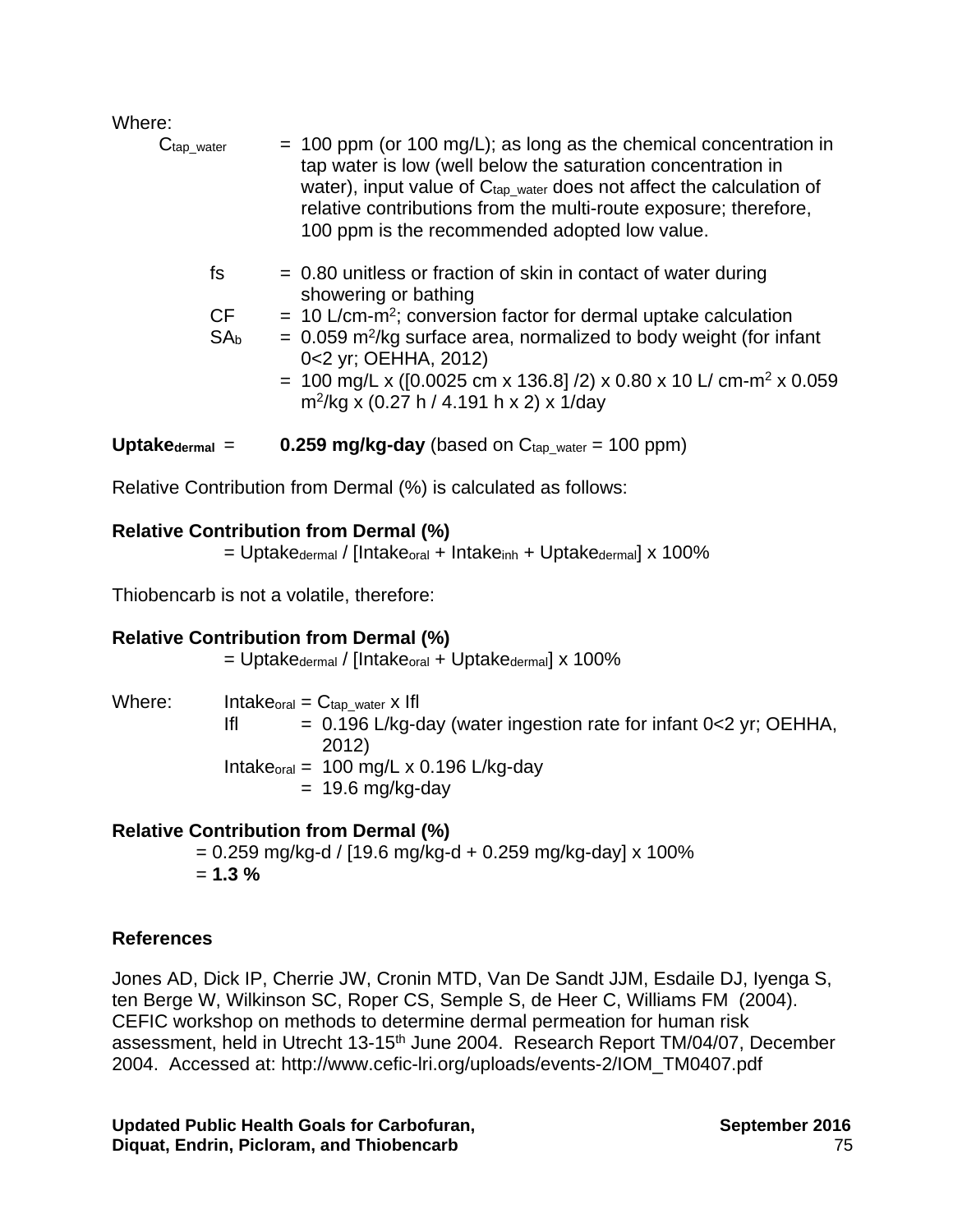Ceesay, S (2002). Environmental Fate of Thiobencarb. Environmental Monitoring Branch, California Department of Pesticide Regulation. California Environmental Protection Agency, Sacramento, CA. Accessed at: <http://www.cdpr.ca.gov/docs/emon/pubs/fatememo/thiobcrb.pdf>

OEHHA (2012). Air Toxics Hot Spots Program Risk Assessment Guidelines: Technical Support Document for Exposure Assessment and Stochastic Analysis. Chapter 8. Office of Environmental Health Hazard Assessment, California Environmental Protection Agency, Sacramento, CA. Accessed at: [http://www.oehha.ca.gov/air/hot\\_spots/pdf/2012tsd/Chapter8\\_2012.pdf](http://www.oehha.ca.gov/air/hot_spots/pdf/2012tsd/Chapter8_2012.pdf)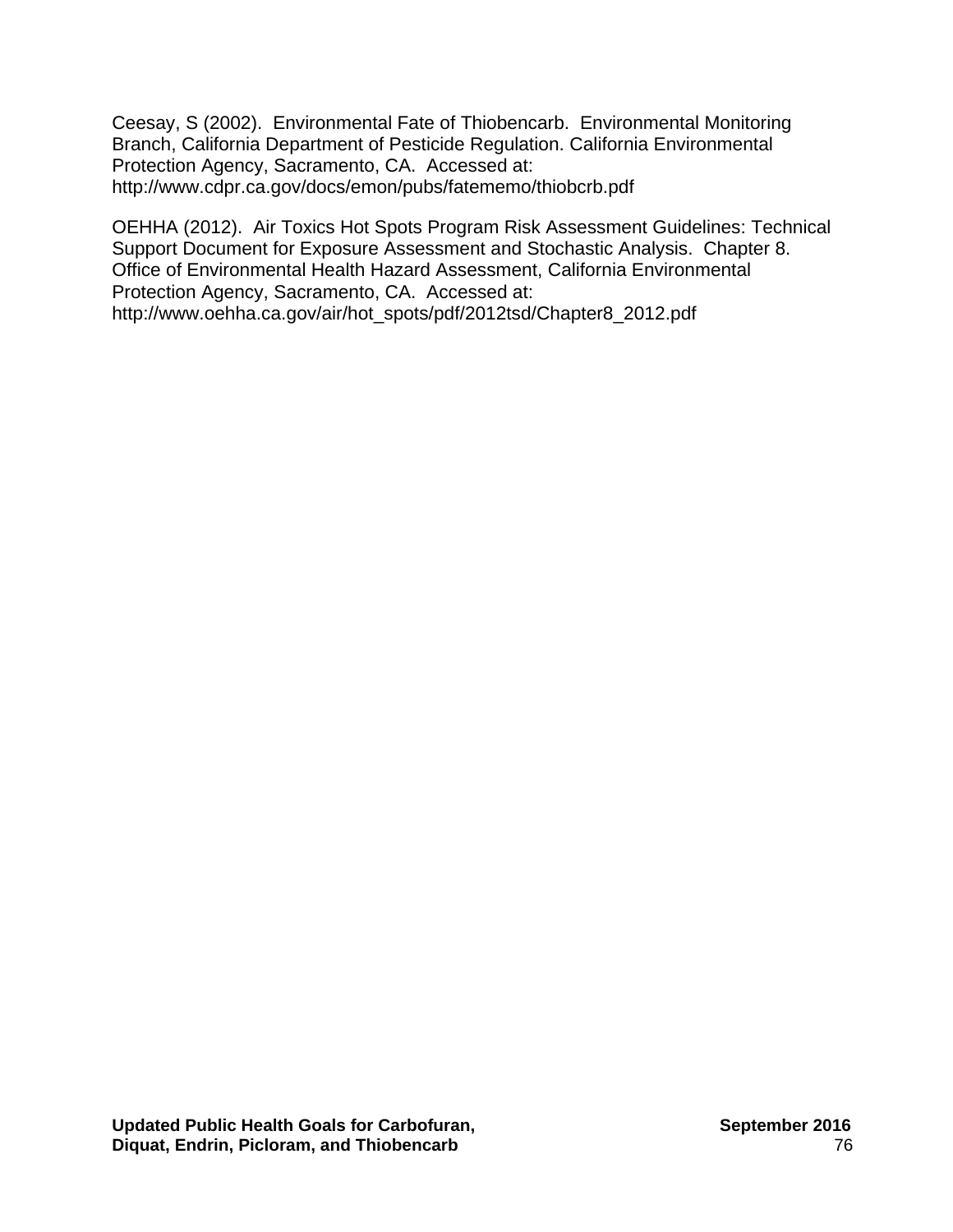## **APPENDIX IV. Default Uncertainty Factors for PHG Derivation**

This appendix describes the default uncertainty factors OEHHA generally uses to calculate the Acceptable Daily Dose when deriving PHGs. When scientific evidence is compelling, these defaults are supplanted by alternative factors or modeled results. Table A5 below is adapted from OEHHA's "Technical Support Document for the Development of Noncancer Reference Exposure Levels" (OEHHA, 2008).

| <b>LUVU</b>                                                           |                                |                                                                                                                                                                                                                                                                                                                                                                                                           |
|-----------------------------------------------------------------------|--------------------------------|-----------------------------------------------------------------------------------------------------------------------------------------------------------------------------------------------------------------------------------------------------------------------------------------------------------------------------------------------------------------------------------------------------------|
| LOAEL uncertainty factor (UFL)                                        |                                |                                                                                                                                                                                                                                                                                                                                                                                                           |
| Values used:                                                          | 10 <sub>1</sub>                | LOAEL, any effect                                                                                                                                                                                                                                                                                                                                                                                         |
|                                                                       | 1                              | NOAEL or benchmark used                                                                                                                                                                                                                                                                                                                                                                                   |
| Interspecies uncertainty factor (UFA)                                 |                                |                                                                                                                                                                                                                                                                                                                                                                                                           |
| Combined<br>interspecies<br>uncertainty factor<br>$(UF_A)$ :          | 1<br>10                        | human observation<br>$\sqrt{10}$ animal observation in nonhuman primates<br>where no data are available on toxicokinetic or<br>toxicodynamic differences between humans and a non-<br>primate test species                                                                                                                                                                                                |
| <b>Toxicokinetic</b><br>component (UFA-k)<br>of $UF_A$ :              | 1                              | where animal and human PBPK models are used to<br>describe interspecies differences<br>$\sqrt{10}$ non-primate studies with no chemical- or species-specific<br>kinetic data                                                                                                                                                                                                                              |
| Toxicodynamic<br>component ( $UF_{A-d}$ )<br>of $UF_A$ :              | $\mathbf{1}$<br>$\overline{2}$ | where animal and human mechanistic data fully describe<br>interspecies differences. (This is unlikely to be the case.)<br>for residual susceptibility differences where there are<br>some toxicodynamic data<br>$\sqrt{10}$ non-primate studies with no data on toxicodynamic<br>interspecies differences                                                                                                 |
| Intraspecies uncertainty factor (UF $_H$ )                            |                                |                                                                                                                                                                                                                                                                                                                                                                                                           |
| <b>Toxicokinetic</b><br>component (UF <sub>H-k</sub> )<br>of $UF_H$ : | 1<br>10                        | human study including sensitive subpopulations (e.g.,<br>infants and children), or where a PBPK model is used and<br>accounts for measured inter-individual variability<br>$\sqrt{10}$ for residual susceptibility differences where there are<br>some toxicokinetic data (e.g., PBPK models for adults<br>only)<br>to allow for diversity, including infants and children, with<br>no human kinetic data |

|        | Table A5. Default uncertainty factors for PHG derivation, adapted from OEHHA |
|--------|------------------------------------------------------------------------------|
| (2008) |                                                                              |